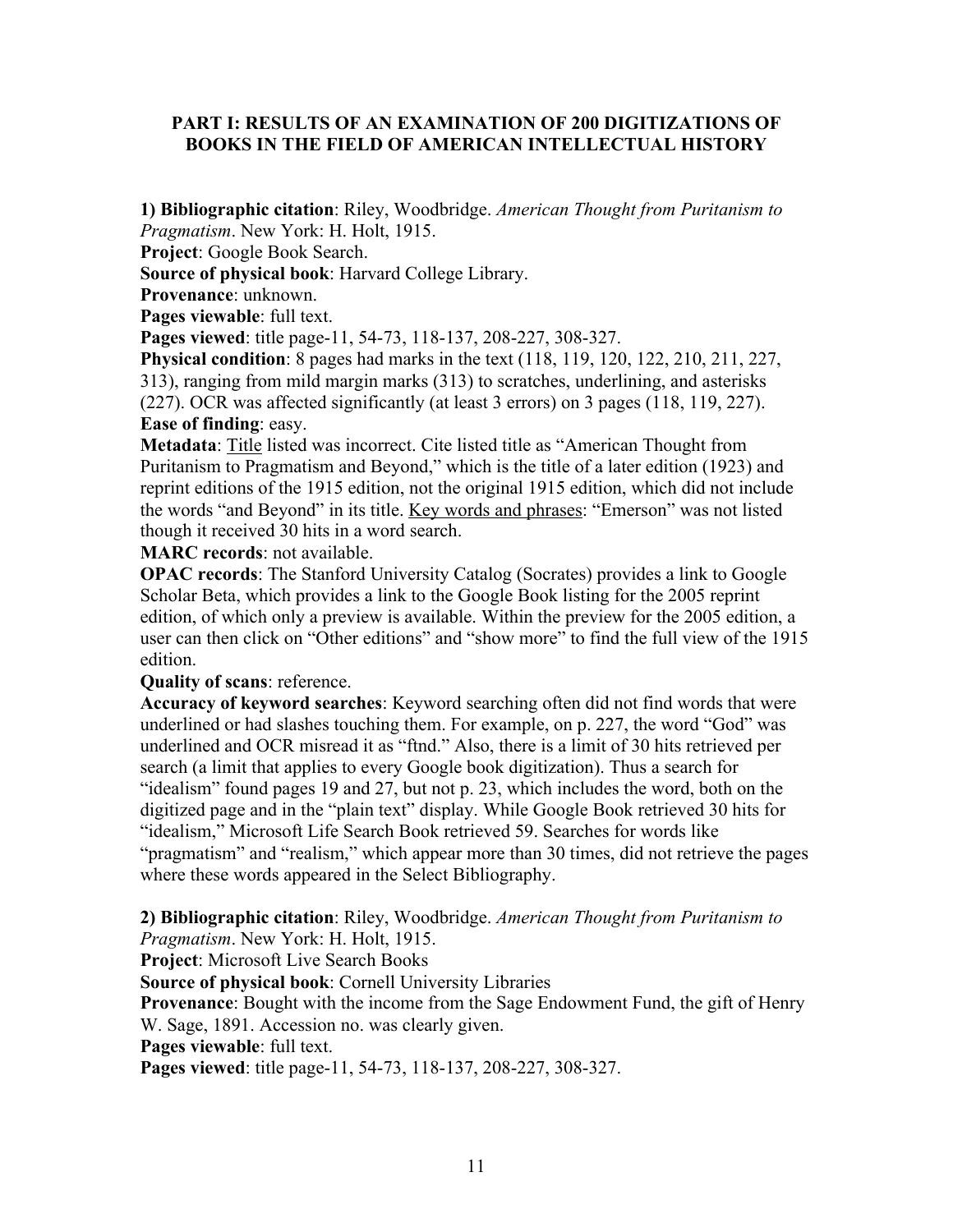**Physical condition**: 11 pages had markings in text or margins (10, 11, 58, 60, 70, 121, 309, 314, 316, 317, 319), ranging from minimal (10) to circling and underlining (314). **Ease of finding**: easy.

**Metadata**: Title was cut off. A search for the book yielded the title "American Thought from Puritanism to Pragmatism and Beyond," but this first edition of the book does not include the words "and Beyond." Pages listed: 390; Hollis Catalog (Harvard Libraries) lists "viii, 373 p." Contents page included links for page numbers of chapters, unlike Google Book. "Index" did not include hyperlinks, unlike Google Book.

**MARC records**: not available.

**OPAC records**: no.

**Quality of scans**: recognition. 7 pages had wavy lines (5, 8, 10, 56, 64, 68, 136);

**Accuracy of keyword searches**: Keyword searching often did not find words that were underlined or circled. For example, on 314, the word "agnosticism" was underlined and "epistemology" was circled, but that page was not retrieved when either "agnosticism" or "epistemology" was searched. In the OCR, "agnosticism" appeared as "agnosticiOTi"; "epistemology" as "epistemol".

**3) Bibliographic citation**: Ingersoll, C. J., *A Discourse Concerning the Influence of America on the Mind; Being the Annual Oration Delivered Before the American Philosophical Society at the University in Philadelphia on the 18<sup>th</sup> October, 1823, by Their Appointment, and Published by Their Order*. Philadelphia: Abraham Small, 1823. **Project**: Google Book Search

**Source of physical book**: Harvard College Library.

**Provenance**: The bequest of Evert Jansen Wendell (class of 1882) of New York, 1918 **Pages viewable**: full text.

**Pages viewed**: complete book (67 pages, plus front matter).

**Physical condition**: A mark on the word "ad-here" (divided onto two lines) on 35, resulted in OCR reading of "ad-hase," so the page was not retrieved when "adhere" was searched.

**Ease of finding**: easy.

**Metadata**: Pages listed: 62; LC lists 67 p. Subjects: "United States"; LC lists "United States – Civilization."

**MARC records**: not available.

**OPAC records**: yes.

**Quality of scans**: recognition.

**Accuracy of keyword searches**: The word "Tillotson" was hyphenated to appear on two pages (63-64), so the word "Tillotson" resulted in no hits, but the word "Tillot" brought page 63 and "son" page 64. This occurred whenever words were hyphenated from one page to the next.

**4) Bibliographic citation**: Ingersoll, C. J., *A Discourse Concerning the Influence of America on the Mind; Being the Annual Oration Delivered Before the American Philosophical Society at the University in Philadelphia on the 18th October, 1823, by Their Appointment, and Published by Their Order*. Philadelphia: Abraham Small, 1823. **Project**: Microsoft Live Search Books

**Source of physical book**: Library of the University of California, Los Angeles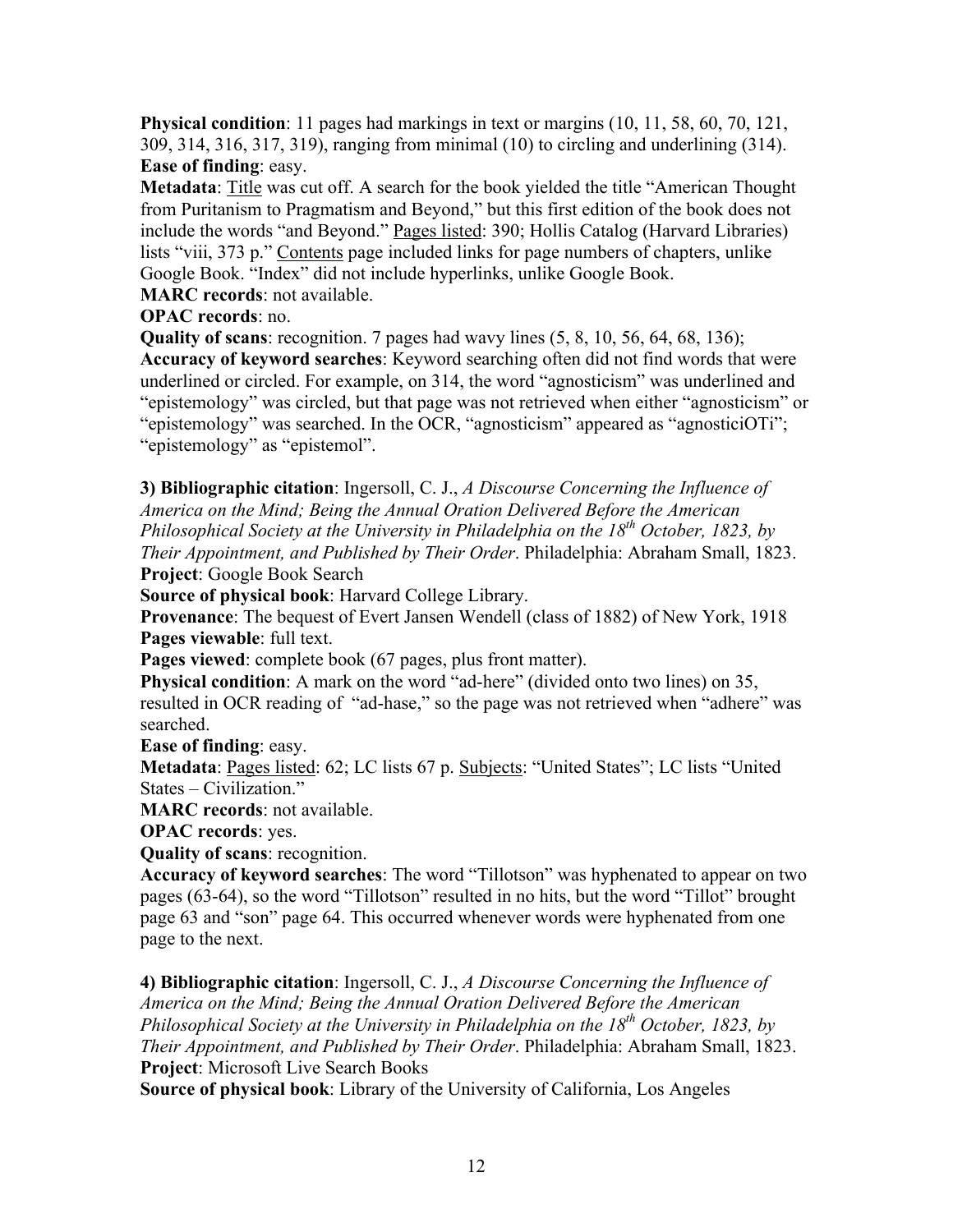**Provenance**: unknown.

**Pages viewable**: full text.

Pages viewed: complete book (67 pages, plus front matter).

**Physical condition**: Splotch marks on pages 43 and 47 obscured the words "opinions" and "de-cry" (hyphenated between lines), so that searches for those words did not retrieve those pages. OCR misread these words as "jinions" and "de-g cry".

**Ease of finding**: easy.

**Metadata**: Pages listed: 72; LC lists 67 p.

**MARC records**: not available.

**OPAC records**: no.

**Quality of scans**: recognition.

**Accuracy of keyword searches**: On page 50, the word "Anti-trinitarians" was hyphenated between lines as "Anti-trini-tarians." OCR recognized the words "Anti-trini" and "tarians." The word "Tillotson" was hyphenated to appear on two pages (63-64), so the word "Tillotson" resulted in no hits, but the word "Tillot" brought page 63 and "son" page 64. This occurred whenever words were hyphenated from one page to the next.

**5) Bibliographic citation**: Kloppenberg, James T. *Uncertain Victory: Social Democracy and Progressivism in European and American Thought, 1870-1920*. New York: Oxford University Press, 1988.

**Project**: ACLS Humanities E-Book **Source of physical book**: unknown **Provenance**: unknown **Pages viewable**: full text. **Pages viewed**: 32-41, 154-163, 300-309, 420-429, 514-523. **Physical condition**: good **Ease of finding**: easy **Metadata**: Accurate, comprehensive, derived from MARC. **MARC records**: not available. **OPAC records**: yes. **Quality of scans**: reproduction.

**Accuracy of keyword searches**: Each search cited one more occurrence than was listed. For example, a search for the phrase "American exceptionalism" cited "1 to 2 of 2 matching terms in this item," then listed one occurrence, not two. A search for "Henry George" cited "1 to 14 of 14 matching terms," but listed only 13 pages in which "Henry George" appeared, and within those 13 pages, 15 occurrences. Also, if a search term begins on one page and continues on the next, that term will not be retrieved in a word search. For example, p. 118 ends with the name "James" and p. 119 begins with "Martineau"; a search for "James Martineau" retrieved "0 matching records." There were 476 instances in which OCR read dates or numbers beginning with "18" as "I8"; 662 instances in which OCR read "18" correctly. There were 359 instances in which OCR read dates or numbers beginning with "19" as "I9"; 1761 instances in which OCR read "19" correctly.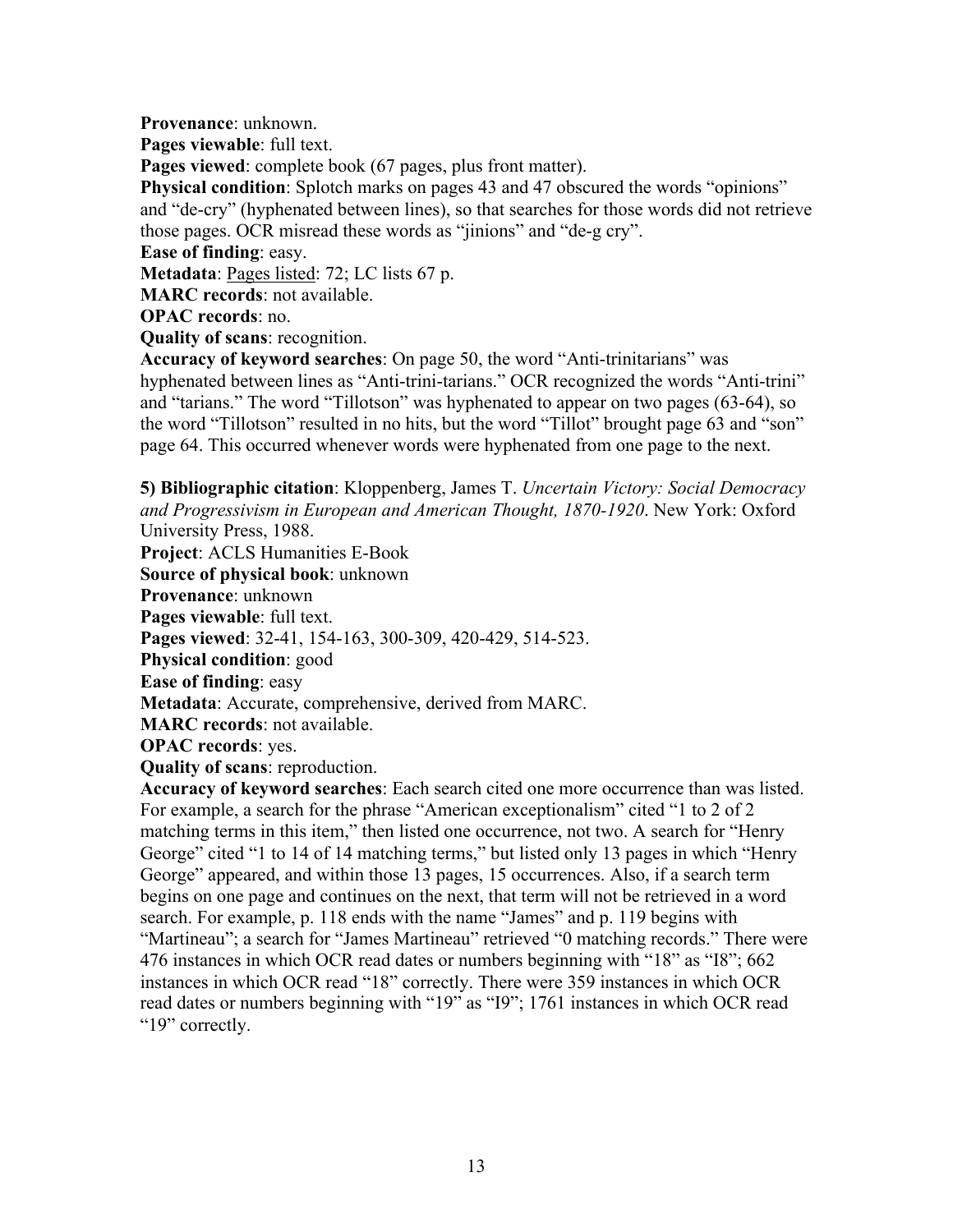**6) Bibliographic citation**: Miller, Samuel. *A Brief Retrospect of the Eighteenth Century. Part First; in Two Volumes: Containing a Sketch of the Improvements in Science, Arts, and Literature, During That Period*. 2 vols. New York: T. and J. Swords, 1803. [Vol. I] **Project**: Google Book Search.

**Source of physical book**: New York Public Library

**Provenance**: The Collection of Theodorus Butley Myers.

**Pages viewable**: full text.

**Pages viewed**: 2-21, 76-95, 198-217, 298-317, 404-423.

**Physical condition**: good.

**Ease of finding**: A search on the title, "A Brief Retrospect of the Eighteenth Century," using Google's Advanced Book Search," led to four volumes, three of which provided no previews. The one that did provide a full view of the book turned out to be vol. III of the London edition. Clicking on "More editions" led to 7 digitizations of volumes, the first of which was vol. I of the New York edition.

**Metadata**: Contents: listed "Medicine" beginning on 198, but the chapter begins on 201. Subjects: headings in LC are more narrowly directed according to time period than in Google Book. LC lists "Eighteenth century"; "Science – History—18<sup>th</sup> century"; "Literature, Modern –  $18<sup>th</sup>$  century – History and criticism"; "Art, Modern –  $18<sup>th</sup>$ century—History." Google Book listed "Science"; "Literature, Modern"; and "Art, Modern."

**MARC records**: not available.

**OPAC records**: no.

**Quality of scans**: reference. Footnotes appeared blurry. On one page, there was fading of text at the left margin, though it was still readable and had no effect on OCR (77). 3 pages had blurry or smudged words (88, 90, 93); OCR was affected only on p. 93. **Accuracy of keyword searches**: OCR had trouble reading italicized and capitalized portions of footnotes and to a lesser extent, capitalized portions of the main body of the text. On p. 2, for example, an italicized part of a footnote read "See Du Lalande's History of Astronomy for 1799"; in OCR, this became "Su DsLalandc'I Hittary of Aitnutmj ftr." On p. 18, "WOLFE" in the text became "AVOLFE" in OCR. Note that the text contains many personal names, all of which are in caps. The letters "Æ" were not read properly by OCR. For example, "LINNÆUS" in the text (306) became "LINNJEUS" in OCR. 34 pages contained footnotes with italicized and/or capitalized words that were not found in keyword searches due to faulty OCR recognition (2, 5, 6, 17, 21, 76, 78, 85, 86, 87, 89, 91, 94, 95, 200, 209, 210, 211, 213, 217, 301, 304, 305, 311, 314, 317, 405, 407, 408, 409, 410, 411, 413, 414, 415, 416, 417, 419, 420, 422, 423). 22 pages contained names in caps that were not found in keyword searches due to faulty OCR recognition (18, 85, 87, 93, 198, 212, 213, 217, 298, 300, 308, 315, 316, 409, 412, 415, 416, 418, 420, 421). The letters "Æ" in names appeared on 2 pages (197, 306). Additional problem: italicized text misread by OCR (198, 301, 312).

**7) Bibliographic citation**: Ross, Dorothy. *The Origins of American Social Science*. Cambridge, UK: Cambridge University Press, 1991. **Project**: Microsoft Live Search Books. **Source of physical book**: unknown. **Provenance**: unknown.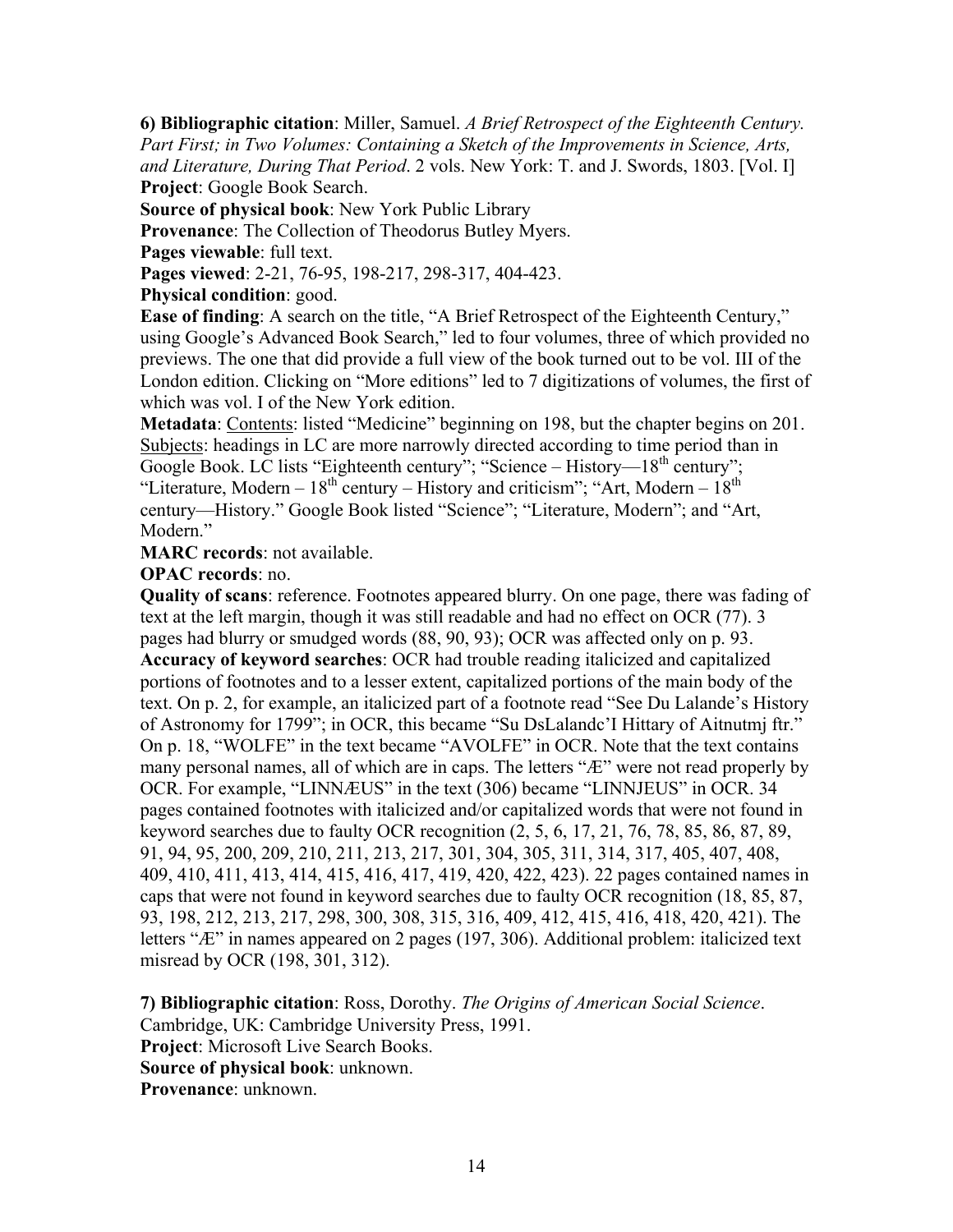**Pages viewable**: 10%. **Pages viewed**: 50 pages: front matter, 42-51, 172-181, 257-266, 390-398. **Physical condition**: good.

**Ease of finding**: easy.

**Metadata**: Pages listed: 540; LC lists "xxii, 508 p." Subjects: none listed; LC lists "Social sciences—United States—History"; "Economics—United States—History"; "Sociology-United States—History"; and "Political science—United States—History." **MARC records**: not available.

## **OPAC records**: no.

**Quality of scans**: 9 pages were too light or blurry, so that personal names, titles of sources, or other important words searched from text or footnotes could not be retrieved (verso, 176, 179, 258, 260, 264, 396, 397, 398).

**Accuracy of keyword searches**: On pages that were slightly light, some names in footnotes were not found in keyword searches. For example, on 176, the name "Bornemann" was found as "Bomemann." On pages that were very light or blurry, words in the text and footnotes were not found in keyword searches. For example, on 264, the words "historicism" and "exceptionalist," though in the text, were not found. On 179, the name "Taussig" was not found.

**8) Bibliographic citation**: Franklin, Benjamin. *The Works of Benjamin Franklin; Containing Several Political and Historical Tracts Not Included in Any Former Edition, and Many Letters, Official and Private Not Hitherto Published; with Notes and a Life of the Author by Jared Sparks*. 10 vols. Boston, Hilliard, Gray, Co., 1840. [Vol. I] **Project**: Google Book Search.

**Source of physical book**: Harvard University.

**Provenance**: Bought of Hilliard, Gray, Co. of Boston.

**Pages viewable**: full text.

**Pages viewed**: 1-19, 80-99, 214-233, 370-389, 539-588.

**Physical condition**: 5 pages had splotches over words (80, 81, 82, 373, 374). Of these, two fell on significant words that thus were not searchable. One page (542) had names underlined, making one name not searchable.

**Ease of finding**: Searching title on "works of Benjamin Franklin" yielded 4 hits, none was this edition. Clicking on "Other editions" yielded 53 editions. Finding volume one required patient clicking on all of the 1840-edition volumes.

**Metadata**: Publication info: Incorrect publisher listed: Childs & Peterson. Subjects: Google Book listed only "United States." LC lists "United States – Foreign relations – 1775-1783"; "United States – Politics and government – To 1775"; "United States – Politics and government – 1775-1783"; "United States – Politics and government – 1783-1789." Contents: A number of the chapter headings (perhaps 19 of them) were incorrect. The Appendix begins on p. 537, but "Contents" listed appendices beginning on 533, 319, and 4. Similarly, clicking on "Indexes" retrieved p. 449, in the middle of text; there is no index in the text.

**MARC records**: not available.

**OPAC records**: yes.

**Quality of scans**: recognition. One page (546) contained a family tree placed horizontally. Some of this page was faded. None of the words on this page were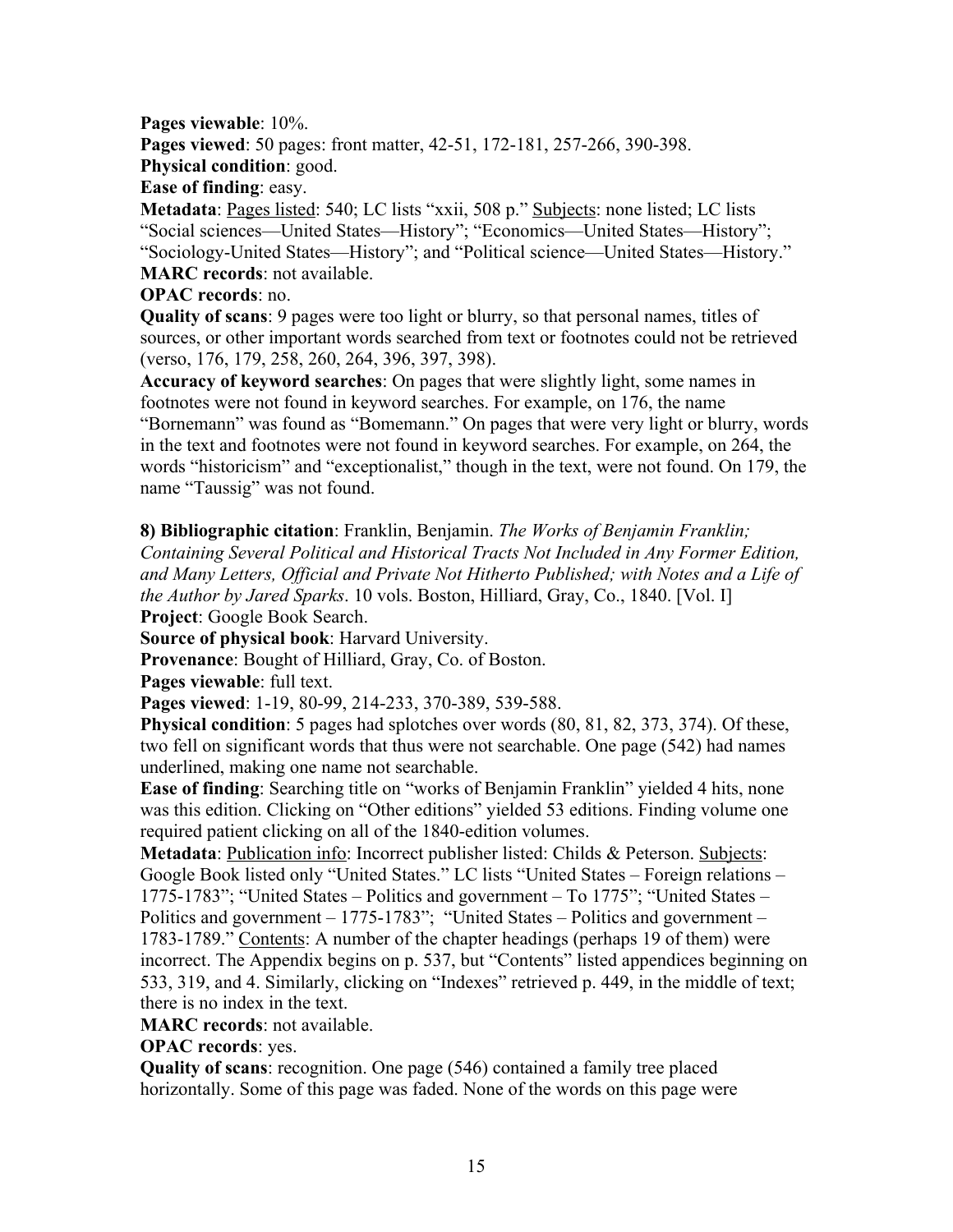searchable. A Plate between pages 214 and 215 in Microsoft Live Search Books volume was not included in this Google Book Search display.

**Accuracy of keyword searches**: 5 pages contained footnotes with words that were not searchable because they were italicized or capitalized (3, 4, 83, 380, 543). Three pages contained significant italicized words in the text (titles of book, songs) that were not searchable (8, 15, 17). One page contained a person's name that continued to the next page, and thus was not searchable (88-89).

**9) Bibliographic citation**: Franklin, Benjamin. *The Works of Benjamin Franklin; Containing Several Political and Historical Tracts Not Included in Any Former Edition, and Many Letters, Official and Private Not Hitherto Published; with Notes and a Life of the Author by Jared Sparks*. 10 vols. Boston, Hilliard, Gray, Co., 1840. [Vol. I] **Project**: Microsoft Life Search Books

**Source of physical book**: University of California Library.

**Provenance**: unknown.

**Pages viewable**: full text.

**Pages viewed**: 1-19, 80-99, 214-233, 370-389, 539-588.

**Physical condition**: 2 pages had splotches over words (2, 552). 2 pages had underlining in text that obscured words for OCR (81, 92).

**Ease of finding**: easy.

**Metadata**: Publication info: "C. Tappan, (1840-1847)" is incorrect. Pages listed: 670, but the last page of the volume is 612. Contents: Volume I includes contents for other ten volumes. Pages in the contents for all the volumes were hyperlinked, so that a click on an essay in Volume III beginning on p. 105 led to p. 105 in Volume I. Subjects: included first two subjects listed by LC ("United States—Foreign Relations—1775-1783"; "United States—Politics and government—To 1775"), with an ellipsis following, thus leaving out two remaining LC subjects ("United States—Politics and government—1775- 1783"; "United States—Politics and government—1783-1789").

**MARC records**: not available.

**OPAC records**: no.

**Quality of scans**: recognition. One page (546) contained a family tree placed horizontally. None of the words on this page were searchable. A Plate between pages 214 and 215 in this Microsoft Live Search Books volume was not included in Google Book Search display for the same volume.

**Accuracy of keyword searches**: Accurate except for some words underlined (81, 92) and two italicized words (8, 83).

**10) Bibliographic citation**: Hofstadter, Richard. *The Age of Reform: From Bryan to F. D. R.* New York: Vintage Books, 1955. **Project**: ACLS Humanities E-Book **Source of physical book**: unknown **Provenance**: unknown **Pages viewable**: full text. **Pages viewed**: 4-23, 76-95, 146-165, 264-283, 316-Index V. **Physical condition**: good **Ease of finding**: easy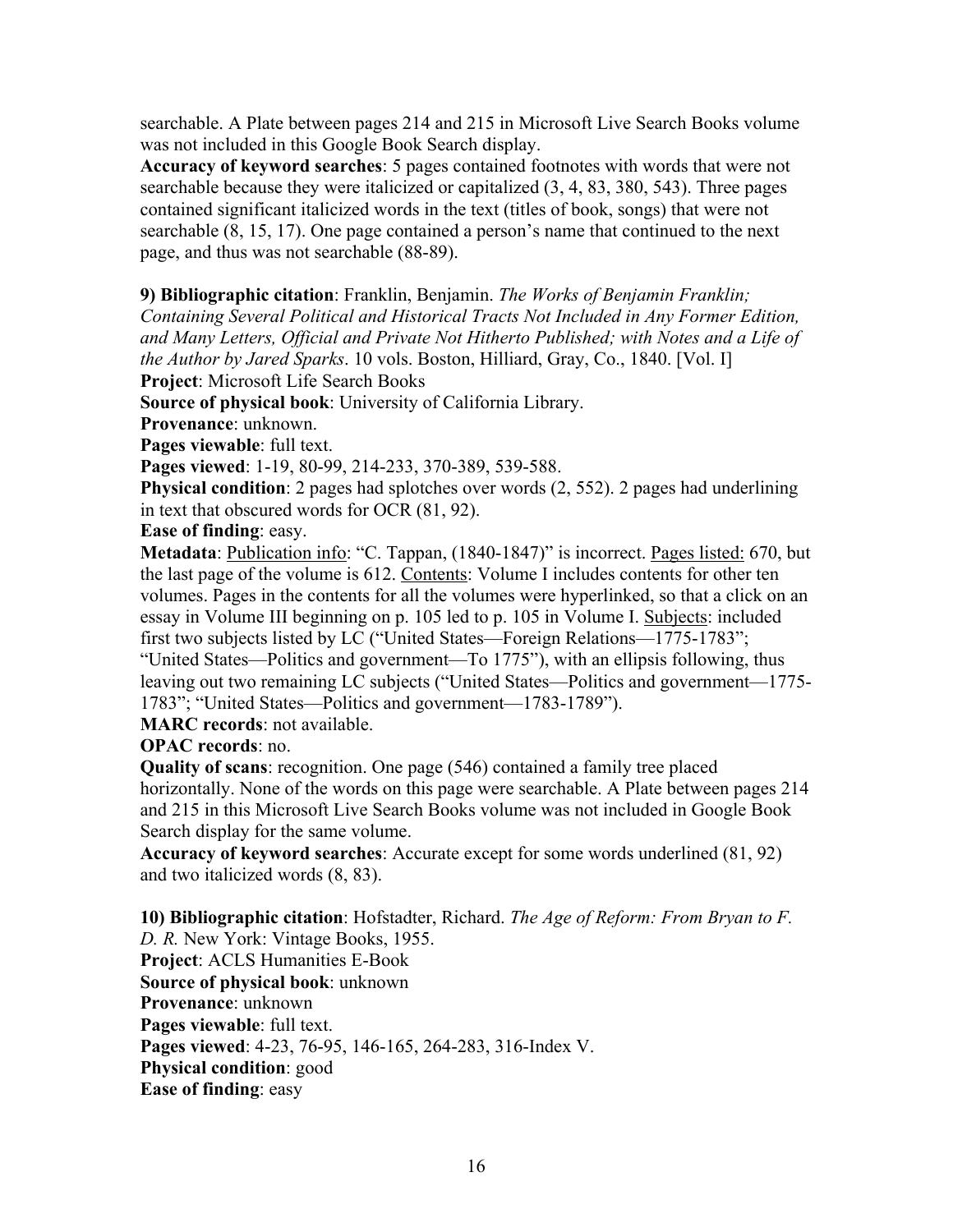**Metadata**: Accurate, comprehensive, derived from MARC.

**MARC records**: not available.

**OPAC records**: yes.

**Quality of scans**: 31 pages were reproduced darkly. Of these, 11 pages contained words that were read by OCR incorrectly. For example, the title in caps, "IN THE HANDS OF ENGLAND" was read by OCR as "IN THE ANDS OF ENGLAND" (79); the italicized "Congressional Record" in a footnote was read as "Congresional Record" (281); "class" was read as "clss" (281); "Ralph S. Boots" as "JRalph S. Boots (268); "Bohemians" as "Boemians" (II – Comprehensive Index).

**Accuracy of keyword searches**: see above.

**11) Bibliographic citation**: Finney, Charles G. *Lectures on Revivals of Religion. From Notes by the Editor of the N. Y. Evangelist, Revised by the Author*. 2d ed. New York: Leavitt, Lord & Co., 1835.

**Project**: Google Book Search.

**Source of physical book**: Harvard University.

**Provenance**: Andover-Harvard Theological Library, Received under the will of Joseph J. Cooke, 22 December 1883.

**Pages viewable**: full text.

**Pages viewed**: 64-83, 144-63, 232-251, 306-325, 418-437.

**Physical condition**: 36 pages had writing, marks in margins, underlining, and/or marks in text. In many cases, it appeared that there had been attempts to erase the writing. In most cases, the writing did not effect OCR; however, when writing or marks occurred on a line in which a word was hyphenated between lines, OCR did not accurately read the word; for example, "regeneration or conversion" became "Tiegeneration or con version" (312). Also on 3 pages (147, 161, 419), underlining obscured words so that OCR did not accurately read them; for example "controlling determinism" became "cpatrolling determinatioji" (419). Smudges or smears obscuring text so that the OCR read words inaccurately occurred on pp. 68 and 153.

**Ease of finding**: easy.

**Metadata**: Key words and phrases included "ligion" and "ister."

**MARC records**: not available.

**OPAC records**: yes.

**Quality of scans**: reference. The double-page 152-153 was reproduced twice; in the second instance, one page was folded over the other and a human hand, with two fingers gloved and two ungloved touching the pages, was shown.

**Accuracy of keyword searches**: In addition to problems noted above, capital letters in small print were not read correctly by OCR on 3 pages (64, 144, 161); for example "PROVERBS" becomes "PKQVERBS" in OCR (161).

**12) Bibliographic citation**: Channing, William E. *The Works of William E. Channing, D. D.* 19th complete ed. Boston: American Unitarian Association, 1869.

**Project**: Microsoft Life Search Books

**Source of physical book**: Cornell University Library.

**Provenance**: unknown

**Pages viewable**: full text.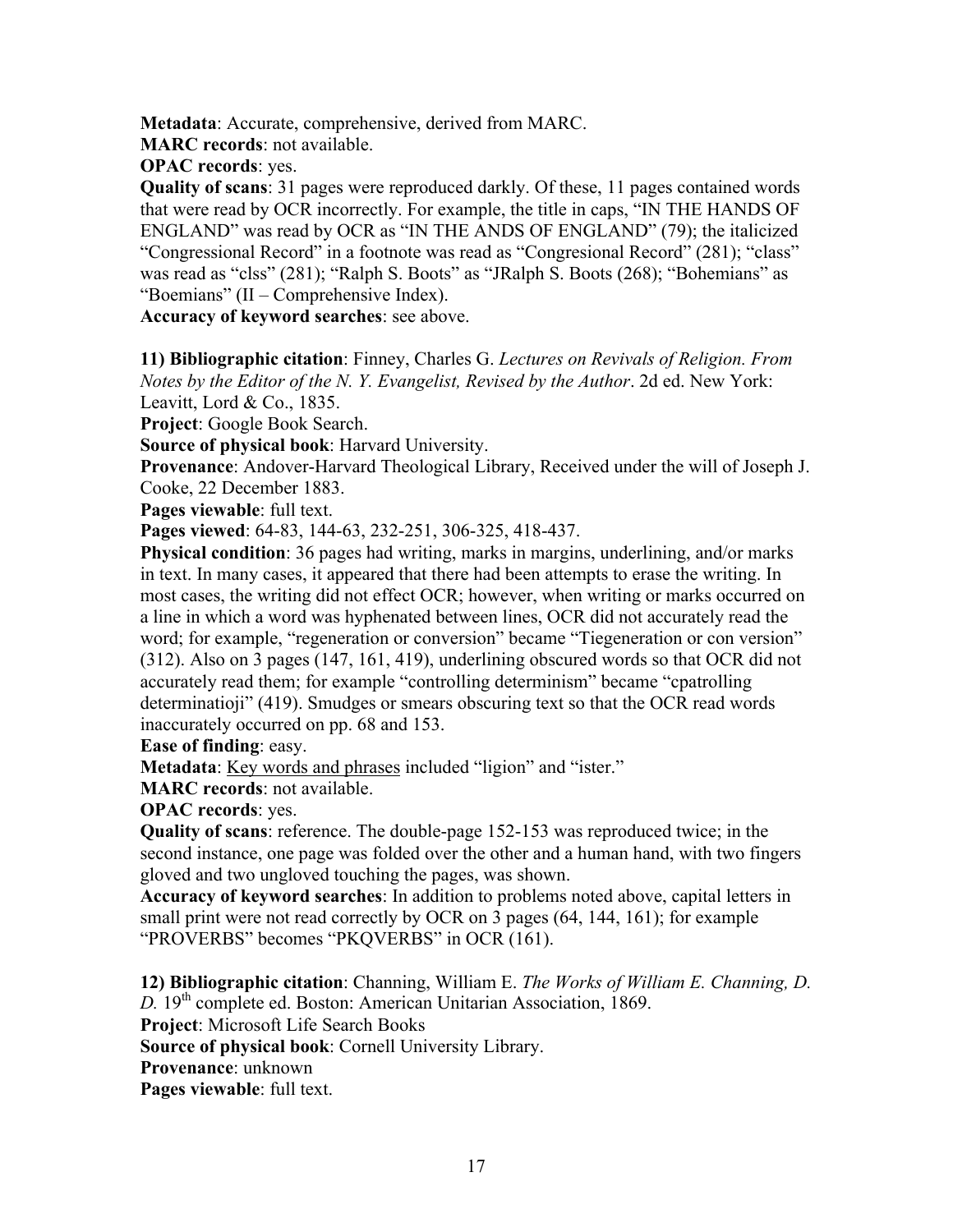**Pages viewed**: vol. 3: 34-53, 246-265, vol. 4: 31-50, 113-32, 386-407.

**Physical condition**: 8 pages had words or lines obscured enough to cause errors in OCR; 8 pages had underlining or brackets in text. Vol. 3, p. 252 had three lines obscured and unreadable.

**Ease of finding**: easy.

**Metadata**: Metadata did not indicate that this is volume 3-4 or the total number of volumes in the set. Pages listed: Number of pages given (818) did not reflect the pagination of the book: vol. 3 ends at p. 398; vol. 4 at p. 407. Contents link led to contents for vol. 4; this included hyperlinks for chapter titles and page numbers of vol. 4, but clicking on them retrieved page numbers in vol. 3, not in vol. 4. Publication info: First letters of publisher's name, listed as "American unitarian association," were not capitalized. Subjects: "Unitarian Churches"; "Theology"; "Theology History 19<sup>th</sup> Century." LC lists "Unitarian church" and "Theology—19<sup>th</sup> century."

**MARC records**: not available.

**OPAC records**: no.

**Quality of scans**: recognition.

**Accuracy of keyword searches**: Word searches were not accurate for 9 pages. For example, on Vol. 4, p. 403, "Atonement" and "Human Depravity" appeared in OCR as "Atoneraent" and "Huraan Depravity," respectively.

**13) Bibliographic citation**: Ward, Lester F. *Dynamic Sociology, or Applied Social Science, as Based upon Statical Sociology and the Less Complex Sciences*. 2 Vols. New York: D. Appleton and Company, 1883. [Vol. 2]

**Project**: Google Book Search.

**Source of physical book**: Harvard College Library

**Provenance**: Preservation facsimile printed on alkaline/buffered paper and bound by Acme Bookbinding, Charlestown, Massachusetts, 2004.

**Pages viewable**: full text.

**Pages viewed**: 158-177, 246-265, 400-419, 540-559, 622-641.

**Physical condition**: Underlining of individual words occurred on 6 pages (246-247, 249, 251, 632-633); OCR was affected on 3 of these pages (249, 251, 632).

**Ease of finding**: A title search retrieved a later edition. Clicking on the link to "More editions" led to this volume.

**Metadata**: Key words and phrases included "maleficent" (7 occurrences; the word "beneficient" occurred in conjunction with it 6 times, as a contrasting term, yet the latter term was not listed); "Popular Science Monthly" (cited numerous times). Contents: "Chapter XL" linked to a page in the midst of Chapter X; "References" linked to the second page of the bibliography.

**MARC records**: not available.

**OPAC records**: yes.

**Quality of scans**: recognition.

**Accuracy of keyword searches**: A major problem occurred in the section entitled "List of the Principal Authorities Referred to in the Work" (634-640), which contained a list of 65 names, all in caps, and their writings, titles of which were in italics. Only 29 of these names appeared correctly in the "plain text" mode. Many of the titles appeared incorrectly. In addition, on 9 pages, material in footnotes was displayed incorrectly in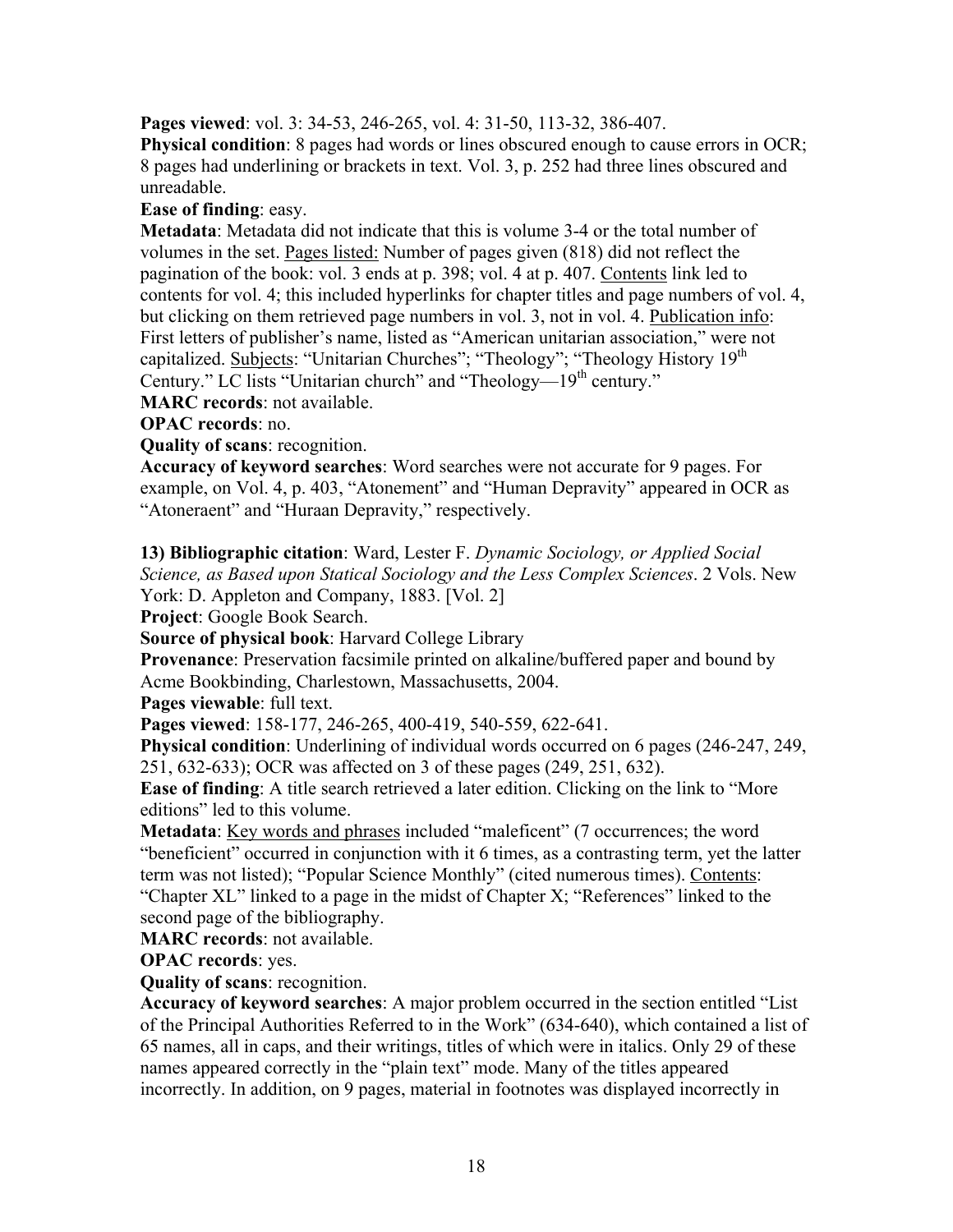"plain text" (173, 175, 246-248, 262, 401, 413-414). Foreign language words displayed incorrectly on 2 of these pages (262, 401).

**14) Bibliographic citation**: Goodman, Russell R. *American Philosophy and the Romantic Tradition*. Cambridge, UK: Cambridge University Press, 1990. **Project**: Microsoft Live Search Books [10% viewable] **Source of physical book**: unknown. **Provenance**: unknown. **Pages viewable**: 10%. **Pages viewed**: 19 pages: 20-24, 73-77, 117-121, 133-136. **Physical condition**: good. **Ease of finding**: easy. **Metadata**: Title listed was truncated: "American Philosophy Romantic Tradn." Pages listed: 188; LC lists "xi, 162 p." **MARC records**: not available. **OPAC records**: no. **Quality of scans**: recognition. On p. 136, words in the last line were not searchable, perhaps because the added phrase "Copyright Material" was placed very close to the line. **Accuracy of keyword searches**: A number of problems. Some words hyphenated between lines were not read properly by OCR. For example, "Bio-graphia Literaria" was read as "Bio Graphia Literaria" (23); "Cole-ridge" was read as "Cole ridge" (117); "Cough-lan" as "Cough- lan" (92). Some dates were not read properly by OCR: "1880s" became "i880s" (117); "1890" became "1 890" (117). Some words with the letter "l" were not read properly. The word "life" was read as "Ufe" 33 times. The word "light"

was read as "Ught" 2 times; "Milton" was read as "Muton" 2 times.

**15) Bibliographic citation**: Davis, Richard Beale. *Intellectual Life in the Colonial South*. 3 vols. Knoxville: University of Tennessee Press, 1978. [Vol. I] **Project**: ACLS Humanities E-Book **Source of physical book**: unknown **Provenance**: unknown **Pages viewable**: full text. **Pages viewed**: 20-39, 104-123, 258-279, 330-349, 468-487. **Physical condition**: good **Ease of finding**: easy **Metadata**: Accurate, comprehensive, derived from MARC. **MARC records**: not available. **OPAC records**: yes. **Quality of scans**: reproduction **Accuracy of keyword searches**: Perfect, with the exception of the following problem.

There were 189 instances in which OCR read dates or numbers beginning with "15" as "I5"; 146 instances in which OCR read "15" correctly. There were 803 instances in which OCR read dates or numbers beginning with "16" as "I6"; 267 instances in which OCR read "16" correctly. There were 994 instances in which OCR read dates or numbers beginning with "17" as "I7"; 637 instances in which OCR read "17" correctly. There were 228 instances in which OCR read dates or numbers beginning with "18" as "I8";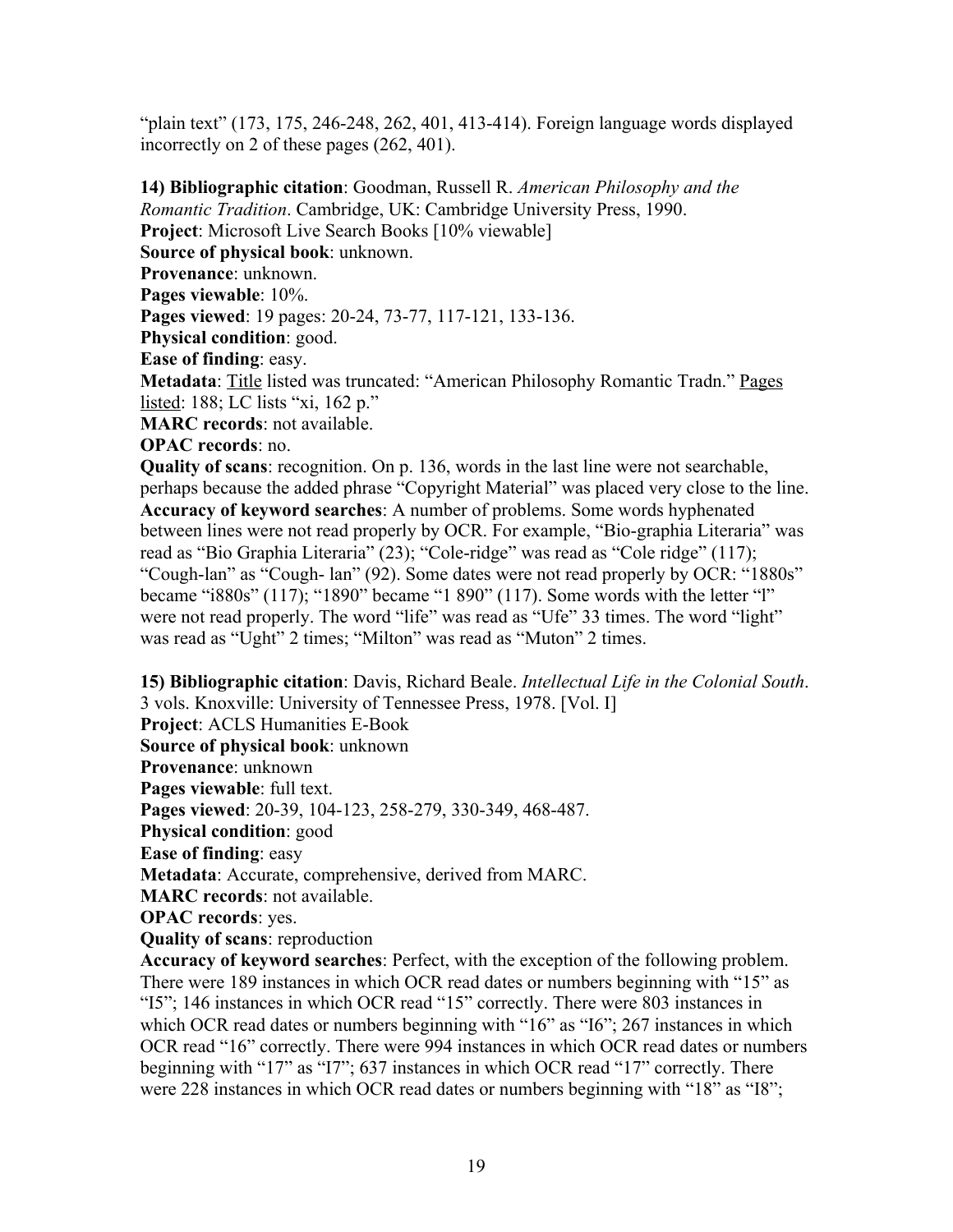159 instances in which OCR read "18" correctly. There were 688 instances in which OCR read dates or numbers beginning with "19" as "I9"; 402 instances in which OCR read "19" correctly.

# **16) Bibliographic citation**: Carey, Henry C. *The Harmony of Interests: Agricultural, Manufacturing, and Commercial*. Philadelphia: Henry Carey Baird, 1868.

**Project**: Google Book Search.

**Source of physical book**: The Library of the University of California.

**Provenance**: From the library of Professor Carl Copping Plehn, 1867-1945.

**Pages viewable**: full text.

**Pages viewed**: 20-39, 90-109, 130-149, 162-181, 202-221.

## **Physical condition**: good

**Ease of finding**: easy, although there were no listings for the original 1851 edition. **Metadata**: Pages listed: 227; LC lists "ix, 229 p." Subjects: LC has two subjects: "Protectionism"; and "Industries—United States." Google Book metadata listed only "Protectionism" on the "About this book" page; both "Protectionism" and "Industries" (without the "United States" subheading) were listed in the "Read this book" page. Key words and phrases included "June 30" (a date used in accounts as the end of the fiscal year, but of no key significance with regard to the theme or thesis of the book). **MARC records**: not available.

**OPAC records**: yes.

**Quality of scans**: recognition.

**Accuracy of keyword searches**: 6 pages had footnotes in which significant words (titles, names) were not searched successfully (94, 96, 202, 203, 205, 212). Other than footnote problem, keyword searches were accurate.

**17) Bibliographic citation**: Draper, John William. *History of the Conflict between Religion and Science*. New York: D. Appleton and Company, 1889.

**Project**: Microsoft Live Search Books.

**Source of physical book**: University of Toronto Library

**Provenance**: unknown

**Pages viewable**: full text.

**Pages viewed**: xvii – 13, 71-90, 167-186, 255-274, 351-370.

**Physical condition**: 8 pages had underlining that made keyword searching inaccurate. Splotches or obscured words occurred on 2 pages and affected OCR reading.

**Ease of finding**: easy

**Metadata**: Pages listed: 422; but last page is 373.

Title in metadata was truncated at the word "Religion." Contents: Clicking on hyperlink for page 34 retrieved page 84. Subjects: "Civilization"; "Religion and Science History of Controversy." LC lists "Religion and science—History."

**MARC records**: not available.

**OPAC records**: no.

**Quality of scans**: reference. Pages xviii and xix of "Contents" were missing. Page xx appeared twice; in the first version, the right side was cut off so that 1-2 words per line were missing. Pages 171-172 had significant tears; words on this page, including a book title, were obscured, but readable, though OCR was greatly affected.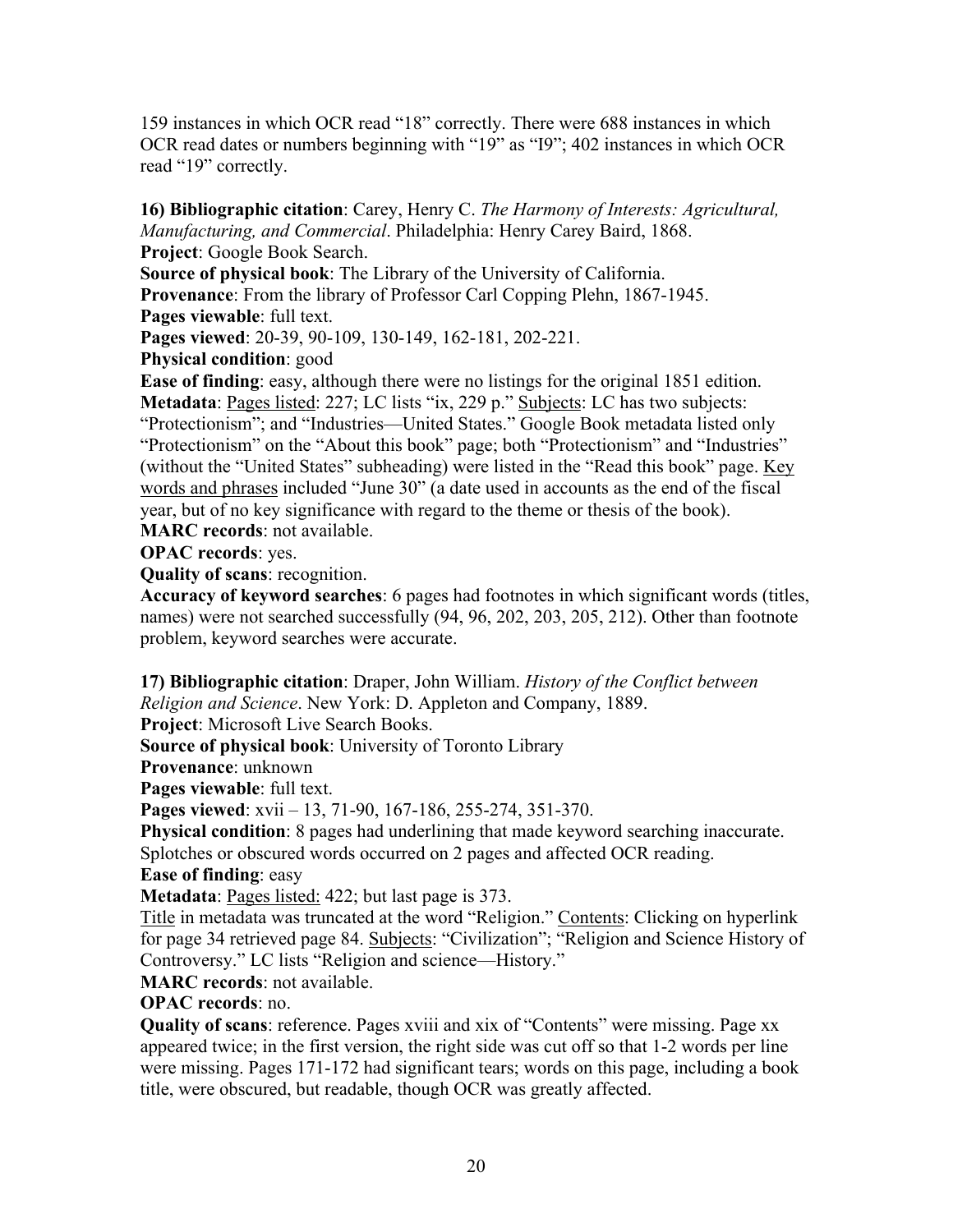**Accuracy of keyword searches**: see "Physical condition" above.

**18) Bibliographic citation**: Hollinger, David A. *Science, Jews, and Secular Culture: Studies in Mid-Twentieth-Century American Intellectual History*. Princeton: Princeton University Press, 1996. [Princeton Paperbacks] **Project**: Google Book Search. **Source of physical book**: unknown. **Provenance**: unknown. **Pages viewable**: preview. **Pages viewed**: 23 pages: verso, contents, first page of preface, 16-20, 23-27, 30-34, 37- 38. **Physical condition**: good

**Ease of finding**: easy.

**Metadata**: Publication info: date listed (1998) is correct for the paperback edition, but it would be useful also to have the original publication date of 1996. Pages listed: 190; LC lists: "xi, 178 p." Subjects: Of the five subject headings listed by LC, Google Book used two ("Jews—United States—Intellectual life" and "Secularism—United States— History—20<sup>th</sup> century"); augmented one (changes "Science—United States— $20<sup>th</sup>$ century—History" to "Science—History"); omitted two ("United States—Intellectual Life—20<sup>th</sup> century" and "United States—Ethnic relations"); added one general heading that seems of limited use because it is so broad ("History—United States—General"); and added one misleading heading ("Religion—Judaism—Rituals & Practices"), as the book addresses the influence of Jewish intellectuals on the secularization and de-Christianization of American culture, rather than the rituals and practices of Judaism.

**MARC records**: not available.

**OPAC records**: yes.

**Quality of scans**: recognition. Letters were not sharp.

**Accuracy of keyword searches**: perfect.

**19) Bibliographic citation**: Warren, Mercy Otis. *History of the Rise, Progress and Termination of the American Revolution; Interspersed with Biographical, Political and Moral Observations*. 3 vols. Boston : Printed by Manning and Loring, for E. Larkin, 1805. [volume 3 reviewed]

**Project**: Microsoft Live Search Books

**Source of physical book**: Bancroft Library, University of California, Berkeley.

**Provenance**: unknown

**Pages viewable**: full text.

**Pages viewed**: 6-25, 120-139, 210-229, 300-319, 370-389.

**Physical condition**: Marks(lines) in the margins occurred on 11 pages, but these did not affect accuracy of word searches (302-306, 309, 314-315, 379-380, 382). A light spot obscured letters in two words, so they were not read properly by OCR (388).

**Ease of finding**: Title search results did not indicate the particular volume to be displayed.

**Metadata**: Title in metadata ended in the middle of the word "Progress." Pages listed: 500 pages, but the last page is 475. Index: Hyperlinks in the index appeared on the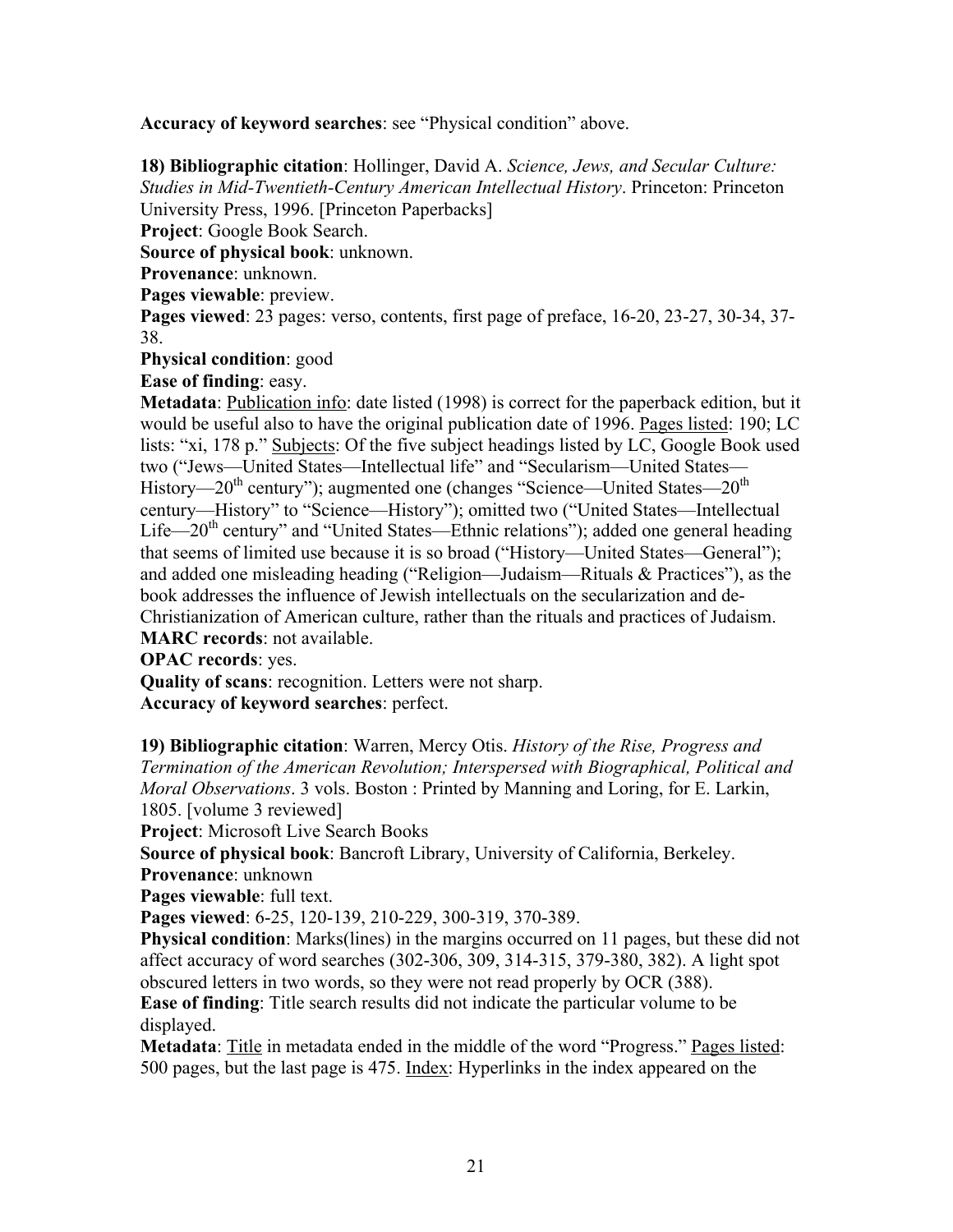volume number (i, ii, or iii); clicking on them retrieved a page at the beginning of the book.

**MARC records**: not available.

**OPAC records**: no.

**Quality of scans**: archival.

**Accuracy of keyword searches**: A systemic problem of all digitization efforts was revealed in searching this book. The old-styled English "f" used to represent "s" in present-day English was read by OCR as "f" and thus words containing this letter could not be searched correctly using present-day spellings. On one page, a word with "ct" in which the print included a curved line connecting the letters could not be searched (306), but in all other cases, searches with "ct" and the curved line were successful. A name in the footnote was not read properly by OCR on two pages (21, 385). An italicized word was not read properly by OCR (211). The word "liberal" appeared as "Jiberal" in OCR (302).

**20) Bibliographic citation**: Rosenberg, Rosalind. *Beyond Separate Spheres: The Intellectual Roots of Modern Feminism*. New Haven : Yale University Press, 1982. **Project**: ACLS Humanities E-Book **Source of physical book**: unknown **Provenance**: unknown **Pages viewable**: full text. **Pages viewed**: 4-23, 74-93, 150-169, 220-239, 268-287. **Physical condition**: good **Ease of finding**: easy **Metadata**: Accurate, comprehensive, derived from MARC. **MARC records**: not available. **OPAC records**: yes. **Quality of scans**: recognition. On many pages the print was dark and heavy. 4 pages contained words in footnotes that were not read properly by OCR (17, 85, 150, 222). In all four cases, two of more separate words were read together as one word: "duringMenstruation" (17); "NotableAmerican Women" (85); "ofthePhenomena" (150); "The Polish Peasant in Europe andAmerica" (222). On one page, the last word of the last line of text merged with the first word of the footnote: "scienReference" (156). Hyphenated words between two pages were read as separate words by OCR: The two parts of "anti-Semitism" were read as separate terms (165-166).

**Accuracy of keyword searches**: see above.

**21) Bibliographic citation**: Veblen, Thorstein. *The Higher Learning in America: A Memorandum on the Conduct of Universities by Business Men*. New York, B. W. Huebsch, 1918. **Project**: Google Book Search. **Source of physical book**: Stanford University Libraries. **Provenance**: unknown. **Pages viewable**: full text. **Pages viewed**: 1-19, 70-89, 140-159, 210-229, 266-285.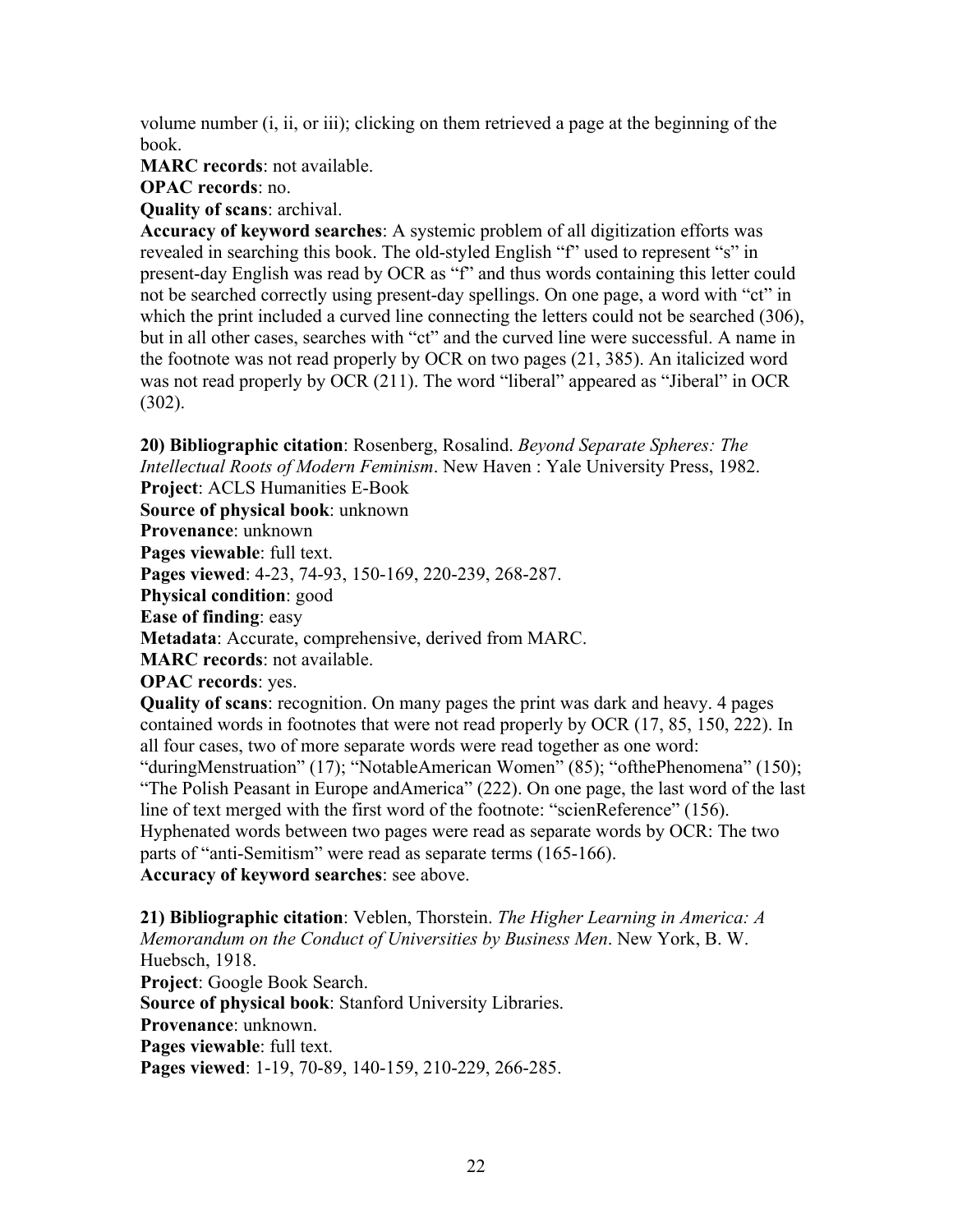**Physical condition**: 2 pages had underlining of text (88, 150), with OCR affected on one of these pages (150). Two pages had broken letters that affected OCR (74, 158). One page was light, but this had no effect in OCR (267). Two pages had ghost markings by many words, but this had no effect in OCR (274, 275). Otherwise, the quality was good, with less fuzziness than other books displayed in Google Book Search.

# **Ease of finding**: easy.

**Metadata**: Subjects matched LC's, except for the LC addition of the subheading "United States" to "Universities and Colleges," which was not reflected in the Google Book metadata. Contents included a link for "Index," but the book did not include an index, and clicking on the link led to a blank page.

**MARC records**: not available.

**OPAC records**: yes.

**Quality of scans**: recognition.

**Accuracy of keyword searches**: In one page, a hyphenated Latin word in the footnote was misread by OCR (224). Other than this and the problems noted above, word searching retrieved accurate results.

**22) Bibliographic citation**: Emerson, Ralph Waldo. *The Complete Works of Ralph Waldo Emerson, with a Bibliographical Introduction and Notes by Edward Waldo Emerson and a General Index*. 12 vols. Cambridge: printed at the Riverside press, 1903- 04. [Vol. 2: *Essays by Ralph Waldo Emerson; First Series*.]

**Project**: Microsoft Live Search Books

**Source of physical book**: University of California

**Provenance**: From the Books of Mary J. L. McDonald

**Pages viewable**: full text.

**Pages viewed**: 6-25, 76-95, 264-283, 334-353, 376-395.

**Physical condition**: good.

**Ease of finding**: finding this volume was not easy, as Microsoft has digitized numerous copies of the volumes of this edition. Bibliographic information on occasion did not include volume number. Users must look at a number of volumes before finding the appropriate one.

**Metadata**: Title was truncated: "The Complete Works of Ralph." Contents links for p. 371 led to p. 37.

**MARC records**: not available.

**OPAC records**: no.

**Quality of scans**: reproduction.

**Accuracy of keyword searches**: Perfect, except for words beginning with "Æ" or "Œ"; for example, "Æschylus" was read as "Zeschylus" (344); "Œdipus" as "CEdipus."

**23) Bibliographic citation**: Niebuhr, H. Richard. *The Kingdom of God in America*. With a new introduction by Martin E. Marty. Reprint: Middletown, CT: Wesleyan University Press, 1988; Chicago : Willet, Clark, 1937.

**Project**: Google Book Search.

**Source of physical book**: unknown.

**Provenance**: unknown.

**Pages viewable**: preview.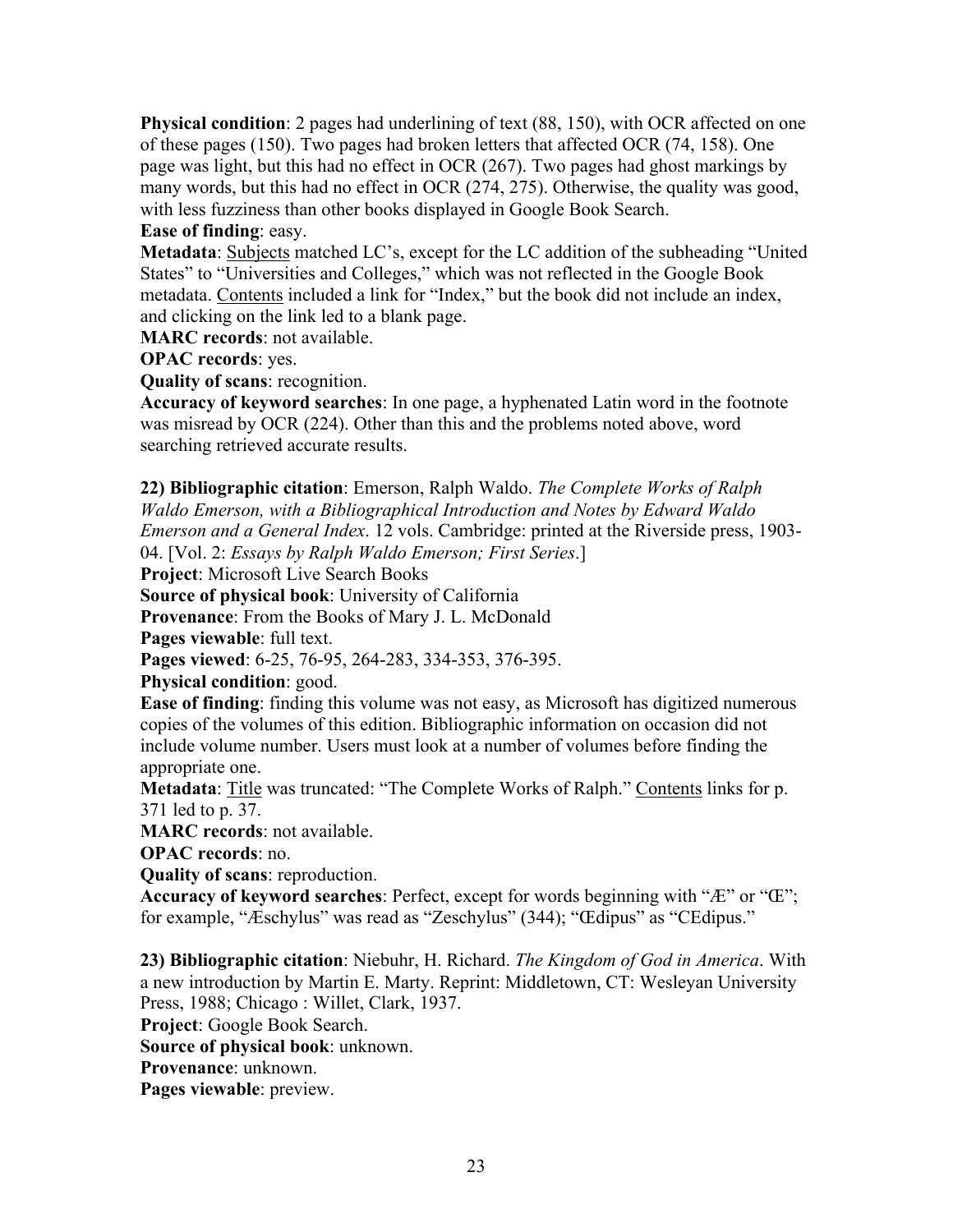**Pages viewed**: 47 pages: vii-xvi, xxiv-xxvii, 1-4, 44-48, 51-74.

**Physical condition**: good.

**Ease of finding**: easy.

**Metadata**: Pages listed: 237; LC lists "xxvii, 215 p."

**MARC records**: not available.

**OPAC records**: no.

**Quality of scans**: recognition. Most pages were dark and thick.

**Accuracy of keyword searches**: Only one keyword search was not found: the italicized title "Wonder Working Providence of Sion's Saviour"; the word "Working" was not read accurately (47).

**24) Bibliographic citation**: Capper, Charles. *Margaret Fuller: An American Romantic Life*. Vol. 1, *The Private Years*. New York : Oxford University Press, 1992. **Project**: Microsoft Live Search Books **Source of physical book**: unknown. **Provenance**: unknown. **Pages viewable**: 20%. **Pages viewed**: 91 pages: 3-22, 84-103, 252-271, 397-407, 307-326. **Physical condition**: good. **Ease of finding**: easy **Metadata**: Subjects: "BIOGRAPHY AND AUTOBIOGRAPHY / Women." LC lists "Fuller, Margaret, 1810-1850"; "Authors, American—19th century—Biography"; and "Feminists—United States—Biography." **MARC records**: not available. **OPAC records**: no. **Quality of scans**: reproduction. **Accuracy of keyword searches**: Perfectly accurate.

**25) Bibliographic citation**: Middlekauff, Robert. *The Mathers: Three Generations of Puritan Intellectuals, 1596-1728*. Berkeley: University of California Press, 1999. Originally published: New York: Oxford University Press, 1971. **Project**: ACLS Humanities E-Book **Source of physical book**: unknown **Provenance**: unknown **Pages viewable**: full text. **Pages viewed**: 26-45, 96-115, 208-227, 278-297, 370-389. **Physical condition**: good **Ease of finding**: easy **Metadata**: Accurate, comprehensive, derived from MARC. **MARC records**: not available. **OPAC records**: yes. **Quality of scans**: recognition. In many pages, the print looked too dark. **Accuracy of keyword searches**: The major searching problem had to do with dates: the numeral "1" very often was read by OCR as the letter "I". A search for "I6\*" retrieved 390 items; for example I639, I663, I669, also of which should have been years. A search for "I7\*" retrieved 298 items. Another problem occurred with searching index pages. The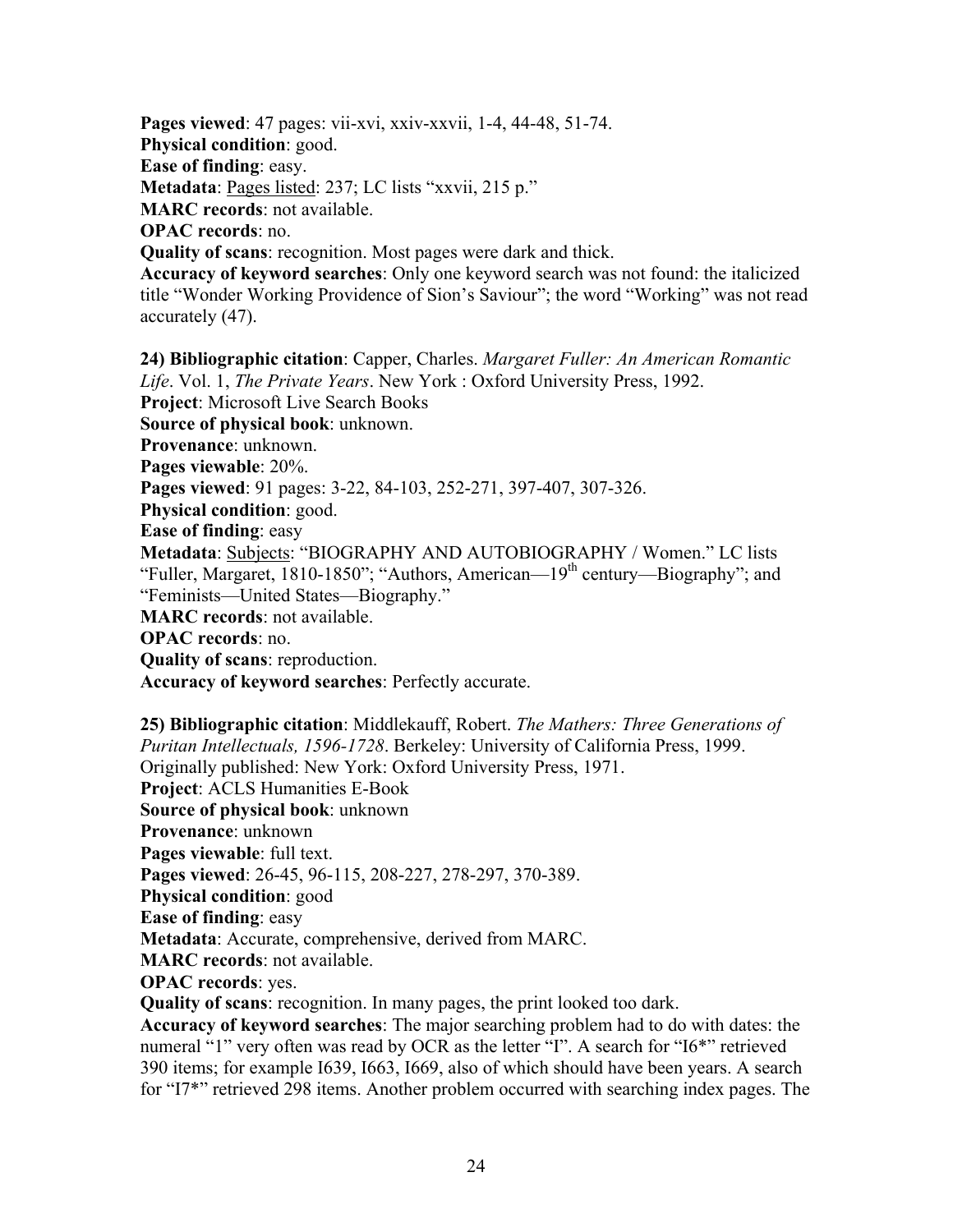index in this book is in two columns. This affected searching for titles and names that appear on two lines, and also for words hyphenated between two lines. Otherwise, searching was perfect.

#### **26) Bibliographic citation**: Robinson, James Harvey. *The New History: Essays Illustrating the Modern Historical Outlook*. New York: Macmillan, 1922.

**Project**: Google Book Search

**Source of physical book**: Stanford University Libraries

**Provenance**: Citizenship Syllabus Fund

**Pages viewable**: full text.

**Pages viewed**: 2-21, 50-69, 100-119, 158-177, 230-251.

**Physical condition**: 33 pages had marks in the margins, most of which were erased somewhat; in addition 2 pages had marks or writing in the text. These marks resulted in faulty OCR reading on 2 pages, neither of which involved significant words ("and" became "fand" (158); "old-fashioned" was not searchable (59)). An obscured letter on one page (244) resulted in "Roger Bacon" not being retrievable for that page. The library stamp obscured the names "Pepys" and "Cotton Mather" on one page (2), so that they were not retrievable through a word search.

#### **Ease of finding**: easy

**Metadata**: Contents: Included link for "Table of Contents" that led to a page in the Preface. Related books: included links to a "Snippet view" of Toni Morrison's novel, *Song of Solomon*, a "Snippet view" of Tom Wolfe's novel, *The Right Stuff*, a "Limited preview" to James Joyce's *Ulysses*, and a "Limited preview" to Thomas Pynchon's *Gravity's Rainbow*, among other irrelevant texts.

**MARC records**: not available.

## **OPAC records**: yes.

**Quality of scans**: poor. Pages 16-17 and pages 166-167 were not reproduced. Pages 6-7 were reproduced in place of pages 16-17 (appearing after p. 15), in addition to being correctly reproduced after p. 5. Pages skipped from 165 to 168. In Google Book's reproduction of the same volume from the Harvard University Library, the missing pages were included.

**Accuracy of keyword searches**: On 8 pages, footnotes in italics, mostly titles in French or Latin, were not read correctly by OCR.

## **27) Bibliographic citation**: Rossinow, Douglas C. *The Politics of Authenticity:*

*Liberalism, Christianity, and the New Left in America*. New York: Columbia University Press, 1998.

**Project**: Microsoft Live Search Books **Source of physical book**: unknown **Provenance**: unknown **Pages viewable**: 10%. **Pages viewed**: 43 pages: 230-251; 347-356. **Physical condition**: good. **Ease of finding**: easy.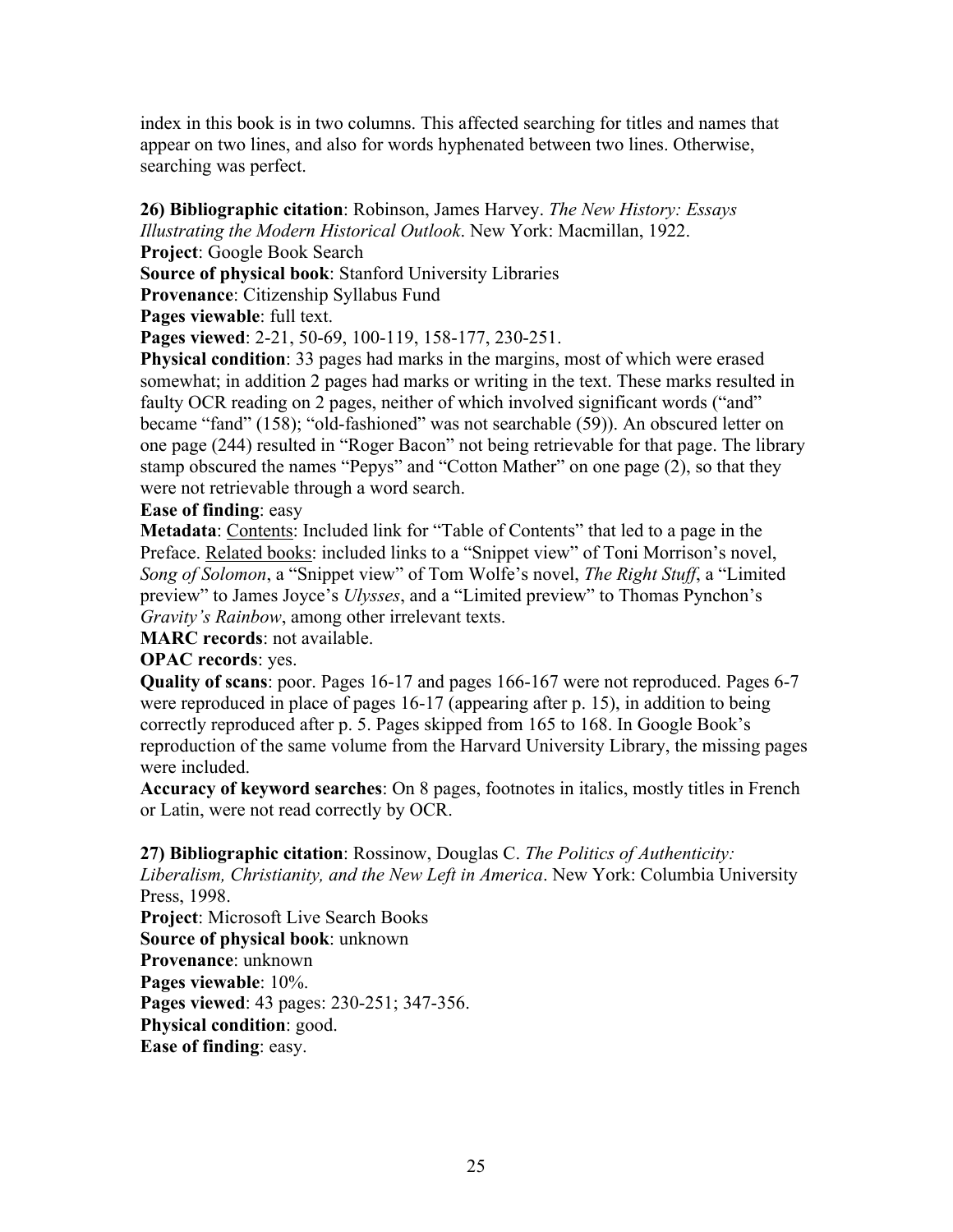**Metadata**: Title: cut off in the middle of the word "Liberalism." Pages listed: 520, while LC lists "x, 500 p." Contents: Some hyperlinks for page numbers did not retrieve correct pages. For example, clicking on p. 115 gets one to a blank page prior to p. 1.

**MARC records**: not available.

**OPAC records**: not available.

**Quality of scans**: reference.

**Accuracy of keyword searches**: Major problem: words with the letter "l" often were not read correctly by OCR. "Religious" was retrieved on 24 pages, while "rehgious" was found on 43 pages; "public" on 18 pages, while "pubhc" was found on 51; "college" on 21, while "coueg" was found on 92; "politics" on 125, while "pohtics" was on 145"; "Tillich" on 9, while "TiUich" on 16; "existentialism" on 19, while "existentiahsm" was found on 25. In addition, in dates, the numeral "1" often was read as "i" and "9" as "g". In index pages, OCR did not retrieve "Camus" from p. 496 or "music industry" from p. 490.

**28) Bibliographic citation**: Garrison, William Lloyd. *Thoughts on African Colonization; or an Impartial Exhibition of the Doctrines, Principles and Purposes of the American Colonization Society. Together with the Resolutions, Addresses and Remonstrances of the Free People of Color*. Boston: Garrison and Knapp, 1832.

**Project**: Google Book Search.

**Source of physical book**: Harvard College Library.

**Provenance**: unknown.

**Pages viewable**: full text.

**Pages viewed**: first part: iv-19, 70-89, 110-129; second part: 2-21, 56-75.

**Physical condition**: 11 pages had marks or writing in margins, and 10 pages had marks or splotches in text, though this did not affect OCR reading significantly.

**Ease of finding**: easy

**Metadata**: Pages listed: 236; LC lists: "v, 160, 76 p." Key words and phrases: "Abraham D" (2 occurrences, part of "Abraham D. Shad"). Subjects: Google Book listed "African Americans" and "Blacks," while LC lists "American Colonization Society"; "African Americans—Colonization—Africa"; and "Slavery—United States." Contents: links offered for 10 sections, but 8 of these led to incorrect pages.

**MARC records**: not available.

**OPAC records**: yes.

**Quality of scans**: reference. Print was heavy and dark. One page (p. 72 in the second part) was folded, so that the upper half of the page, while readable by the human eye, was not readable by OCR.

**Accuracy of keyword searches**: In addition to the problem noted above, there were OCR misreadings of words in footnotes or in small type on 2 pages (iv, 73).

**29) Bibliographic citation**: Butler, Judith. *Gender Trouble: Feminism and the Subversion of Identity*. Tenth Anniversary Edition. New York: Routledge, 1999. **Project**: Microsoft Live Search Books **Source of physical book**: unknown **Provenance**: unknown **Pages viewable**: 10%.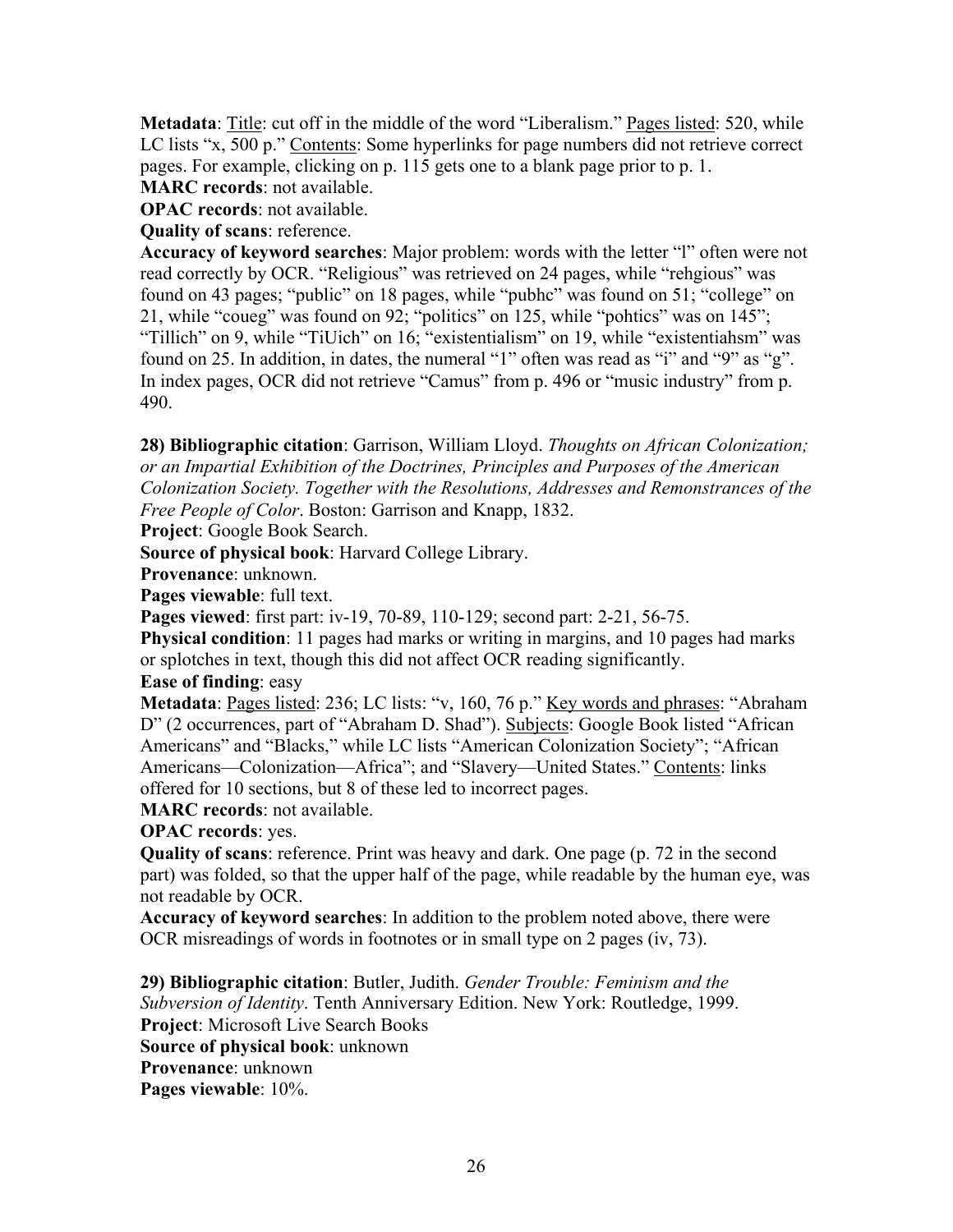**Pages viewed**: 25 pages: vii-x, 47-51, 101-106, 142-146, 191-195.

**Physical condition**: excellent.

**Ease of finding**: easy.

**Metadata**: Pages listed: 256; LC lists "xxxiii, 221 p."

**MARC records**: not available.

**OPAC records**: no.

**Quality of scans**: reproduction.

**Accuracy of keyword searches**: Occasionally searches did not find words hyphenated between lines. For example "structuralism" (48), "humanism" (152), "lesbianism" (162), and "dualism" (164). Occasionally OCR ran separate words together. For example "MoniqueWittig" was retrieved on 3 pages. Otherwise, searches were perfect.

**30) Bibliographic citation**: Scott, Joan Wallach. *Gender and the Politics of History*. New York: Columbia University Press, 1999. **Project**: ACLS Humanities E-Book **Source of physical book**: unknown **Provenance**: unknown **Pages viewable**: full text. **Pages viewed**: 1-20, 54-73, 120-139, 178-197, 246-265. **Physical condition**: One page had a slash through a word (252); the word ("Washington") was not read properly by OCR. **Ease of finding**: easy **Metadata**: Accurate, comprehensive, derived from MARC. **MARC records**: not available. **OPAC records**: yes. **Quality of scans**: recognition. Letters were not sharp. **Accuracy of keyword searches**: The major searching problem had to do with dates: the

numeral "1" very often was read by OCR as the letter "I". A search for "I9\*" retrieved 439 items. In addition, italicized words with accent marks on occasion were not read accurately by OCR. For example, "*doléances*" was read as "doldances" (120); "l'*économie*" as "l'Iconomie" (124). In one instance, more than one italicized words next to each other were read by OCR as one word ("FeministStudies/Critical" on p. 223).

**31) Bibliographic citation**: Frothingham, O. B. *The Religion of Humanity*. New York: David G. Francis, 1873.

**Project**: Google Book Search

**Source of physical book**: Harvard College Library

**Provenance**: From the Fund of Charles Minot, Class of 1828

**Pages viewable**: full text.

**Pages viewed**: 8-27, 80-99, 150-169, 240-259, 318-337.

**Physical condition**: Marks were found on 6 pages resulting in faulty OCR read-outs in 2 instances (10, 151).

## **Ease of finding**: easy

**Metadata**: Subjects: Google: "Unitarian churches"; "Christianity." Hollis Catalog (Harvard): "Unitarian churches—Doctrines"; LC: "Unitarian churches—Doctrinal and controversial works. [from old catalog]". Key words and phrases: "Charlotte Bronte" (2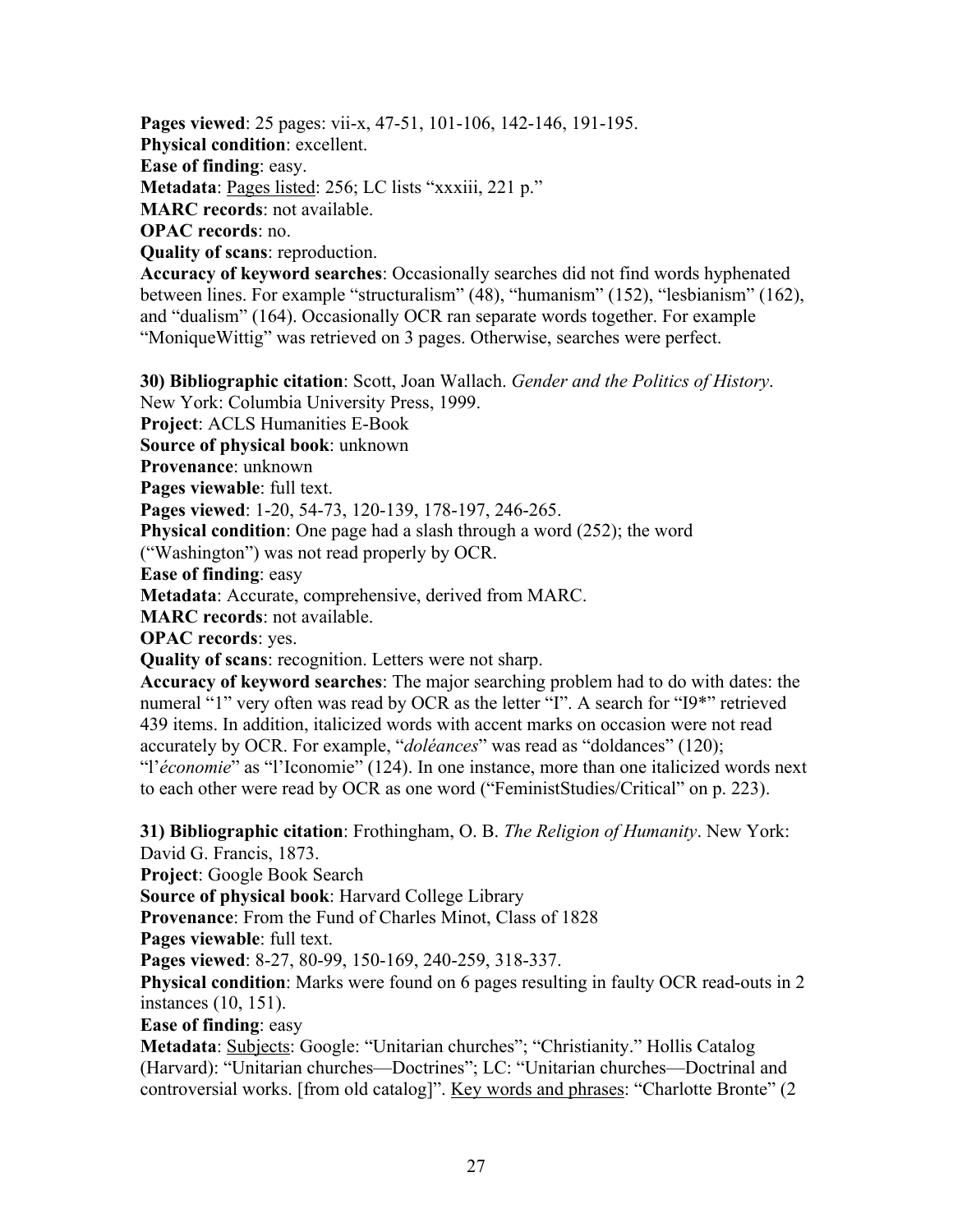occurrences, neither significant); "live mind" (the link retrieved many occurrences in which the two words "live" and "mind" occurred on the same page, but only 2 occurrences in which the complete phrase appeared); "antichrist" (3 occurrences). **MARC records**: not available.

**OPAC records**: yes.

**Quality of scans**: poor. Page 159 was unreadable because of a poor scan.

**Accuracy of keyword searches**: The capitalized "R" was read incorrectly in a number of instances. For example, "Rationalism" was read by OCR as "Eationalism" (150); "Report" as "Keport" (250) and "Eeport" (253); "Roman" as "Koman" (3 times) and "Eoman" (once). The italicized word "whole" was read as "ivhole" (27); no other problems with italicized words were noted.

**32) Bibliographic citation**: Frothingham, O. B. *Transcendentalism in New England: A* 

*History*. New York: G. P. Putnam, 1876.

**Project**: Microsoft Live Search Books

**Source of physical book**: University of Toronto Library

**Provenance**: unknown

**Pages viewable**: full text.

**Pages viewed**: 2-21, 106-125, 218-237, 302-321, 376-395.

**Physical condition**: A reddish-brown water stain began small in the upper corner of p. 243 and continued to the end (p. 395) growing to cover a good half of the upper half of each page and affecting up to 13 lines of text on each page by the end. The stain did not obscure words, so OCR was not affected. Marks appeared in margins on 20 pages and occasionally in the text itself. Marks affected OCR only in 3 instances (113, 226, 227) when they came on the same line as words that were hyphenated between lines. Broken letters on p. 120 led to faulty OCR readings.

**Ease of finding**: easy

**Metadata**: Title was cut off in the middle of the word "England." Pages listed: 422; LC lists "ix, 395 p." Contents: Two hyperlinks led to incorrect pages: chapter 8, page 185 led to p. 3; chapter 13, page 322 led to p. 1.

**MARC records**: not available.

**OPAC records**: not available.

**Quality of scans**: reference. Many pages appeared angled.

**Accuracy of keyword searches**: Pages with words hyphenated between lines sometimes were not retrieved in searches, including those with words ending in "ism": idealism, realism, Transcendentalism, Unitarianism, materialism, animalism, rationalism, and organism. In a footnote, the name "Morrell's" was read by OCR as "MorelPs" (14).

**33) Bibliographic citation**: Rodgers, Daniel T. *Atlantic Crossings: Social Politics in a Progressive Age*. Cambridge: Belknap Press of Harvard University Press, 1998, 2000. **Project**: Google Book Search.

**Source of physical book**: unknown.

**Provenance**: unknown.

**Pages viewable**: preview.

**Pages viewed**: 59 pages.

**Physical condition**: good.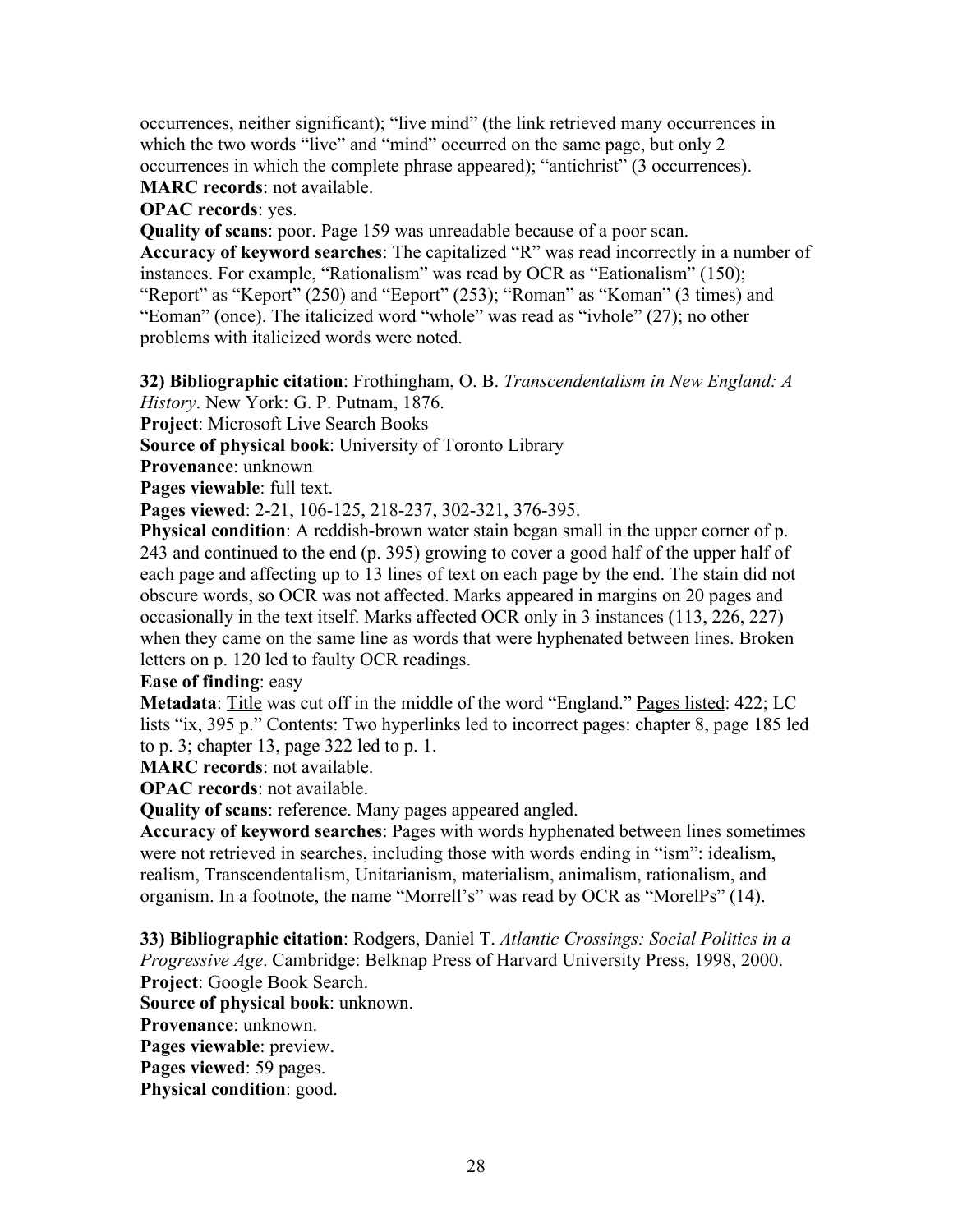#### **Ease of finding**: easy.

**Metadata**: Pages listed: 648; LC lists 634 p. Contents link to chapter entitled "New Deal" beginning on p. 409 led to first illustration between p. 408 and 409. "Contents" link to "References" led to p. 516, a page in the midst of the "Notes" section. Incorrect page indicator: The actual page 409 was labeled "423," as was each succeeding page until p. 424, when listed page numbers began again to match those in the book.

**MARC records**: not available.

**OPAC records**: yes.

**Quality of scans**: recognition. Letters were not sharp.

**Accuracy of keyword searches**: Only one word was not found, the word "Sonderweg" on p. 2. Otherwise searching was perfect.

**34) Bibliographic citation**: Fink, Leon. *Progressive Intellectuals and the Dilemmas of Democratic Commitment*. Cambridge: Harvard University Press, 1997, 1999. **Project**: Microsoft Live Search Books.

**Source of physical book**: unknown

**Provenance**: unknown

**Pages viewable**: 20%

**Pages viewed**: 77 pages: 13-27, 114-129, 184-198, 242-252, 289-298, 363-372.

**Physical condition**: good.

**Ease of finding**: easy.

**Metadata**: Title was cut off. Pages listed: 392; LC lists "x, 374 p." for 1997 hardback version. Subjects: "POLITICAL SCIENCE / Political Ideologies / Democracy." LC lists "Democracy—United States—History—20<sup>th</sup> century"; "Progressivism (United States politics)"; "Intellectuals—United States—Political activity—History—20<sup>th</sup> century"; "United States—Intellectual life—20<sup>th</sup> century."

**MARC records**: not available.

**OPAC records**: not available.

**Quality of scans**: archival. Slight upward wave in the text appeared at the end of the first line in some even-numbered pages.

**Accuracy of keyword searches**: Individual words hyphenated on separate lines often were read as two separate words. 12 pages contained words in which "ism" was read separately in the following hyphenated words: exceptionalism, idealism, professionalism, rank-and-file-ism, republicanism, unionism, and socialism. OCR misreadings of the letters "li": the name "Walling" was read by OCR as "Walung" on 8 pages; "politics" as "poutics" on 2 pages; "religious" as "rehgious" on 1 page; "policy" as "poucy" on 1 page. One indented line in an index page was not read by OCR, so that the title "Souls of Black Folk" was read as "Souls of Black Dunning, William A." (365).

**35) Bibliographic citation**: Pocock, J.G.A. *The Machiavellian Moment : Florentine Political Thought and the Atlantic Republican Tradition*. Princeton: Princeton University Press, 2003. (Originally published in 1975.) **Project**: ACLS Humanities E-Book. **Source of physical book**: unknown. **Provenance**: unknown. **Pages viewable**: full text.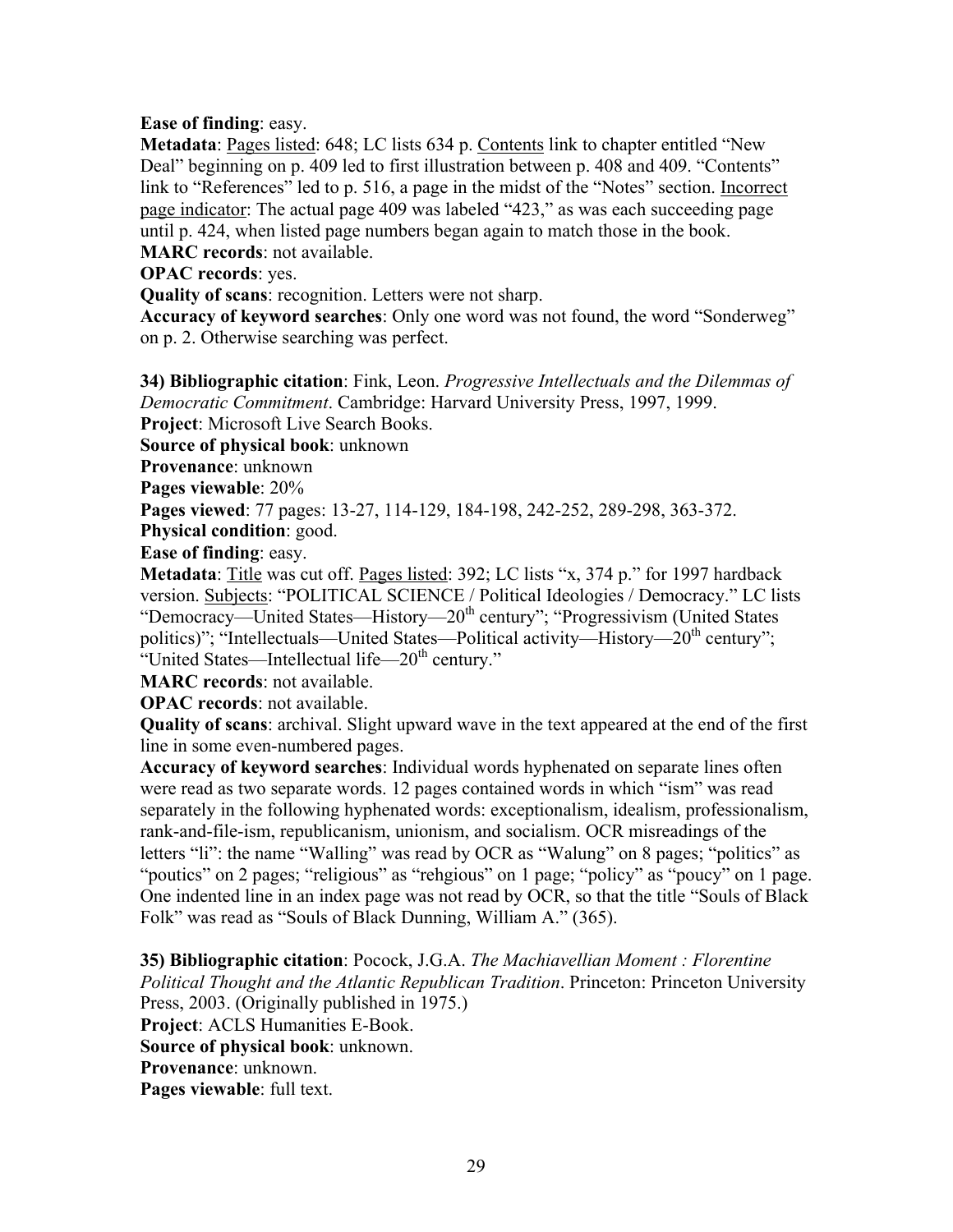**Pages viewed**: 4-23, 76-95, 334-353, 554-573, 592-611.

**Physical condition**: good.

**Ease of finding**: easy.

**Metadata**: Accurate, comprehensive, derived from MARC.

**MARC records**: not available.

**OPAC records**: yes.

**Quality of scans**: recognition. One page (608) was very light, and though it was readable, OCR made errors on a number of words.

**Accuracy of keyword searches**: The major searching problem had to do with dates: hundreds of times, the numeral "1" was read by OCR as the letter "I"; for example, a search for "i5\*" retrieves 89 hits; "i6\*" retrieves 213; "i8\*" retrieves 139. In addition, "Polybius" was read by OCR as "Polvbius" (77); and the italicized words in a footnote "Sixteenth-Century" hyphenated between two lines was read as "SixteenthCentury" by OCR (83).

**36) Bibliographic citation**: Edwards, Jonathan. *A Treatise Concerning Religious Affections*. Philadelphia: James Crissy, 1821.

**Project**: Google Book Search

**Source of physical book**: Harvard University Library.

**Provenance**: Andover-Harvard Theological Library.

**Pages viewable**: full text.

**Pages viewed**: vi-xxv, 50-69, 180-199, 270-289, 360-379.

**Physical condition**: good.

**Ease of finding**: easy.

**Metadata**: Contents contained links for 24 "sections"; none of these led to corresponding section numbers. In the About this book page, the section links under "Contents"

included irrelevant "words" such as "Sheparft" (OCR misreading of "Shepard's"); "near sun-set" (3 occurrences; time of day in diary entry); "every thing"; "hath changed." <u>Key</u> terms: includes "Psal" (citation abbreviation); "ephod" (1 occurrence); "once and again" (link retrieved many pages in which the words "once" and "again" appeared on the same page, 7 of which the phrase "once and again" appeared; yet the phrase was insignificant); and "Ten Virgin" (5 occurrences; an OCR misreading of "Ten Virgins").

**MARC records**: not available.

**OPAC records**: yes.

**Quality of scans**: reference.

**Accuracy of keyword searches**: 17 pages contained errors in OCR recognition (vi, viii, xii-xiii, xviii, 62, 180, 186, 271, 273, 288, 360-361, 363-365, 368). 12 of these errors were in footnotes; most were italicized words, including titles of books. Dark or light lines resulted in faulty OCR recognition in a few cases.

**37) Bibliographic citation**: Cunningham, William. *English Influence on the United States*. Cambridge: Cambridge University Press, 1916. **Project**: Microsoft Live Book Search **Source of physical book**: University of Toronto **Provenance**: unknown **Pages viewable**: full text.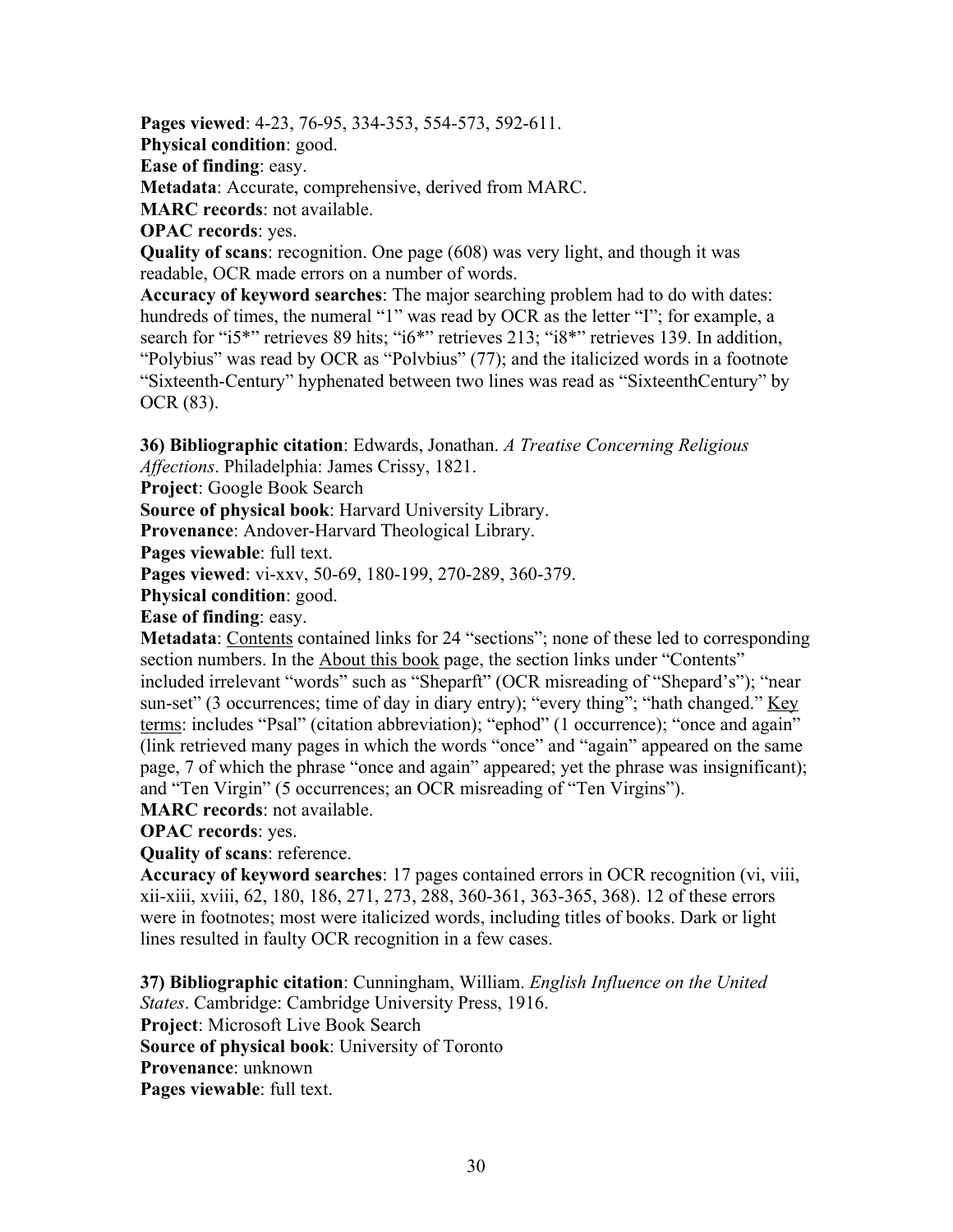**Pages viewed**: 1-20, 50-69, 90-109, 130-149, 150-168.

**Physical condition**: 4 pages had pen markings in the margins; 2 pages had underlining or words written in the text. Markings did not affect OCR.

**Ease of finding**: easy

**Metadata**: Pages listed: 190; LC lists "xii, 168 p." Contents: Link to chapter I, page 1 led to a page before the title page. Subjects: "Great Britain Civilization" and "United States Civilization." LC lists "United States—Politics and government"; "United States— Civilization—English influences"; "United States—Social conditions—1865-1918"; and "United States—Social conditions—To 1865."

**MARC records**: not available.

**OPAC records**: no.

**Quality of scans**: recognition. Odd-numbered pages were darker than even-numbered pages. On 5 pages (4, 13, 138, 140, 148), no words were searchable from most or all lines of footnotes.

**Accuracy of keyword searches**: Two names of persons or places that were hyphenated between lines in footnotes were not retrieved because OCR read a space following the hyphen ("Cunningham" on 8; "Cambridgeshire" on 18). OCR read the place name "Malden" as "Maiden" on 3 pages (12, 57, 167). The place name "Ribble" occurring in a footnote was read as "Kibble" (5).

**38) Bibliographic citation**: Perry, Lewis. *Intellectual Life in America: A History*. Chicago: University of Chicago Press, 1989.

**Project**: Google Book Search.

**Source of physical book**: unknown.

**Provenance**: unknown.

**Pages viewable**: preview.

**Pages viewed**: 77 pages, through previews of two separate digitizations: iv-xvii, 3-13, 179-180, 190-196, 329-333, 336-337, 446, 448, 451, 461; 28-30, 54-56, 76-78, 203-205, 286, 288-289, 323, 327, 329, 334-336, 339, 341-342, 344-347, 353, 355, 357-360, 364- 365, 367-369.

**Physical condition**: good.

**Ease of finding**: easy.

**Metadata**: Contents: Four chapter headings linked to incorrect pages.

**MARC records**: not available.

**OPAC records**: yes.

**Quality of scans**: reference. Letters were not sharp.

**Accuracy of keyword searches**: Perfect.

**39) Bibliographic citation**: Jefferson, Thomas. *The Works of Thomas Jefferson in Twelve Volumes*. Federal Edition. Collected and edited by Paul Leicester Ford. New York: G. P. Putnam's Sons, Knickerbocker Press, 1904-05. [Volume XII] **Project**: Microsoft Live Search Books

**Source of physical book**: University of Toronto King Alfred Library of History **Provenance**: unknown.

**Pages viewable**: full text.

**Pages viewed**: 3-22, 72-91, 142-161, 332-351, 472-491.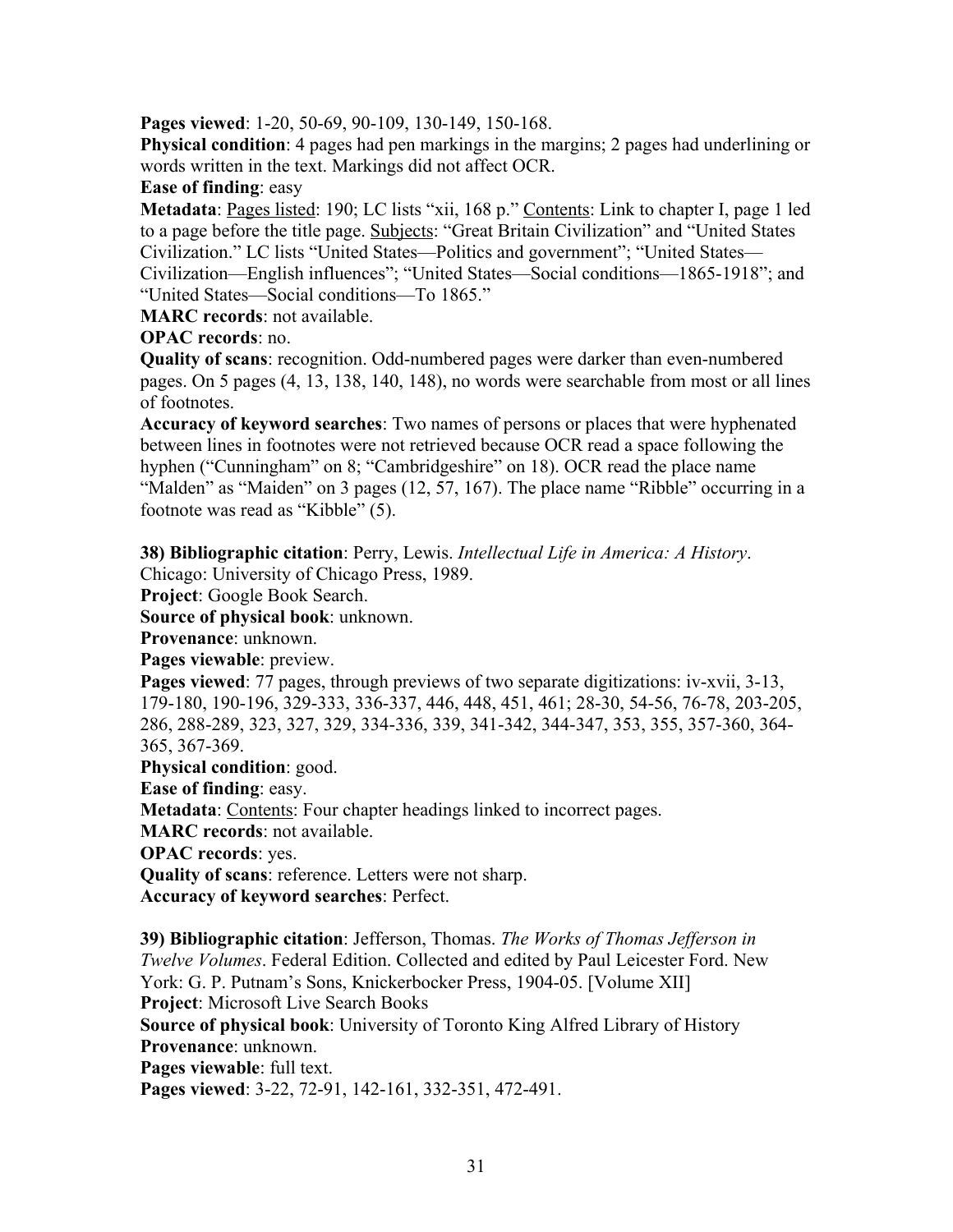**Physical condition**: Underlining in one page (341); mark in margin on one page (20). **Ease of finding**: easy

**Metadata**: Pages listed: 604; yet last page is p. 564. Contents: in 8 cases, hyperlinks appeared not on the page number, but on the date of a piece of correspondence. A click on these links led to an irrelevant page. Subjects: "United States Sources History Revolution, 1775-1783"; "United States History Sources . 1783-186…" LC lists "United States—Politics and government—1775-1783" and "United States—Politics and government—1783-1865."

**MARC records**: not available.

**OPAC records**: not available.

**Quality of scans**: reference. 2 pages were reproduced very lightly (160, 161); OCR was accurate for these pages, however. A few pages were partially light; for example, p. 482. **Accuracy of keyword searches**: On 3 pages (20, 81, 145), no words were searchable from whole lines of footnotes. On 1 index page (489), no words were searchable from a whole line. An italicized word hyphenated between lines in an index page (486) was not retrieved in a search.

**40) Bibliographic citation**: Westbrook, Robert B. *John Dewey and American* 

*Democracy*. Ithaca, N.Y.: Cornell University Press, 1991.

**Project**: ACLS Humanities E-Book.

**Source of physical book**: unknown.

**Provenance**: unknown.

**Pages viewable**: full text.

**Pages viewed**: 2-21, 98-117, 212-231, 342-361, 544-563.

**Physical condition**: 10 pages had occurrences of broken letters that resulted in words not retrieved in keyword searches (2, 4, 98, 108, 110, 212, 342, 358, 544, 562).

**Ease of finding**: easy.

**Metadata**: Accurate, comprehensive, derived from MARC.

**MARC records**: not available.

**OPAC records**: yes.

**Quality of scans**: reference.

**Accuracy of keyword searches**: see "Physical condition" above. There were 44 instances in which OCR read dates or numbers beginning with "18" as "I8"; 593 instances in which OCR read "18" correctly. There were 46 instances in which OCR read dates or numbers beginning with "19" as "I9"; 2506 instances in which OCR read "19" correctly.

**41) Bibliographic citation**: Calhoun, John C. *A Disquisition on Government and a Discourse on the Constitution and Government of the United States*. Edited by Richard K. Cralle. Columbia, SC: Published under the direction of the General Assembly of the State of South Carolina, printed by A. S. Johnston, 1851. **Project**: Google Book Search **Source of physical book**: New York Public Library Research Libraries. **Provenance**: George Bancroft. **Pages viewable**: full text. **Pages viewed**: 2-21, 72-92, 200-219, 282-301, 378-397.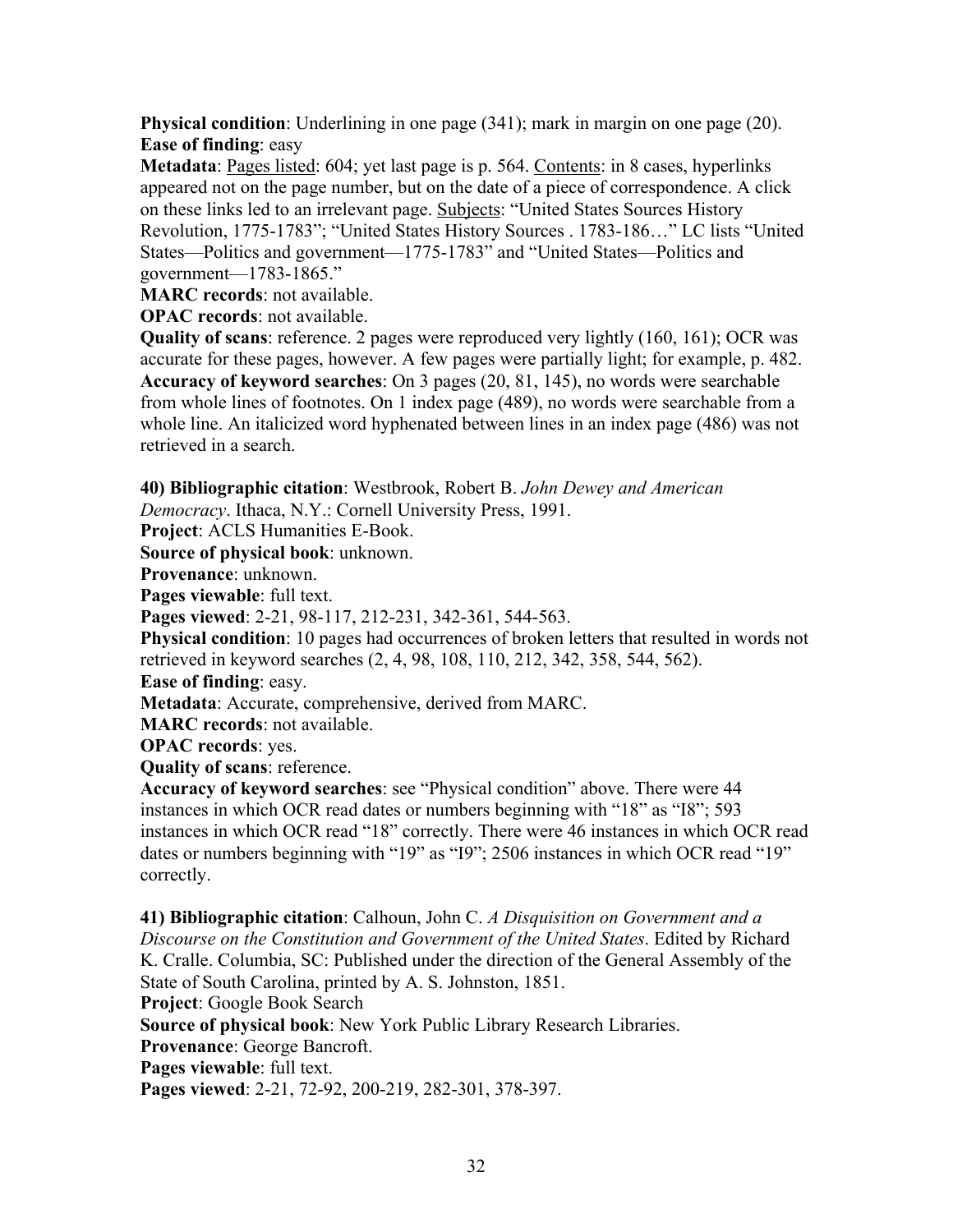**Physical condition**: There were markings in the text on two pages (72, 73) that affected OCR and small splotches on three pages (5, 6, 14) that affected OCR. Broken letters appeared on one page (383), but OCR reading remained accurate.

**Ease of finding**: easy.

**Metadata**: Subjects: "Political science" and "United States"; LC lists "Political science" and "United States—Politics and government."

**MARC records**: not available.

**OPAC records**: yes.

**Quality of scans**: recognition.

**Accuracy of keyword searches**: On page 14, the word "whole" was read as "Avhole" by OCR. Other than this and the errors noted above due to the physical condition of the book, word searches were perfectly accurate.

**42) Bibliographic citation**: Marsden, George M. *Fundamentalism and American Culture*. 2d ed. New York: Oxford University Press, 2006.

**Project**: Microsoft Live Search Books.

**Source of physical book**: unknown.

**Provenance**: unknown.

**Pages viewable**: 20%.

**Pages viewed**: 71 pages: 11-24, 80-93, 153-167, 229-242, 329-342.

**Physical condition**: On one page, a broken letter resulted in an incorrect keyword search (231, "order" read as "Older").

**Ease of finding**: easy.

**Metadata**: Pages listed: 368; LC lists "xvi, 351 p." Subjects: "RELIGION /

Fundamentalism." LC lists "Fundamentalism—United States" and "Christianity and culture—United States."

**MARC records**: not available.

**OPAC records**: not available.

**Quality of scans**: recognition.

**Accuracy of keyword searches**: No words occurring in 3 complete pages of

"Bibliographical Indexes" were retrievable in keyword searches (pp. 335-337). Otherwise, search results were perfectly accurate.

**43) Bibliographic citation**: Dewey, John. *Democracy and Education: An Introduction to the Philosophy of Education*. New York: Macmillan, 1916.

**Project**: Google Book Search.

**Source of physical book**: Harvard University. Library of the Graduate School of Education.

**Provenance**: unknown.

**Pages viewable**: full text.

**Pages viewed**: 12-31, 90-109, 190-209, 280-299, 370-389.

**Physical condition**: 60 pages had markings in the text or in the margins. Keyword searching was affected on 21 of these pages (19, 21, 23, 26, 27, 30, 31, 90, 91, 93, 96, 100, 105, 106, 281, 291, 374, 375, 379, 383, 387).

**Ease of finding**: easy.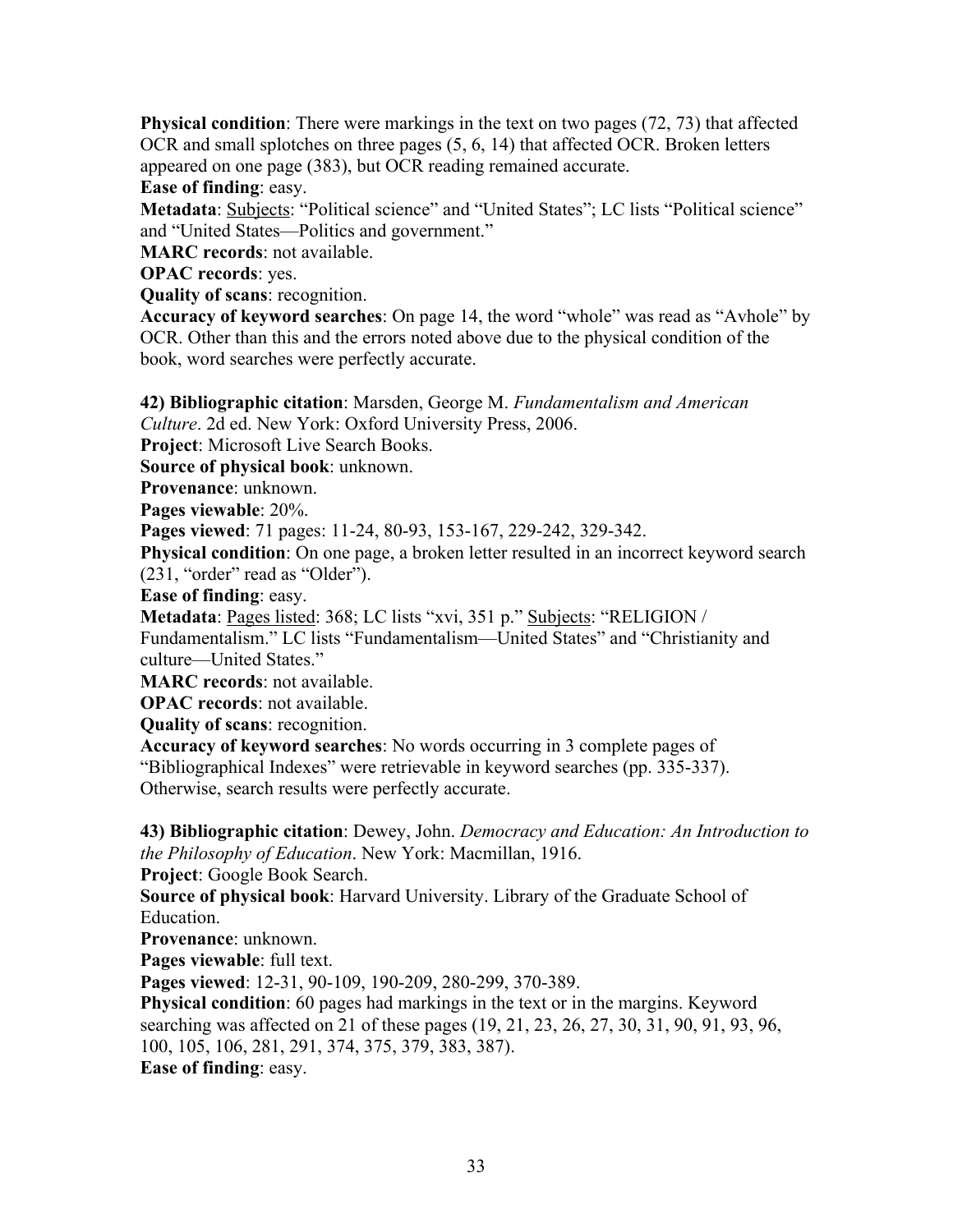**Metadata**: <u>Key words and phrases</u> included "PAUL MONROE" (1 occurrence; the editor of the series of which this book was a part); "neutral country" (3 occurrences); "agencies of social" (link retrieved many occurrences in which the words "agencies" and "social" appeared on the same page, with the phrase occurring on only one of these pages); "pleonasm" (1 occurrence). Contents: Two tables of contents were listed with links; only one retrieved the correct page; one contents link was labeled "rAC." Index included hyperlinks, but these often retrieved the page prior to the page listed. **MARC records**: not available.

**OPAC records**: yes.

**Quality of scans**: poor. Two pages were missing (14, 15). [Note that these pages were included in a Google Book Search scan of the same title from University of Michigan Libraries, but the Harvard University book, not the University of Michigan book, was retrieved through a Google Book author-title search.] Two pages were reproduced lightly at the left (382, 384).

**Accuracy of keyword searches**: see "Physical condition" above.

**44) Bibliographic citation**: Spaulding, Edward Gleason. *The New Rationalism: The Development of a Constructive Realism upon the Basis of Modern Logic and Science, and through the Criticism of Opposed Philosophical Systems*. New York: Holt, 1918. **Project**: Microsoft Live Search Books.

**Source of physical book**: University of Toronto Library.

**Provenance**: unknown.

**Pages viewable**: full text.

**Pages viewed**: xiv-xviii, 3-17, 88-107, 203-222, 354-373, 504-523.

**Physical condition**: 8 pages had markings in the margins. These affected OCR only when they occurred following words hyphenated between two lines.

**Ease of finding**: easy.

**Metadata**: Pages listed: 532; LC lists "1 p. l., v-xviii, 532 p."

**MARC records**: not available.

**OPAC records**: not available.

**Quality of scans**: recognition.

**Accuracy of keyword searches**: Footnote on p. 218 (three lines in length) was not searchable. Otherwise, accuracy was perfect.

**45) Bibliographic citation**: May, Henry F. *The Enlightenment in America*. New York:

Oxford University Press, 1976.

**Project**: ACLS Humanities E-Book.

**Source of physical book**: unknown.

**Provenance**: unknown.

Pages viewable: full text.

**Pages viewed**: 4-23, 90-109, 188-207, 300-319, 392-411.

**Physical condition**: The date "1800" included a broken character and was read as "18no" (409).

**Ease of finding**: easy.

**Metadata**: Accurate, comprehensive, derived from MARC.

**MARC records**: not available.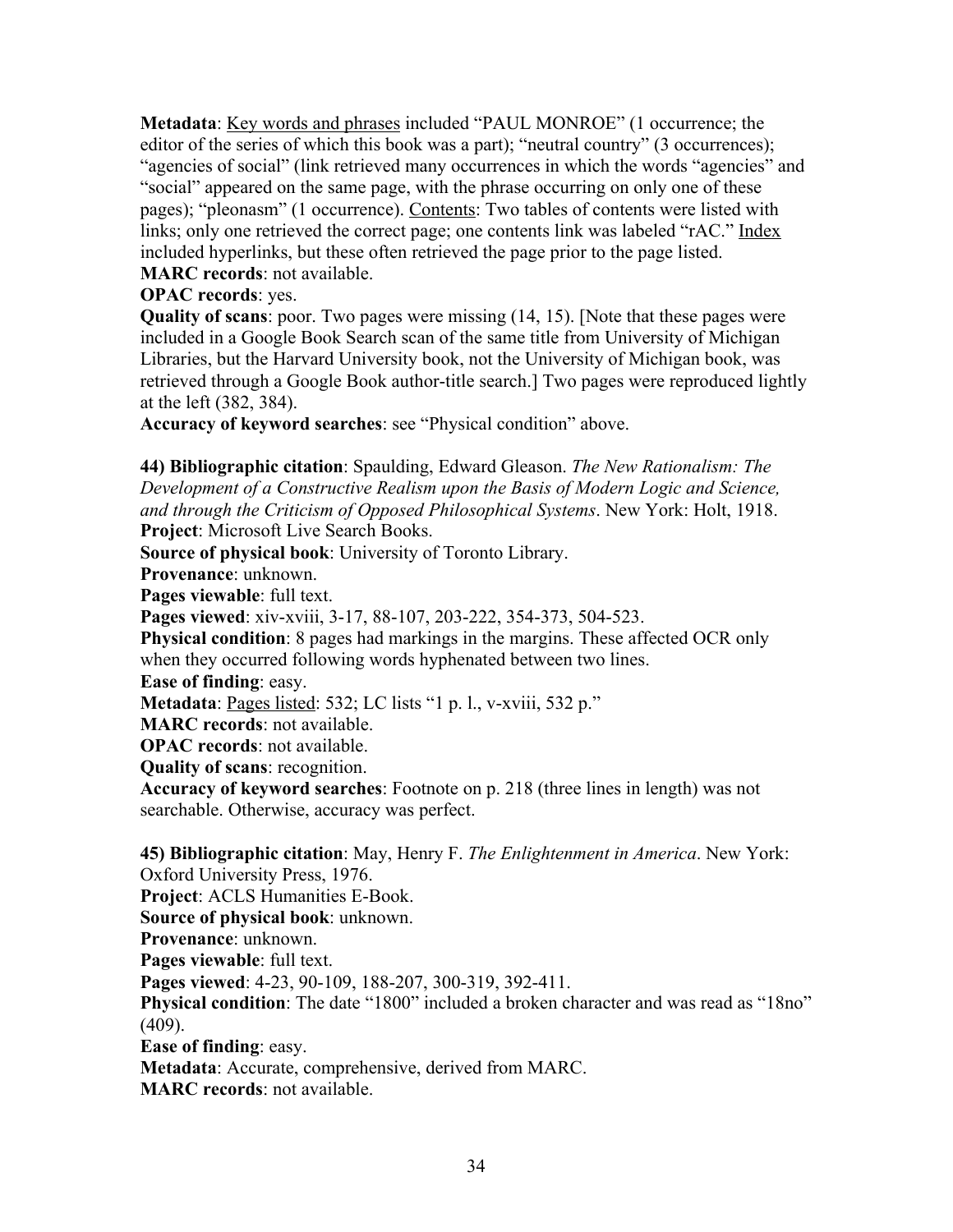**OPAC records**: yes.

**Quality of scans**: archival.

**Accuracy of keyword searches**: 12 nineteenth-century dates were misread by OCR as beginning with the letter "I" instead the number "1."

**46) Bibliographic citation**: Hamilton, Alexander. *The Works of Alexander Hamilton; Comprising His Correspondence, and His Political and Official Writings, Exclusive of the Federalist, Civil and Military. Published from the Original Manuscripts Deposited in the Department of State, by Order of the Joint Library Committee of Congress*. Ed. John C. Hamilton. New York: Charles S. Francis & Co., 1851. [Volume VII]

**Project**: Google Book Search.

**Source of physical book**: Harvard College Library.

**Provenance**: Harvard University. Department of Political Economy.

Pages viewable: full text.

**Pages viewed**: 6-25, 190-209, 310-329, 466-485, 794-813.

**Physical condition**: Problematic (see Quality of scans, below).

**Ease of finding**: Difficult through Google Book search to find volume VII. Hollis Catalog (Harvard University Library), however, has links to specific volumes. **Metadata**: Contents: many problems. Listed "Table of Contents" on p. 855, yet this linked to p. 833, which was not the TOC. Other contents links did not lead to the chapters indicated. Title Page link did not lead to title page. The Table of Contents covered all seven volumes, but the hyperlinked page numbers linked only to pages in this volume (VII), not to the appropriate pages in other volumes.

**MARC records**: not available.

**OPAC records**: yes.

**Quality of scans**: Poor. Page 796 appeared opposite page 775. Even-numbered pages continued in succession following 796, while odd-numbered pages continued to appear opposite them, following 775 until the end of the book. A gloved thumb appeared on most even-numbered pages in this range. Occasionally a correct double-page appeared. Index pages appeared out of order. Many page numbers in the 830-839 range were marked in the Google page indicator as 880-889. Typing numbers in the 800 range into the page indicator retrieved pages in the 300 range. In addition, pages 791 and 875 were cut off on the left sides so that words were missing from the text. All the odd-numbered pages in the last double-page group viewed (794-813) were cut off on the left side so that letters of text were missing. In addition, p. 14 was very light and many words were not recorded properly by OCR.

**Accuracy of keyword searches**: In addition to the problems noted above, words in footnotes in three pages were not retrieved in searches (320, 329, 477) and a capitalized word on p. 319 was not retrieved.

**47) Bibliographic citation**: Woolman, John. *The Journal and Essays of John Woolman*. Edited from the Original Manuscripts with a Biographical Introduction by Amelia Mott Gummere. Rancocas Edition. New York: Macmillan, 1922. **Project**: Microsoft Live Search Books **Source of physical book**: Cornell University Library.

**Provenance**: unknown.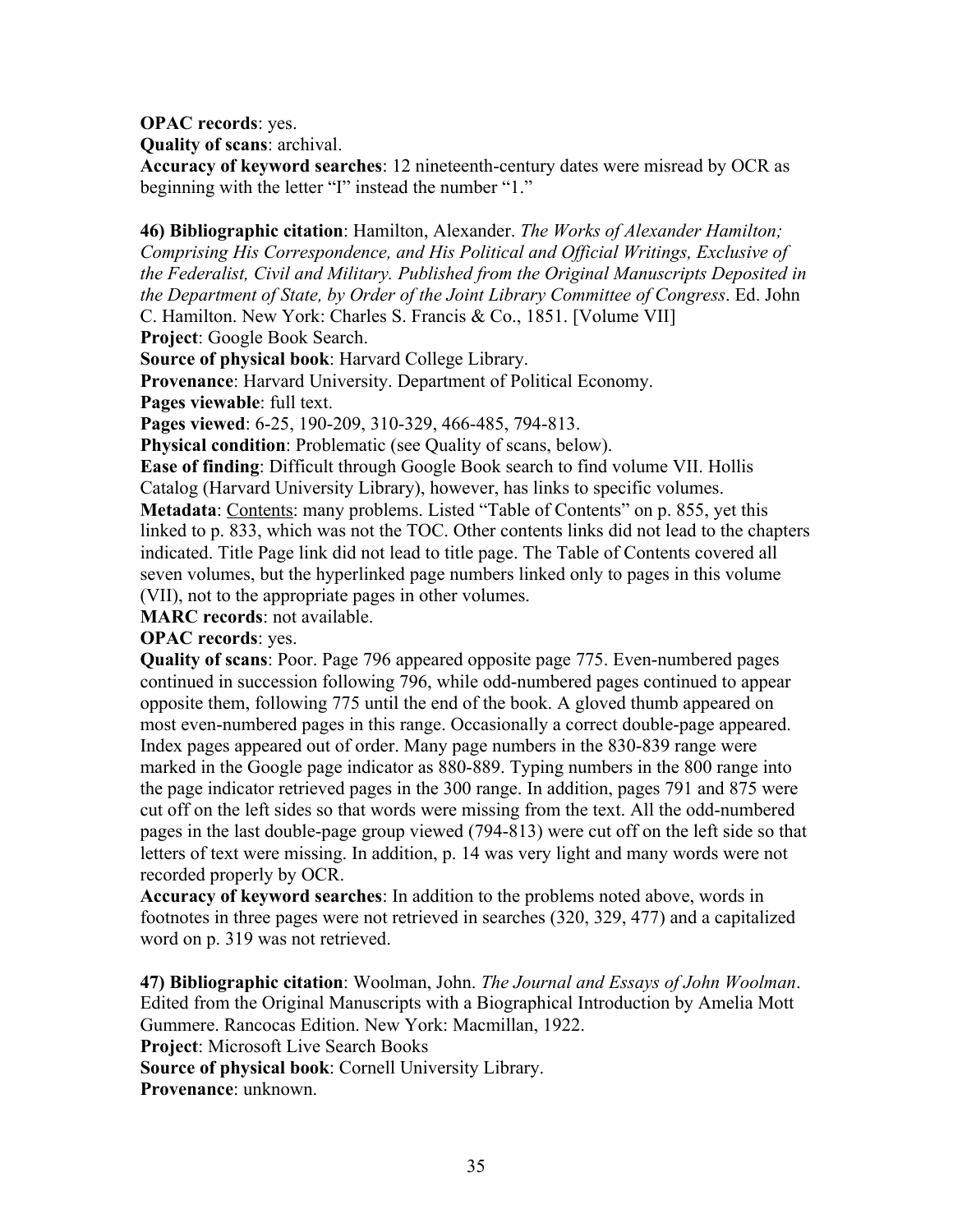**Pages viewable**: full text. **Pages viewed**: 58-77, 245-264, 334-353, 453-472, 544-563. **Physical condition**: Markings appeared on 20 pages. Of these, at least five affected OCR. **Ease of finding**: easy. **Metadata**: Pages listed: 716; LC lists "xxii, 643 p."

**MARC records**: not available.

**OPAC records**: not available.

**Quality of scans**: recognition. One page was very light (551), affecting OCR.

**Accuracy of keyword searches**: The word "will" was read by OCR as "wiU" 33 times; the name "William" as "WiUiam" 23 times. In a footnote, the word "author" was read as "quothor" (336).

**48) Bibliographic citation**: Adams, Henry. *History of the United States of America during the First Administration of Thomas Jefferson*. Vol. I. New York: Charles Scribner's Sons, 1889.

**Project**: Google Book Search.

**Source of physical book**: Stanford University Library.

**Provenance**: unknown.

**Pages viewable**: full text.

**Pages viewed**: 74-93, 156-175, 264-283, 340-359, 420-439.

**Physical condition**: Markings appeared on 66 pages; of these, OCR was affected significantly on 29 pages. Tape appeared on 8 pages, affecting OCR on 7 of these. **Ease of finding**: Difficult to find volume I of this edition.

**Metadata**: Contents: chapter titles were listed as "HI INTELLECT OF NE …," "INTELLECT OF THE M…," "INTELLECT OF THE S…," "iVL AMERICAN IDEALS," "K LEGISLATION," and "KIT PERSONALITIES." Subjects: listed as "United States," while LC lists "United States--Politics and government--1801-1809" and "United States--History--Tripolitan War, 1801-1805." Key words and phrases listed "Orleans" rather than "New Orleans," even though "Orleans" never appears except as part of "New Orleans."

**MARC records**: not available.

**OPAC records**: no.

**Quality of scans**: reference. On 2 pages, the right side was lightened affecting a few words per line (271, 283). OCR misreadings occurred on p. 283.

**Accuracy of keyword searches**: In addition to the problems noted above, in a footnote on one page the name "Pichon" was read by OCR as "Piehon" (429).

**49) Bibliographic citation**: Adams, Henry. *History of the United States of America during the Second Administration of James Madison*. Vol. III. New York: Charles Scribner's Sons, 1890.

**Project**: Microsoft Live Search Books.

**Source of physical book**: Cornell University Library.

**Provenance**: Bought with the income of the Sage Endowment Fund.

**Pages viewable**: full text.

**Pages viewed**: 1-20, 76-95, 150-169, 219-238, 334-353.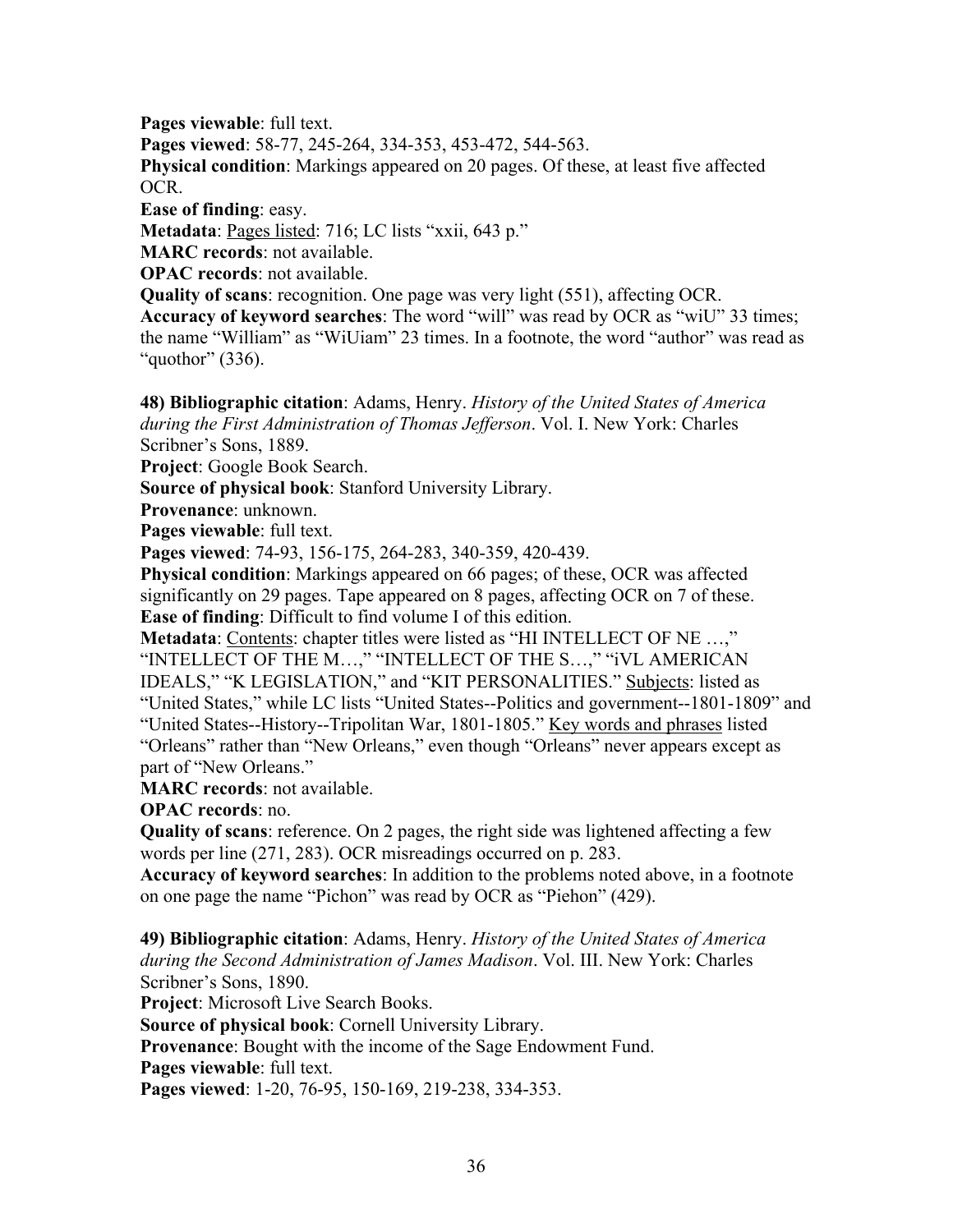**Physical condition**: Markings occurred on 10 pages, with OCR significantly affected on 3 of these pages. In addition, a foreign object (tape?) obscured words on two pages (235, 236); splotches interfered with OCR on 3 pages (222, 237, 238).

**Ease of finding**: Difficult to find volume III of this edition.

**Metadata**: Pages listed: 388; index (last page) ends on p. 369. Subjects: "United States History 1801-1809; United States History 1809-1817." LC lists "United States—Politics and government—1801-1815."

**MARC records**: not available.

**OPAC records**: no.

**Quality of scans**: recognition. Two pages were reproduced lightly, affecting OCR (339, 340). On one page, the left margin cut into the first letters of words, affecting OCR (89). **Accuracy of keyword searches**: In addition to problems noted above, two words were not retrieved successfully in searches on two pages of the index (340, 349).

**50) Bibliographic citation**: Miller, Perry. *The Life of the Mind in America: From the Revolution to the Civil War: Books One through Three*. New York: Harcourt, Brace & World, 1965.

**Project**: ACLS Humanities E-Book.

**Source of physical book**: unknown.

**Provenance**: unknown.

**Pages viewable**: full text.

**Pages viewed**: 4-23, 74-93, 150-169, 220-239, 314-333.

**Physical condition**: good.

**Ease of finding**: easy.

**Metadata**: Accurate, comprehensive, derived from MARC.

**MARC records**: not available.

**OPAC records**: yes.

**Quality of scans**: recognition. Letters were not sharp. Parts of some pages were a bit light (74, 83), but OCR was not affected.

**Accuracy of keyword searches**: 9 instances in which OCR read dates beginning with "18" as "I8"; otherwise perfectly accurate searches.

**51) Bibliographic citation**: Tyler, Moses Coit. *A History of American Literature*. Vol. I: 1607-1676. New York: G. P. Putnam's Sons, 1878. **Project**: Google Book Search. **Source of physical book**: Harvard College Library. **Provenance**: unknown. **Pages viewable**: full text. **Pages viewed**: 6-25, 76-95, 146-165, 216-235, 272-291. **Physical condition**: good. **Ease of finding**: easy. **Metadata**: Subjects: "American literature"; LC lists "American literature--Colonial period, ca. 1600-1775--History and criticism." **MARC records**: not available. **OPAC records**: yes.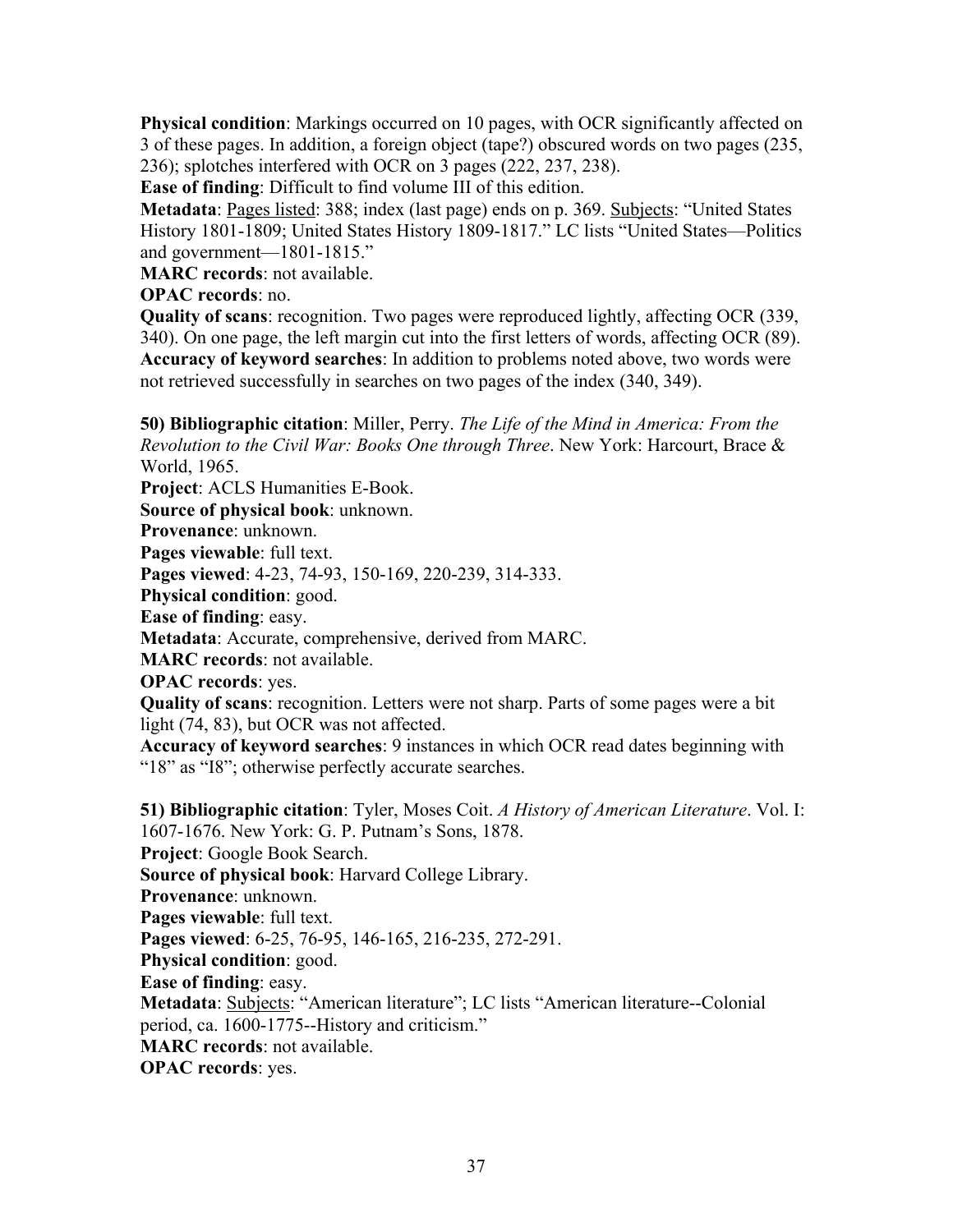**Quality of scans**: recognition. Small letters, in block quotes and in footnotes, often were light. Mistakes in OCR recognition occurred on 6 pages due to light print in block quotations and footnotes with smaller than normal letters (223, 227, 272, 286, 287, 288). **Accuracy of keyword searches**: see above.

**52) Bibliographic citation**: Fitzhugh, George. *Cannibals All! or, Slaves without Masters*. Edited by C. Vann Woodward. Cambridge, Belknap Press of Harvard University Press, 1960. **Project**: Microsoft Live Search Books **Source of physical book**: unknown. **Provenance**: unknown. **Pages viewable**: 20%. **Pages viewed**: 60 pages: vii-xviii, 5-16, 71-82, 130-141, 253-264. **Physical condition**: good. **Ease of finding**: easy **Metadata**: Pages listed: 310; LC lists 264 p. Subjects: "HISTORY / General." LC lists "Slavery—United States"; "Slavery—Justification"; and "Working class." **MARC records**: not available. **OPAC records**: no. **Quality of scans**: recognition.

**Accuracy of keyword searches**: Word searches failed for a complete line and a few additional words. OCR skipped from the word "for" to the next usage of "for" two lines further (p. xiv). In addition, an italicized word in small letters (block quotation) was read incorrectly (137). Otherwise, word searching was accurate.

**53) Bibliographic citation**: Hodge, Charles. *What Is Darwinism?* New York: Scribner, Armstrong, and company, 1874.

**Project**: Google Book Search.

**Source of physical book**: Harvard College Library.

**Provenance**: unknown.

**Pages viewable**: full text.

**Pages viewed**: 2-21, 44-63, 86-95, 118-137, 158-177.

**Physical condition**: Minor markings in margins occurred on 6 pages that did not affect OCR.

**Ease of finding**: easy.

**Metadata**: Contents: Some of the listed chapter titles were misspelled; some were not really titles and led to pages within chapters, rather than the beginning pages of chapters. **MARC records**: not available.

**OPAC records**: yes.

**Quality of scans**: recognition. Left-side pages tended to get lighter toward the bottom. A small speck appeared on every left-side page at the second or third line. Occasionally the speck affected OCR (see 172).

**Accuracy of keyword searches**: Mistakes on 12 pages; 8 of these occurred in footnotes (19, 50, 55, 85, 90, 137, 162, 167) due to light letters, dark letters, and/or italicized German words.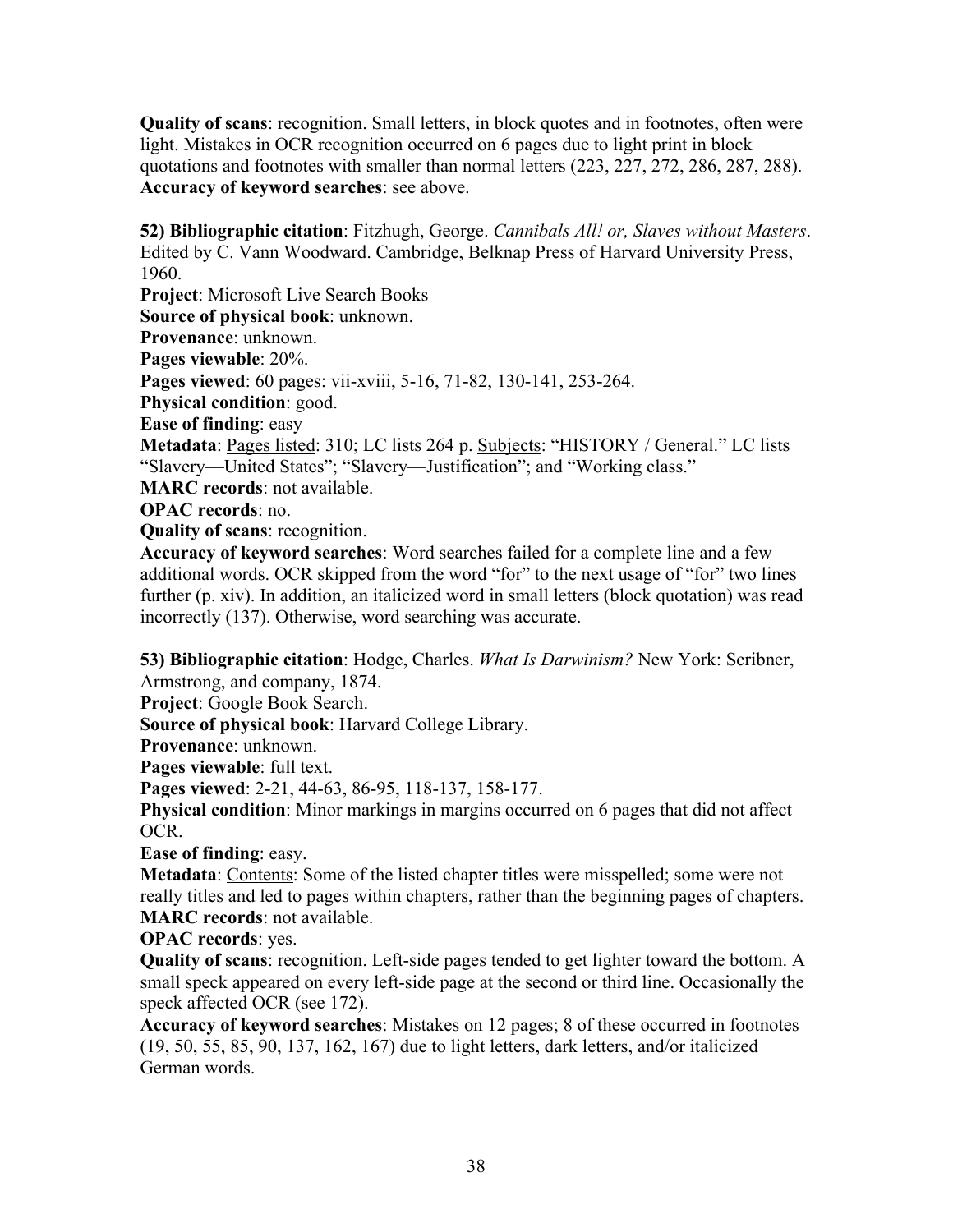**54) Bibliographic citation**: Hatch, Nathan O., and Harry S. Stout, eds. *Jonathan Edwards and the American Experience*. New York: Oxford University Press, 1988. **Project**: Microsoft Live Search Books. **Source of physical book**: unknown. **Provenance**: unknown. **Pages viewable**: 20%. **Pages viewed**: 19-30, 89-100, 177-188, 246-256, 289-297. **Physical condition**: good. **Ease of finding**: easy. **Metadata**: Pages listed: 307; LC lists 298 p. Subjects: "RELIGION / Christianity / History." LC lists "Edwards, Jonathan, 1703-1758"; "Theology, Doctrinal—United States—History— $18<sup>th</sup>$  century"; "Philosophy, American— $18<sup>th</sup>$  century"; and "United States—Church history—To 1775." **MARC records**: not available. **OPAC records**: no.

**Quality of scans**: archival.

**Accuracy of keyword searches**: Nearly perfect. Only one error was found in keyword searches: in a "notes" page, the italicized title word "Systema" was read by OCR as "Sy sterna."

**55) Bibliographic citation**: Banning, Lance. *The Sacred Fire of Liberty: James Madison and the Founding of the Federal Republic*. Ithaca, N.Y.: Cornell University Press, 1995. **Project**: ACLS Humanities E-Book. **Source of physical book**: unknown. **Provenance**: unknown. **Pages viewable**: full text. **Pages viewed**: 2-21, 72-91, 142-161, 366-385, 430-449. **Physical condition**: good. **Ease of finding**: easy. **Metadata**: Accurate, comprehensive, derived from MARC. **MARC records**: not available. **OPAC records**: yes. **Quality of scans**: recognition. Letters were not sharp. **Accuracy of keyword searches**: 53 instances in which OCR read dates or numbers beginning with "17" as "I7"; 1618 instances in which OCR read "17" correctly. Perfectly accurate searches occurred in all cases with the exception of one: in the notes, words

hyphenated between lines in an italicized title were run together in OCR output. "*Political Prac-tices*" became "PoliticalPractices" (431).

**56) Bibliographic citation**: Madison, James. *The Papers of James Madison, Purchased by Order of Congress; Being His Correspondence and Reports of Debates during the Congress of the Confederation and His Reports of Debates in the Federal Convention; Now Published from the Original Manuscripts, Deposited in the Department of State, by Direction of the Joint Library Committee of Congress, under the Supervision of Henry D. Gilpin*. 3 vols. Washington: Langtree & O'Sullivan, 1840. [Vol. I]. **Project**: Google Book Search.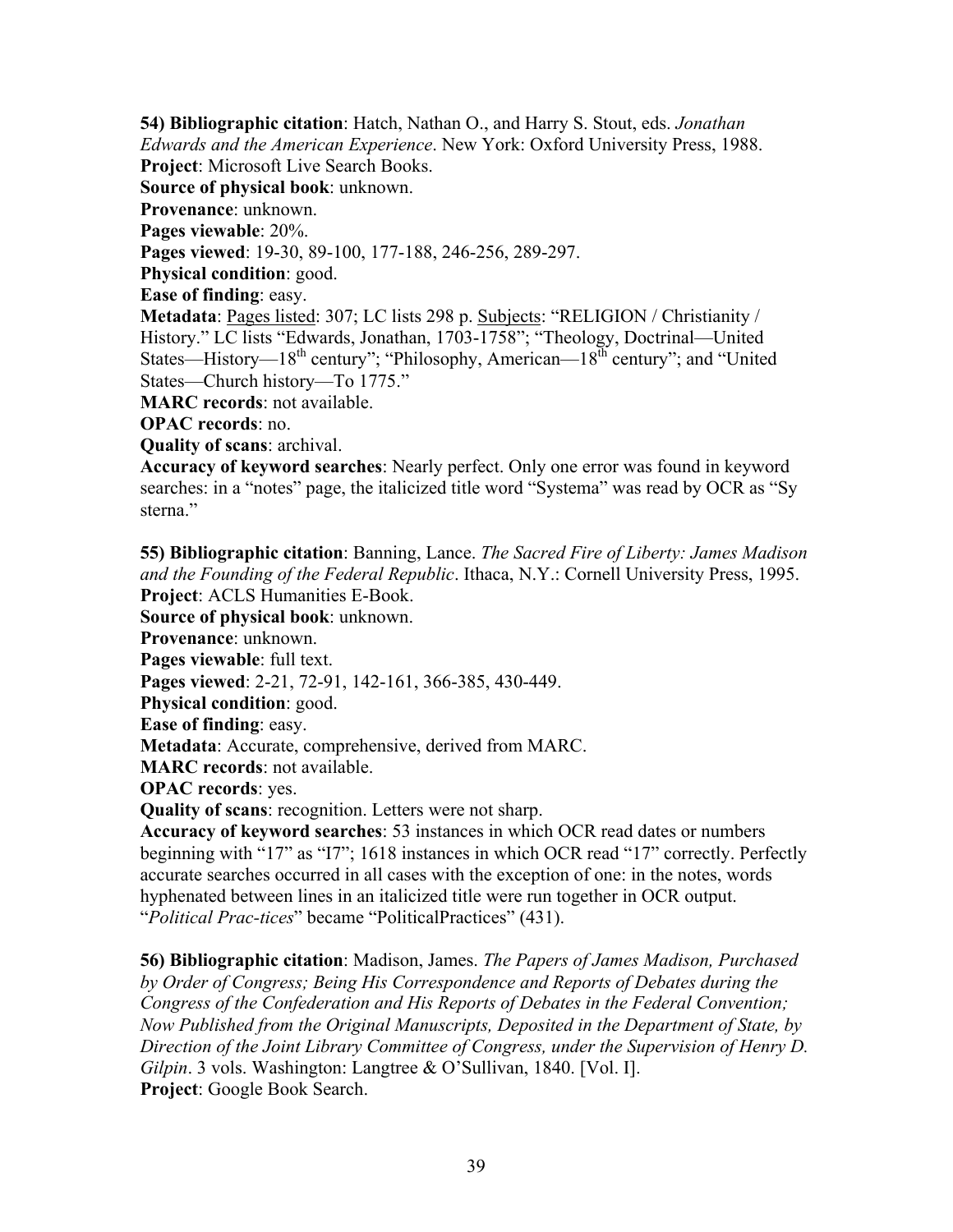**Source of physical book**: Library of the Leland Stanford Junior University. **Provenance**: A4328.

**Pages viewable**: full text.

**Pages viewed**: 16-35, 190-209, 350-369, 450-469, 560-579.

**Physical condition**: poor (see "Quality of scans" below).

**Ease of finding**: Results retrieved for multi-volume works do not indicate volume number. Users must click on links that are not labeled with regard to volume to find specific volume desired.

**Metadata**: Subjects: Google Book listed "United States" and "Constitutional history" as subjects; LC lists "Constitutional history—United States"; "United States—Politics and government—1775-1783"; and "United States—Politics and government—1783-1789." Contents: contained many inaccurate links.

**MARC records**: not available.

**OPAC records**: not for this volume.

**Quality of scans**: poor. Left-side pages near the end of the volume are either missing (562, 564, 566), illegible (572, 574, 576, 578), or cut off at the right margin (568, 570, 572, 574, 576, 578). Also, some right-side pages appear opposite left-side pages from different parts of the book ("appendix xxii" opposite 561).

**Accuracy of keyword searches**: In addition to the problem noted above under "physical condition," OCR misreadings occurred on 2 pages (24, 25) due to lightness of letters.

**57) Bibliographic citation**: Leggett, William. *A Collection of the Political Writings of William Leggett*. Selected and with a preface by Theodore Sedgwick, Jr. 2 Vols. New York: Taylor & Dodd, 1840. [Vol. 1].

**Project**: Microsoft Live Search Books.

**Source of physical book**: University of California at Berkeley Library.

**Provenance**: unknown.

**Pages viewable**: full text.

**Pages viewed**: 19-38, 90-109, 164-183, 292-311, 234-253.

**Physical condition**: good. Faint markings appear on 10 pages. Staining on most pages. **Ease of finding**: easy.

**Metadata**: Pages listed: 324; book ends with p. 312. Subjects: Microsoft reproduced LC's "United States—Politics and government, 1829-1837" heading and adds "Political Science" as a second subject.

**MARC records**: not available.

**OPAC records**: no.

**Quality of scans**: recognition.

**Accuracy of keyword searches**: Perfect.

**58) Bibliographic citation**: Grimke, Sarah M. *Letters on the Equality of the Sexes, and the Condition of Woman. Addressed to Mary S. Parker, President of the Boston Female Anti-Slavery Society*. Boston: Isaac Knapp, 1838.

**Project**: Google Book Search.

**Source of physical book**: Harvard University Library.

**Provenance**: The Arthur and Elizabeth Schlesinger Library on the History of Women in America, from the Doris Stevens Collection.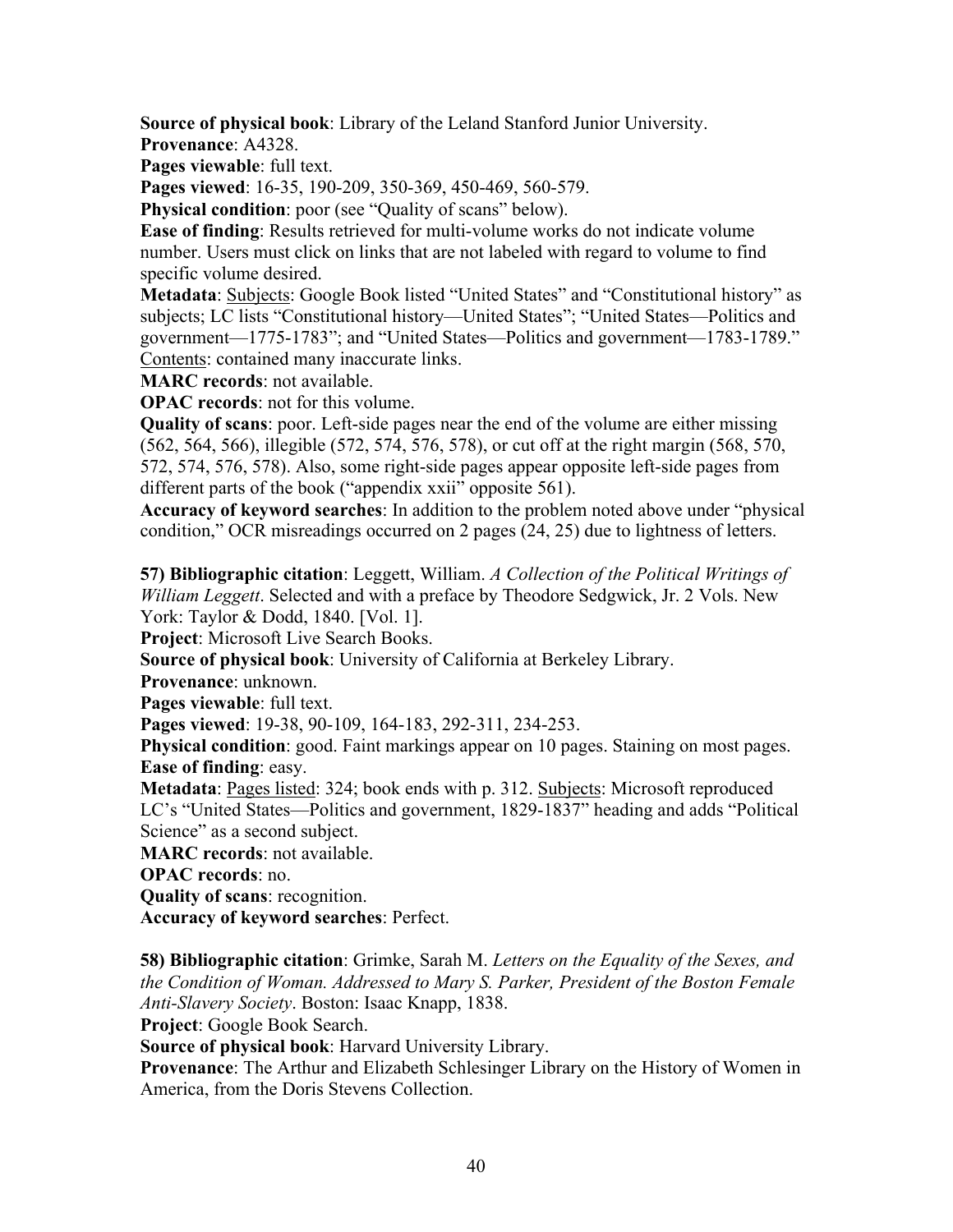**Pages viewable**: full text.

**Pages viewed**: 4-53, 78-127.

**Physical condition**: On 10 pages, OCR errors occurred because parts of the pages were either light, dark, or marred with small splotches (14, 28, 32, 40, 42, 43, 49, 80, 107, 117).

**Ease of finding**: easy.

**Metadata**: Contents: Section I linked to Letter II. Section XIII linked to Letter XIV. Sections II and XIV linked to pages in the middle of letters. Subjects: Google Book listed "Women's rights" and "Biography & Autobiography/General," while LC lists "Women's rights" and "Women—History and condition of women." Key words and phrases listed "hushand" (10 occurrences; OCR misreading of "husband").

**MARC records**: not available.

**OPAC records**: yes.

**Quality of scans**: reference. On one page (35), letters were cut off at the left margin. **Accuracy of keyword searches**: see above.

**59) Bibliographic citation**: Marsden, George M. *The Soul of the American University: From Protestant Establishment to Established Nonbelief*. New York: Oxford University Press, 1996.

**Project**: Microsoft Live Search Books.

**Source of physical book**: unknown.

**Provenance**: unknown.

**Pages viewable**: 20%.

**Pages viewed**: 90 pages: 3-21, 76-94, 178-196, 292-310, 427-445.

**Physical condition**: good.

**Ease of finding**: easy.

**Metadata**: Pages listed: 477; LC lists "xiv, 462 p." Subjects: "EDUCATION /Higher."

LC lists "Education, Higher—Aims and objectives—United States—History";

"Protestant churches—United States—History"; "Liberalism (Religion)—United States—Protestant churches—History"; and "Universities and colleges—Moral and ethical aspects—United States—History."

**MARC records**: not available.

**OPAC records**: no.

**Quality of scans**: archival.

**Accuracy of keyword searches**: Only one search was not accurate: the word "protégé" hyphenated between lines was read as two words by OCR (83).

**60) Bibliographic citation**: Hofstadter, Richard. *The American Political Tradition: And the Men Who Made It*. New York: Alfred A. Knopf, 1948. **Project**: ACLS Humanities E-Book. **Source of physical book**: unknown. **Provenance**: unknown. **Pages viewable**: full text. **Pages viewed**: 4-23, 76-95, 176-195, 280-299, 364-378, Index I-V. **Physical condition**: good. **Ease of finding**: easy.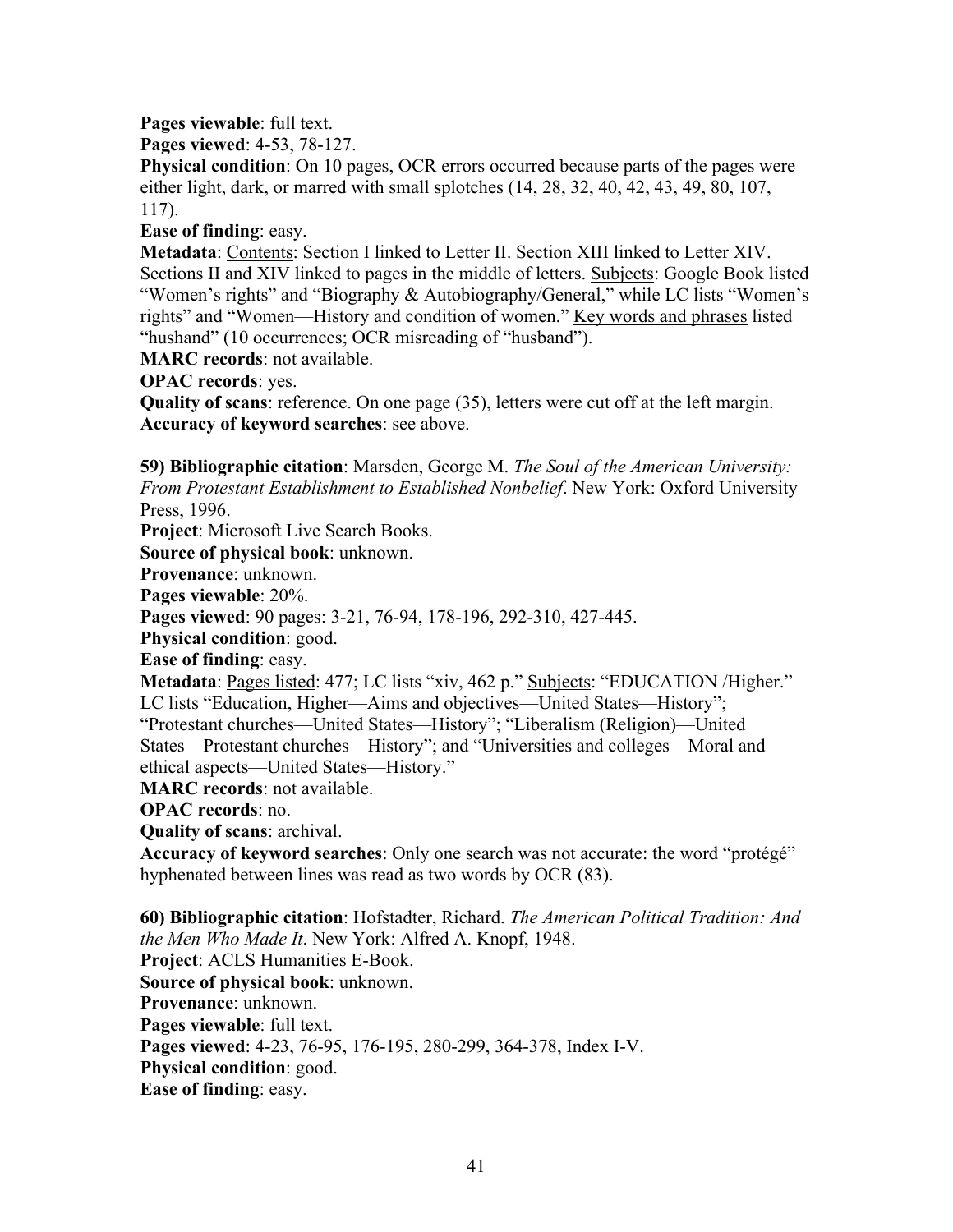**Metadata**: Accurate, comprehensive, derived from MARC. **MARC records**: not available. **OPAC records**: yes. **Quality of scans**: archival. **Accuracy of keyword searches**: Words searches were perfectly accurate.

**61) Bibliographic citation**: Fiske, John. *American Political Ideas Viewed from the Standpoint of Universal History: Three Lectures Delivered at the Royal Institution of Great Britain in May 1880*. New York: Harper & Brothers, 1885.

**Project**: Google Book Search.

**Source of physical book**: Stanford University Libraries.

**Provenance**: unknown.

**Pages viewable**: full text.

**Pages viewed**: 18-47, 64-103, 124-153.

**Physical condition**: good. Markings occurred on only one page.

**Ease of finding**: easy.

**Metadata**: Under References from books, the listing "The American Government, National and State - Page 54 by Burke Aaron Hinsdale - United States – 1891" was given. Clicking on the link retrieved the advertised page, yet it contained no reference to Fiske's book. Fiske's book was listed in Hindale's on p. 18 as a reference to the introduction, not on p. 54.

**MARC records**: not available.

**OPAC records**: no.

**Quality of scans**: recognition.

**Accuracy of keyword searches**: On four pages, italicized words were read incorrectly by OCR (40,42, 67, 129); on one page (88), the word "Rhætian" was read as "Bhsetian."

**62) Bibliographic citation**: Eggleston, Edward. *The Transit of Civilization from England to America in the Seventeenth Century*. New York: D. Appleton, 1901.

**Project**: Microsoft Live Search Books.

**Source of physical book**: Reese Library of the University of California, Berkeley. **Provenance**: unknown.

**Pages viewable**: full text.

**Pages viewed**: 1-20, 96-115, 170-189, 260-279, 325-344.

**Physical condition**: good. Light markings were found on 16 pages.

**Ease of finding**: easy.

**Metadata**: Pages listed: 366; LC lists "ix, 344 p."

**MARC records**: not available.

**OPAC records**: no.

**Quality of scans**: recognition.

**Accuracy of keyword searches**: On five consecutive index pages checked (325-329), complete lines (in blocks of 2-6 lines) were not read by OCR. For example, on p. 325, the entry for "Glanville's Sadducisismus Triumphatus, 28, m" was missing. I did not check other index pages for this problem. On p. 97, a smudge interfered with OCR. On page 175, the word "Maryland," hyphenated between lines, was read by OCR as two words.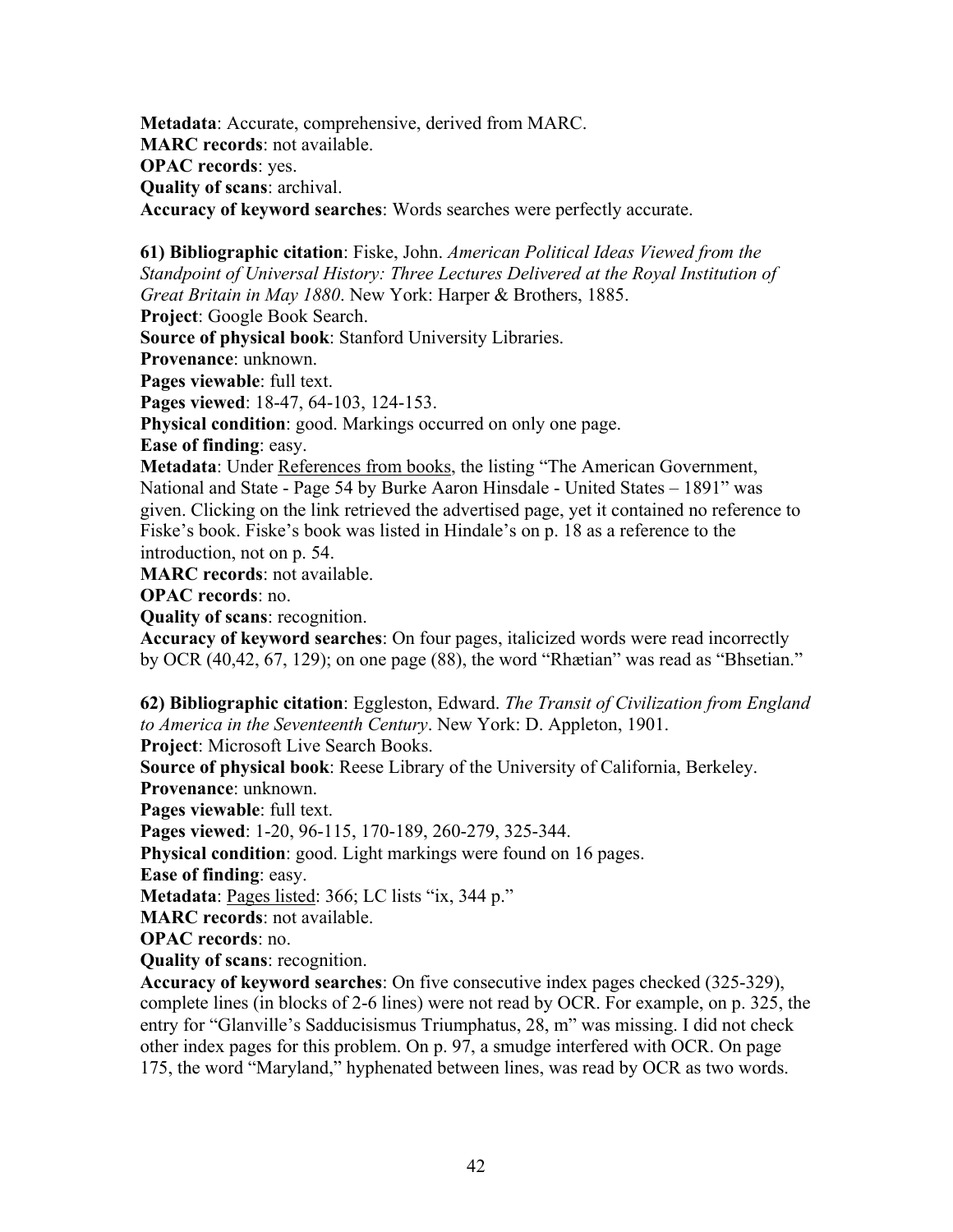**63) Bibliographic citation**: Ross, Edward Alsworth. *Social Control: A Survey of the Foundations of Order*. New York: Macmillan, 1901.

**Project**: Google Book Search.

**Source of physical book**: Harvard College Library.

**Provenance**: unknown.

Pages viewable: full text.

**Pages viewed**: 4-23, 90-109, 170-189, 324-343, 432-451.

**Physical condition**: Markings appeared on 24 pages, mostly in the margins, though occasionally in the text, affecting OCR.

**Ease of finding**: Searching under author-title leads to only one digitization of the book, from Stanford University Libraries, that has a distorted title page. Clicking on the "more editions" link, however, retrieves four additional versions. One also can get to one of these other editions through the Hollis Catalog link.

**Metadata**: Subjects: "Social sciences." LC lists "Social sciences" and "Social psychology." Contents: included misspellings. Key words and phrases included "kven" (an OCR misreading of "even"). Popular passages: a quote in "Popular passages" that Google stated appeared on p. 375 in reality appeared on p. 373. The quote is from the New Testament, but Google did not indicate this. The fact that Google included links to "958 books from 1774-2007" in which the link appeared is useless for scholars interested in the Ross text. The fact that clicking on the "958 books" link led only to 160 "Limited previews" texts indicated that "Popular passages" may function more as a tool for marketing than one for scholarship.

**MARC records**: not available.

**OPAC records**: yes.

**Quality of scans**: reference.

**Accuracy of keyword searches**: 29 pages had words misread by OCR, including all the index pages (449-451) and "Partial List of Authorities" pages viewed (443-448). Many other mistakes occurred in footnotes that were too light or dark. The word "England" was misread as "Kngland" 6 times.

**64) Bibliographic citation**: Santayana, George. *Winds of Doctrine: Studies in* 

*Contemporary Opinion*. London: J. M. Dent; New York: Charles Scribner's Sons, 1913. **Project**: Microsoft Live Search Books.

**Source of physical book**: Victoria University Library.

**Provenance**: unknown.

**Pages viewable**: full text.

**Pages viewed**: 1-20, 44-63, 86-105, 140-159, 196-215.

**Physical condition**: 9 pages had light markings mostly in the margins. In at least one case (p. 202), the markings interfered with OCR.

**Ease of finding**: easy.

**Metadata**: Pages listed: 226; LC lists "v, 215 p."

**MARC records**: not available.

**OPAC records**: no.

**Quality of scans**: archival.

**Accuracy of keyword searches**: In addition to the case noted above under "physical condition," OCR misread italicized words in French ("e" was read as "c" in 2 cases;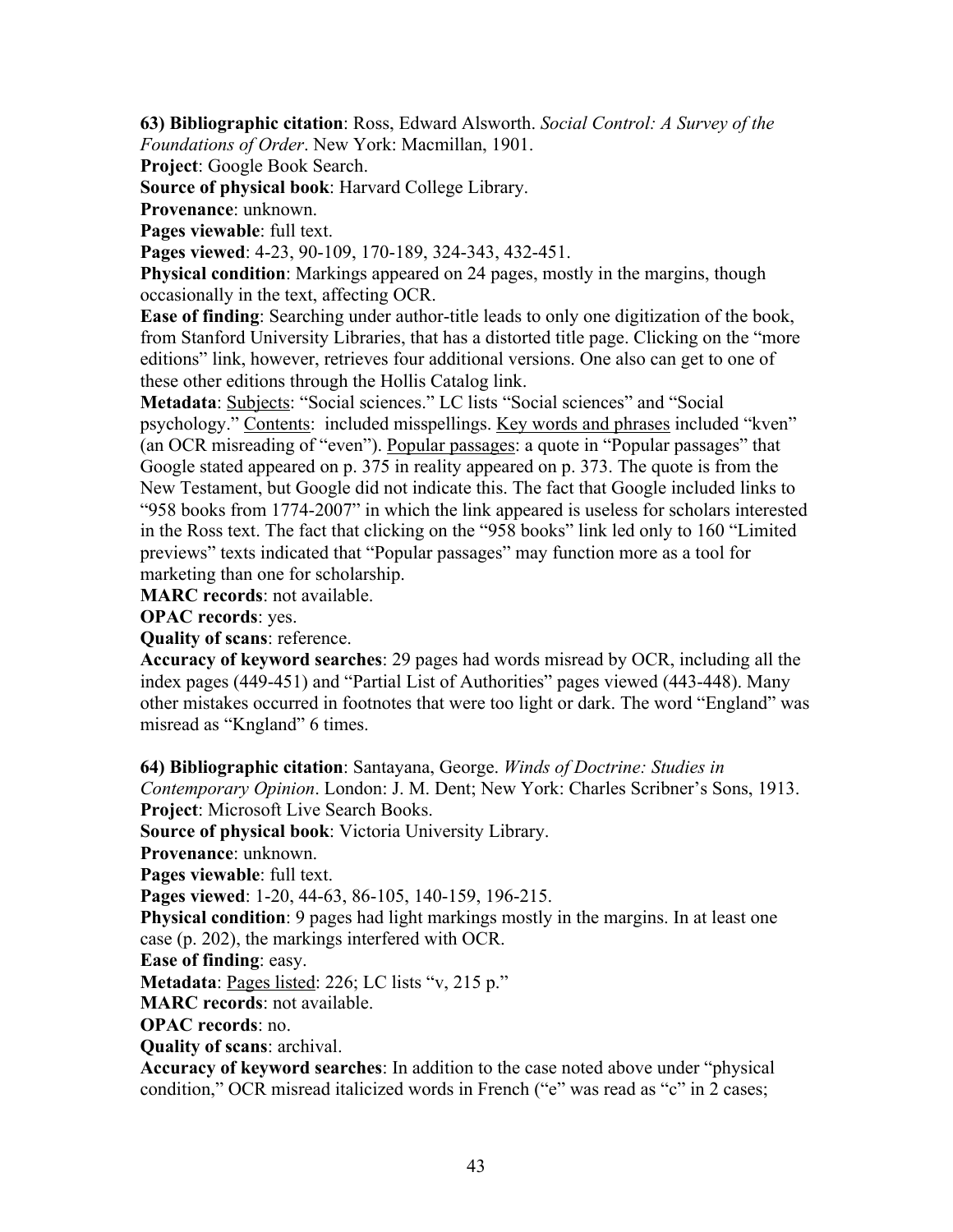"nostalgie" as "nostalgic" and "boue" as "bouc.") Italicized words in one footnote were not found in word searches (95).

**65) Bibliographic citation**: Kuklick, Bruce. *Puritans in Babylon: The Ancient Near East and American Intellectual Life, 1880-1930*. Princeton, N.J.: Princeton University Press, 1996. **Project**: ACLS Humanities E-Book. **Source of physical book**: unknown. **Provenance**: unknown. **Pages viewable**: full text. **Pages viewed**: 4-23, 58-77, 102-121, 160-179, 230-249. **Physical condition**: good. **Ease of finding**: easy. **Metadata**: Accurate, comprehensive, derived from MARC. **MARC records**: not available. **OPAC records**: yes. **Quality of scans**: archival. **Accuracy of keyword searches**: Word searches were perfectly accurate.

**66) Bibliographic citation**: Holmes, O. W., Jr. *The Common Law*. Boston: Little, Brown, 1881. **Project**: Google Book Search. **Source of physical book**: Stanford Law Library. **Provenance**: unknown. **Pages viewable**: full text. **Pages viewed**: 2-21, 72-91, 170-189, 300-319, 396-415. **Physical condition**: Markings in two pages (312, 315). **Ease of finding**: easy. **Metadata**: OK. **MARC records**: not available. **OPAC records**: yes. **Quality of scans**: poor. Much of one index page was unreadable (412). **Accuracy of keyword searches**: Italicized words in footnotes (usually names in legal cases) often were not read properly by OCR. In many cases, italicized Latin phrases or sentences included at least one word that was not read properly by OCR. **67) Bibliographic citation**: Miller, Perry. *Errand into the Wilderness*. Cambridge, Belknap Press of Harvard University Press, 1956.

**Project**: Microsoft Live Search Books. **Source of physical book**: unknown. **Provenance**: unknown. **Pages viewable**: 20%. **Pages viewed**: vii-x, 1-6, 49-58, 98-107, 167-176, 232-241. **Physical condition**: good. **Ease of finding**: easy.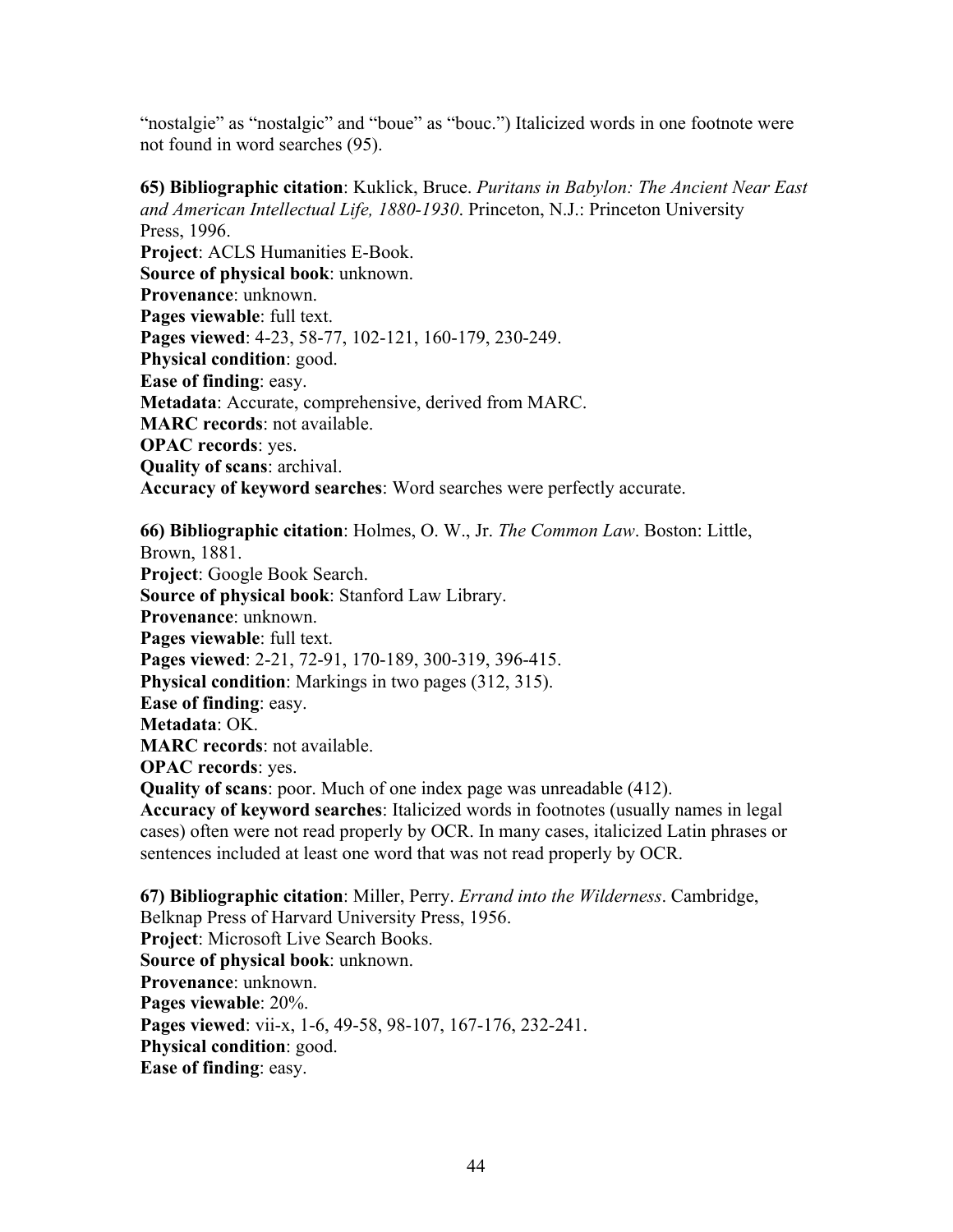Metadata: Pages listed: 262; LC lists "x, 244 p." Contents: the link to p. 1, the first chapter, retrieved p. viii, in the middle of the preface. Subjects: "PHILOSOPHY / History & Surveys / Modern." LC lists "Philosophy, American—18th century"; "United States— Civilization"; and "United States—Religion—To 1800."

**MARC records**: not available.

**OPAC records**: no

**Quality of scans**: recognition.

**Accuracy of keyword searches**: There were inaccurate searches of italicized words on 5 pages (4 in footnotes). In addition, a line in a footnote was not read by OCR (106), and a line in the index was not read by OCT ("Copland, Patrick" entry on p. 241).

**68) Bibliographic citation**: Bancroft, George. *Literary and Historical Miscellanies*. New York: Harper & Brothers, 1855.

**Project**: Google Book Search.

**Source of physical book**: Stanford University Libraries. Cecil H. Green Library. **Provenance**: surplus duplicate from Library of Congress; Library of the Department of State.

**Pages viewable**: full text.

**Pages viewed**: 2-21, 100-199, 246-265, 408-427, 478-497.

**Physical condition**: Writing on only one page (408).

**Ease of finding**: easy.

**Metadata**: OK.

**MARC records**: not available.

**OPAC records**: no.

**Quality of scans**: reference. 3 left-side pages were blurry at the top (418, 420, 478), affecting OCR recognition on two pages (418, 478).

**Accuracy of keyword searches**: Other than problem noted above, word searches were perfectly accurate.

**69) Bibliographic citation**: Adams, John. *The Works of John Adams, Second President of the United States: With a Life of the Author, Notes and Illustrations by His Grandson Charles Francis Adams*. Vol. IV. Boston: Little, Brown, 1865.

**Project**: Microsoft Live Search Books.

**Source of physical book**: University of California-Berkeley Library.

**Provenance**: unknown.

**Pages viewable**: full text.

**Pages viewed**: 4-23, 181-200, 273-292, 416-435, 569-588.

**Physical condition**: 31 pages had markings on them, mostly in the margins, though a few were in the text and affected OCR (for example, 279). 11 additional pages had faint markings that appeared to have been erased and did not affect OCR. 2 pages (279, 280) had a tear that was taped; OCR was affected on some words.

**Ease of finding**: Difficult to find particular volume.

**Metadata**: <u>Pages listed</u>: 606; volume ends with p. 588. Subjects: matched LC's, but were cut-off with ellipsis.

**MARC records**: not available.

**OPAC records**: no.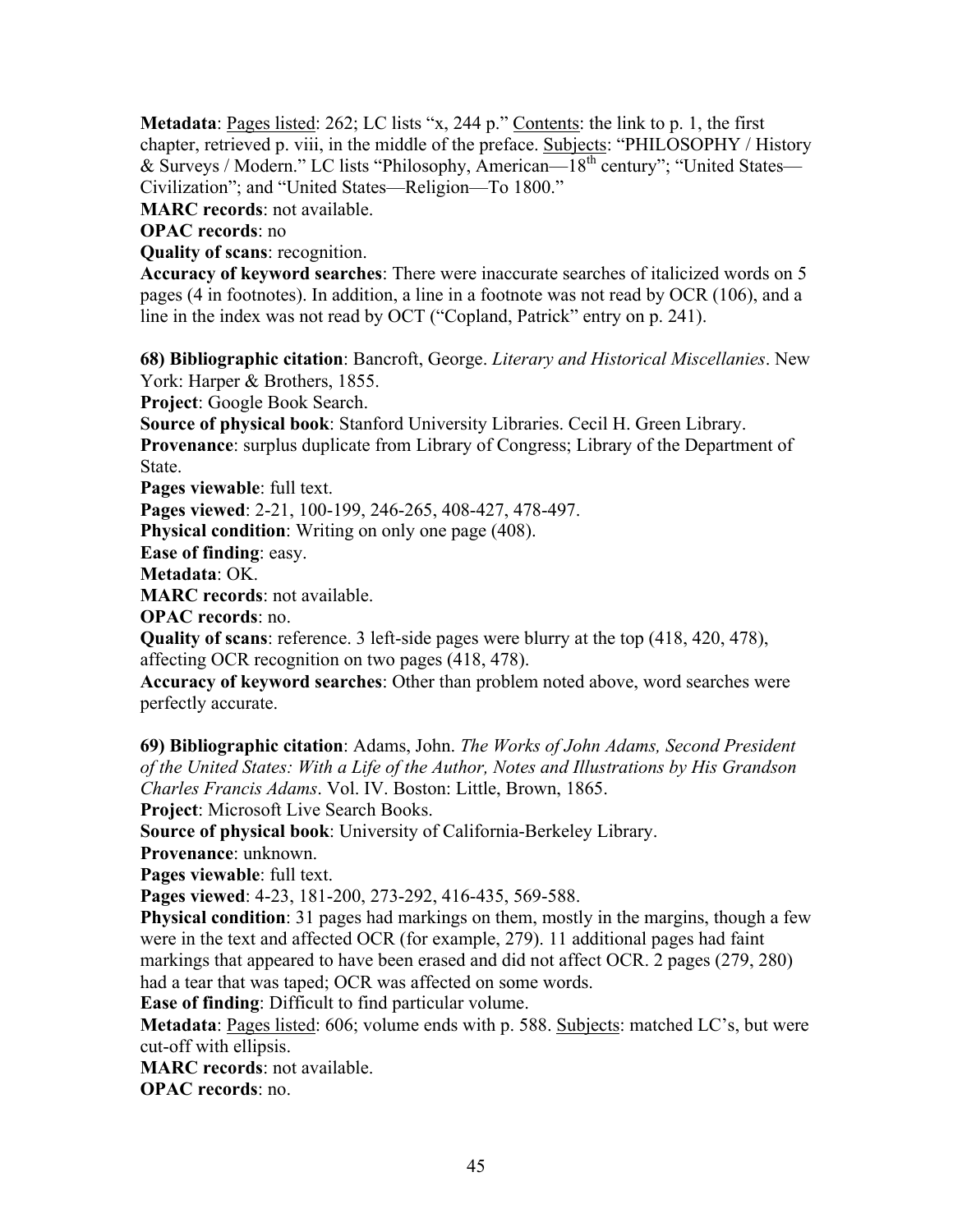## **Quality of scans**: recognition.

**Accuracy of keyword searches**: A one-line footnote was not read by OCR on p. 181. Italicized words in Latin were read incorrectly by OCR on 2 pages (7, 11); an italicized footnote was read incorrectly by OCR on p. 423. A dark letter made the word "reformation" read as "information" by OCR on p. 283.

**70) Bibliographic citation**: Heimert, Alan. *Religion and the American Mind: From the Great Awakening to the Revolution*. Cambridge: Harvard University Press, 1966. **Project**: ACLS Humanities E-Book. **Source of physical book**: unknown. **Provenance**: unknown. **Pages viewable**: full text. **Pages viewed**: 2-21, 118-137, 246-265, 426-445, 626-645. **Physical condition**: good. **Ease of finding**: easy. **Metadata**: Accurate, comprehensive, derived from MARC. **MARC records**: not available. **OPAC records**: yes. **Quality of scans**: archival. **Accuracy of keyword searches**: Keyword searches retrieved perfect results. OCR reads 140 items, including dates, beginning with "17" as "I7"; it reads 3,239 items beginning

with "17" correctly.

**71) Bibliographic citation**: Becker, Carl. *The Declaration of Independence: A Study in the History of Political Ideas*. New York: Harcourt, Brace, 1922.

**Project**: Google Book Search.

**Source of physical book**: Harvard College Library

**Provenance**: unknown.

**Pages viewable**: full text.

**Pages viewed**: 4-23, 62-81, 124-143, 194-213, 265-284.

**Physical condition**: Light markings (possibly erased) appeared on 17 pages; dark markings on 4 pages.

**Ease of finding**: easy.

**Metadata**: Subjects: "United States" and "Natural law"; LC lists "Jefferson, Thomas, 1743-1826," "United States. Declaration of Independence," "Natural law," and "United States—Politics and government—1775-1783." Contents: listed one entry as "CHAPTER PAGE"; "References" linked to the last page of text, which was not a list of references (there was none).

**MARC records**: not available.

**OPAC records**: yes.

**Quality of scans**: recognition.

**Accuracy of keyword searches**: On 5 pages, italicized words in footnotes were read incorrectly by OCR; 3 of these were in foreign languages (201, 268, 269, 270, 271). On one of three index pages viewed, words were misread by OCR (281).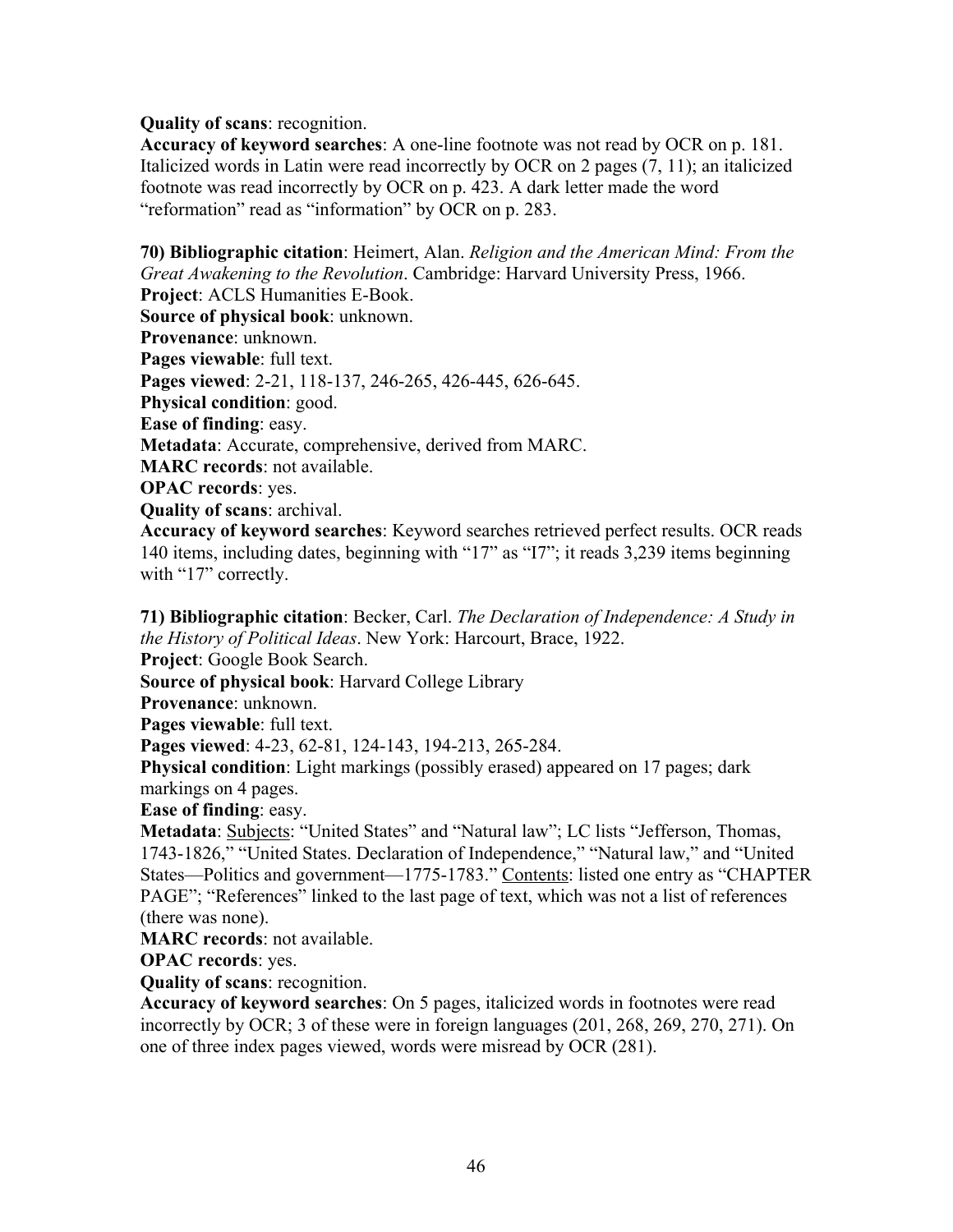**72) Bibliographic citation**: Stetson [Gilman], Charlotte Perkins. *Women and Economics: A Study of the Economic Relation between Men and Woman as a Factor in Social Evolution*. London: G. P. Putnam's Sons; Boston: Small, Maynard, 1900. [3d ed., according to LC] **Project**: Microsoft Live Search Books. **Source of physical book**: University of Toronto Library. **Provenance**: unknown. **Pages viewable**: full text. **Pages viewed**: 1-20, 72-91, 150-169, 235-254, 317-336. **Physical condition**: 48 pages had markings on them; of these, OCR was affected on 20 pages. **Ease of finding**: easy. **Metadata**: Pages listed: 376; LC lists "2 p.l., iii-vii, 340 p." **MARC records**: not available. **OPAC records**: no. **Quality of scans**: reference. A few pages were reproduced lightly. In one case (p. 236), this affected OCR.

**Accuracy of keyword searches**: see above.

**73) Bibliographic citation**: Noyes, John H. *The Berean: A Manual for the Help of Those Who Seek the Faith of the Primitive Church*. Putney, VT: Office of the Spiritual Magazine, 1847.

**Project**: Google Book Search.

**Source of physical book**: Library of the University of California, Berkeley.

**Provenance**: unknown.

**Pages viewable**: full text.

**Pages viewed**: vi-viii, 9-25, 100-119, 200-219, 300-319, 450-469.

**Physical condition**: Poor (see below).

**Ease of finding**: easy.

**Metadata**: Subjects: "Christianity" and "Collective settlements"; LC lists "Oneida Community." Contents: one chapter title was incorrect; two chapter links led to incorrect pages. Incorrect page indicator: pages from 371-399 were marked by Google as 871-899. **MARC records**: not available.

**OPAC records**: no.

**Quality of scans**: Poor. 3 pages were not included (20, 104, 206); instead 3 others pages were scanned twice (21, 106, 211). Most pages were hard to read: light and fuzzy. Two pages included words that were unreadable by eye (108, 450). On 3 pages, margins cut off letters and words (23, 114, 459). On one page, the left side of the text was distorted (viii).

**Accuracy of keyword searches**: In addition to problems noted above, 16 other pages had OCR recognition problems.

**74) Bibliographic citation**: Kuklick, Bruce. *A History of Philosophy in America, 1720- 2000*. New York : Clarendon Press, 2001. **Project**: Microsoft Live Search Books.

**Source of physical book**: unknown.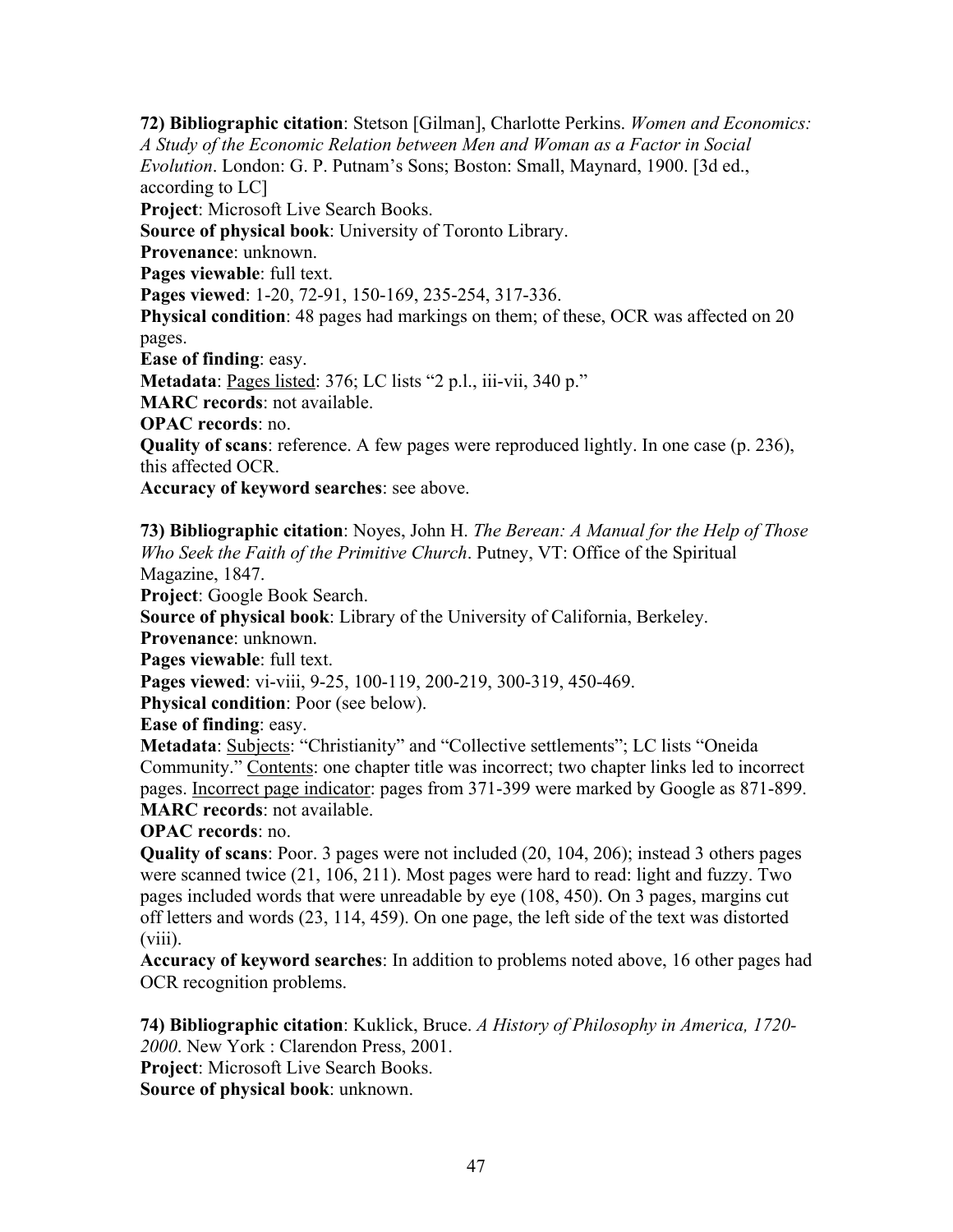**Provenance**: unknown. **Pages viewable**: 20%. **Pages viewed**: 66 pages: 5-17, 97-109, 201-213, 264-276, 299-312. **Physical condition**: good. **Ease of finding**: easy. Metadata: Pages listed: 340; LC lists "xiii, 326 p." **MARC records**: not available. **OPAC records**: no. **Quality of scans**: archival. **Accuracy of keyword searches**: Keyword searches were perfectly accurate, except for one page of the index, where 9 lines was not read by OCR (312, right side of index, below "Coleridge").

**75) Bibliographic citation**: Billington, Ray Allen. *Frederick Jackson Turner: Historian, Scholar, Teacher*. New York: Oxford University Press, 1973.

**Project**: ACLS Humanities E-Book.

**Source of physical book**: unknown

**Provenance**: unknown

**Pages viewable**: full text.

**Pages viewed**: 58-77, 132-151, 210-229, 340-359, 564-583.

**Physical condition**: good

**Ease of finding**: easy

**Metadata**: Accurate, comprehensive, derived from MARC.

**MARC records**: not available.

**OPAC records**: yes.

**Quality of scans**: recognition. Odd numbered pages from 565-583, with the exception of 573, were displayed at an angle.

**Accuracy of keyword searches**: Keyword searches were perfectly accurate. OCR reads 544 items, including dates, beginning with "18" as "I8"; it reads 1,026 items beginning with "18" correctly. It reads 582 items beginning with "19" as "I9"; it reads 1,685 items beginning with "19" correctly.

**76) Bibliographic citation**: Beecher, Catherine E. *A Treatise on Domestic Economy, for the Use of Young Ladies at Home and at School*. Rev. ed. Boston: Thomas H. Webb, 1842.

**Project**: Google Book Search.

**Source of physical book**: Harvard University Library.

**Provenance**: Schlesinger Library, Radcliffe College, Culinary Collection.

**Pages viewable**: full text.

**Pages viewed**: 26-45, 100-119, 190-209, 280-299, 354-373.

**Physical condition**:

**Ease of finding**: A title search led to the 1854 edition. Clicking on "More editions" led to this edition.

Metadata: Contents: included 9 incorrect listings.

**MARC records**: not available.

**OPAC records**: yes.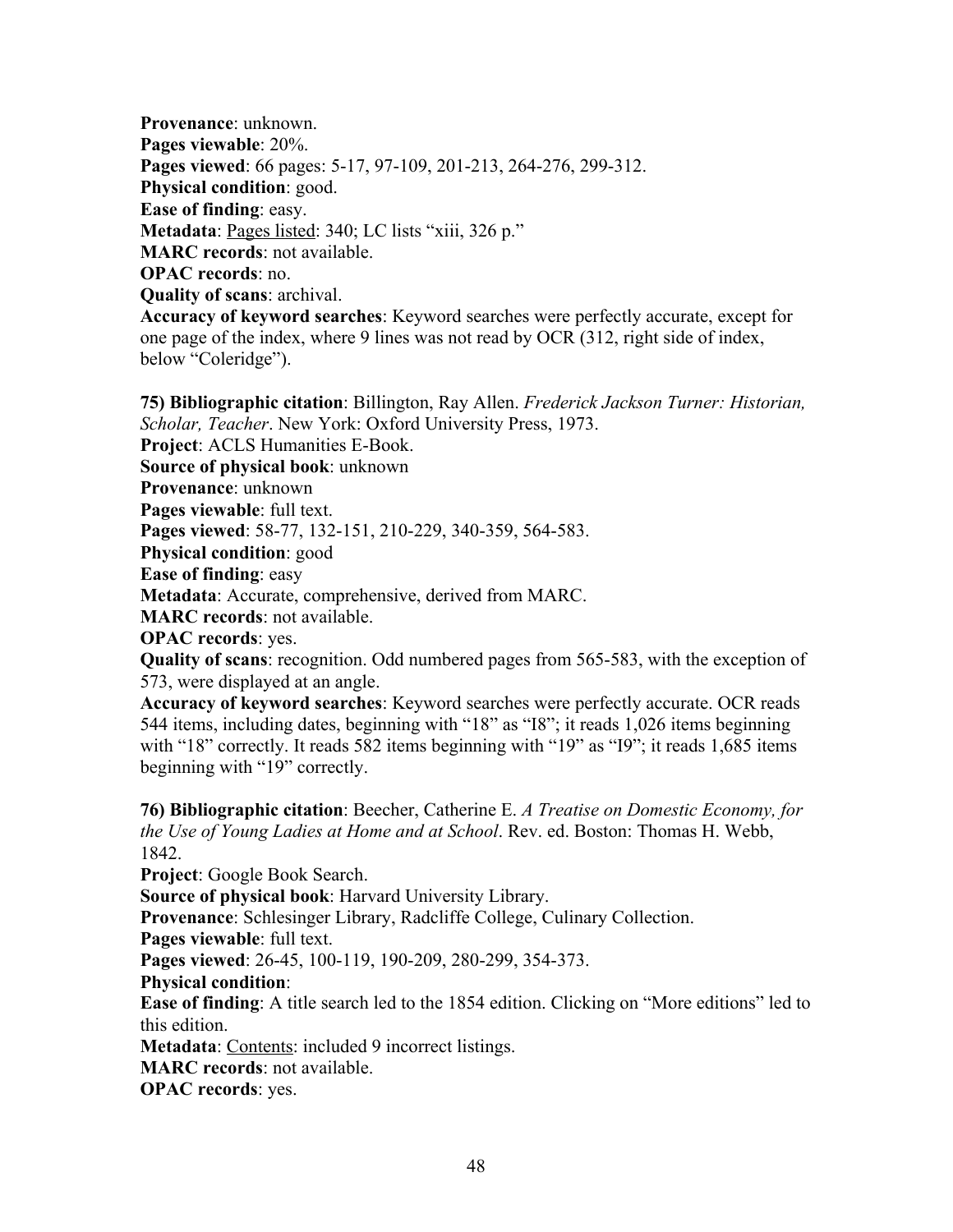**Quality of scans**: recognition. On p. 111, the last line of the footnote contained two words that were cut off at the bottom.

**Accuracy of keyword searches**: 6 pages in the "Glossary" contained numbers of italicized words that were not read correctly by OCR.

**77) Bibliographic citation**: Fuller, S. Margaret. *Woman in the Nineteenth Century*. New York: Greeley & McElrath, 1845.

**Project**: Microsoft Live Search Books.

**Source of physical book**: University of Toronto Library.

**Provenance**: unknown.

**Pages viewable**: full text.

**Pages viewed**: 5-24, 48-67, 88-107, 128-147.

**Physical condition**: 62 pages had highlighting or pen markings. Many of the highlights were in pink covering much of the pages. Pen underlining interfered with accurate keyword searches on 6 pages (103, 129, 134, 135, 139, 145).

**Ease of finding**: easy.

**Metadata**: Pages listed: 212; LC lists "vi, [5]-201 p. incl. front." Subjects: "Women— Social and Moral Questions," which matches LC's first heading. Microsoft did not include LC's second heading, "Social history— $19<sup>th</sup>$  century."

**MARC records**: not available.

**OPAC records**: no.

**Quality of scans**: reference.

**Accuracy of keyword searches**: Lines of block quotations in languages other than English (Italian, German, Latin) often were not read by OCR (pp. 6, 8, 16, 51, 52). In the Appendix, pp. 170-72 contained an Italian poem, of which only a few lines on 171 were read by OCR. Also in the Appendix, English-language words were misread by OCR on pages 173 and 179. Additional mistakes in OCR reading occurred on pages 14, 15, and 17.

**78) Bibliographic citation**: Paine, Thomas. *The Writings of Thomas Paine*. Collected and ed. by Moncure Daniel Conway. Volume I: 1774-1779. New York: G. P. Putnam's Sons, 1894.

**Project**: Google Book Search.

**Source of physical book**: Harvard College Library.

**Provenance**: Harvard University. Graduate School of Business Administration, Baker Library.

**Pages viewable**: full text.

**Pages viewed**: 2-21, 110-129, 190-209, 310-329, 414-433.

**Physical condition**: good.

**Ease of finding**: easy.

**Metadata**: OK.

**MARC records**: not available.

**OPAC records**: yes.

**Quality of scans**: recognition.

**Accuracy of keyword searches**: Only one word was found to have been read inaccurately by OCR: "enemy" as "nemy" (318).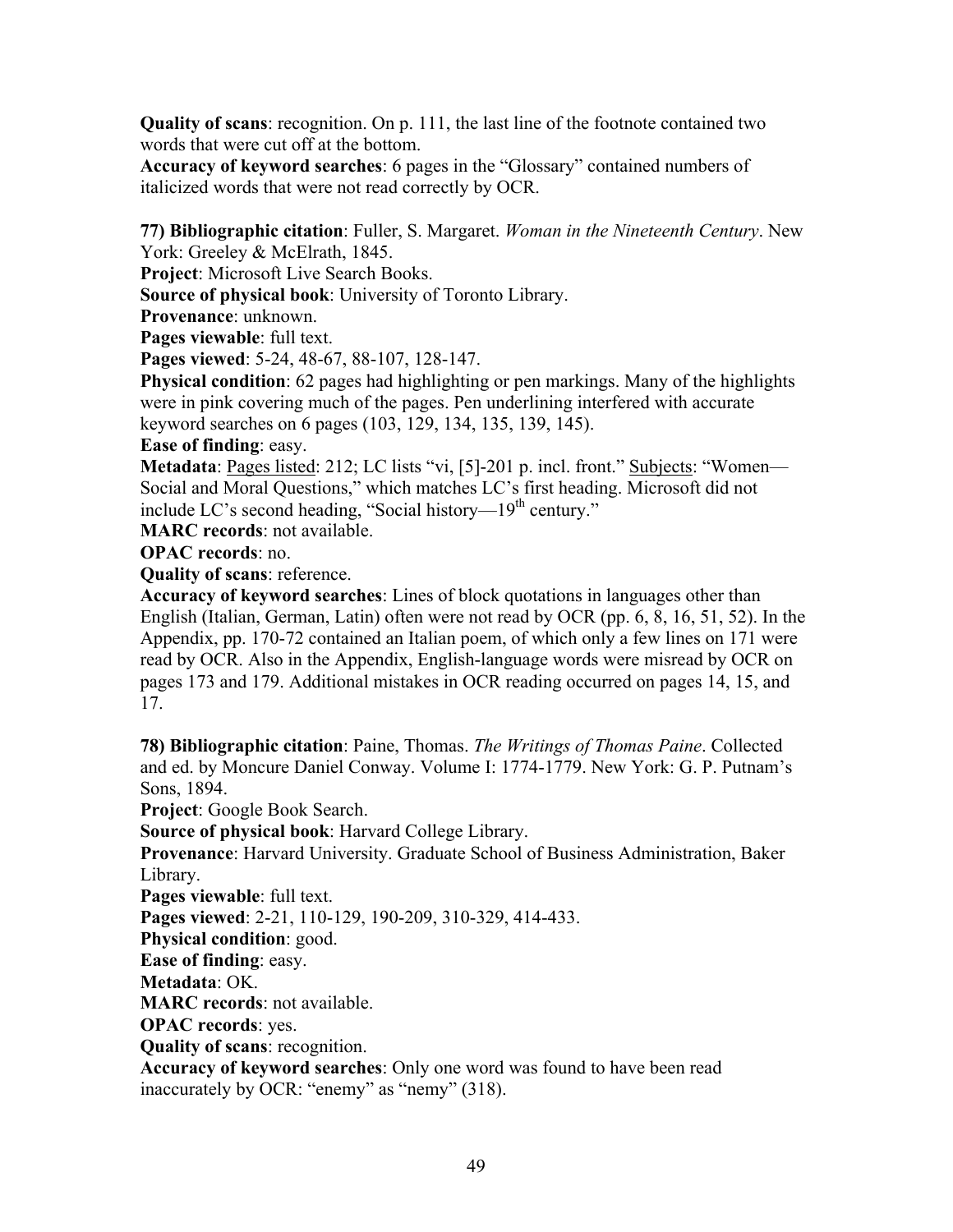**79) Bibliographic citation**: Bushnell, Horace. *Nature and the Supernatural, as Together Constituting the One System of God*. 3d ed. New York: Charles Scriber, 1858. **Project**: Microsoft Live Search Books. **Source of physical book**: University of California, Santa Barbara. **Provenance**: unknown. **Pages viewable**: full text. **Pages viewed**: 13-32, 107-126, 256-275, 368-387, 495-514. **Physical condition**: 3 pages had light markings on them (25, 32, 110), but none affected OCR. **Ease of finding**: easy. **Metadata**: Pages listed: 540; LC lists "xii, [13]-528 p." **MARC records**: not available. **OPAC records**: no.

**Quality of scans**: recognition.

**Accuracy of keyword searches**: Some words hyphenated between lines were read by OCR as separate words. These include "super- natural" (38 occurrences), "mira- cle" (4 occurrences), "King- dom" (4 occurrences), "spirit- ual" (2 occurrences), "intellect- ual" (1 occurrence), "Epic- tetus" (1 occurrence), and "New- man" (1 occurrence). Footnotes on 3 pages were not read by OCR (14, 15, 371). In addition, the capitalized word "Reason" was read as "Eeason" (261) and "world" as "Arorld" (376), the latter case because of a broken letter.

**80) Bibliographic citation**: Bloch, Ruth H. *Visionary Republic: Millennial Themes in American Thought, 1756-1800*. Cambridge: Cambridge University Press, 1985. **Project**: ACLS Humanities E-Book. **Source of physical book**: unknown. **Provenance**: unknown. **Pages viewable**: full text. **Pages viewed**: 4-23, 80-99, 150-169, 220-239, 272-291. **Physical condition**: good. **Ease of finding**: easy. **Metadata**: Accurate, comprehensive, derived from MARC. **MARC records**: not available. **OPAC records**: yes. **Quality of scans**: archival. **Accuracy of keyword searches**: Keyword searches were perfectly accurate, except in the "Notes" pages, the italicized name "New York Journal" was read 10 times by OCR as

"New YorkJournal."

**81) Bibliographic citation**: Parker, Theodore. *The Collected Works of Theodore Parker*. Ed. Frances Power Cobbe. Vol. IV: Discourses of Politics. London: Trübner & Co., 1863. **Project**: Google Book Search.

**Source of physical book**: University of Michigan General Library.

**Provenance**: Galen C. Hartman Library Fund.

**Pages viewable**: full text.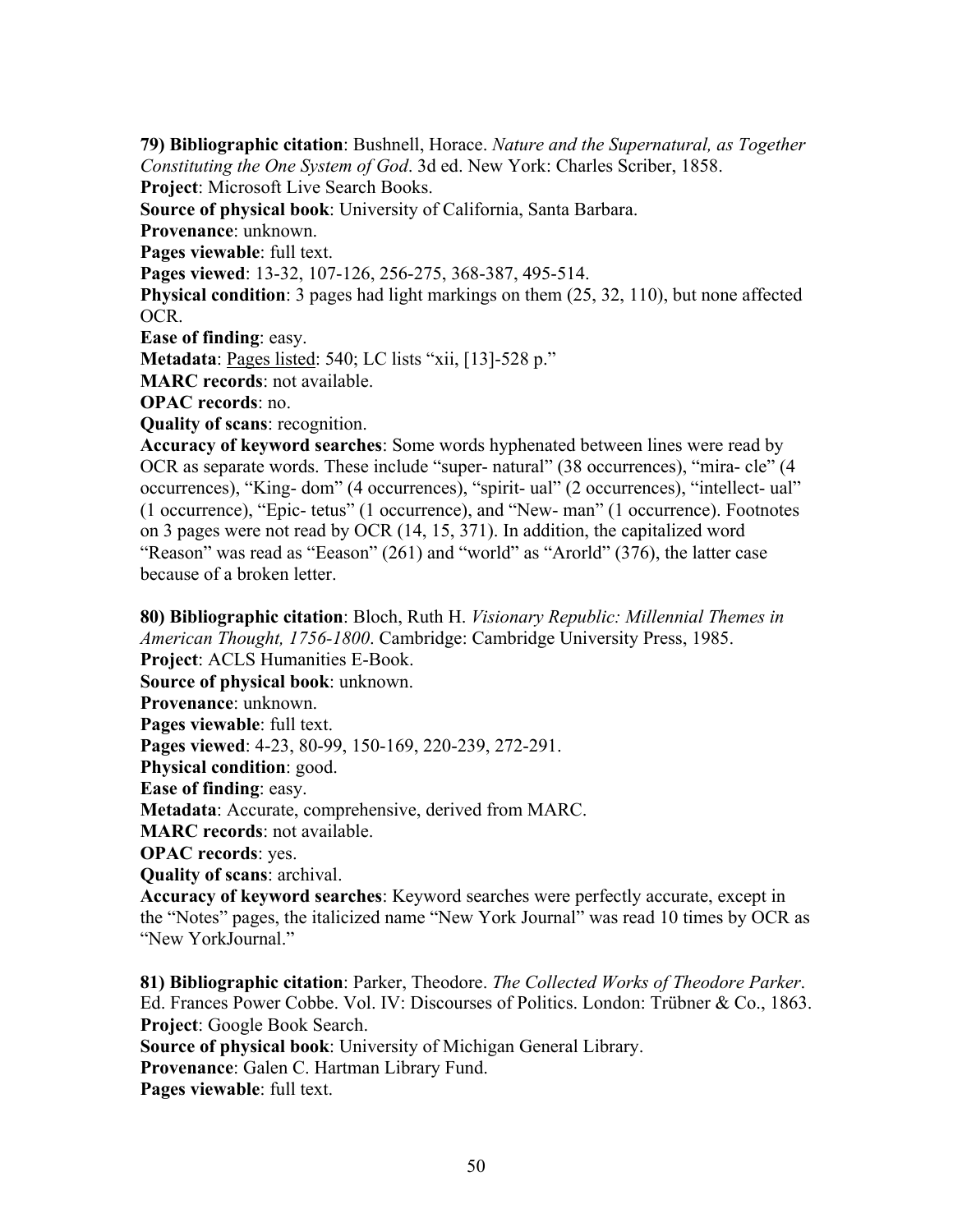**Pages viewed**: 2-21, 72-91, 142-161, 212-231, 282-301.

**Physical condition**: Markings appeared on 14 pages. Of these, lines at the margin affected OCR readings on 2 pages (7, 14).

**Ease of finding**: easy.

**Metadata**: Key words and phrases included "square miles" (9 occurrences, used as a term of measurement).

**MARC records**: not available.

**OPAC records**: no.

**Quality of scans**: recognition.

**Accuracy of keyword searches**: In addition to the problem noted above, one footnote was read incorrectly by OCR (155); one page contained a line of run-together words (289).

**82) Bibliographic citation**: George, Henry. *Progress and Poverty: An Inquiry into the Cause of Industrial Depressions, and of Increase of Want with Increase of Wealth. The Remedy*. New York: D. Appleton, 1879.

**Project**: Microsoft Live Search Books.

**Source of physical book**: Library, University of California, Santa Barbara.

**Provenance**: D. Appleton & Co.

**Pages viewable**: full text.

**Pages viewed**: 3-22, 90-109, 208-227, 312-331, 474-493.

**Physical condition**: good.

**Ease of finding**: easy.

**Metadata**: Pages listed: 552; last page is 512. Publication info: Listed 1881 as date, but this was the date of printing, not the copyright date. Contents: "Introductory Problem," indicated as occurring on p. 3, was hyperlinked to a page before the title page, consisting of press notices.

**MARC records**: not available.

**OPAC records**: no.

**Quality of scans**: reference.

**Accuracy of keyword searches**: Substantial portions of footnotes (from 4 to 10 lines) were not read by OCR on 3 pages (8, 16, 484). The word "increase" when hyphenated between two lines was read as two words in 22 instances. The following words also were read as two words when hyphenated between lines: Malthusianism, pauperism, despotism, Egyptian, Brazilian, competition.

**83) Bibliographic citation**: Addams, Jane. *Democracy and Social Ethics*. New York: Macmillan, 1902.

**Project**: Google Book Search.

**Source of physical book**: Harvard University.

**Provenance**: Monroe C. Gutman Library of the Graduate School of Education.

Purchased with income from The Charles Warren Memorial Fund.

**Pages viewable**: full text.

**Pages viewed**: 2-21, 60-79, 120139, 190-209, 260-279.

**Physical condition**: Markings appeared on 30 pages; on 4 of these, OCR was affected because of the markings (6, 192, 196, 264).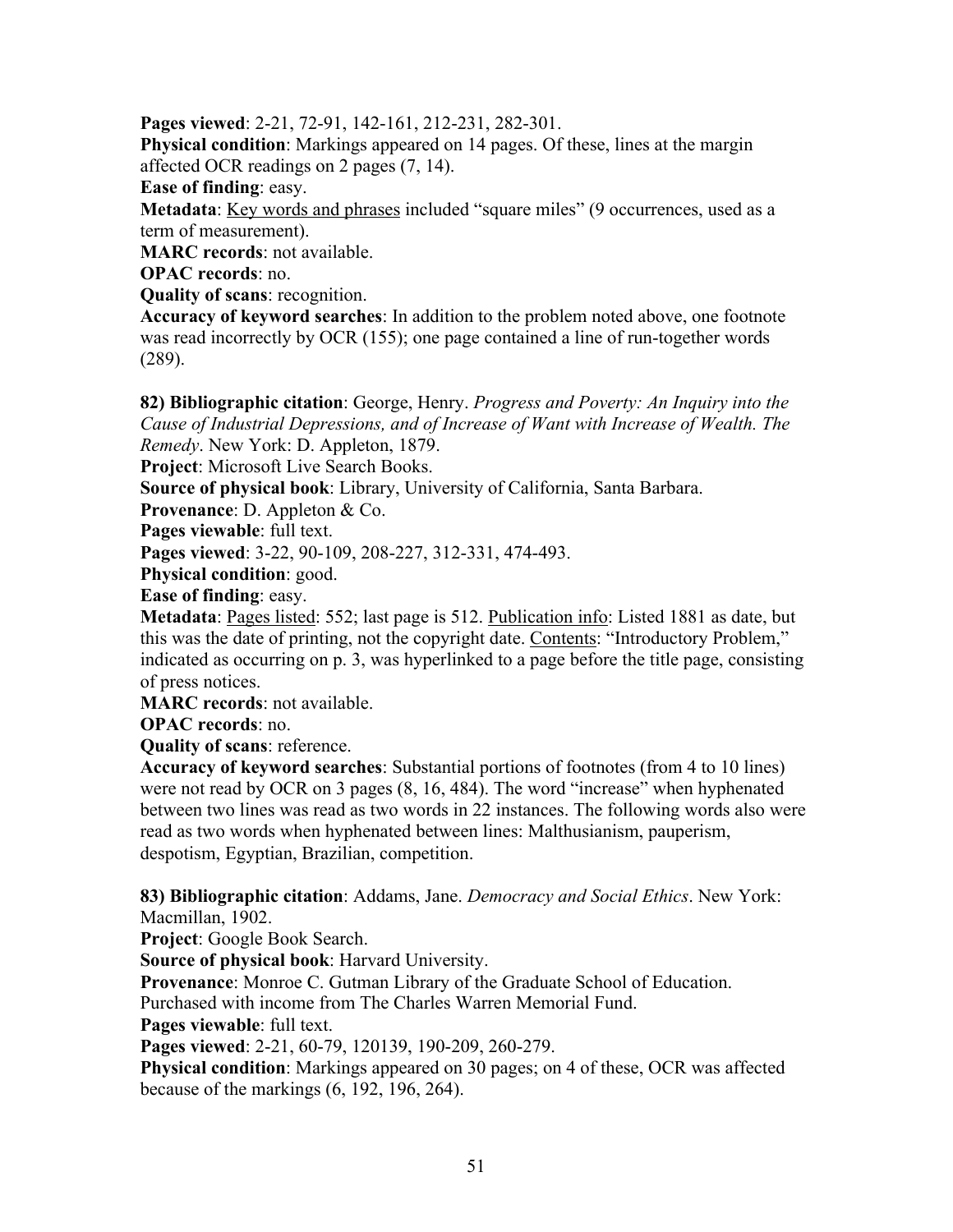## **Ease of finding**: easy.

**Metadata**: <u>Key words and phrases</u> includes "Cordelia" (5 occurrences; in the text the play *King Lear*—also a "Key phrase"—is used to exemplify family conflicts); "curious feeling" (2 occurrences). Subjects: "Social sciences"; "Social ethics"; and "Social history." LC lists the first two, but lists "United States—Social conditions—1865-1918" rather than the third. Incorrect page indicators for 6 pages (see "Quality of scans" below). References from books: includes links to 5 full view books and approximately 45 books for which Google offers "Limited Previews." In each of the full text books, the Addams text was listed in the bibliography; however, in 2 cases, the link from the Addams book led to a page in which the Addams book was not referenced. In addition, a search in Google Book on the title and author of the Addams book yields 626 full text books in which the book is referenced. Google Book includes no rationale for selecting the 5 full view books.

**MARC records**: not available.

**OPAC records**: yes.

**Quality of scans**: reference. The pages 120-121 were reproduced 4 times in succession; incorrect page indicators were included for the last 3 reproductions. Pages 122-23 and 124-25 then followed with incorrect page indicators. As a result, a search for a word on pages 120-21 resulted in hits for four separate pages; a search for words on pages 122-25 resulted in hits for the wrong page numbers. In addition, a significant number of pages were reproduced lightly, for example p. 72, resulting in faulty OCR readings.

**Accuracy of keyword searches**: Problems noted above.

**Note**: Hollis Catalog includes a link to this reproduction and to one included in Harvard University Library's Open Collections Program on "Women Working, 1800-1930." The latter reproduction and two additional Google Book reproductions (from Stanford and University of Michigan) are of far better quality than this one. It would be helpful if the OPAC links in Hollis Catalog were to the better reproductions.

**84) Bibliographic citation**: Kloppenberg, James T. *The Virtues of Liberalism*. New York: Oxford University Press, 1998.

**Project**: Microsoft Live Search Books.

**Source of physical book**: unknown. **Provenance**: unknown.

**Pages viewable**: 20%.

**Pages viewed**: 50 pages: 3-12, 60-69, 118-127, 179-188, 225-234.

**Physical condition**: good.

**Ease of finding**: easy.

**Metadata**: Subjects: POLITICAL SCIENCE / Political Ideologies / Conservatism & Liberalism." LC lists "Liberalism—United States."

**MARC records**: not available.

**OPAC records**: no.

**Quality of scans**: archival.

**Accuracy of keyword searches**: Mistakes in word searches occurred in the two index pages examined (233, 234). Whole lines were not read by OCR on both pages (6 lines on 233, from "Bennett, William" through "Bernstein, Richard J."; and 1 line on 234, "Colonial America"). In addition, words ending in "ism" that were hyphenated between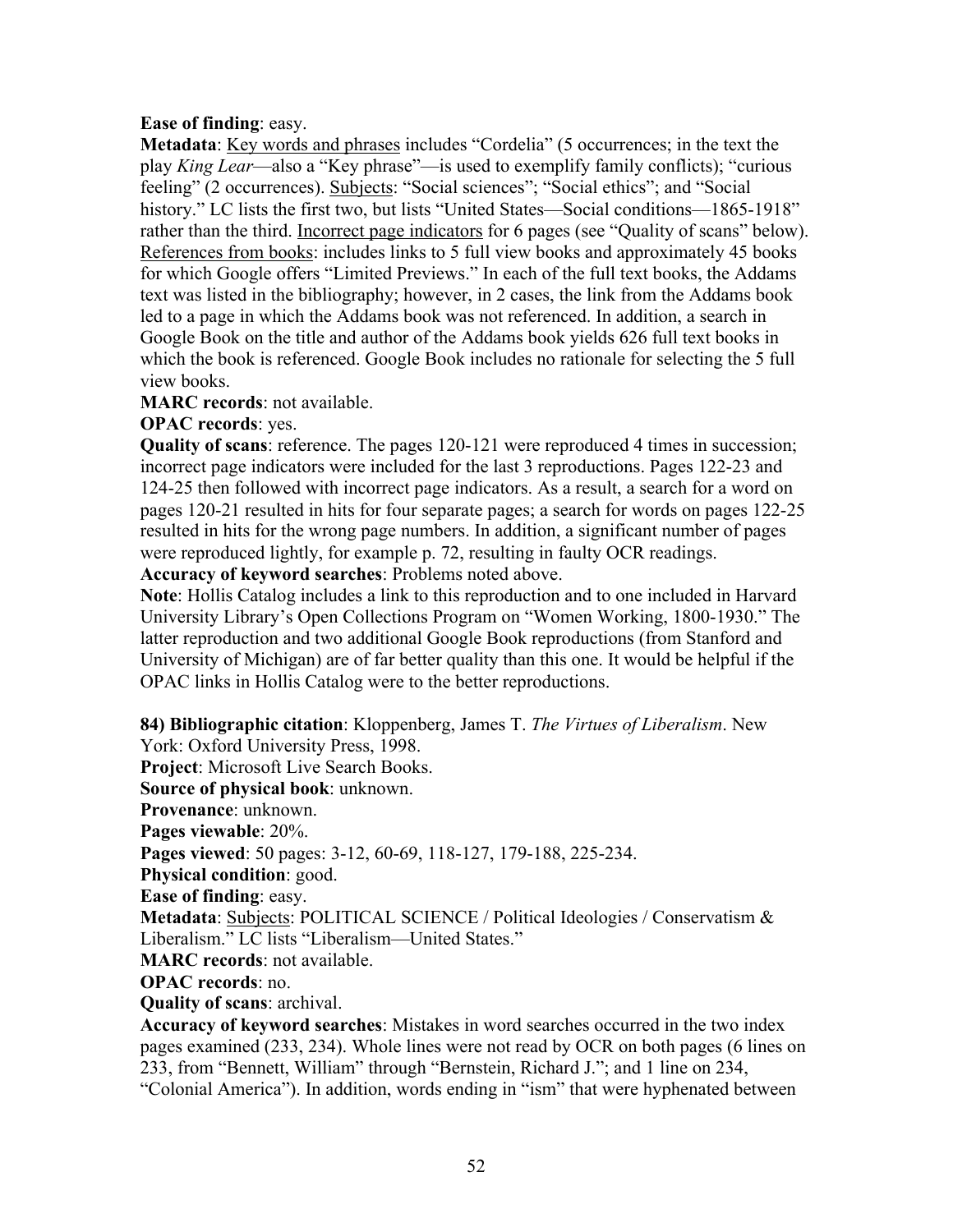two lines were read by OCR as separate words on 19 pages (radicalism, liberalism, individualism, exceptionalism, etc.) Words ending in "ian" that were hyphenated between line were read by OCR as separate words on 2 pages (Jeffersonian, Virginian).

**85) Bibliographic citation**: Jefferson, Thomas. *Notes on the State of Virginia*.

Philadelphia: Prichard and Hall, 1788.

**Project**: Early American Imprints, Series I: Evans, 1639-1800.

**Source of physical book**: American Antiquarian Society

**Provenance**: unknown.

**Pages viewable**: full text.

**Pages viewed**: 2-21, 58-77, 114-133, 170-189, 225-244.

**Physical condition**: Some pages were dark with smudges (3, 18, 19); others were light with unreadable portions (130, 132, 188, 232).

**Ease of finding**: easy.

**Metadata**: **Subjects**: "Indians of North America—Virginia"; "Virginia—History"; and "Virginia—Description and travel." LC lists "Virginia—Description and travel—Early works to 1800" and "Virginia—History—Early works to 1800."

**MARC records**: not available.

**OPAC records**: no.

**Quality of scans**: poor (see OCR problem noted below). Some pages were reproduced at a much smaller ratio than the norm (58, 68, 173).

**Accuracy of keyword searches**: All word searches resulted in a page that stated "Your search term was not found within this imprint." Searches for the same words in a digitization of the 1800 imprint, however, did retrieve results.

**86) Bibliographic citation**: Merriam, C. Edward. *A History of American Political Theories*. New York: Macmillan, 1903.

**Project**: Google Book Search.

**Source of physical book**: University of Michigan. General Library.

**Provenance**: unknown.

**Pages viewable**: full text.

**Pages viewed**: 2-21, 80-99, 170-189, 260-279, 340-359.

**Physical condition**: Markings appeared on 11 pages; these did not interfere with OCR. **Ease of finding**: easy.

Metadata: **Subjects:** "United States." LC lists "United States—Politics and government." Contents: offered incorrect links in 8 instances.

**MARC records**: not available.

**OPAC records**: yes.

**Quality of scans**: archival.

**Accuracy of keyword searches**: There were occasional minor OCR misreadings on pages, but no page viewed had significant misreadings other than two Bibliography pages, where the names "GRIMKE" and "HOSMER" were read incorrectly, the latter because of broken letter (352, 353).

**87) Bibliographic citation**: James, William. *The Will to Believe and Other Essays in Popular Philosophy*. New York: Longman's Green, 1896.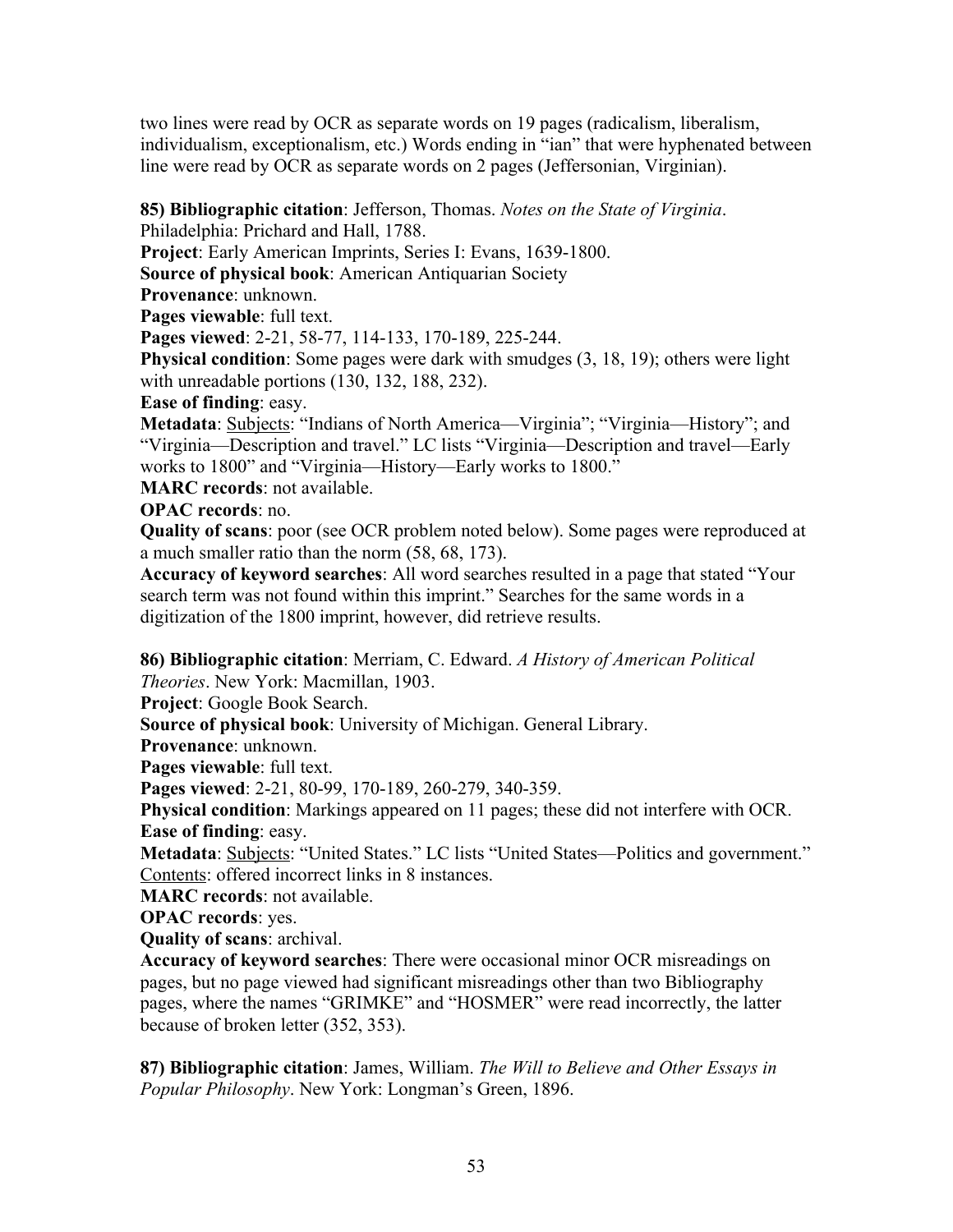**Project**: Microsoft Live Search Books.

**Source of physical book**: University of Toronto Library.

**Provenance**: unknown.

**Pages viewable**: full text.

**Pages viewed**: 5-24, 80-99, 160-179, 240-259, 312-331.

**Physical condition**: Markings appeared on 35 pages. They interfered with OCR readings on 5 pages (6, 7, 9, 15, 23). Some markings appeared to have been erased.

**Ease of finding**: easy.

Metadata: Pages listed: 360; LC lists "xvii, 332 p." Contents: The link to the first chapter led to a page before the title page. Subjects: "Hegel, Georg Wilhelm Friedrich, 1770-1831"; "Belief and Doubt"; and "Free Will and Determinism." LC lists "Philosophy" and "Belief and doubt."

**MARC records**: not available.

**OPAC records**: no.

**Quality of scans**: recognition.

**Accuracy of keyword searches**: Searches for italicized words from languages other than English did not succeed on 4 pages (6, 80, 81, 87). A complete footnote (3 lines) was not read by OCR on one page (170). Selected complete lines were not read by OCR on all index pages viewed (329-31). Words ending in "ism" that were hyphenated between two words were read by OCR as separate words in 7 cases (monism, sensualism, rationalism, idealism, realism, sacerdotalism, and theism).

**88) Bibliographic citation**: Foster, Frank Hugh. *A Genetic History of the New England Theology*. Chicago: University of Chicago Press, 1907.

**Project**: Google Book Search.

**Source of physical book**: Stanford Universities Libraries.

**Provenance**: unknown.

**Pages viewable**: full text.

**Pages viewed**: 4-23, 94-113, 220-239, 360-379, 500-519.

**Physical condition**: Markings appeared on 18 pages; these affected OCR reading on 2 pages (6, 113).

**Ease of finding**: easy.

**Metadata**: **Contents**: links retrieved 2 incorrect pages.

**MARC records**: not available.

**OPAC records**: no.

**Quality of scans**: poor. 6 pages were missing (108-9, 376-9). Page 110 was marked "108" in the page indicator. Much of one page was unreadable (512). One page was reproduced very lightly, affecting OCR reading (14).

**Accuracy of keyword searches**: In addition to problems noted above, mistakes in OCR reading of footnotes occurred on 3 pages (19, 372, 504).

**89) Bibliographic citation**: Goddard, Harold Clarke. *Studies in New England Transcendentalism*. New York: Columbia University Press, 1908. **Project**: Microsoft Live Search Books. **Source of physical book**: Victoria University Library. **Provenance**: unknown.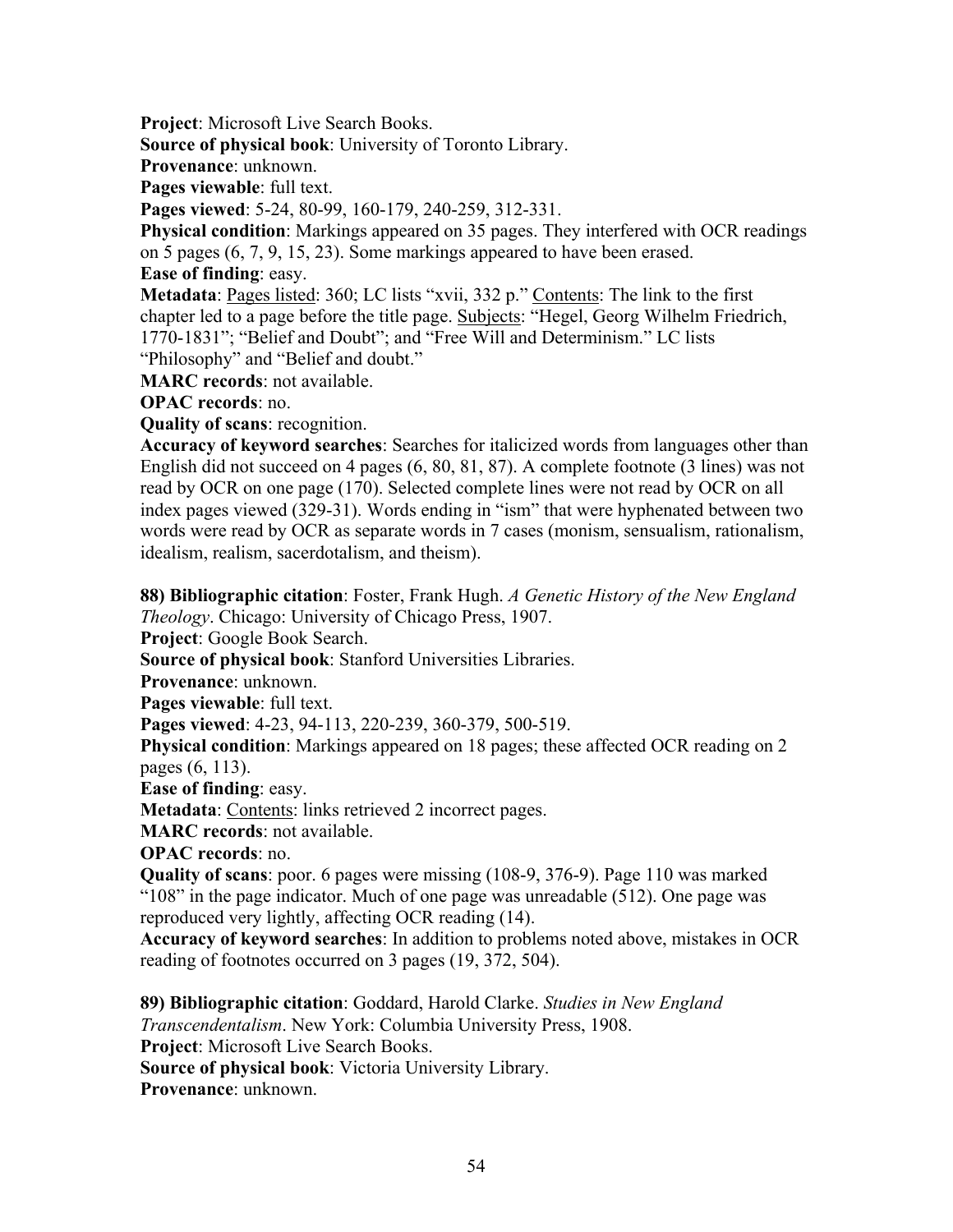**Pages viewable**: full text.

**Pages viewed**: 1-20, 48-67, 96-115, 144-163, 192-211.

**Physical condition**: good.

**Ease of finding**: easy.

**Metadata**: <u>Pages listed</u>: 238; LC lists "x, 218 p." Contents: link for first chapter retrieved a page before the title page. Other links on roman numerals in chapter titles led to blank or incorrect pages.

**MARC records**: not available.

# **OPAC records**: no.

**Quality of scans**: reference. Many pages were light (see p. 6); some were tilted (see p. 20, 48). Complete footnotes or lines of footnotes were not read by OCR on 6 pages (2, 101, 106, 110, 113, 151).

**Accuracy of keyword searches**: In addition to problems noted above, words ending in "ism" that were hyphenated between lines were read by OCR as two words on 12 pages (transcendentalism, Puritanism, sentimentalism, Unitarianism, idealism, Universalism, symbolism).

**90) Bibliographic citation**: Commager, Henry Steele. *The Empire of Reason: How Europe Imagined and America Realized the Enlightenment*. Garden City, N.Y.: Anchor Press/Doubleday, 1977.

**Project**: ACLS Humanities E-Book.

**Source of physical book**: unknown.

**Provenance**: unknown.

**Pages viewable**: full text.

**Pages viewed**: 2-21, 72-91, 150-169, 220-239, 304-323.

**Physical condition**: good.

**Ease of finding**: easy.

**Metadata**: Accurate, comprehensive, derived from MARC.

**MARC records**: not available.

**OPAC records**: yes.

**Quality of scans**: archival.

**Accuracy of keyword searches**: Keyword searches were accurate, except in 2 cases that involved words followed by a footnote indicator and dash. The searched word was retrieved in each case when an asterisk was attend to the search term. (7, 166).

**91) Bibliographic citation**: Perry, Ralph Barton. *Present Philosophical Tendencies: A Critical Survey of Naturalism, Idealism, Pragmatism, and Realism Together with a Synopsis of the Philosophy of William James*. New York: Longmans, Green, 1912. **Project**: Google Book Search. **Source of physical book**: Stanford University Libraries. **Provenance**: Gift of Professor Philip W. Buck. **Pages viewable**: full text. **Pages viewed**: 4-23, 92-111, 180-199, 272-291, 362-381. **Physical condition**: Underlining on 9 pages (365, 368-9, 371-2, 374-7) affected OCR reading.

**Ease of finding**: easy.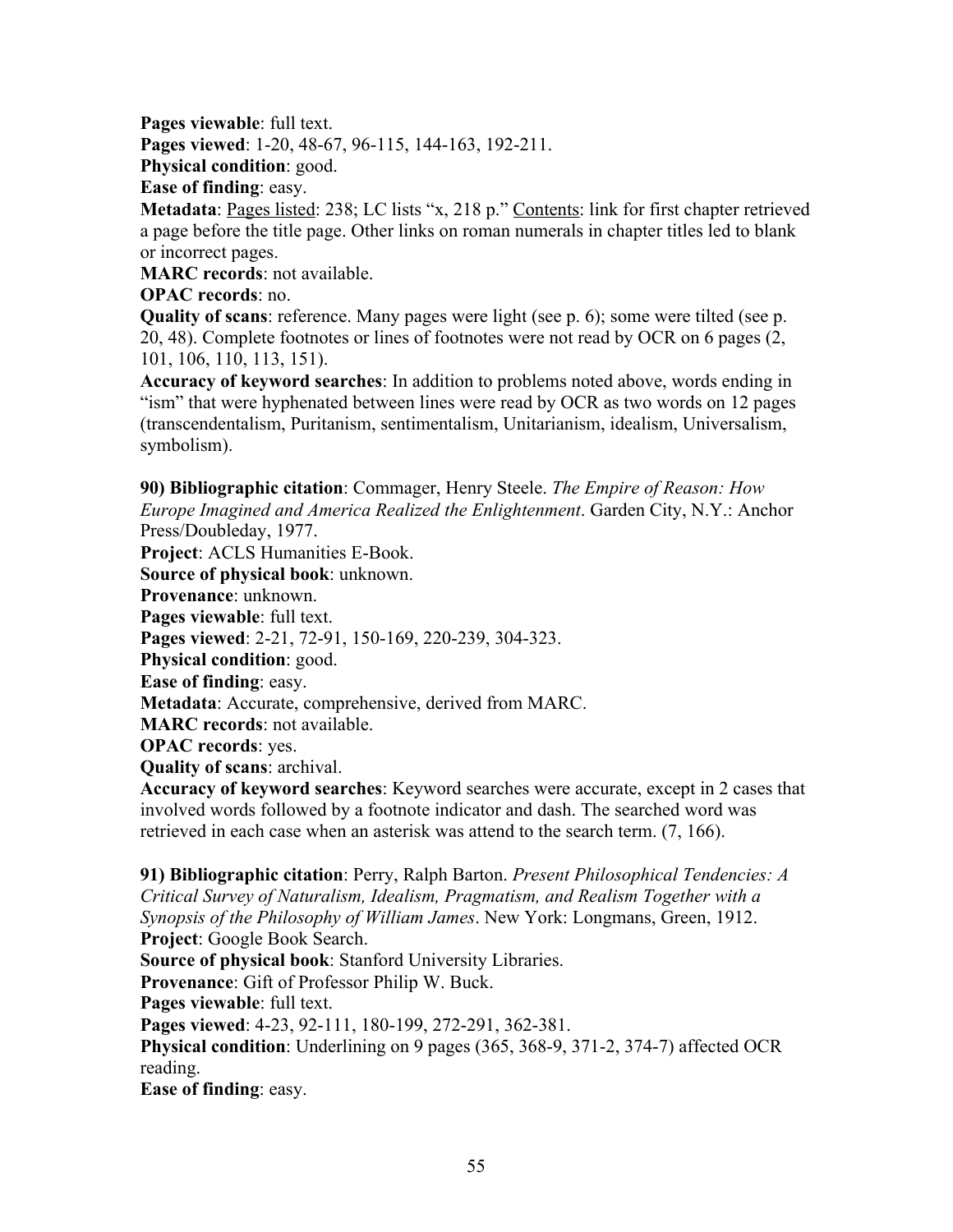**Metadata**: <u>Key words and phrases</u>: "Hylozoism" (2 occurrences); "bio-centric" (3 occurrences).

**MARC records**: not available.

**OPAC records**: no.

**Quality of scans**: reference.

**Accuracy of keyword searches**: In addition to the problem noted above, capitalized names on one index page (380) were misread by OCR; footnotes on 3 pages (17, 95, 279) also were misread.

**92) Bibliographic citation**: Sellars, Roy Wood. *Critical Realism: A Study of the Nature and Conditions of Knowledge*. Chicago: Rand McNally, 1916.

**Project**: Microsoft Live Search Books.

**Source of physical book**: University of Toronto Library.

**Provenance**: unknown.

**Pages viewable**: full text.

**Pages viewed**: v-x, 1-15, 60-79, 124-143, 188-207, 258-277.

**Physical condition**: Markings appeared on 8 pages. Of these, underlining affected OCR on 2 pages.

**Ease of finding**: easy.

**Metadata**: Pages listed: 304; LC lists "2 p. l., iii-x, 283 p." Contents: linked first chapter to title page.

**MARC records**: not available.

**OPAC records**: no.

**Quality of scans**: recognition.

**Accuracy of keyword searches**: In addition to the problem noted above, words ending in "ism" that were hyphenated between lines were read by OCR as two words on 8 pages (realism, naturalism, parallelism, idealism, materialism). An italicized Latin word was read incorrectly by OCR on two pages (9, 10). A footnote appearing lightly was misread by OCR (190).

**93) Bibliographic citation**: Adams, Randolph Greenfield. *Political Ideas of the American Revolution: Britannic-American Contributions to the Problem of Imperial Organization, 1765-1775*. Durham: Trinity College Press, 1922.

**Project**: Google Book Search.

**Source of physical book**: Harvard College Library.

**Provenance**: unknown.

**Pages viewable**: full text.

**Pages viewed**: 10-29, 56-75, 102-121, 148-167, 188, 207.

**Physical condition**: Markings appeared on 22 pages; OCR was affected by these only on one page (20).

**Ease of finding**: easy.

**Metadata**: Pages listed: 199; LC lists "207 p." Subjects: "United States" and "Great Britain." LC lists "United States—History—Revolution, 1775-1783—Causes" and "Great Britain—Colonies—America."

**MARC records**: not available.

**OPAC records**: yes.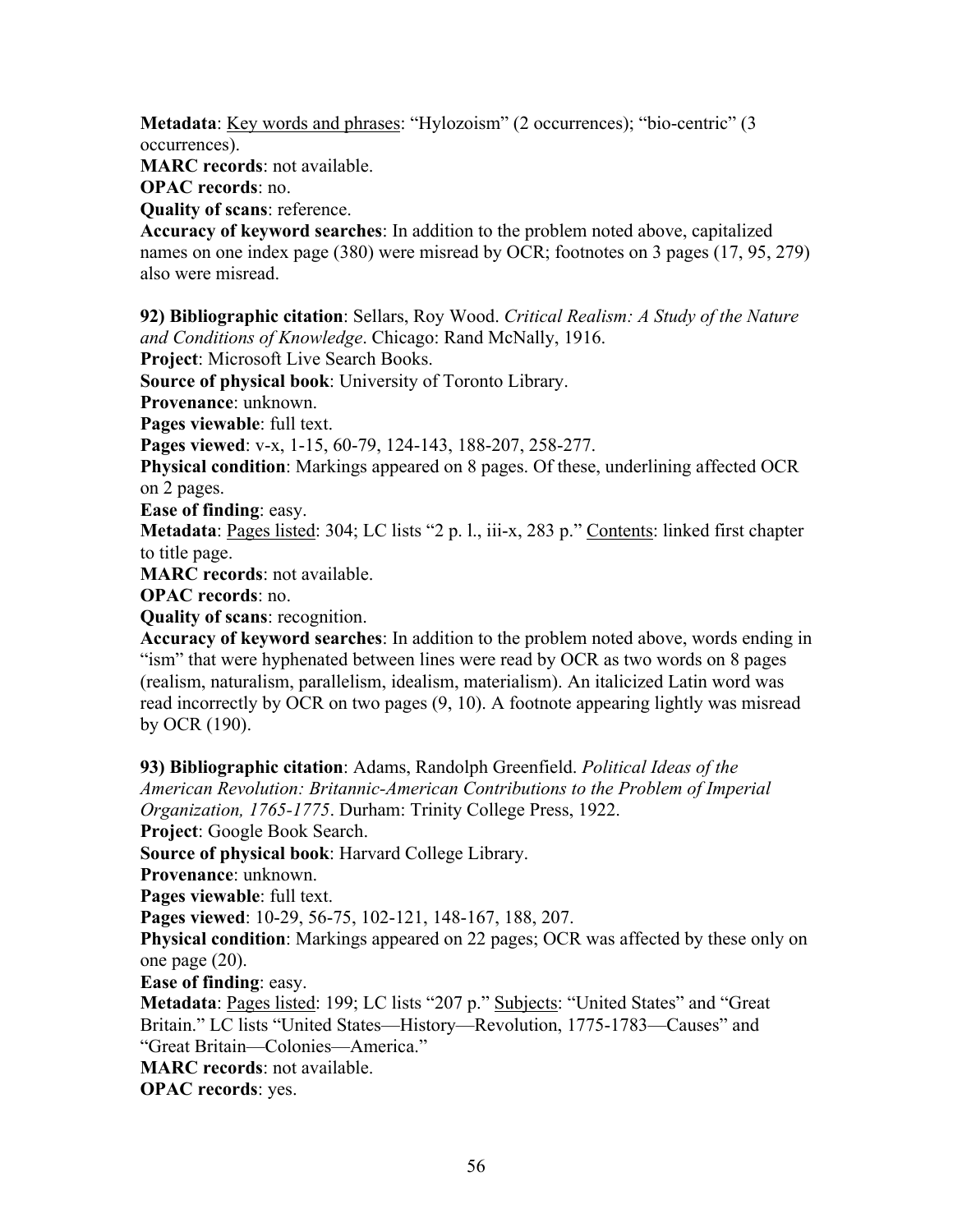## **Quality of scans**: recognition.

**Accuracy of keyword searches**: In addition to the problem noted above, when a footnote indicator in the text appeared next to a word with no punctuation preceding it, the word was not retrieved in a search without the footnote number following it. This occurred with names on 3 pages (107, 162, 194). For example, a search for "Galloway" did not retrieve p. 107, but a search for "Galloway82" did.

**94) Bibliographic citation**: Royce, Josiah. *The Spirit of Modern Philosophy: An Essay in the Form of Lectures*. Boston: Houghton, Mifflin, 1892.

**Project**: Microsoft Live Search Books.

**Source of physical book**: University of Toronto Library.

**Provenance**: unknown.

**Pages viewable**: full text.

**Pages viewed**: 1-20, 110-129, 190-209, 265-284, 435-454.

**Physical condition**: Markings (pen or pencil) appeared on 20 pages; OCR reading was affected on only one of these pages (202). A tear on one page affected OCR (127). Splotches appeared on 2 pages.

**Ease of finding**: easy.

**Metadata**: Pages listed: 542; LC lists "xv p., 1 l., 519 p." Contents: Three links retrieved incorrect pages: "164" retrieved "104"; "311" retrieved "3"; "483" retrieved "433." **MARC records**: not available.

**OPAC records**: no.

**Quality of scans**: recognition. Titling occurred frequently; some pages had lightened spots.

**Accuracy of keyword searches**: In addition to problems noted above, italicized German words in footnotes were not read properly on 3 pages (121, 122, 207), and the name "Schelling" was read as "Sclielling" on page 266.

**95) Bibliographic citation**: Fliegelman, Jay. *Declaring Independence: Jefferson, Natural Language & the Culture of Performance*. Stanford: Stanford University Press, 1993. **Project**: ACLS Humanities E-Book.

**Source of physical book**: unknown.

**Provenance**: unknown.

**Pages viewable**: full text.

**Pages viewed**: 2-21, 64-83, 124-143, 186-205, 234-257.

**Physical condition**: good.

**Ease of finding**: easy.

**Metadata**: Accurate, comprehensive, derived from MARC.

**MARC records**: not available.

**OPAC records**: yes.

**Quality of scans**: archival.

**Accuracy of keyword searches**: Keyword searches were perfect, with the exception of the following: in the "Notes" and index sections, separate italicized words in titles sometimes were read by OCR as one word. For example the subtitle "*Political Lives in the Age of Samuel Adams*" was read by OCR as "PoliticalLives in the Age of SamuelAdams" (235). This problem was found on 3 pages (235, 237, 255). OCR read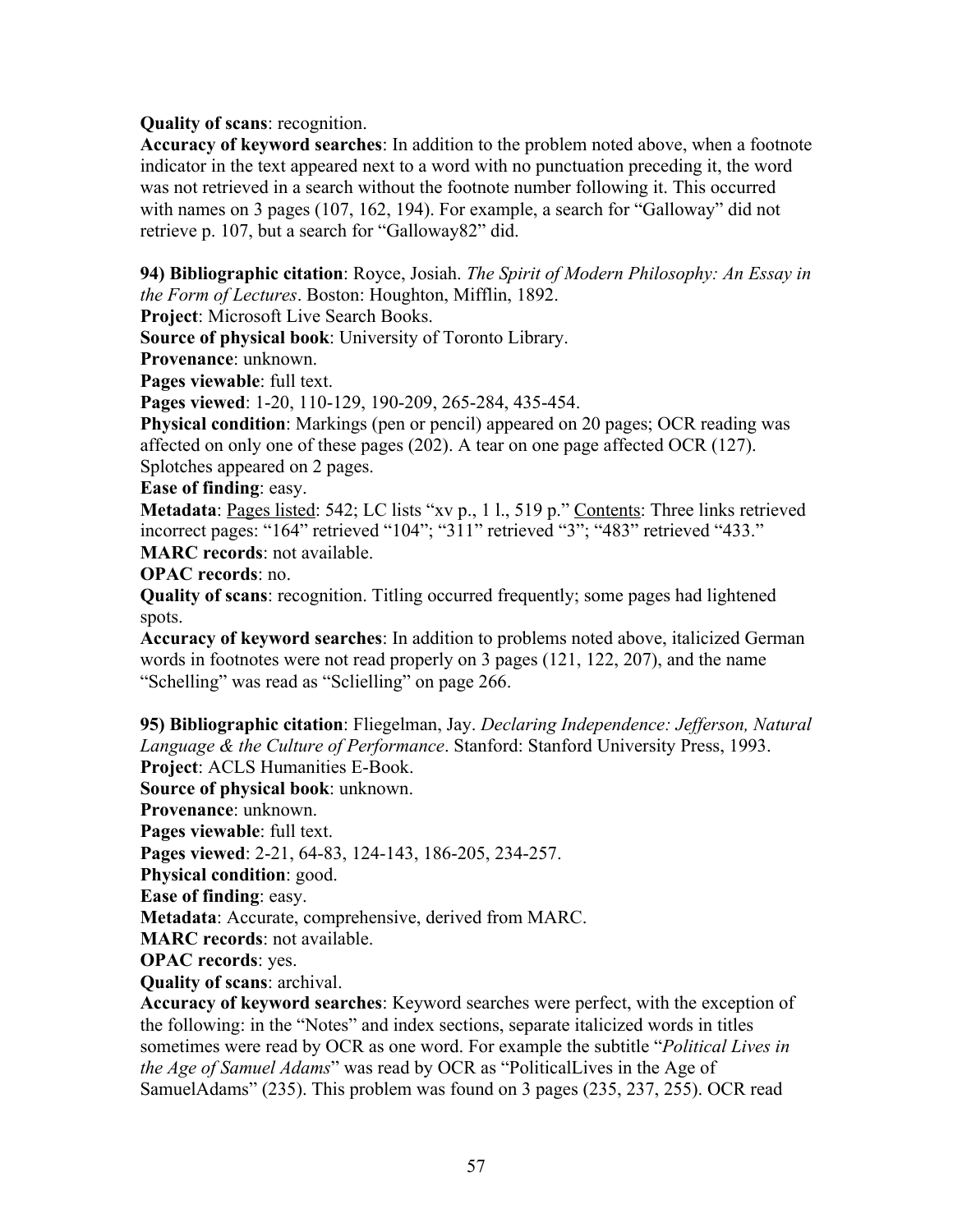338 items, including dates, beginning with "17" as "I7"; it read only 185 items beginning with "17" correctly. OCR read 126 items, including dates, beginning with "18" as "I8"; it read only 105 items beginning with "18" correctly.

**96) Bibliographic citation**: Lippmann, Walter. *Drift and Mastery: An Attempt to Diagnose the Current Unrest*. New York: Mitchell Kennerley, 1914.

**Project**: Google Book Search.

**Source of physical book**: Harvard College Library.

**Provenance**: The gift of Lincoln Filene.

**Pages viewable**: full text.

**Pages viewed**: 2-21, 72-91, 142-161, 212-231, 290-309.

**Physical condition**: "This book is a preservation photocopy." Markings appeared on 21 pages. Significant OCR misreadings occurred in 1 of these pages (16), when the mark interfered with reading words hyphenated between lines. In addition, on p. 17, letters at the left margin of the last 3 lines were missing due to a problem with the book. OCR was affected because of this.

**Ease of finding**: easy.

**Metadata**: Subjects: "United States"; LC lists "United States—Social conditions" and "United States—Politics and government."

**MARC records**: not available.

**OPAC records**: yes.

**Quality of scans**: recognition. Letters were not very sharp.

**Accuracy of keyword searches**: In addition to the problems noted above, a name in a footnote was misread by OCR on one page (79): "Laidler" was read as "Laidlcr." This problem, the substitution of a "c" for an "e" in small letters, occurred in other instances, especially with regard to foreign-language words.

**97) Bibliographic citation**: Thoreau, Henry David. *The Writings of Henry David Thoreau with Bibliographical Introductions and Full Indexes in Ten Volumes. Volume X. Miscellanies, with a Biographical Sketch by Ralph Waldo Emerson and a General Index to the Writings*. Cambridge: Riverside Press, 1894.

**Project**: Microsoft Live Search Books.

**Source of physical book**: University of California, Berkeley. General Library.

**Provenance**: Large-Paper Edition.

**Pages viewable**: full text.

**Pages viewed**: 1-20, 76-95, 171-190, 240-259, 346-365.

**Physical condition**: good.

**Ease of finding**: difficult to find Vol. X.

**Metadata**: <u>Pages listed</u>: 460; volume ends with p. 429.

**MARC records**: not available.

**OPAC records**: no.

**Quality of scans**: archival.

**Accuracy of keyword searches**: Perfect, with the exception of foreign-language words and hyphenated words between lines in the index.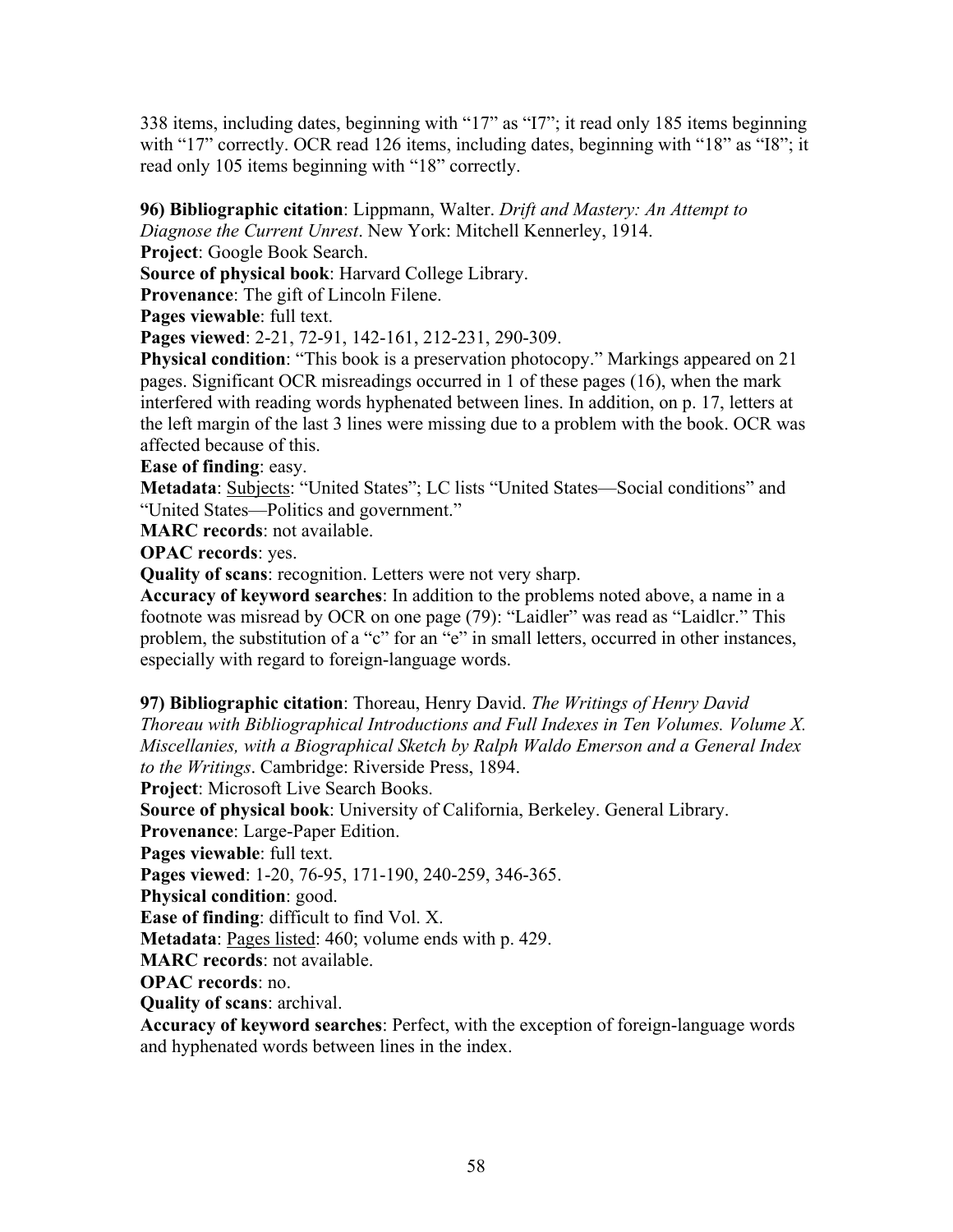**98) Bibliographic citation**: Adams, Henry. *The Education of Henry Adams: An Autobiography*. Boston: Houghton Mifflin; Cambridge: Riverside Press, 1918. **Project**: Google Book Search.

**Source of physical book**: Harvard University. Library of the Graduate School of Education.

**Provenance**: unknown.

**Pages viewable**: full text.

**Pages viewed**: 4-23, 110-129, 234-253, 378-397, 484-503.

**Physical condition**: Markings appeared on 6 pages, but these did not affect OCR reading.

**Ease of finding**: easy.

**Metadata**: References from books listed 22 books in which this book was noted. The book, however, according to a Google Book search, has been cited in 1,310 sources, of which 338 are full text sources. The 22 books listed in "References from Books" are not significant studies of this book or books that use this book significantly. The fact that only 2 of the 22 books are not "Limited previews" leads me to speculate that these references were set up in part to advertise other books rather than to further scholarship. Under Popular passages, the first quote listed is purported to have appeared in 69 books from 1889-2007, yet clicking on the link led to 48 books, nine of which were editions of this book. Under References from scholarly works, a link led to an article entitled "*Elektron*: Electrical Systems in Retrospect and Prospect"; a search in this book under "Henry Adams" retrieved one hit with the note "Sorry, this page's content is restricted." For scholars, pursuing such a link is a time-waster.

**MARC records**: not available.

**OPAC records**: yes.

**Quality of scans**: reference. Pages not sharp. Page 126 was not read by OCR; this page was not retrieved when word searches were performed.

**Accuracy of keyword searches**: In addition to the problem noted above, on 7 pages (240, 389, 485, 487, 490, 496, 502), OCR read separate words together as one word. On page 490, most of the words in 5 lines of OCR text were run-together; on page 485, this occurred in 4 lines. Individual words in the runs were not retrieved in searches. For example, on p. 389, the name "Zeno" was not searchable, as OCR ran it together with its preceding word as "FromZeno." On two pages, more than 3 words per page were read incorrectly by OCR (489, 497).

**99) Bibliographic citation**: Adams, Henry. *The Degradation of the Democratic Dogma*. With an introduction by Brooks Adams. New York: Macmillan, 1919.

**Project**: Microsoft Live Search Books.

**Source of physical book**: University of Toronto.

**Provenance**: unknown.

**Pages viewable**: full text.

**Pages viewed**: 2-21, 74-93, 144-163, 214-233, 294-313.

**Physical condition**: Markings occurred on 3 pages; attempts seem to have been made to erase these and they did not affect OCR.

**Ease of finding**: easy.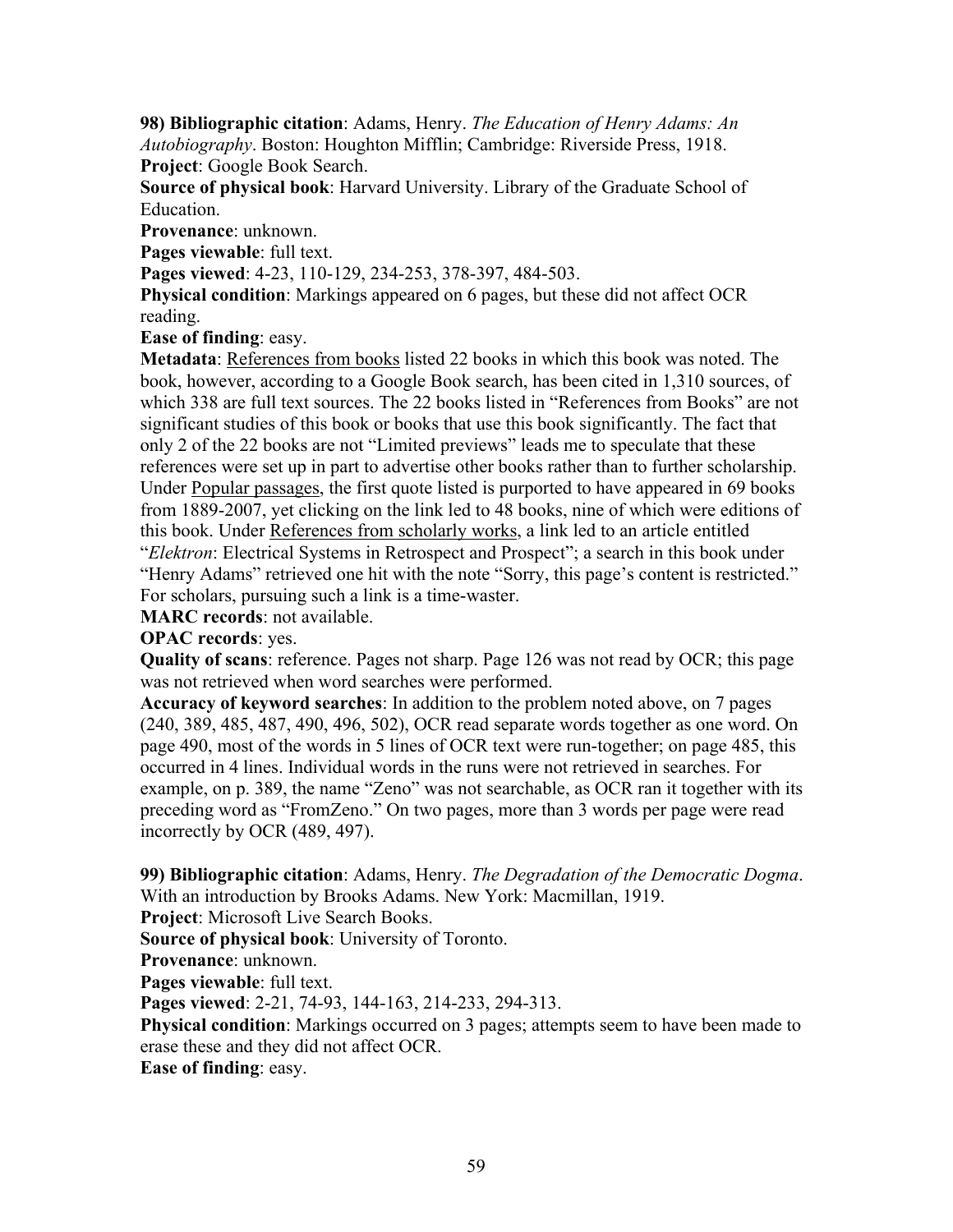**Metadata**: Pages listed: 338; LC lists "xv, 317 p." Contents: The link to page 1 retrieved the contents page.

**MARC records**: not available.

**OPAC records**: no.

**Quality of scans**: Poor. Page 1, the first page of the first chapter, is missing. In addition, numerous pages were light, though keyword searches on these pages were accurate. **Accuracy of keyword searches**: Only one error was located: the capitalized name "KERNER" was read by OCR as "KERNKR."

**100) Bibliographic citation**: Rogin, Michael Paul. *The Intellectuals and McCarthy: The Radical Specter*. Cambridge: M.I.T. Press, 1967. **Project**: ACLS Humanities E-Book. **Source of physical book**: unknown. **Provenance**: unknown. **Pages viewable**: full text. **Pages viewed**: 2-21, 72-91, 142-161, 282-301, 352-371. **Physical condition**: good. **Ease of finding**: easy. **Metadata**: Accurate, comprehensive, derived from MARC. **MARC records**: not available. **OPAC records**: yes. **Quality of scans**: archival. **Accuracy of keyword searches**: perfect accuracy.

**101) Bibliographic citation**: Walsh, Correa Moylan. *The Political Science of John Adams: A Study in the Theory of Mixed Government and the Bicameral System*. New York: G. P. Putnam's Sons, Knickerbocker Press, 1915. **Project**: Google Book Search. **Source of physical book**: Stanford University Libraries. **Provenance**: unknown. **Pages viewable**: full text. **Pages viewed**: 4-23, 74-93, 144-163, 250-269, 354-373. **Physical condition**: poor. See "Quality of scans" below. **Ease of finding**: easy. Metadata: Subjects: No subject listed. LC lists: "Adams, John, 1735-1826." Key words and phrases included "lative" (part of the word "legislative" hyphenated between pages). Contents: included five links that retrieved wrong pages. **MARC records**: not available.

**OPAC records**: yes.

**Quality of scans**: Poor. On the title page, part of the title was cut-off on the left side: the complete word "A" and part of the "T" in the first word. 3 pages are missing (152, 364, 367). Page 146 appeared twice, once in place of 152. Page 363 was labeled 365 in the page indicator, so word searches for this page were retrieved with incorrect page numbers. Page 354 was partially unreadable. The left margin cut off letters and words from two pages (361, 373).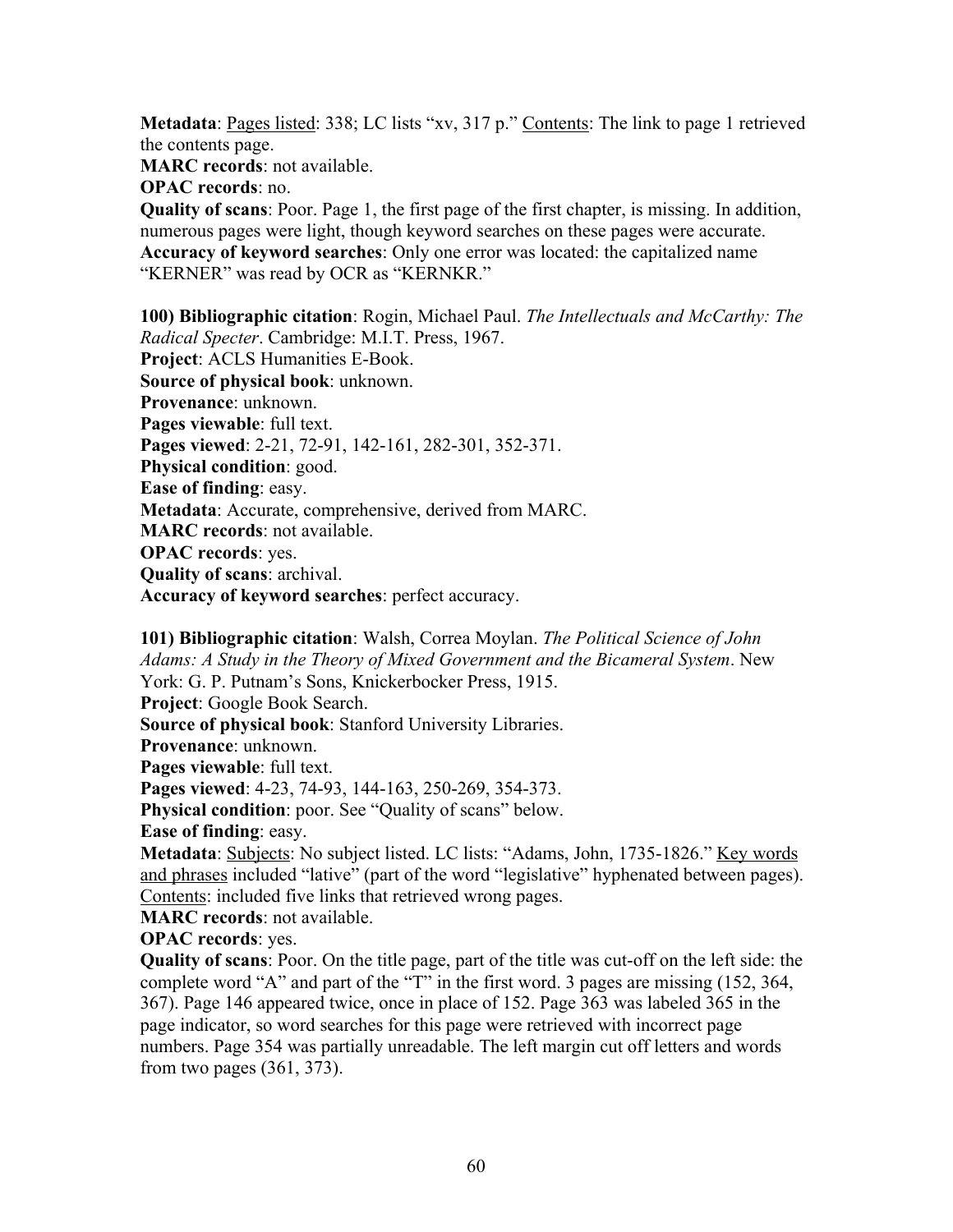**Accuracy of keyword searches**: Keyword searches did not work at all for two complete pages (6, 156). Lightness affected OCR on 5 pages (93, 150, 162, 371, 372).

**102) Bibliographic citation**: Rogers, Arthur Kenyon. *English and American Philosophy Since 1800: A Critical Survey*. New York: Macmillan, 1922.

**Project**: Microsoft Live Search Books.

**Source of physical book**: University of Toronto Library.

**Provenance**: unknown.

**Pages viewable**: full text.

**Pages viewed**: 1-20, 110-129, 189-208, 283-302, 436-455.

**Physical condition**: Markings appeared on 3 pages, but these did not interfere with OCR. **Ease of finding**: easy.

**Metadata**: Publication info: Date listed, 1923, is incorrect. Contents: link for first chapter retrieved a page before the title page. Section numbers of various chapters were hyperlinked; these retrieved irrelevant pages.

**MARC records**: not available.

**OPAC records**: no.

**Quality of scans**: archival.

**Accuracy of keyword searches**: Words ending in "ism" that were hyphenated between lines were read by OCR as two words on 20 pages (idealism, theism, naturalism, realism, interactionism, organism, anti-intellectualism, behaviorism, dualism, spiritualism, liberalism, and Utilitarianism).

**103) Bibliographic citation**: Sumner, William Graham. *The Challenge of Facts and Other Essays*. Ed. Albert Galloway Keller. New Haven: Yale University Press, 1914. **Project**: Google Book Search.

**Source of physical book**: New York Public Library. Research Libraries.

**Provenance**: unknown.

**Pages viewable**: full text.

**Pages viewed**: 4-23, 112-131, 224-243, 340-359.

**Physical condition**: Markings appeared on 3 pages, but these did not interfere with OCR. **Ease of finding**: easy.

**Metadata:** Contents: One link retrieved a page not related to its title.

**MARC records**: not available.

**OPAC records**: yes.

**Quality of scans**: recognition. Letters were not sharp, but pages were consistent in lightdark value.

**Accuracy of keyword searches**: Perfect.

**104) Bibliographic citation**: Holt, Edwin R., et. al. *The New Realism: Coöperative Studies in Philosophy*. New York: Macmillan, 1912.

**Project**: Microsoft Live Search Books.

**Source of physical book**: University of St. Michael's College Library.

**Provenance**: unknown.

**Pages viewable**: full text.

**Pages viewed**: 2-21, 100-119, 222-241, 378-397, 448-467.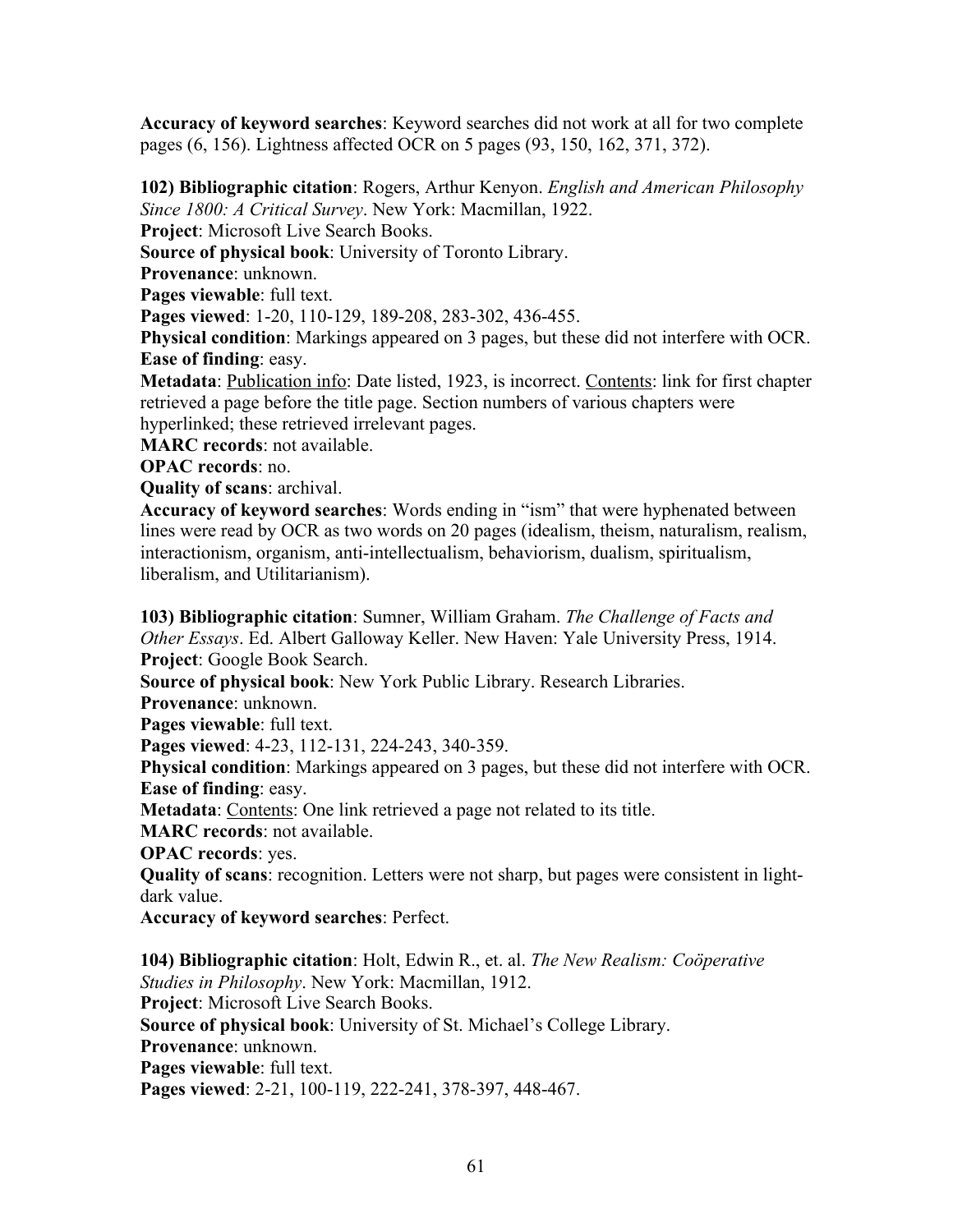**Physical condition**: good. **Ease of finding**: easy. **Metadata**: Pages listed: 522; LC lists "xii p., 1 l., 491 p." **MARC records**: not available. **OPAC records**: no. **Quality of scans**: archival.

**Accuracy of keyword searches**: On 11 pages (12, 14, 16, 17, 100, 112, 113, 225, 226, 238, 389), no words were searchable from complete lines of footnotes. On 5 pages, words ending in "ism" that were hyphenated between lines were read as two separate words by OCR (organism, realism, moralism, idealism).

**105) Bibliographic citation**: Zagarri, Rosemarie. *A Woman's Dilemma : Mercy Otis Warren and the American Revolution*. Wheeling, Ill.: Harlan Davidson, 1995. **Project**: ACLS Humanities E-Book. **Source of physical book**: unknown. **Provenance**: unknown. **Pages viewable**: full text. **Pages viewed**: 2-21, 44-63, 84-103, 126-145, 164-183. **Physical condition**: good. **Ease of finding**: easy. **Metadata**: Accurate, comprehensive, derived from MARC. **MARC records**: not available. **OPAC records**: yes. **Quality of scans**: archival. **Accuracy of keyword searches**: Separate words were read by OCR as one word on 4 pages (54, 166, 168, 180). This occurred most often when italicized words took up the

bulk of a complete line.

**106) Bibliographic citation**: Du Bois, W. E. Burghardt. *The Souls of Black Folk: Essays and Sketches*. 3d ed. Chicago: A. C. McClurg, 1903. **Project**: Google Book Search. **Source of physical book**: Stanford University Libraries. **Provenance**: unknown. **Pages viewable**: full text. **Pages viewed**: 2-21, 62-81, 122-141, 182-201, 242-261. **Physical condition**: good. **Ease of finding**: easy. **Metadata**: Key words and phrases included "Beriah Green" (1 occurrence). **MARC records**: not available. **OPAC records**: yes. **Quality of scans**: archival. **Accuracy of keyword searches**: No page had more than one of two instances where OCR misread words. Most pages were perfect.

**107) Bibliographic citation**: *Essays in Critical Realism: A Co-operative Study of the Problem of Knowledge*. London: Macmillan, 1920.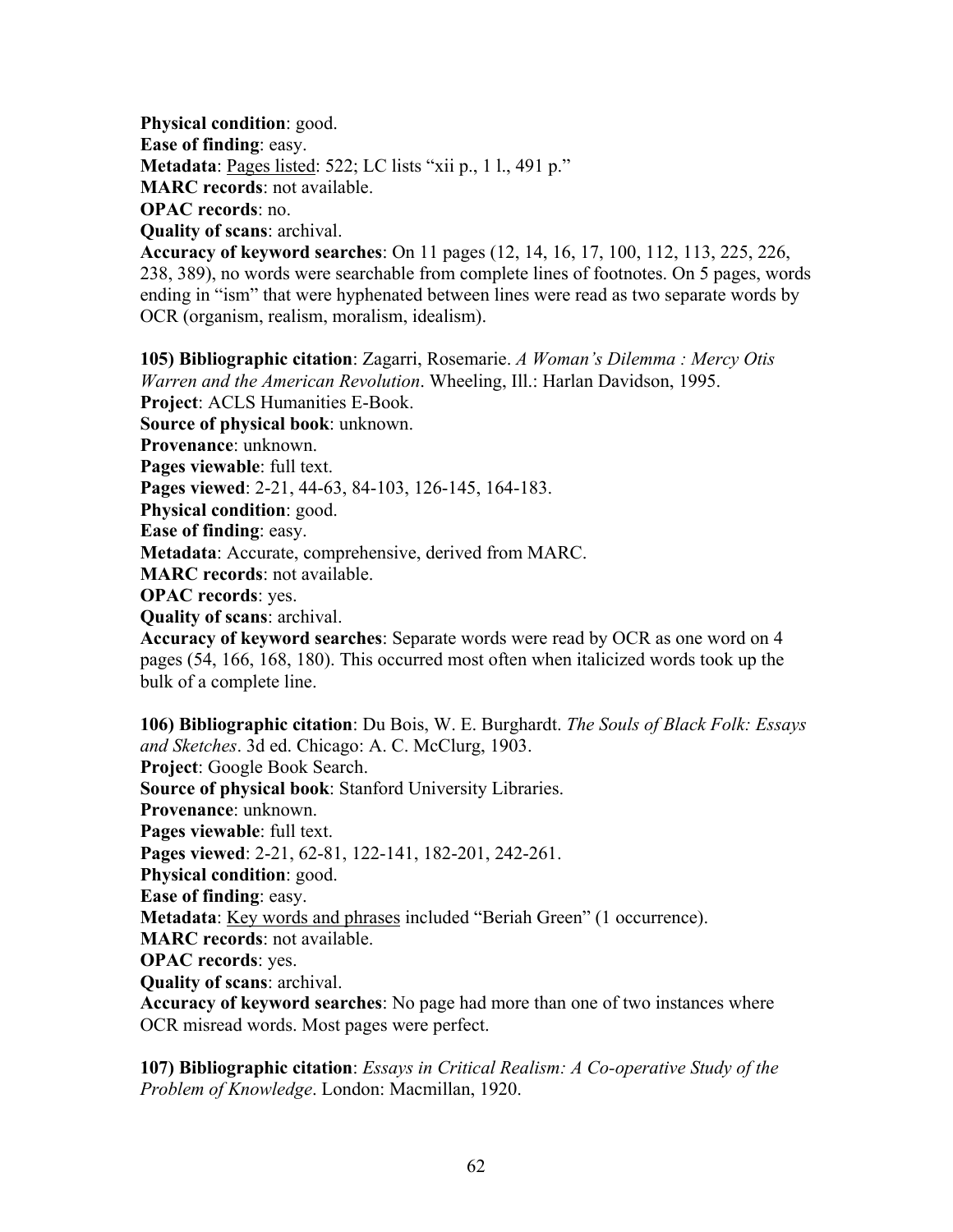**Project**: Microsoft Live Search Books. **Source of physical book**: University of St. Michael's College. **Provenance**: unknown. **Pages viewable**: full text. **Pages viewed**: 3-22, 58-77, 117-136, 172-191, 225-244. **Physical condition**: good. **Ease of finding**: easy. **Metadata**: Pages listed: 264; LC lists "ix, 244 p." **MARC records**: not available. **OPAC records**: no. **Quality of scans**: archival.

**Accuracy of keyword searches**: OCR did not read complete lines of footnotes on 7 pages (13, 15, 125, 130, 133, 134, 190). In these instances, the lines included only a short citation; footnotes that included text, however, were searchable. In addition, capitalized words in a heading were not searchable on one page (240), and a German word was read incorrectly by OCR on one page (181).

**\*108) Bibliographic citation**: Veblen, Thorstein. *The Theory of the Leisure Class: An Economic Study of Institutions*. New ed. New York: Macmillan, 1912.

**Project**: Google Book Search.

**Source of physical book**: Stanford University Libraries.

**Provenance**: unknown.

**Pages viewable**: full text.

**Pages viewed**: 2-21, 82-101, 162-181, 290-309, 384-403.

**Physical condition**: Markings appeared on 21 pages, affecting OCR on 2 pages (15, 178).

**Ease of finding**: easy.

**Metadata**: Key words and phrases included "nomic" (1 occurrence; part of the word "economic," hyphenated between lines); "sumption" (2 occurrences; part of the word "consumption," hyphenated between lines and pages).

**MARC records**: not available.

**OPAC records**: no.

**Quality of scans**: poor. On 16 pages, words were obscured in the last 1-2 lines, affecting OCR adversely (4-5, 8, 14, 82, 84, 88, 90, 94, 98, 100, 164, 167, 169, 299, 396). On p. 166, the upper left corner was folded over, obstructing words from the top 2 lines. On 5 pages, the left side of the lower part of the page either cut off letters from words or distorted letters (293, 297, 393, 395, 397).

**Accuracy of keyword searches**: see above.

\***NOTE**: In January 2008, the following additional problems were noted that had been corrected by March 2008: On each of 3 pages, approximately 1/3 of the page was darkened significantly (13, 85, 92). On 71 pages, the last 1-2 lines of each page were distorted (elongated letters) and most had one or more words missing. Of these pages, OCR was affected adversely on 66 pages. In addition, on 2 pages, no words were retrieved in keyword searches (17, 83).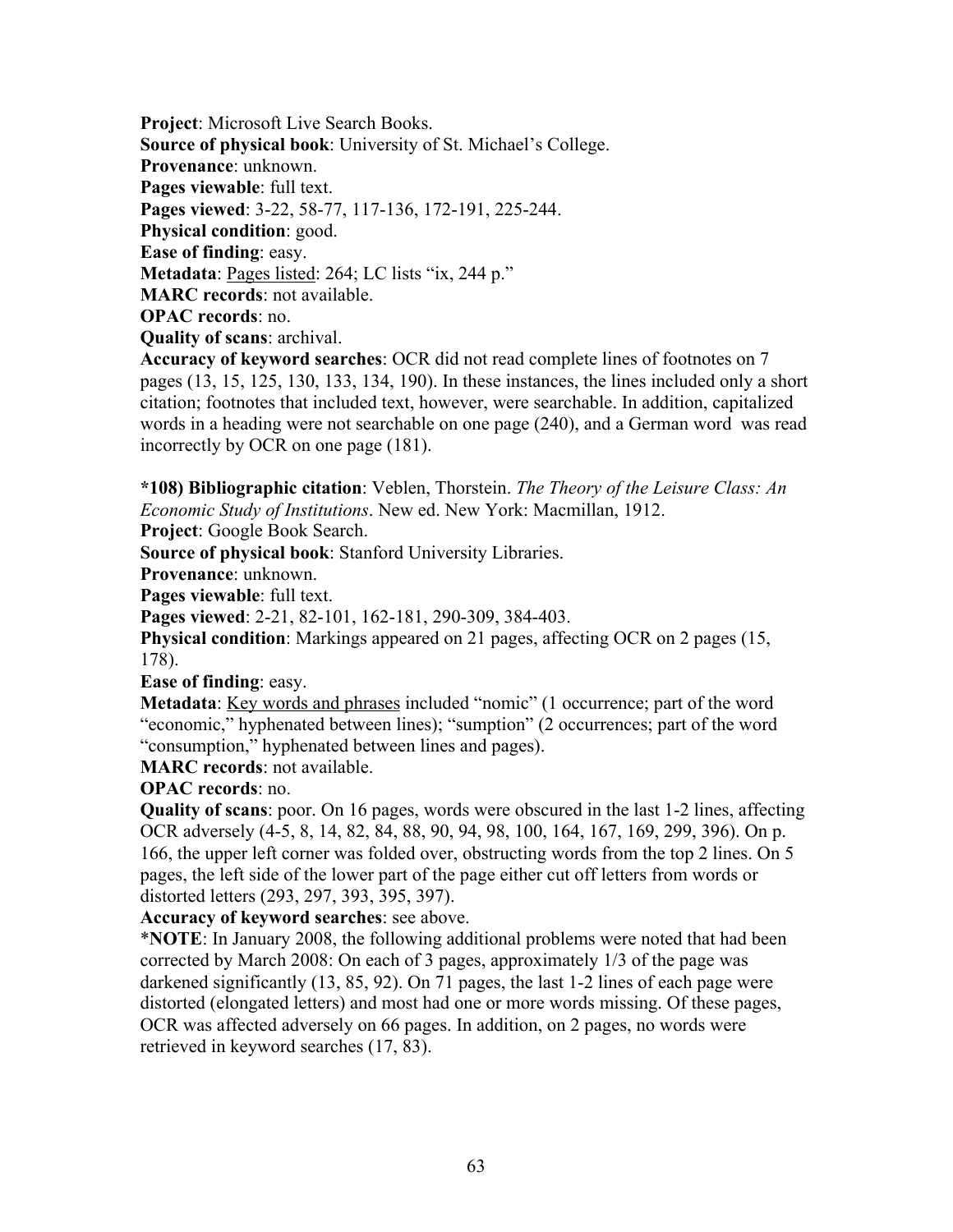**109) Bibliographic citation**: Grimké, Sarah. *The Feminist Thought of Sarah Grimké*. Ed with headnotes by Gerda Lerner. New York: Oxford University Press, 1998. **Project**: Microsoft Live Search Books. **Source of physical book**: unknown. **Provenance**: unknown. **Pages viewable**: 20%. **Pages viewed**: 40 pages: 3-10, 61-68, 123-130, 158-165, 183-193. **Physical condition**: good. **Ease of finding**: easy. **Metadata**: Pages listed: 206; LC lists "xi, 193 p." Subjects: "SOCIAL SCIENCE / Women's Studies." LC lists "Grimké, Sarah Moore, 1792-1873"; "Grimké, Sarah Moore, 1792-1873—Archives"; "Feminism—United States—History—19<sup>th</sup> century"; "Feminism—United States—History—19th century—Sources"; "Women abolitionists— United States—History— $19<sup>th</sup>$  century." **MARC records**: not available. **OPAC records**: no. **Quality of scans**: archival. **Accuracy of keyword searches**: Keyword searches were perfectly accurate.

**110) Bibliographic citation**: Boyer, Paul S. *By the Bomb's Early Light: American Thought and Culture at the Dawn of the Atomic Age*. Chapel Hill: University of North Carolina Press, 1994. **Project**: ACLS Humanities E-Book. **Source of physical book**: unknown. **Provenance**: unknown. **Pages viewable**: full text. **Pages viewed**: 30-49, 120-139, 210-229, 320-339, 406-425. **Physical condition**: good. **Ease of finding**: easy. **Metadata**: Accurate, comprehensive, derived from MARC. **MARC records**: not available. **OPAC records**: yes. **Quality of scans**: archival.

**Accuracy of keyword searches**: Words searches were perfectly accurate with the exception of one instance where separate words in an italicized title appeared in an OCR reading as one word (329).

**111) Bibliographic citation**: Tyler, Moses Coit. *The Literary History of the American Revolution, 1763-1783*. Volume II, 1776-1783. New York: G. P. Putnam's Sons, 1897. **Project**: Google Book Search.

**Source of physical book**: General Library, University of California, Berkeley. **Provenance**: unknown.

**Pages viewable**: full text.

**Pages viewed**: 2-21, 100-119, 210-229, 340-359, 468-487.

**Physical condition**: Minor markings appeared in the margins of 20 pages, but had no affect on OCR.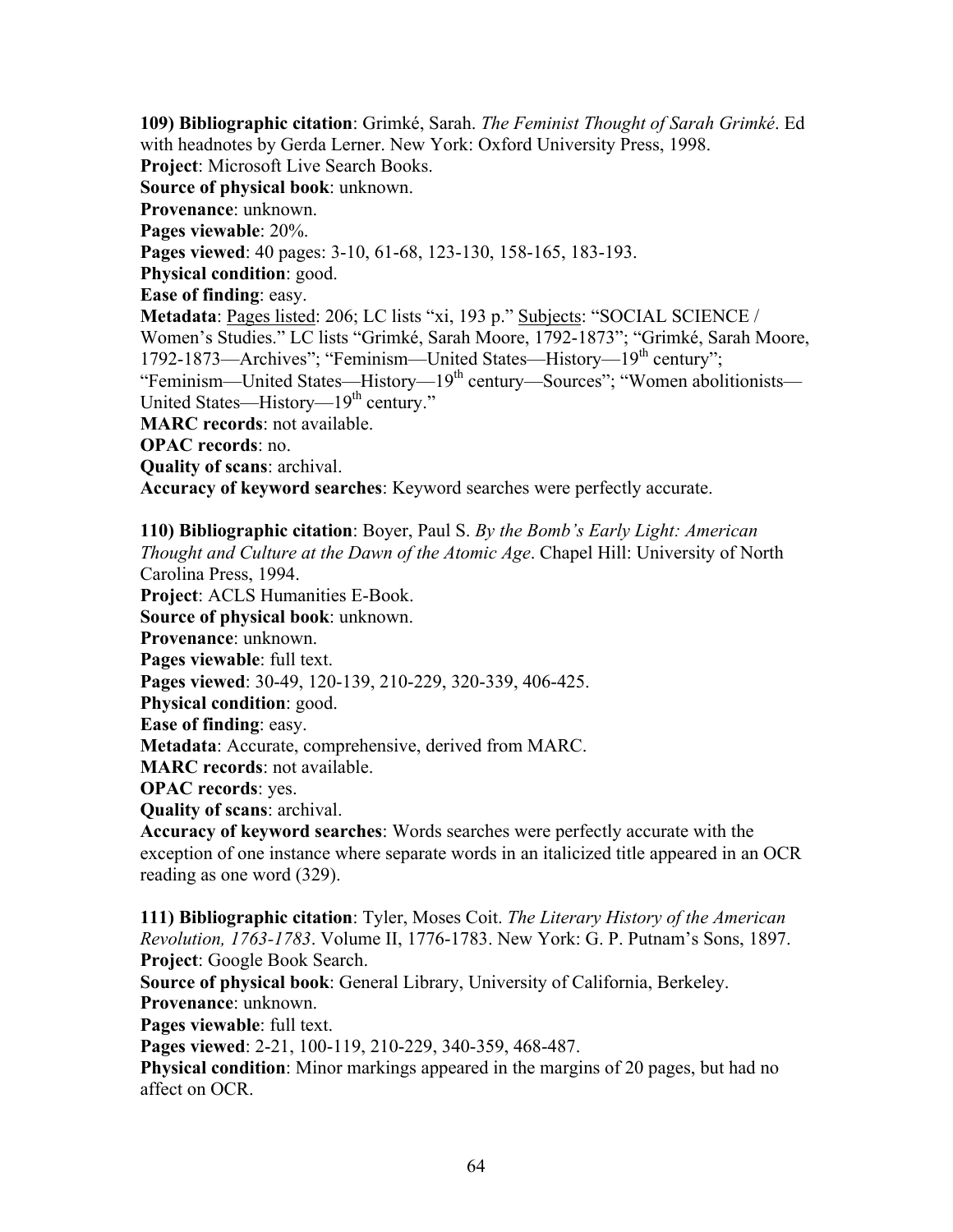# **Ease of finding**: easy.

**Metadata**: Subjects: "American literature"; LC lists "American literature— Revolutionary period, 1775-1783—History and criticism"; "American literature— Colonial period, ca. 1600-1775—History and criticism"; "Revolutionary literature, American—History and criticism"; "United States—History—Revolution, 1775-1783— Literature and the revolution."

# **OPAC records**: no.

**Quality of scans**: recognition. Not very sharp.

**Accuracy of keyword searches**: Foreign-language words in a footnote on p. 357 resulted in faulty OCR recognition. No other page had more than 2 misreadings, with the exception of pp. 469 and 471 in the bibliography, due to capitalized names.

**112) Bibliographic citation**: Kallen, Horace Meyer. *William James and Henri Bergson: A Study in Contrasting Theories of Life*. Chicago: University of Chicago Press, 1914. **Project**: Microsoft Live Search Books.

**Source of physical book**: Cornell University Library.

**Provenance**: Gift of G. H. Sabine.

**Pages viewable**: full text.

**Pages viewed**: 1-20, 55-74, 109-128, 163-182, 217-236.

**Physical condition**: Minor markings appeared in the margins of 7 pages, but had no affect on OCR.

**Ease of finding**: easy.

**Metadata**: <u>Pages listed</u>: 268; LC lists "xi, 248 p." Contents: the link to the first chapter led to a page before the title page.

**MARC records**: not available.

**OPAC records**: no.

**Quality of scans**: reference.

**Accuracy of keyword searches**: Many words with the letters "li," "il," or "ll" were read incorrectly by OCR; these groups of letters often were read as "U". For example, the word "reality" was read as "reaUty" 37 times; "reality" was read correctly 56 times. "Philosophy" was read as "phuosophy" 25 times; it was read correctly 44 times. "Intellectual" was read as "inteUectual" 9 times; it was read correctly 3 times. In addition, footnotes composed only of citations were not read by OCR on 4 pages (64, 72, 120, 164). A complete line of text containing two italicized words was not read by OCR on page 9.

**113) Bibliographic citation**: James, William. *Pragmatism: A New Name for Some Old Ways of Thinking; Popular Lectures on Philosophy*. New York: Longmans, Green, 1907. **Project**: Google Book Search.

**Source of physical book**: Stanford University Libraries.

**Provenance**: unknown.

**Pages viewable**: full text.

**Pages viewed**: 1-20, 55-74, 109-128, 163-182, 217-236.

**Physical condition**: Markings appeared on 36 pages, but only affected OCR on 1 page (80).

**Ease of finding**: easy.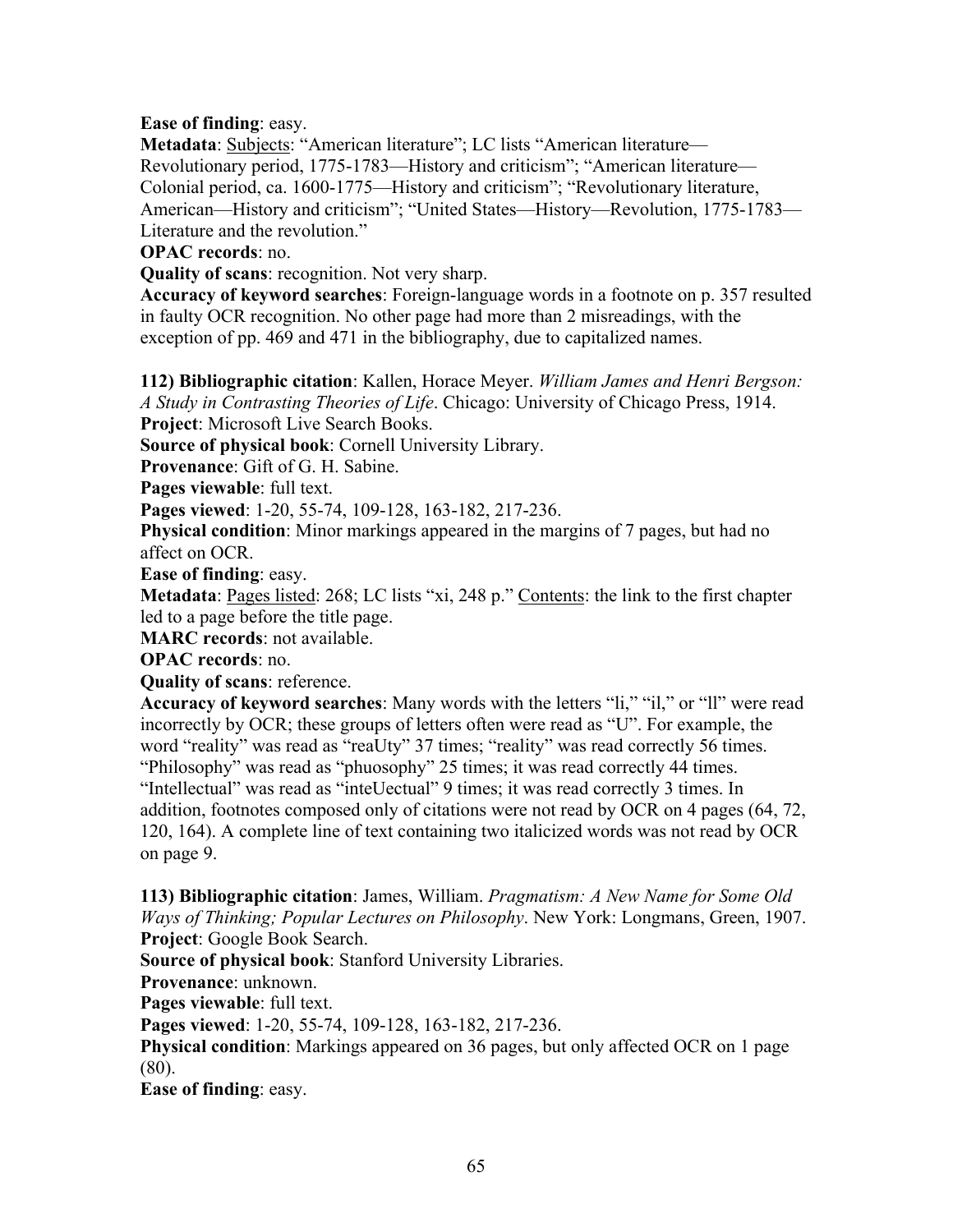**Metadata**: References from scholarly works: included links to 5 articles and a "Show more" link. Clicking on the latter led to the note, "Sorry, we didn't find any articles that cite 10545162373793139760." Clicking on the link for the first article listed, one entitled "Rationale for a pragma-dialectical perspective," led to a subscription database. The article abstract did not indicate that the James text was discussed. A scholar pursuing this source might very well pay for an article that has only tangential relation to the James text, if that.

**MARC records**: not available.

**OPAC records**: yes.

**Quality of scans**: recognition.

**Accuracy of keyword searches**: In addition to the problem noted above, four capitalized names in the one index page viewed were read inaccurately by OCR.

**114) Bibliographic citation**: Edwards, Jonathan. *The Works of President Edwards. In Four Volumes. A Reprint of the Worcester Edition, with Valuable Additions* . . . . Volume IV. New York: Leavitt, 1851.

**Project**: Microsoft Live Search Books.

**Source of physical book**: The Library of Victoria University, Toronto.

**Provenance**: unknown.

**Pages viewable**: full text.

**Pages viewed**: 64-83, 226-245, 368-387, 502-521, 660-679.

**Physical condition**: good.

**Ease of finding**: Retrieved results for a title search did not indicate the volume number. **Metadata**: Pages listed: 724; last page is numbered 710.

**MARC records**: not available.

**OPAC records**: no.

**Quality of scans**: The most prevalent problems occurred in the General Index, which functions both as a glossary of terms and index to page numbers. The index is in smaller print than the main portion of the text. OCR recognition was faulty (more than 3 significant words read incorrectly per page) on at least 6 index pages (662, 663, 664, 666, 668, 670); at least two appeared tilted, so on these (668, 670), no words or very few words were searchable.

**Accuracy of keyword searches**: In addition to the problem noted above, OCR recognition was faulty on 7 pages (70, 76, 78, 80, 227, 240, 514); in 3 of these pages, the problem occurred in the footnote; in 2 pages on the last line.

**115) Bibliographic citation**: Shields, David S. *Oracles of Empire: Poetry, Politics, and Commerce in British America, 1690-1750*. Chicago: University of Chicago Press, 1990. **Project**: ACLS Humanities E-Book. **Source of physical book**: unknown. **Provenance**: unknown. **Pages viewable**: full text. **Pages viewed**: 2-21, 62-81, 122-141, 182-201, 252-271. **Physical condition**: good. **Ease of finding**: easy. **Metadata**: Accurate, comprehensive, derived from MARC.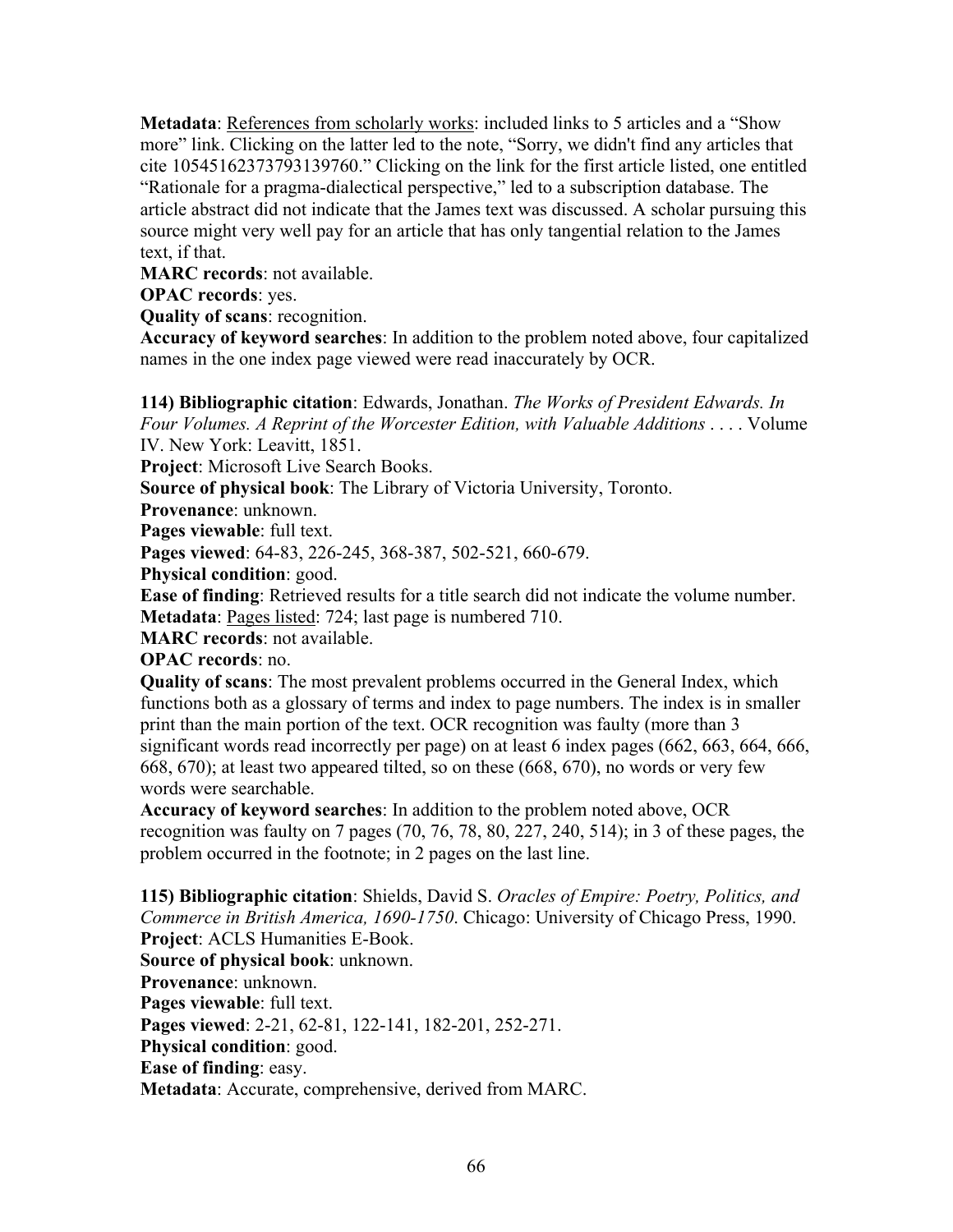**MARC records**: not available.

**OPAC records**: yes.

**Quality of scans**: archival.

**Accuracy of keyword searches**: Separate italicized words were read together as one word by OCR on at least 5 pages (2, 125, 188, 201, 255); for example "Cobbler of Aggawam" was read as "Cobbler ofAggawam"; "Historical Society" as "HistoricalSociety."

**116) Bibliographic citation**: Mather, Cotton. *Magnalia Christi Americana; or, The Ecclesiastical History of New-England; from Its First Planting, in the Year 1620, unto the Year of Our Lord 1698*. With an introduction and occasional notes by Rev. Thomas Robbins, and translations of the Hebrew, Greek, and Latin quotations by Lucius F. Robinson, and a Memoir of Cotton Mather, by Samuel G. Drake. Volume I. Hartford: Silas Andrus and son, 1852.

**Project**: Google Book Search.

**Source of physical book**: University of Michigan.

**Provenance**: unknown.

**Pages viewable**: full text.

**Pages viewed**: 14-33, 110-129, 276-295, 400-419, 560-579.

**Physical condition**: Markings appeared on two pages (121, 291); the latter instance resulted in an OCR misreading.

**Ease of finding**: easy.

**Metadata**: Subjects: "New England." LC lists "Mather, Cotton, 1663-1728"; "New England—Church history"; "New England—Biography"; "New England—History— Colonial period, ca. 1600-1775."

**MARC records**: not available.

**OPAC records**: yes.

**Quality of scans**: reference.

**Accuracy of keyword searches**: OCR misread the capital "R" often. "Roman" was read as "Eoman" 8 times, "Koman" once, and correctly 18 times. "Roxbury" was read as "Eoxbury" 9 times, "Koxbury" twice, and correctly 12 times. "Rogers" was read as "Eogers" 20 times, "Kogers" 10 times, and correctly 16 times. In addition, there were significant OCR misreadings on 5 pages (111, 115, 117, 118, 285).

**117) Bibliographic citation**: Bourne, Randolph. *History of a Literary Radical and Other Essays*. Ed. with an introduction by Van Wyck Brooks. New York: B. W. Huebsch, 1920. **Project**: Microsoft Live Search Books.

**Source of physical book**: University of California, Berkeley Libraries.

**Provenance**: unknown.

**Pages viewable**: full text.

**Pages viewed**: ix-xxviii, 31-50, 107-126, 266-285.

**Physical condition**: Penciled underlining appeared on all 100 pages. In most instances, the markings did not affect OCR.

**Ease of finding**: easy.

**Metadata**: Pages listed: 402; LC lists "xxxv p., 1 l., 343 p." Contents: link for the first chapter led to a page before the title page.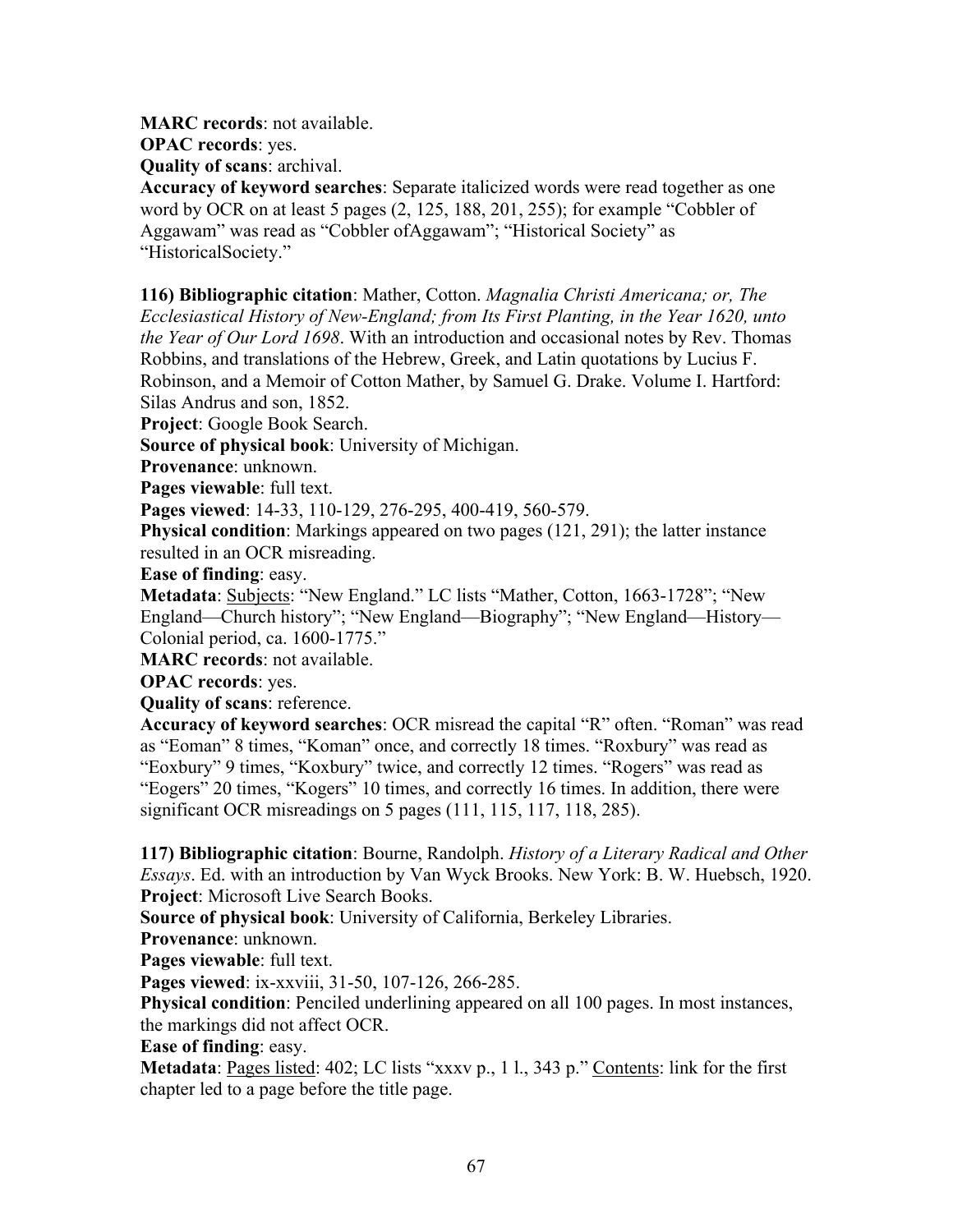**MARC records**: not available.

**OPAC records**: no.

**Quality of scans**: recognition.

**Accuracy of keyword searches**: On one page, a mark through words affected OCR (xxvi). On at least 3 pages, words hyphenated between lines were read by OCR as two separate words (271, 272, 274).

**118) Bibliographic citation**: Dewey, John, et. al. *Creative Intelligence: Essays in the Pragmatic Attitude*. New York: Henry Holt, 1917.

**Project**: Google Book Search.

**Source of physical book**: University of Michigan Libraries.

**Provenance**: unknown.

**Pages viewable**: full text.

**Pages viewed**: 4-23, 110-129, 250-269, 340-359, 446-465.

**Physical condition**: see "Quality of scans" below.

**Ease of finding**: easy.

**Metadata**: Key words and phrases included "egocentric predicament" (2 occurrences; refers to a term used by another author. Use in this book was confined, for the most part, to a footnote); "cerebral cortex" (4 occurrences, including a citation, all but one of which were from a quotation); "non-Euclidean geometries" (3 occurrences). Contents: One link retrieved a page in the middle of a chapter, not the first page of the chapter.

**MARC records**: not available.

**OPAC records**: yes.

**Quality of scans**: Poor. Missing last two pages (466-467) and pages 116-117. This was the first of 2 copies of the book retrieved in Google Book search through a title search. The second copy was missing the last 13 pages. Clicking on a link for more editions retrieved three additional copies, all of which are complete.

**Accuracy of keyword searches**: Perfectly accurate, with the exception of an OCR misreading of an italicized word in a footnote (252) and misreading of "Kronos" for "Eronos" (452).

**119) Bibliographic citation**: Shi, David E. *Facing Facts: Realism in American Thought and Culture, 1850-1920*. New York: Oxford University Press, 1995.

**Project**: Microsoft Live Search Books.

**Source of physical book**: unknown.

**Provenance**: unknown.

**Pages viewable**: 20%.

**Pages viewed**: 81 pages: 15-30, 80-95, 145-160, 210-225, 363-379.

**Physical condition**: good.

**Ease of finding**: easy.

**Metadata**: Pages listed: 408; LC lists "x, 394 p." Subjects: "ART / American / General." LC lists "Realism"; "United States—Intellectual Life—1865-1918"; "United States— Intellectual life—1783-1865"; "United States—Civilization—1865-1918"; and "United States—Civilization—1783-1865."

**MARC records**: not available.

**OPAC records**: no.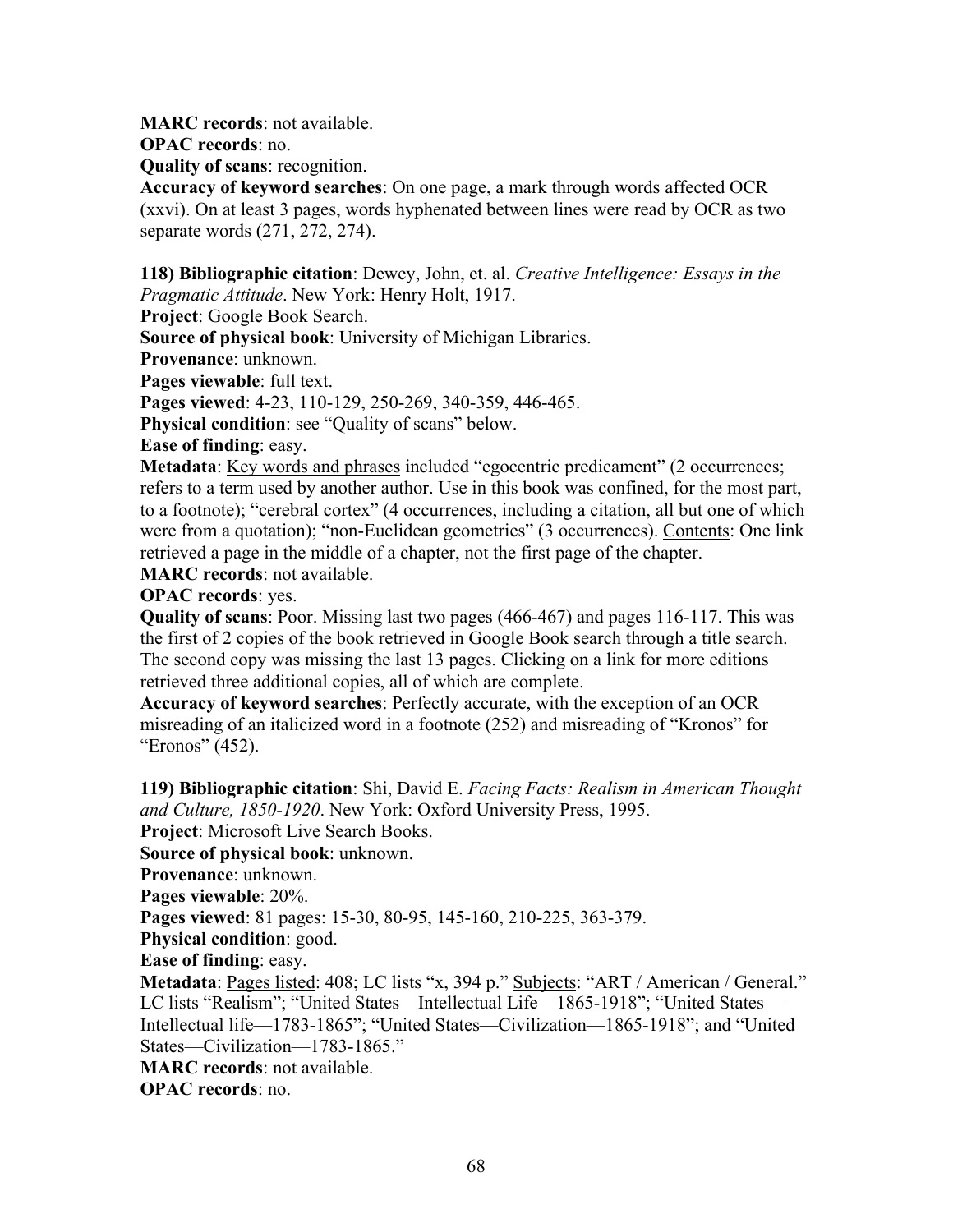#### **Quality of scans**: archival.

**Accuracy of keyword searches**: Word searching was perfectly accurate, with the exception of an italicized French phrase ("trompe l'oeil" was read as "trompe Yoeil" on p. 378). In addition, words ending in "ism" that were hyphenated between lines were read as separate words on 9 occasions (modernism, sentimentalism, realism, naturalism).

**120) Bibliographic citation**: Fliegelman, Jay. *Prodigals and Pilgrims: The American Revolution Against Patriarchal Authority, 1750-1800*. Cambridge: Cambridge University Press, 1982. **Project**: ACLS Humanities E-Book. **Source of physical book**: unknown. **Provenance**: unknown. **Pages viewable**: full text. **Pages viewed**: 2-21, 72-91, 142-161, 212-231, 300-319. **Physical condition**: good. **Ease of finding**: easy. **Metadata**: Accurate, comprehensive, derived from MARC. **MARC records**: not available. **OPAC records**: yes. **Quality of scans**: archival. **Accuracy of keyword searches**: Separate italicized words were read together as one word by OCR on one page (9).

**121) Bibliographic citation**: Munger, Theodore T. *Horace Bushnell: Preacher and Theologian*. Boston: Houghton, Mifflin, 1899.

**Project**: Google Book Search.

**Source of physical book**: Library of the University of Michigan.

**Provenance**: unknown.

**Pages viewable**: full text.

**Pages viewed**: 4-23, 90-109, 200-219, 300-319, 400-419.

**Physical condition**: see "Quality of scans" below.

**Ease of finding**: easy.

**Metadata**: Subjects: "Theology"; LC lists "Bushnell, Horace, 1802-1876." Contents: included one link to the beginning of a chapter that retrieved a page in the midst of the chapter and one link to a page not in the chapter listed.

**MARC records**: not available.

**OPAC records**: yes.

**Quality of scans**: poor. Missing last page of index (425). This was the only "full view" book retrieved in Google Book search through an author/title search. Clicking on a link for more editions retrieved one additional copy, which did include p. 425. [NOTE: While this was the case in January 2008, in March 2008, an author/title search retrieved two "full view" digitizations, both from Harvard. At that time, the University of Michigan copy could be viewed by clicking on "More editions."] Letters were not very sharp. **Accuracy of keyword searches**: Capitalized names were read incorrectly by OCR on 3 pages (90, 101, 208). In addition, the name "Bushnell," the subject of the book, was read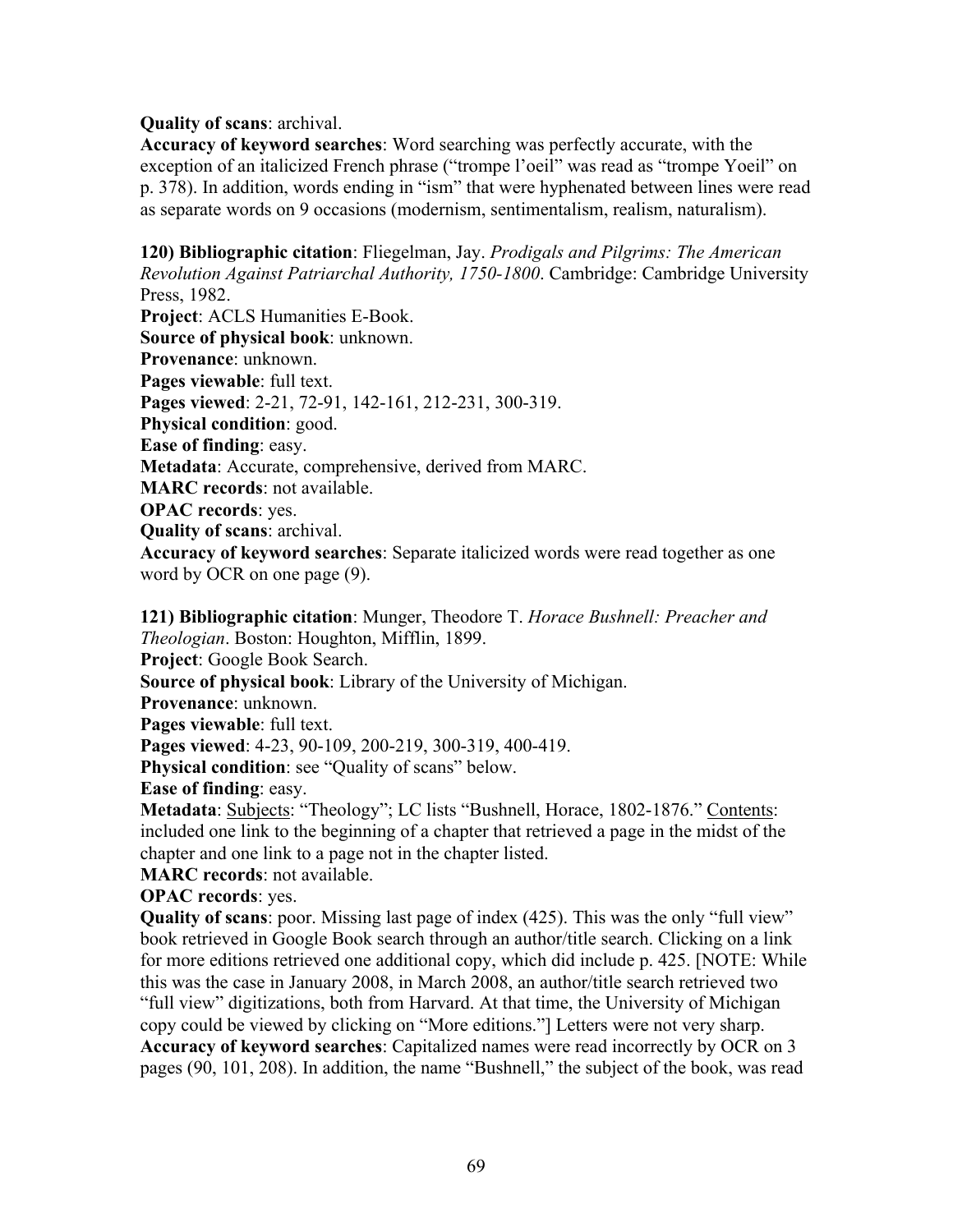incorrectly by OCR on numerous occasions. A search for "Bnshnell" retrieved 14 pages. A search for "BushneU" retrieved 2; a search for "BushnelTs" retrieved 10.

**122) Bibliographic citation**: Bloom, Alexander. *Prodigal Sons: The New York* 

*Intellectuals & Their World*. New York: Oxford University Press, 1986.

**Project**: Microsoft Live Search Books.

**Source of physical book**: unknown.

**Provenance**: unknown.

**Pages viewable**: 20%.

**Pages viewed**: 94 pages: 3-22, 94-113, 215-234, 318-337, 430-443.

**Physical condition**: good.

**Ease of finding**: easy.

**Metadata**: Pages listed: 474; LC lists "xii, 461 p." Subjects: "HISTORY / United States / State & Local / Middle Atlantic (DC, DE, MD, NJ, NY, PA)." LC lists "Jews—New York (State)—New York—Intellectual life"; "Intellectuals—New York (State)—New York"; "American literature—Jewish authors—History and criticism"; "Jews—Cultural assimilation—New York (State)—New York"; "Judaism and literature—New York (State)—New York"; "New York (N.Y.)—Intellectual life"; and "United States— Civilization—Jewish influences."

**MARC records**: not available.

**OPAC records**: no.

**Quality of scans**: recognition. Letters were not very sharp.

**Accuracy of keyword searches**: A footnote indicator appeared next to a person's name after quotations introducing chapters on 5 pages (3, 5, 12, 15, 324); these names were not retrievable in word searches unless the footnote number was added to the name. In addition, two separate words were read as one word on p. 227 ("forjudging").

**123) Bibliographic citation**: Dewey, John. *Reconstruction in Philosophy*. New York: Henry Holt, 1920.

**Project**: Google Book Search.

**Source of physical book**: University of California, Berkeley Libraries.

**Provenance**: Gift of Mrs. William Denman.

**Pages viewable**: full text.

**Pages viewed**: 2-21, 52-71, 102-121, 152-171, 200-219.

**Physical condition**: Markings appeared on 44 pages; of these, OCR was affected significantly (3 or more words were misread) on 12 pages.

**Ease of finding**: easy.

**Metadata**: Key words and phrases listed "vitual" (no occurrences); "crete" (last part of "concrete," hyphenated between lines); "uncon" (no occurrences); "asso" (first part of "association," hyphenated between two pages); "intel" (no occurrences); and "physi" (no occurrences).

**MARC records**: not available.

**OPAC records**: yes.

**Quality of scans**: recognition.

**Accuracy of keyword searches**: see above.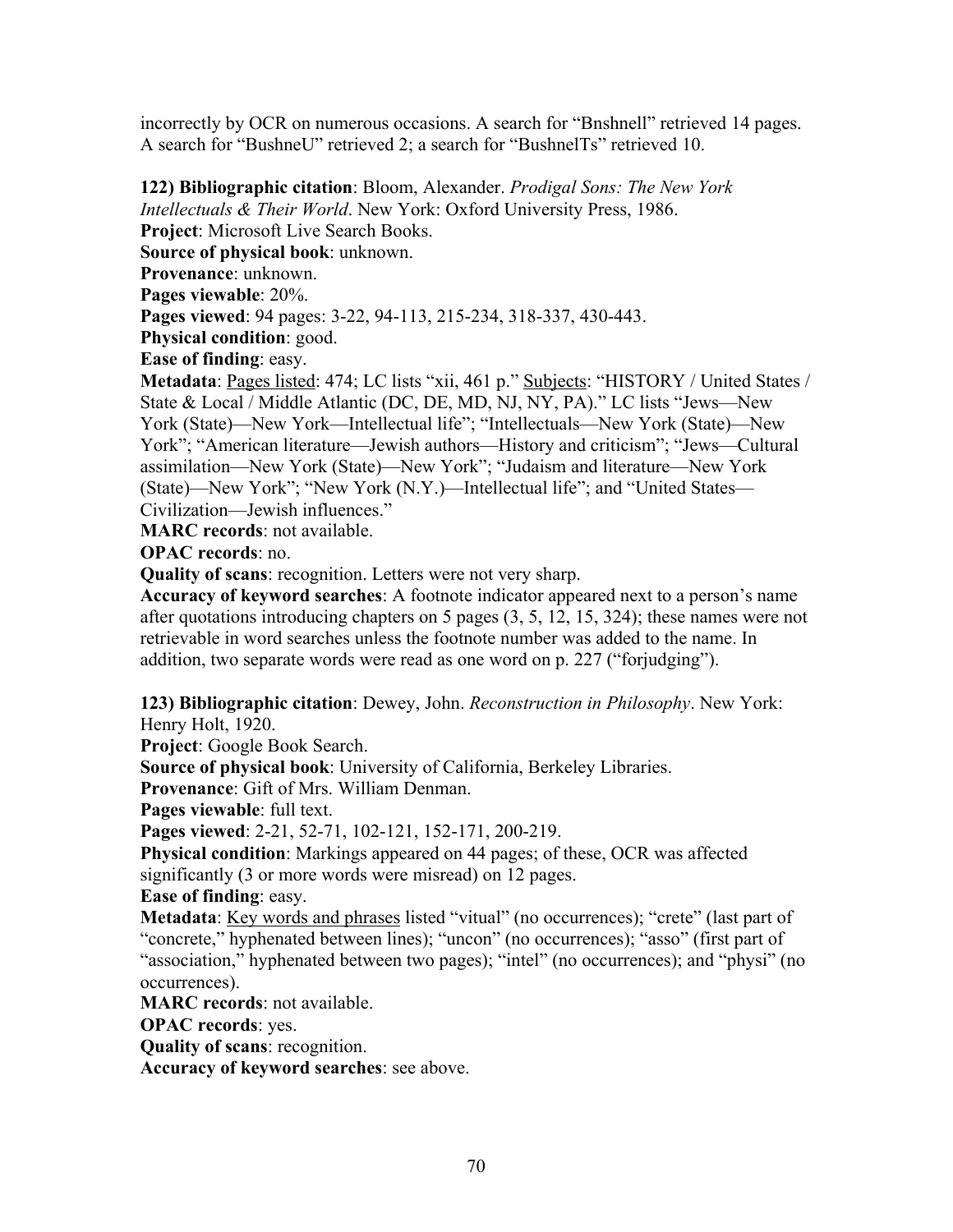**124) Bibliographic citation**: Winthrop, John. *The Journal of John Winthrop, 1630-1649*. Abridged ed. Ed. Richard S. Dunn, James Savage, and Laetitia Yeandle. Cambridge: Belknap Press of Harvard University Press, 1996. **Project**: Microsoft Live Search Books. **Source of physical book**: unknown. **Provenance**: unknown. **Pages viewable**: 20%. **Pages viewed**: 77 pages: 13-28, 83-98, 180-194, 264-278, 330-344. **Physical condition**: good. **Ease of finding**: easy. **Metadata**: Pages listed: 388; LC lists "xxii, 354 p." **MARC records**: not available. **OPAC records**: no. **Quality of scans**: archival. **Accuracy of keyword searches**: A footnote indicator occasionally appeared next to a

word or name with no punctuation coming between the name and the indicator, but in all cases checked, searches for the word or name retrieved the correct page because the word or name also appeared in the footnote or elsewhere on the page. Otherwise, searching retrieves perfectly accurate results.

**125) Bibliographic citation**: Fredrickson, George M. *The Black Image in the White Mind: The Debate on Afro-American Character and Destiny, 1817-1914*. New York: Harper & Row, c1971. **Project**: ACLS Humanities E-Book. **Source of physical book**: unknown. **Provenance**: unknown. **Pages viewable**: full text. **Pages viewed**: 2-21, 72-91, 148-167, 230-249, 316-335. **Physical condition**: good. **Ease of finding**: easy. **Metadata**: Accurate, comprehensive, derived from MARC. **MARC records**: not available. **OPAC records**: yes. **Quality of scans**: archival. The footnote on one page (244) was tilted at an oblique angle. **Accuracy of keyword searches**: On page 7, a broken letter resulted in an OCR misreading; otherwise searches were perfectly accurate.

**\*126) Bibliographic citation**: Cotton, John. *The Powring Ovt of the Seven Vials: or An Exposition, of the 16. Chapter of the Revelation, with an Application of It to Our Times*. . . . London: Printed for R. S. and are to be sold at Henry Overtons shop in Popeshead alley, 1642. **Project**: Google Book Search. **Source of physical book**: Stanford University Libraries. **Provenance**: unknown. **Pages viewable**: full text. **Pages viewed**: full text of book.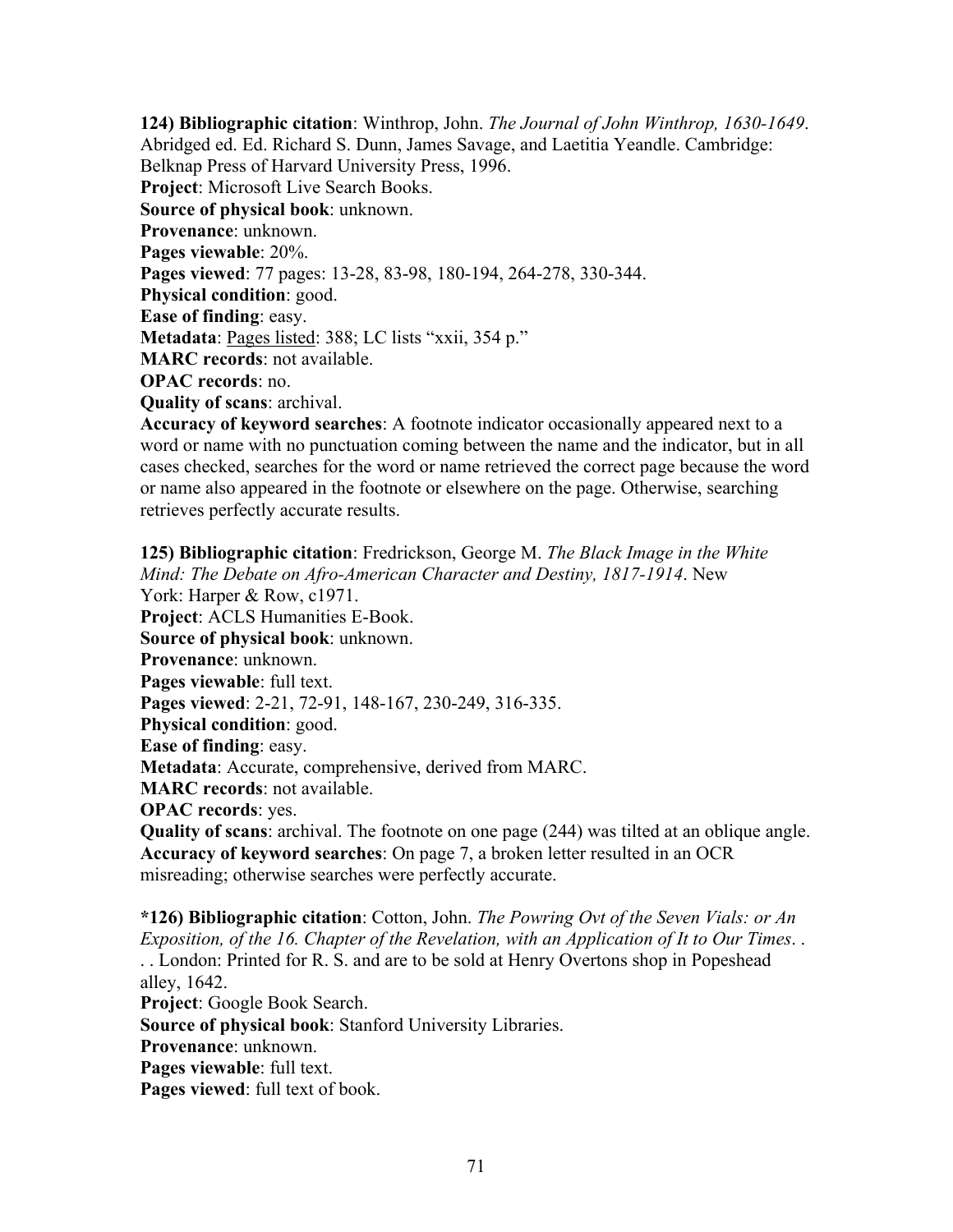**Physical condition**: Many pages included light spots.

**Ease of finding**: easy.

**Metadata**: Key words and phrases included "thefe" (the Old English spelling of "these"); "feven" (the Old English spelling of "seven"); "ligion" (part of the word "Religion," hyphenated between lines); "firft" (Old English for "first"); "fomc" (misreading by OCR of Old English spelling of "some"); etc. Incorrect page indicator: The book is divided into 7 "vialls" with the  $6<sup>th</sup>$  vial divided into 4 parts. The page indicator for the first 2 vialls was incorrect; each of the pages in these sections were listed with a higher number by two than indicated on the page itself. In addition, the first two pages of the  $3<sup>rd</sup>$  viall, the first three pages of the  $4<sup>th</sup>$  viall, and all of the pages of the  $4<sup>th</sup>$  part of the  $6<sup>th</sup>$  viall were listed in the page indicator incorrectly.

**MARC records**: not available.

**OPAC records**: no.

**Quality of scans**: reference. On page 14 of the  $3<sup>rd</sup>$  sermon of the  $6<sup>th</sup>$  vial, the first words of every line in the bottom half of the page were badly distorted.

**Accuracy of keyword searches**: Because of the use of Old English and the light spots on many pages, the digitization of the book contained numerous OCR errors.

\***NOTE**: The above analysis was based on a viewing of the digitization in March 2008. A previous viewing in January 2008 revealed more substantial problems: a few pages appeared out of order and many more page numbers were listed incorrectly in the page indicator.

**127) Bibliographic citation**: Bremer, Francis J. *John Winthrop: America's Forgotten Founding Father*. New York: Oxford University Press, 2003.

**Project**: Microsoft Live Search Books.

**Source of physical book**: unknown.

**Provenance**: unknown.

**Pages viewable**: 20%.

**Pages viewed**: 100 pages: 11-30, 89-108, 159-178, 284-303, 448-467.

**Physical condition**: good.

**Ease of finding**: easy.

Metadata: Pages listed: 513; LC lists "xviii, 478 p." Subjects: "BIOGRAPHY & AUTOBIOGRAPHY / Historical." LC lists "Winthrop, John, 1588-1649"; "Governors— Massachusetts—Biography"; "Puritans—Massachusetts—Biography"; "Puritans— Massachusetts—History—17<sup>th</sup> century"; "Massachusetts—History—Colonial period, ca. 1600-1775"; "Great Britain—History—Tudors, 1485-1603"; "Great Britain—History— Early Stuarts, 1603-1649"; "England—Church history— $16^{th}$  century"; and "England— Church history— $17<sup>th</sup>$  century."

**MARC records**: not available.

**OPAC records**: no.

**Quality of scans**: archival.

**Accuracy of keyword searches**: Keyword searches were accurate with the exception of the following: two instances where individual words were separated into two parts by OCR (the italicized "A Briefe Answere" becomes in OCR "A Brie fe Answer e" (96); "John Cowell's" becomes "John Co Well's" (455); and lines that were not read by OCR in an index page (the entries "catechizing" and "Catholicism" were skipped on 466). In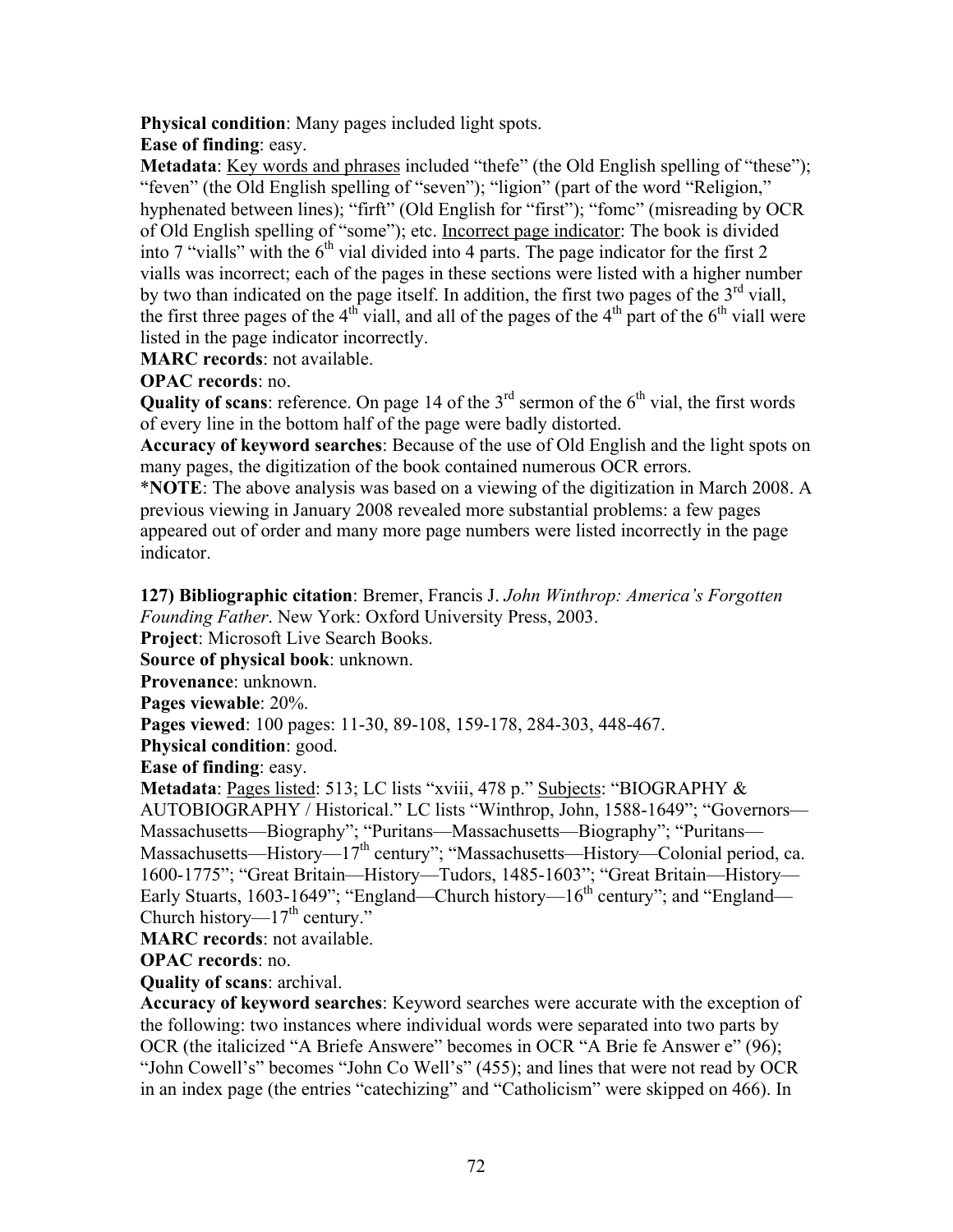addition, words ending in "ism" that were hyphenated between lines were read by OCR as two separate words on 10 pages (Puritanism, congregationalism, Protestantism, paternalism, factionalism), words ending in "ness" that were hyphenated between lines were read by OCR as two separate words on 5 pages (hopefulness, goodness, sensibleness, illness, humbleness), and the word "settlement" was read as two words on 1 page. An italicized title "Confutation of the Rhemists New Testament" was read as "Confutation oftheRhemistsNew Testament" on one page (84). The italicized "Rhemists" was read as "Rbemists" in an index page  $(467)$ .

**Sorting of search results**: Searching purports to sort results according to relevance. However a search for "arminianism" placed p. 95 next to last in a list of 12 pages in which the term occurred even though the term was first introduced on p. 95 and explained in its historical context. The second in the list of relevant pages was a page from the notes in which the title of a book that includes the word "arminianism" was listed; this note pertained to p. 95. It is unclear why the text of p. 95 was considered by Microsoft less relevant than a citation pertaining to that page with regard to the subject matter discussed on that page.

**128) Bibliographic citation**: Holmes, Oliver Wendell. *Collected Legal Papers*. New

York: Harcourt, Brace and Howe, 1920.

**Project**: Google Book Search.

**Source of physical book**: Harvard College Library.

**Provenance**: In memory of James Jackson Lowell, from the gift of his sister, Harriett Lowell Putnam.

**Pages viewable**: full text.

**Pages viewed**: 24-43, 94-113, 164-183, 234-253, 296-315.

**Physical condition**: Markings appeared on 41 pages; of these, OCR was faulty (more than 3 significant words per page) on 12 pages.

**Ease of finding**: easy.

**Metadata**: Contents: included three incorrect listings of titles.

**MARC records**: not available.

**OPAC records**: yes.

**Quality of scans**: reference.

**Accuracy of keyword searches**: see above.

**129) Bibliographic citation**: Feldman, Stephen M. *American Legal Thought from Premodernism to Postmodernism: An Intellectual Voyage*. New York : Oxford University Press, 2000. **Project**: Microsoft Live Search Books. **Source of physical book**: unknown. **Provenance**: unknown. **Pages viewable**: 20%. **Pages viewed**: 56 pages: 3-13, 63-73, 123-133, 183-193, 255-265.

**Physical condition**: good.

**Ease of finding**: easy.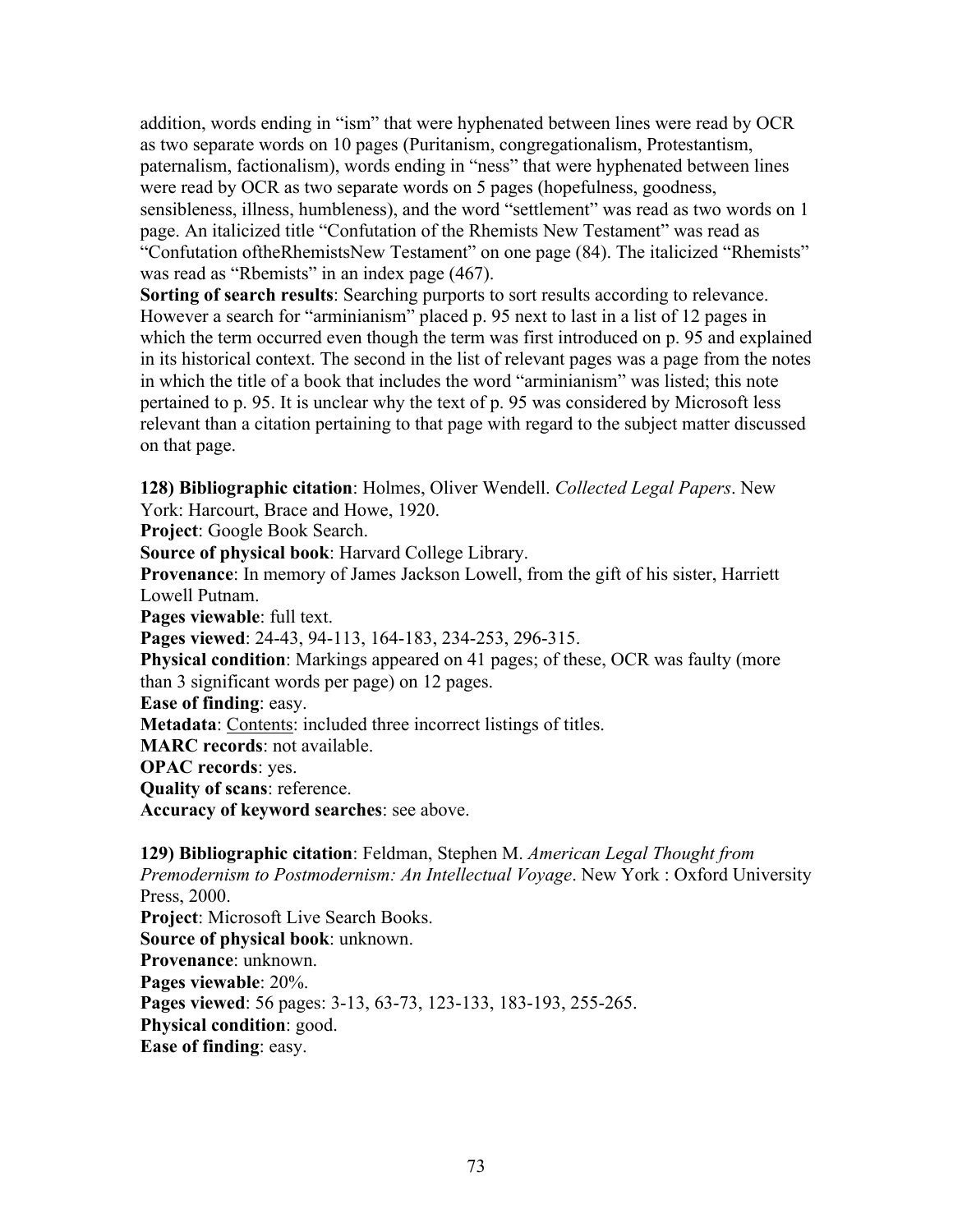**Metadata**: Pages listed: 285; LC lists "viii, 272 p." Subjects: "LAW / Legal History." LC lists "Jurisprudence—United States"; "Law—United States—Philosophy"; and "Postmodernism."

**MARC records**: not available.

**OPAC records**: no.

**Quality of scans**: recognition.

**Accuracy of keyword searches**: Keyword searches on 3 pages did not retrieve words sought: the italicized "kosmos" was read by OCR as "hosmos" (11); the phrase "legal process theory" was not retrieved because OCR did not read a period separating the phrase from a footnote indicator (126); the word foundationalism, hyphenated between lines, was read as two words (255). Each index page viewed (263-265) contained multiple lines that were not read by OCR. The name "Aristotle" was read by OCR as "Aristode" twice. Words ending in "ism" that were hyphenated between two lines were read as separate words on 13 pages (terrorism, realism, individualism, capitalism, totalitarianism, essentialism, constitutionalism, anti-foundationalism).

**130) Bibliographic citation**: Jones, Howard Mumford. *The Age of Energy: Varieties of American Experience, 1865-1915*. New York: Viking Press, 1971.

**Project**: ACLS Humanities E-Book.

**Source of physical book**: unknown.

**Provenance**: unknown.

**Pages viewable**: full text.

**Pages viewed**: 4-23, 120-139, 208-227, 330-349, 514-433.

**Physical condition**: good.

**Ease of finding**: easy.

**Metadata**: Accurate, comprehensive, derived from MARC.

**MARC records**: not available.

**OPAC records**: yes.

**Quality of scans**: archival.

**Accuracy of keyword searches**: Keyword searches were accurate. There were 28 instances in which OCR read dates or numbers beginning with "18" as "I8"; 1833 instances in which OCR read "18" correctly. There were 20 instances in which OCR read dates or numbers beginning with "19" as "I9"; 1492 instances in which OCR read "19" correctly.

**131) Bibliographic citation**: Williams, Roger. *The Bloudy Tenent of Persecution* (1644). Ed. Samuel L. Caldwell. Publications of the Narragansett Club (First Series.) Volume III. Providence: 1867; reprint ed. Ann Arbor: University Microfilms, 1959). **Project**: Google Book Search.

**Source of physical book**: Stanford University Libraries. Leland Stanford Junior University.

**Provenance**: "This 'O-P Book' is an Authorized Reprint of the Original Edition, Produced by Microfilm-Xerography by University Microfilms, Ann Arbor, Michigan, 1967."

**Pages viewable**: full text.

**Pages viewed**: 29-48, 101-120, 201-220, 301-320, 401-420.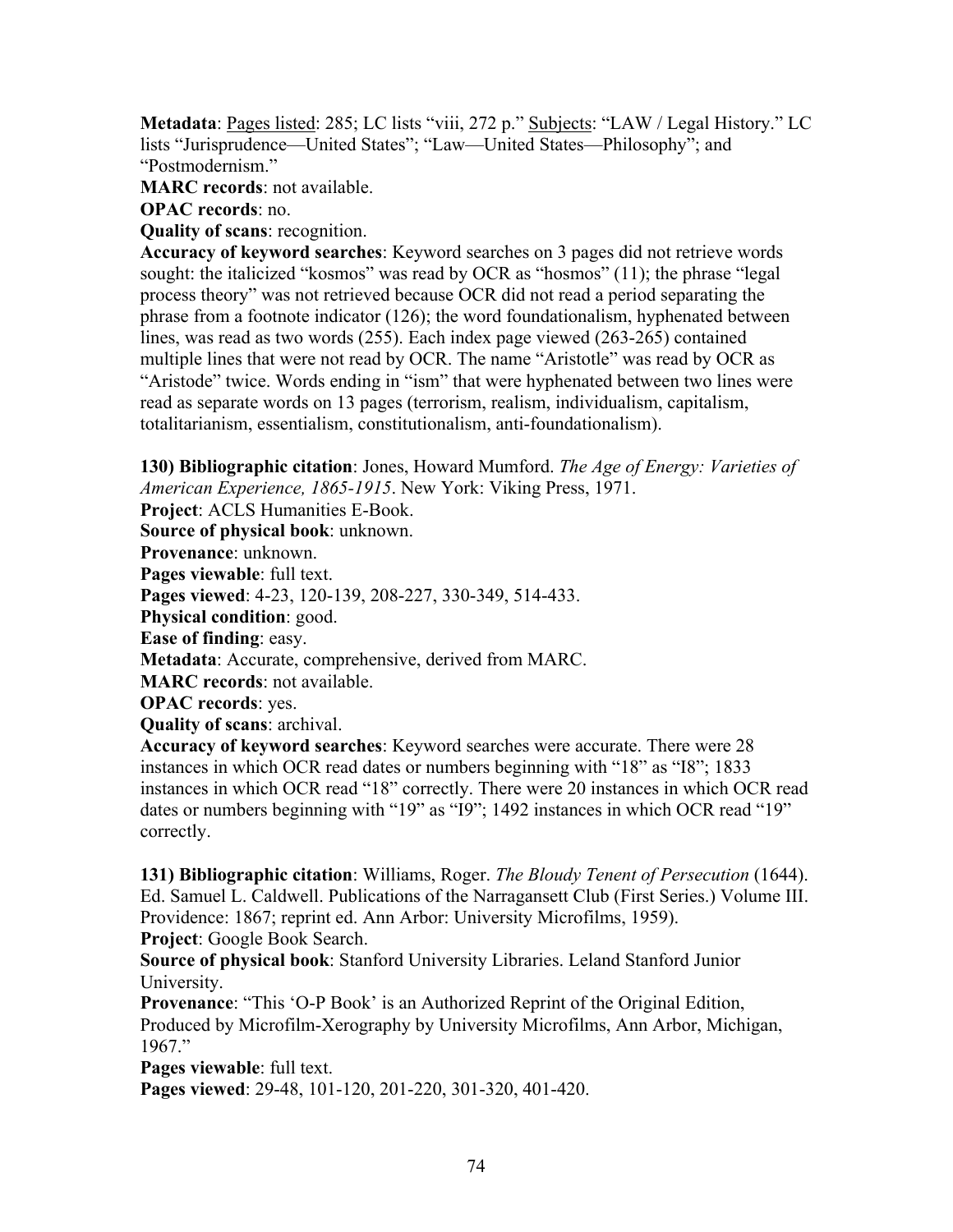**Physical condition**: poor (see Quality of scans).

**Ease of finding**: easy.

**Metadata**: Key words and phrases listed "Chrijl" (30 occurrences; OCR misreading of "Chrift," Old English spelling of "Christ"); "Magijlrate" (30 occurrences; OCR misreading of "Magiftrate," Old English spelling of "Magistrate"); "Jejus" (18 occurrences; OCR misreading of "Jesus"); "Cbrijlian" (16 occurrences; OCR misreading of "Chriftian," Old English spelling of "Christian"; and the Old English spellings "thefe," "fpirituall," "againft," and others. Subjects: "Liberty of conscience" and "Freedom of religion"; LC lists "Liberty of conscience--Early works to 1800."

**MARC records**: not available.

**OPAC records**: no.

**Quality of scans**: poor. Black rectangles at the bottom of the page obscured lines of text on 32 pages. On 3 additional pages, lines of text were cut off at the bottom of the page. On 12 additional pages, white rectangular shapes in the middle of pages, approximately 12 lines in length and two-to-three words in width, obscured text. Pages 28-29 appeared twice, once in proper order, once following pages 29-30.

**Accuracy of keyword searches**: Because of the use of Old English and the poor quality of the book, every page contains numerous OCR errors.

**132) Bibliographic citation**: May, Henry F. *The Divided Heart: Essays on Protestantism and the Enlightenment in America*. New York: Oxford University Press, 1991.

**Project**: Microsoft Live Search Books.

**Source of physical book**: unknown.

**Provenance**: unknown.

**Pages viewable**: 20%.

**Pages viewed**: 46 pages: 17-25, 61-69, 107-115, 153-161, 207-216.

**Physical condition**: good.

**Ease of finding**: easy.

**Metadata**: Pages listed: 230; LC lists 219 p.

**MARC records**: not available.

**OPAC records**: no.

**Quality of scans**: archival.

**Accuracy of keyword searches**: Two pages contained hyphenated words between lines that were read as two words by OCR ("Grotius" on 153; "Everyman" in italics on 210). The two index pages viewed (215-216) each contained complete lines (at least 4 lines on 215, 10 on 216) that were not read by OCR. Words ending in "ism" that were hyphenated between two lines were read as separate words on 10 pages (Agrarianism, Calvinism, liberalism, Transcendentalism, Unitarianism, Brahminism, capitalism).

**133) Bibliographic citation**: Wright, Thomas Goddard. *Literary Culture in Early New England, 1620-1730*. Ed. by his wife. New Haven: Yale University Press, 1920. **Project**: Google Book Search.

**Source of physical book**: University of California, Berkeley Libraries.

**Provenance**: Alumnus Book Fund.

**Pages viewable**: full text.

**Pages viewed**: 16-35, 86-105, 156-175, 226-245, 296-315.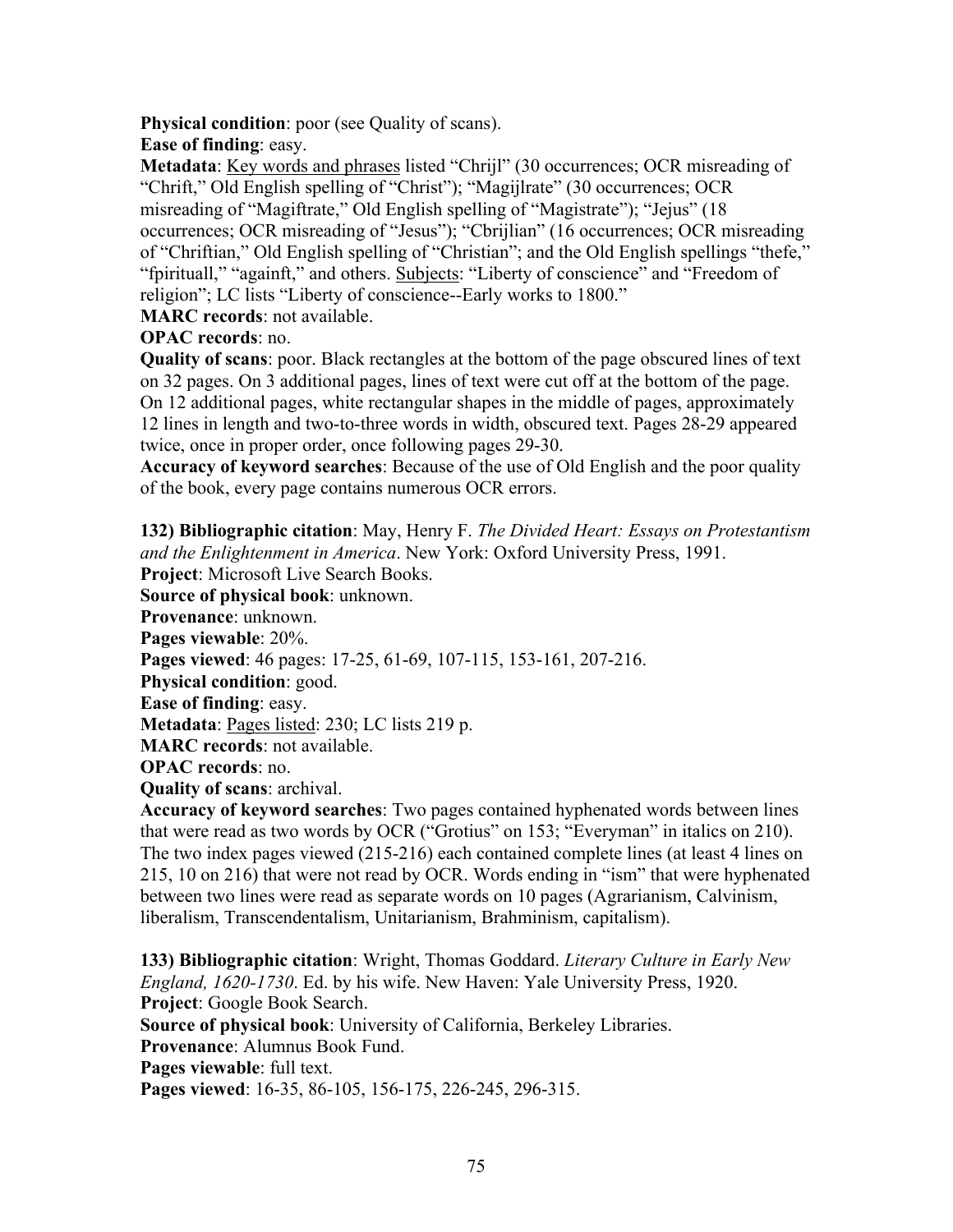#### **Physical condition**: good.

**Ease of finding**: easy.

**Metadata**: Subjects: "New England"; "American literature"; "Books and reading"; Literary criticism / General"; History / United States / State & Local / New England (CT, MA, ME, NH, RI, VT)"; "Social Science / Customs & Traditions." LC lists "American literature—Colonial period, ca. 1660-1775—History and criticism"; "Books and reading—New England—History—17<sup>th</sup> century"; "Books and reading—New England— History—18<sup>th</sup> century"; "Libraries—New England"; "New England—Intellectual life—  $17<sup>th</sup>$  century"; New England—Intellectual life— $18<sup>th</sup>$  century."

**MARC records**: not available.

**OPAC records**: yes.

**Quality of scans**: recognition. Letters were not very sharp **Accuracy of keyword searches**: Perfectly accurate.

**134) Bibliographic citation**: Kantor, Sybil Gordon. *Alfred H. Barr, Jr., and the Intellectual Origins of the Museum of Modern Art*. Cambridge: MIT Press, 2002. **Project**: Microsoft Live Search Books.

**Source of physical book**: unknown.

**Provenance**: unknown.

**Pages viewable**: 20%.

**Pages viewed**: 100 pages: 39-58, 109-128, 190-209, 314-333, 444-463.

**Physical condition**: good.

**Ease of finding**: easy.

**Metadata**: Pages listed: 500; LC lists "xxiii, 472 p." Subjects: "ART / History / General." LC lists "Barr, Alfred Hamilton, 1902-1981"; "Museum of Modern Art (New York, N.Y.)—History"; and "Art museum directors—United States—Biography." **MARC records**: not available.

**OPAC records**: no.

**Quality of scans**: archival.

**Accuracy of keyword searches**: A number of problems were noted. On p. 44, a whole line was not read by OCR, presumably because the first word in the line ("Berenson's") was similar to the first word in the previous line ("Berenson"). In the index, on p. 463, a complete line was not read by OCR (entry for Barr … and d'Harnoncourt"). There were 105 pages in which the words "of the" were read as "ofthe"; presumably many of these occurred in italicized titles. The word "Art" was read as "Arf" on 10 pages; many times in italicized titles. Words ending in "ism" that were hyphenated between two lines were read as separate words on 6 pages (Formalism, Surrealism, Impressionism, radicalism, emotionalism, Expressionism). The name "Alfred Barr" was read as "Al fred Barr" on 6 pages due to hyphenation between lines. The name "Charles DeMuth" was read as "Charles De Muth" on one page.

**135) Bibliographic citation**: Butler, Jon. *Awash in a Sea of Faith: Christianizing the American People*. Cambridge: Harvard University Press, 1992, 1990. **Project**: ACLS Humanities E-Book. **Source of physical book**: unknown. **Provenance**: unknown.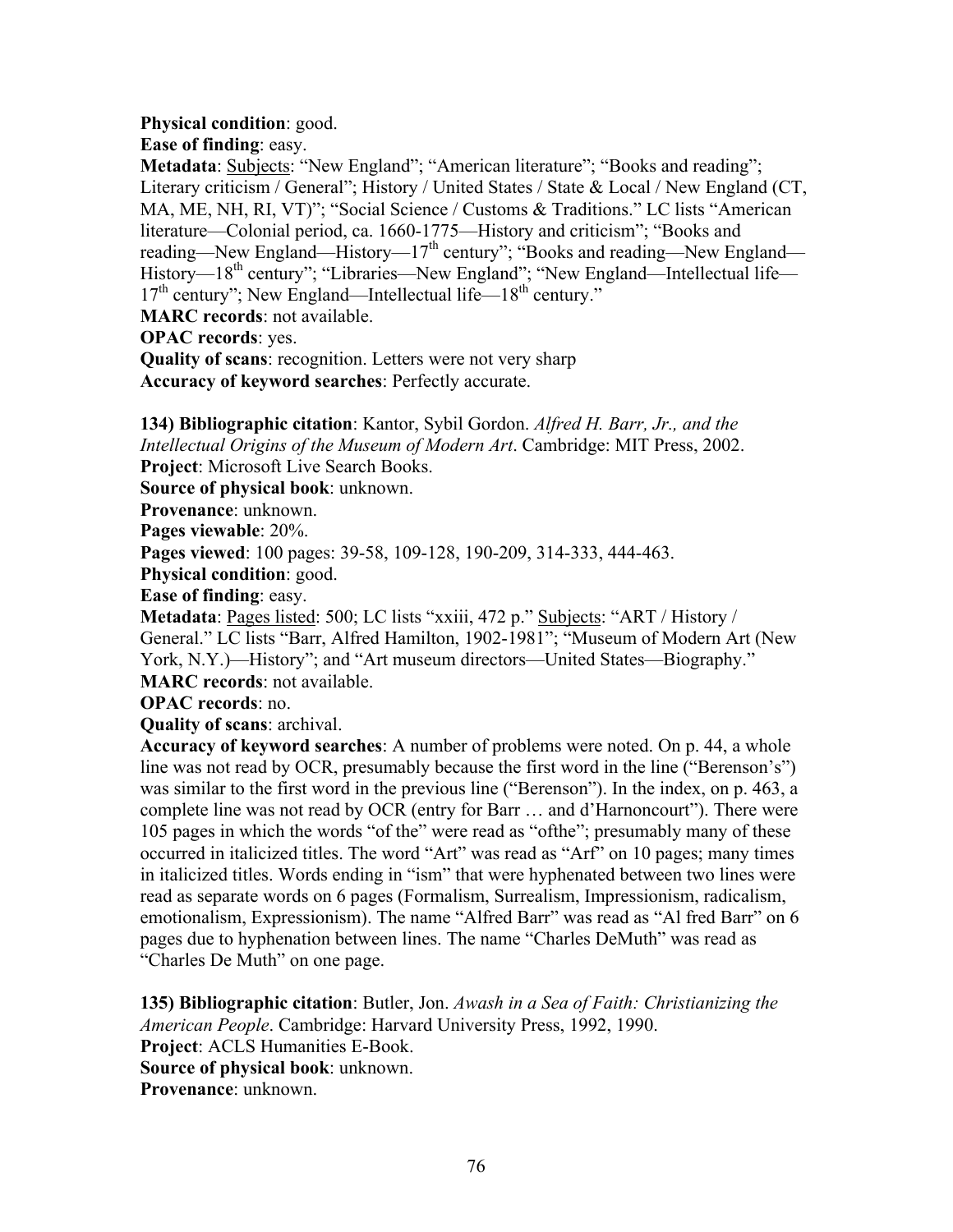**Pages viewable**: full text. **Pages viewed**: 2-21, 72-91, 142-161, 212-231, 332-351. **Physical condition**: good. **Ease of finding**: easy. **Metadata**: Accurate, comprehensive, derived from MARC. **MARC records**: not available. **OPAC records**: yes. **Quality of scans**: archival. **Accuracy of keyword searches**: OCR misreadings occurred with regard to italicized titles on 3 pages (72, 221, 349).

**136) Bibliographic citation**: Perry, Ralph Barton. *Characteristically American: Five Lectures Delivered on the William W. Cook Foundation at the University of Michigan, November-December 1948*. New York: A. A. Knopf, 1949. Reprint, Freeport, NY: Books for Libraries Press, 1971.

**Project**: Google Book Search.

**Source of physical book**: unknown.

**Provenance**: unknown.

**Pages viewable**: preview.

**Pages viewed**: 30 pages: viii-x, 3-5, 7, 9-10, 33-37, 40-42, 69-73, 76-77, 92-94, 98, 100- 101.

**Physical condition**: good.

**Ease of finding**: easy.

**Metadata**: Key words and phrases included "Ameri" (2 occurrences; part of "American," hyphenated between lines); "cism" (no occurrences).

**MARC records**: not available.

**OPAC records**: yes.

**Quality of scans**: recognition. Letter were not very sharp.

**Accuracy of keyword searches**: Word searching was accurate, with the exception that words ending in "ism" that were hyphenated between two lines were read as separate words on 3 pages (moralism, Hegelianism, Humanitarianism).

**137) Bibliographic citation**: Buhle, Mari Jo. *Feminism and Its Discontents: A Century of Struggle with Psychoanalysis*. Cambridge: Harvard University Press, 1998, 2000. **Project**: Microsoft Live Search Books. **Source of physical book**: unknown.

**Provenance**: unknown.

**Pages viewable**: 20%.

**Pages viewed**: 92 pages: 1-18, 85-102, 165-182, 318-335, 402-421.

**Physical condition**: good.

**Ease of finding**: easy.

**Metadata**: Pages listed: 456; LC lists 432 p. Subjects: "SOCIAL SCIENCE / Feminism & Feminist Theory." LC lists "Psychoanalysis and feminism."

**MARC records**: not available.

**OPAC records**: no.

**Quality of scans**: archival.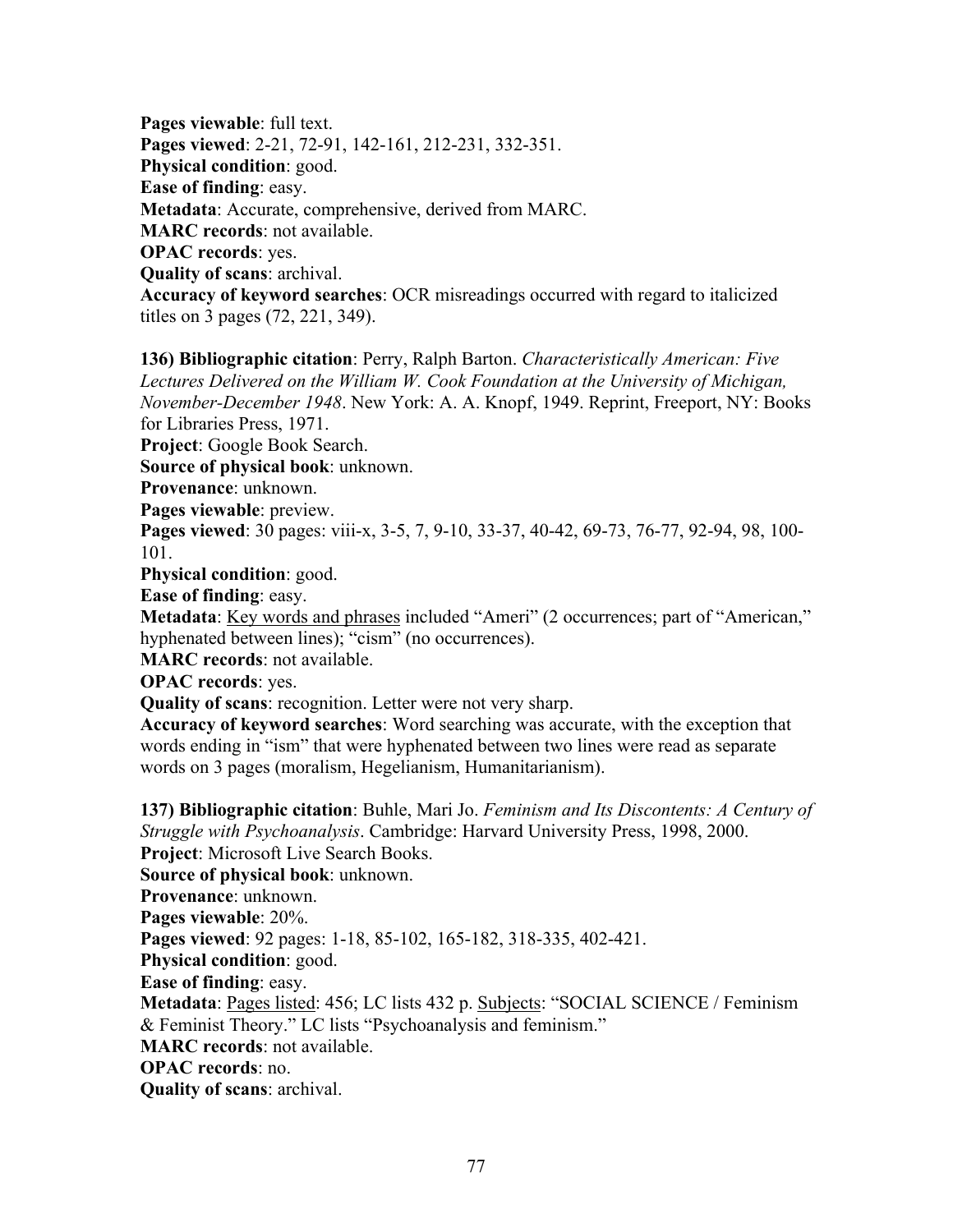**Accuracy of keyword searches**: OCR misreadings were noted on 4 pages in which words hyphenated between lines were read as two separate words (7, 14, 91, 407). In each case, the part of the word hyphenated on the first line could stand alone as a separate word. For example, on p. 407, "Marcuse" was read as "Mar cuse"; on p. 7, "proclaimed" was read as "pro claimed." "Pro" was read as a separate word in 18 instances. "Ism" was read as a separate word on 8 pages (Darwinism, modernism, biologism, postmodernism (read as "posttnodern- ism"), masculinism, chauvinism, sexism). In addition, complete lines were not read by OCR in all three index pages viewed (419-421), including entries for "Andreas-Salomé, Lou" and "Boas, Franz".

**138) Bibliographic citation**: Lippmann, Walter. *Public Opinion*. New York: Harcourt, Brace, 1922.

**Project**: Google Book Search.

**Source of physical book**: Stanford University Libraries, Leland Stanford Junior University.

**Provenance**: Gift of Mrs. Jerome B. Thomas.

Pages viewable: full text.

**Pages viewed**: 4-23, 100-119, 200-219, 300-319, 404-423.

**Physical condition**: good.

**Ease of finding**: easy.

**Metadata**: **Subjects**: "Public opinion"; "United States"; and "Stereotypes (Social psychology)." LC lists: "Public opinion"; "Social psychology"; and "United States— Politics and government." Key words and phrases included "Gopher Prairie" (2 occurrences) and "Brass Check" (5 occurrences, including 2 citations; a phrase by another author).

**MARC records**: not available.

**OPAC records**: no.

**Quality of scans**: recognition. Letters were not sharp.

**Accuracy of keyword searches**: OCR misreading of italicized words in footnotes occurred on 6 pages (5, 12, 16, 301, 205, 404). OCR misreading of names in footnotes occurred on 2 pages (100, 404). The word "Brest Litovsk" was read by OCR as "Brest Li tovsk" on p. 210. 3 or more entries on each index page viewed (421-423) were read incorrectly by OCR. A two-line footnote on p. 6 was not read by OCR.

**139) Bibliographic citation**: Kammen, Michael. *In the Past Lane: Historical Perspectives on American Culture*. New York: Oxford University Press, 1997, 1999. **Project**: Microsoft Live Search Books.

**Source of physical book**: unknown.

**Provenance**: unknown.

**Pages viewable**: 20%.

**Pages viewed**: ix-xvi, 1-4, 46-57, 99-110, 152-163, 255-267.

**Physical condition**: good.

**Ease of finding**: easy.

**Metadata**: Pages listed: 296; LC lists "xvi, 277 p." Subjects: "HISTORY / Historiography." LC lists "Popular culture—United States—Historiography";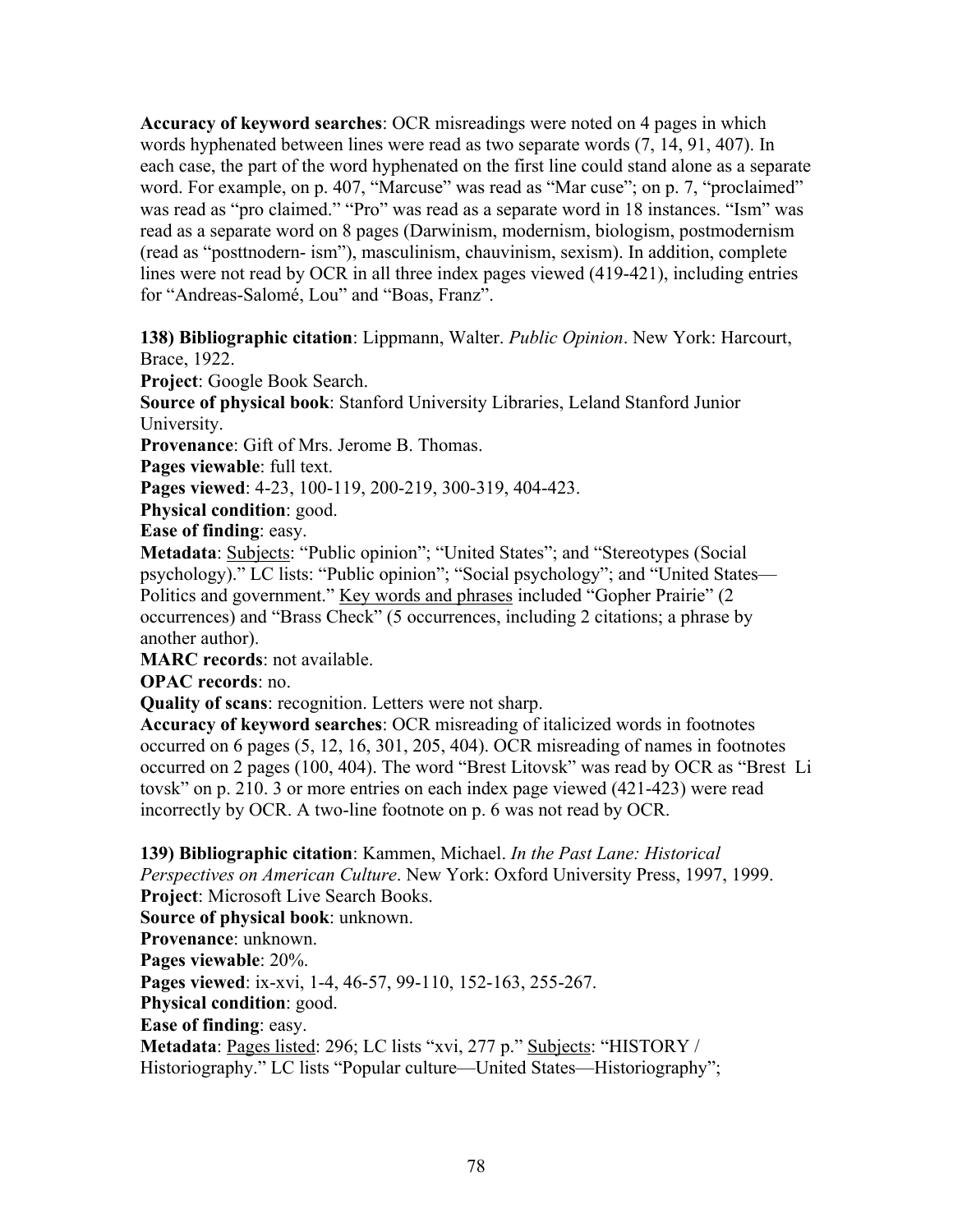"Memory—Social aspects—United States—History"; and "United States—Social life and customs—Historiography."

**MARC records**: not available.

**OPAC records**: no.

**Quality of scans**: recognition. Letters were not very sharp.

**Accuracy of keyword searches**: Word searching was perfect, with the exception of 5 pages in which the word "Making," italicized within titles," was read by OCR as "Maying."

**140) Bibliographic citation**: Breen, T. H. *The Character of the Good Ruler: A Study of Puritan Political Ideas in New England, 1630-1730*. New Haven: Yale University Press, 1970.

**Project**: ACLS Humanities E-Book.

**Source of physical book**: unknown.

**Provenance**: unknown.

**Pages viewable**: full text.

**Pages viewed**: xii-xx, 1-11, 62-81, 132-151, 202-221, 272-291.

**Physical condition**: good.

**Ease of finding**: easy.

**Metadata**: Accurate, comprehensive, derived from MARC.

**MARC records**: not available.

**OPAC records**: yes.

**Quality of scans**: recognition. Letter were not very sharp.

**Accuracy of keyword searches**: Searches were perfectly accurate, with the exception of 3 searches of italicized words (62, 142, 290).

**141) Bibliographic citation**: Dickinson, John. *The Political Writings of John Dickinson, Esquire, Late President of the State of Delaware, and of the Commonwealth of Pennsylvania*. 2 vols. Vol. I. Wilmington: Bonsal and Niles, 1801. **Project**: Google Book Search. **Source of physical book**: Harvard College Library. **Provenance**: unknown. **Pages viewable**: full text. **Pages viewed**: 4-23, 100-119, 200-219, 272-291, 342-361. **Physical condition**: good. **Ease of finding**: easy. **Metadata**: Subjects: "United States"; "Pennsylvania"; "Constitutional law." LC lists "United States—Politics and government—1775-1783"; "Pennsylvania—Politics and government—To 1775"; "United States—Constitution"; and "United States—Politics

and government—1797-1801." Key words and phrases included "July 19" (seemingly 4 occurrences, but actually only 1 occurrence repeated 4 times – see problem noted in "Quality of scans" below); "Robert Magaw" and "Thomas Fitzsimons" (seemingly 3 occurrences each, but actually only 1 occurrence repeated 3 times – see problem noted in "Quality of scans" below; these names appeared in a list of many deputies present at a meeting); "Charles Thomason" (seemingly 5 occurrences, but actually only 2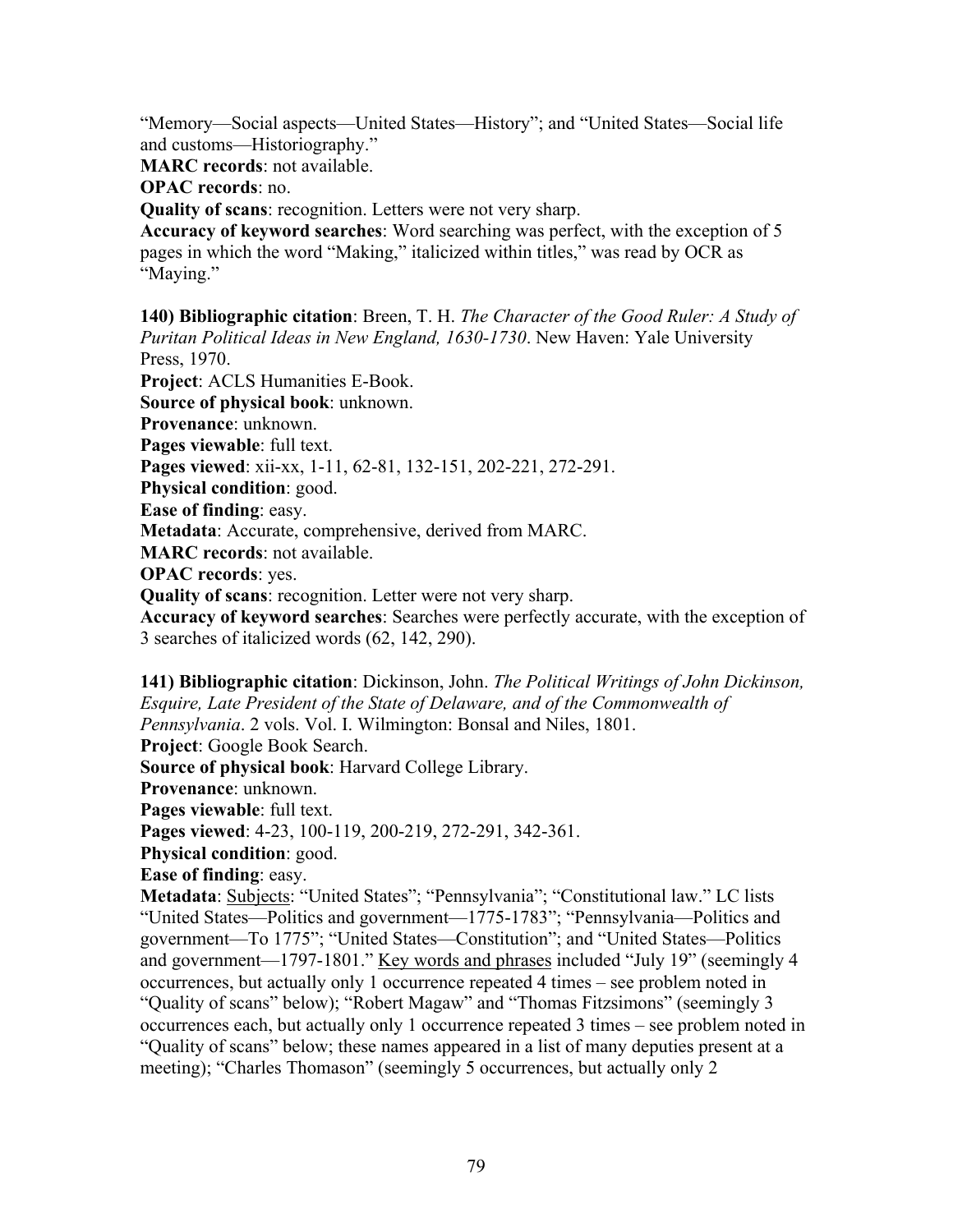occurrences, with 1 of these repeated 4 times – see problem noted in "Quality of scans" below; Thomson was a clerk who took down the minutes of a meeting).

**MARC records**: not available.

**OPAC records**: yes.

**Quality of scans**: Poor. Pages 273 and 274 were missing. Page 272 was marked "274" in the page indicator. After p. 297, duplicate scans of 288-292 appeared, all marked "297" in the indicator. Then a few pages in succession appeared over and over again, most marked incorrectly in the page indicator. From pp. 309 on, most of the pages seemed to be in order, yet the tops of many pages were cut off, so the page number was not viewable. Yet even here, p. 233 appeared where 323 should have been, and p. 329 was missing the right half of the page.

**Accuracy of keyword searches**: 12 pages contained significant errors (more than 3 per page) in OCR recognition.

**142) Bibliographic citation**: Seigfried, Charlene Haddock, ed. *Feminist Interpretations of John Dewey*. University Park: Pennsylvania State University Press, 2002.

**Project**: Microsoft Live Search Books.

**Source of physical book**: unknown.

**Provenance**: unknown.

**Pages viewable**: 20%.

**Pages viewed**: 66 pages: 1-13, 64-76, 128-140, 208-220, 278-292.

**Physical condition**: good.

**Ease of finding**: easy.

**Metadata**: Pages listed: 332; LC lists "xi, 317 p." Subjects: none listed; LC lists "Dewey, John, 1859-1952"; "Feminist theory"; "Pragmatism"; "Education"; "Democracy."

**MARC records**: not available.

**OPAC records**: no.

**Quality of scans**: archival.

**Accuracy of keyword searches**: The name "Charlotte Perkins Gilman" was read by OCR as "Charlotte Perkins Oilman" on p. 67. "Gilman" was read as "Oilman" on 4 additional pages. On p. 208, the word "Oxford" hyphenated between lines was read as 2 words. "Ism," as part of a word hyphenated between two lines, was read as a separate word on 4 pages (organism, naturalism, materialism, individualism).

**\*143) Bibliographic citation**: Adams, Samuel. *The Writings of Samuel Adams*. Collected and edited by Harry Alonzo Cushing. 4 vols. Vol. III, 1773-1777. New York: G. P. Putnam's Sons, 1907.

**Project**: Google Book Search.

**Source of physical book**: Stanford University Libraries.

**Provenance**: Letter-Press edition, no. 154.

**Pages viewable**: full text.

**Pages viewed**: 2-21, 100-119, 200-219, 300-319, 400-419.

**Physical condition**: There was a tear in p. 214 that affected OCR reading of words. **Ease of finding**: The specific individual volume could be found only by clicking on each of eight offerings for this title.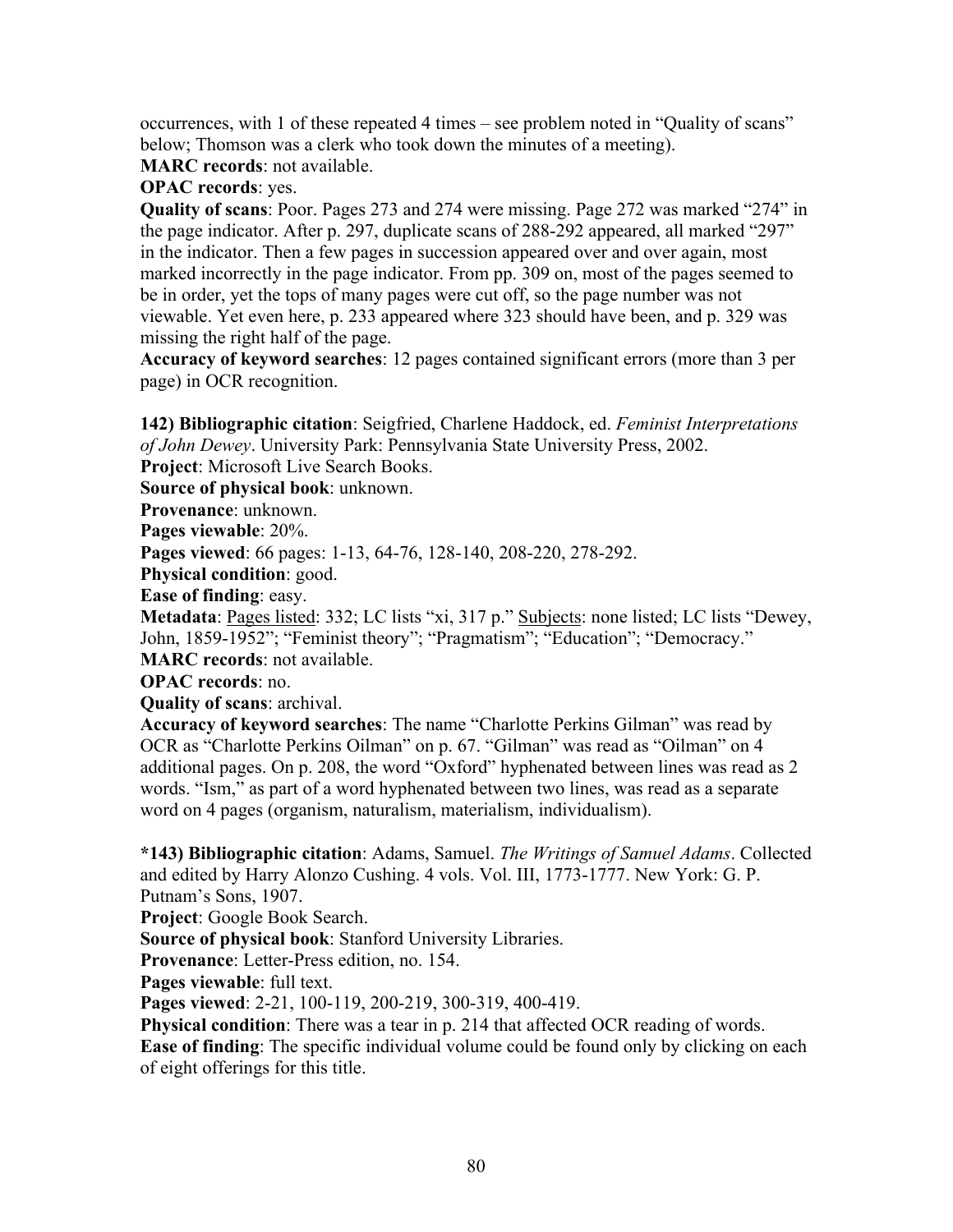**Metadata**: Subjects: "United States." LC lists "United States—Politics and government—1775-1783" and "United States—Politics and government—1783-1809." Key words and phrases included "Lenox Library" (part of citations to the Samuel Adams Papers); "receivd" (30 occurrences); "Number" (30 occurrences).

**MARC records**: not available.

**OPAC records**: yes.

**Quality of scans**: Poor. Pages 320 and 321 were not scanned.

**Accuracy of keyword searches**: see above.

**\*NOTE**: The following problems, noted in February 2008, were corrected by March 2008: Pages 318 and 319 were labeled "320" and "321" in the page indicator. On p. 408, the left side of the page was very light; on p. 418 the whole page was light; on both pages, numerous words were misread by OCR.

**144) Bibliographic citation**: White, Morton. *Philosophy, The Federalist, and the Constitution*. New York: Oxford University Press, 1987, 1989.

**Project**: Microsoft Live Search Books.

**Source of physical book**: unknown.

**Provenance**: unknown.

**Pages viewable**: 20%.

**Pages viewed**: 58 pages: 3-13, 63-73, 131-141, 193-203, 254-267.

**Physical condition**: good.

**Ease of finding**: easy.

**Metadata**: Pages listed: 286; LC lists "xi, 273 p." Subjects: "PHILOSOPHY / Political." LC lists "Federalist"; "Political science—United States—History"; and "Constitutional history—United States."

**MARC records**: not available.

**OPAC records**: no.

**Quality of scans**: archival.

**Accuracy of keyword searches**: On all pages of the index viewed (265-267), numerous lines and entries were not read by OCR, including "Beard, Charles," "Bias," and "Federalism." "Ism," as part of a word hyphenated between two lines, was read as a separate word on 2 pages (rationalism, federalism). The two syllables of the word "Readers," hyphenated between two lines, were read as separate words on p. 263. A word search for "Washington's farewell address" retrieved no pages even though the phrase occurred twice on p. 257.

**145) Bibliographic citation**: Furner, Mary O. *Advocacy & Objectivity: A Crisis in the Professionalization of American Social Science, 1865-1905*. Lexington: Published for the Organization of American Historians [by] The University Press of Kentucky, 1975. **Project**: ACLS Humanities E-Book. **Source of physical book**: unknown. **Provenance**: unknown. **Pages viewable**: full text. **Pages viewed**: 2-21, 80-99, 170-189, 240-259, 328-347. **Physical condition**: good. **Ease of finding**: easy.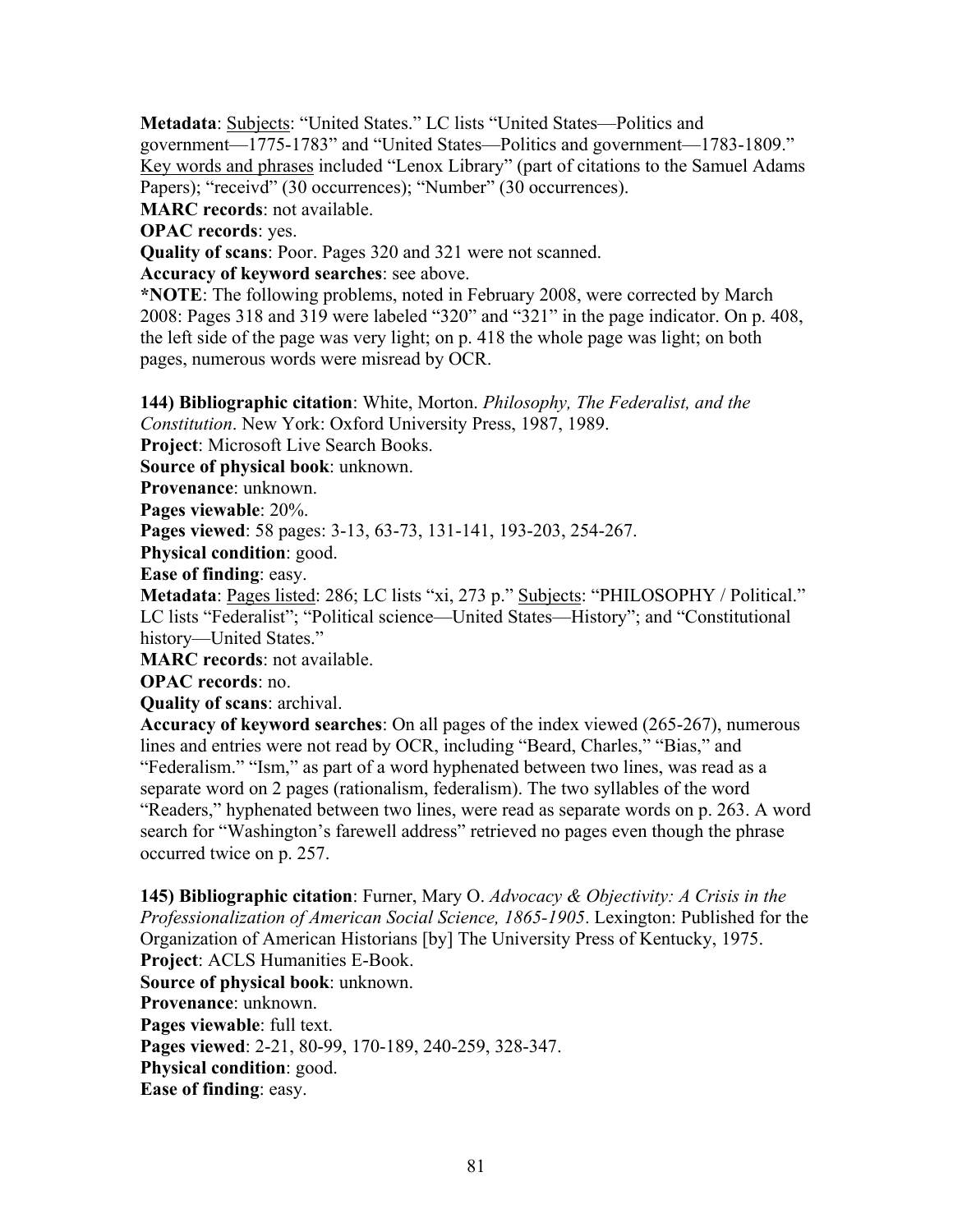**Metadata**: Accurate, comprehensive, derived from MARC. **MARC records**: not available. **OPAC records**: yes. **Quality of scans**: archival. **Accuracy of keyword searches**: Word searches retrieved perfectly accurate results.

**146) Bibliographic citation**: Patten, Simon N. *The Premises of Political Economy; Being a Re-Examination of Certain Fundamental Principles of Economic Science*. Philadelphia: J. B. Lippincott, 1885. **Project**: Google Book Search. **Source of physical book**: Library of the University of Michigan. **Provenance**: unknown. **Pages viewable**: full text. **Pages viewed**: 8-27, 60-79, 112-131, 164-183, 216-235. **Physical condition**: good. **Ease of finding**: easy. **Metadata**: OK. **MARC records**: not available. **OPAC records**: no. **Quality of scans**: Poor. Last two pages (243 and 244) were not scanned. Book ended in mid-sentence. **Accuracy of keyword searches**: Word searches retrieved perfectly accurate results.

**147) Bibliographic citation**: Beveridge, Albert J. *The Life of John Marshall. Volume II: Politician, Diplomatist, Statesman, 1789-1801*. 4 vols. Boston: Houghton Mifflin, 1916. **Project**: Microsoft Live Search Books. **Source of physical book**: University of California, Berkeley Libraries. **Provenance**: unknown. **Pages viewable**: full text. **Pages viewed**: 1-20, 119-138, 214-233, 374-393, 571-590. **Physical condition**: Markings appeared on 10 pages; of these, OCR was affected significantly on 2 pages (4, 125). **Ease of finding**: no easy way to find volume II. **Metadata**: Pages listed: 664; last page is 620. **MARC records**: not available. **OPAC records**: no. **Quality of scans**: On the page following 214, the left margin of a facsimile of a letter cut off parts of letters. **Accuracy of keyword searches**: In addition to problems noted above, on p. 389, OCR

**148) Bibliographic citation**: Hamilton, Alexander, et. al. *The Federalist, a Commentary on The Constitution of the United States, Being a Collection of Essays Written in Support of The Constitution Agreed upon September 17, 1787, by The Federal Convention; Reprinted from the Original Text of Alexander Hamilton, John Jay, and James Madison*. Ed. Henry Cabot Lodge. New York: G. P. Putnam's Sons, 1888.

did not read any words in a 6-line footnote.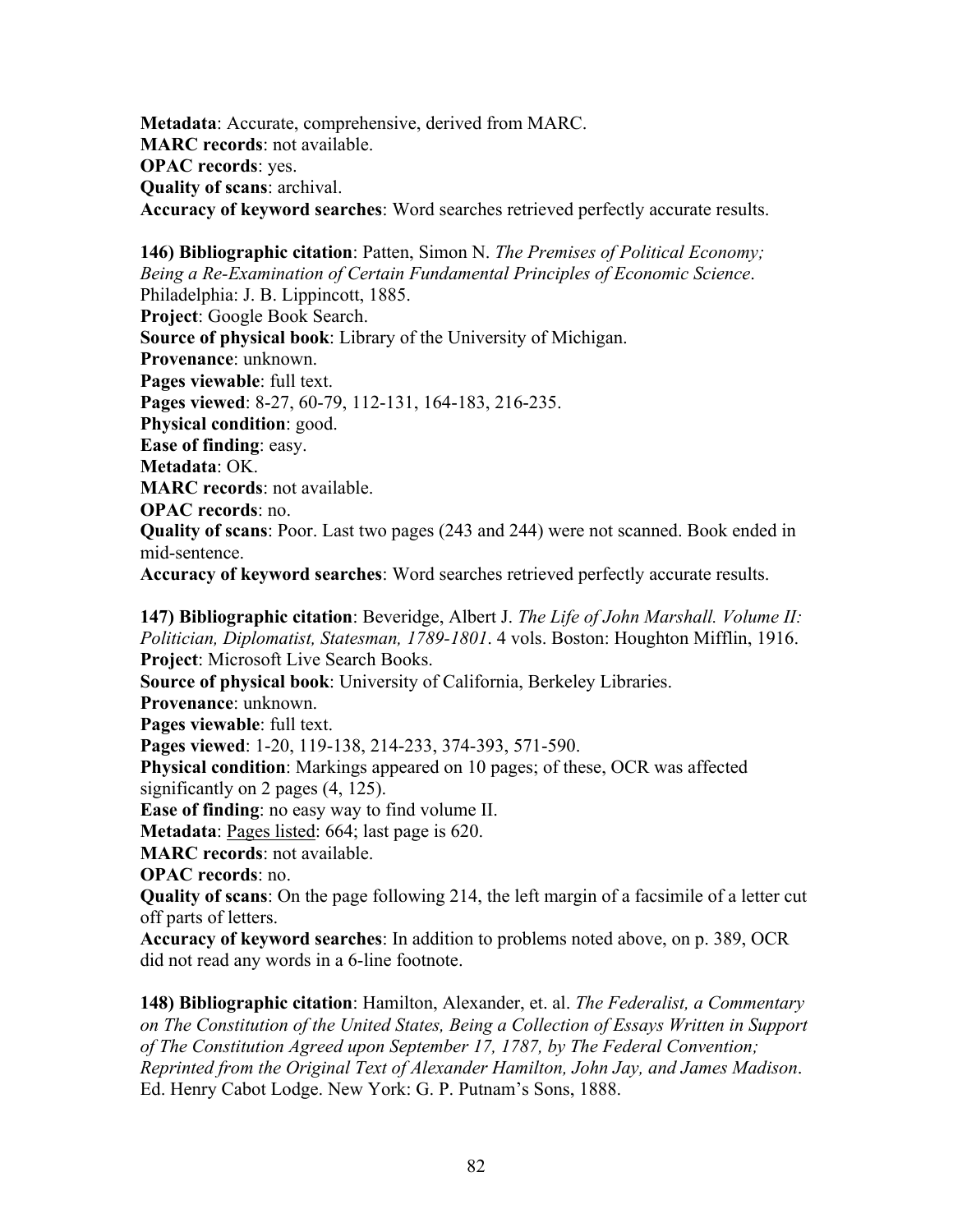**Project**: Google Book Search.

**Source of physical book**: Harvard College Library.

**Provenance**: unknown.

**Pages viewable**: full text.

**Pages viewed**: 4-23, 150-169, 300-319, 450-469, 560-579.

**Physical condition**: Poor. 6 pages were torn so that words were missing  $(7, 13, 14, 159, 14, 159)$ 160, 301). Markings appeared on 15 pages; OCR was significantly affected (more than 3 misreadings per page) on 7 of these pages because of markings.

**Ease of finding**: easy.

**Metadata**: Contents: the link to "Table of Contents" led not to the first page of TOC, but to its eighth page.

**MARC records**: not available.

**OPAC records**: yes.

**Quality of scans**: Poor. Missing pages xxv, xxix-xxxv, 8. After p. xxviii, duplicate scans of earlier pages appeared with incorrect page indicators; these appeared again in a third scan before correct paging picked up with p. xxxvi. Following pages 466-467, these two pages were scanned again, with the latter unreadable and with a gloved hand showing. On index page 577, the first few entries were missing their initial letters due to poor scanning.

**Accuracy of keyword searches**: see above.

**149) Bibliographic citation**: Channing, William Ellery. *Thoreau, the Poet-Naturalist, with Memorial Verses*. New ed., enl.; ed. by F. B. Sanborn. Boston, C. E. Goodspeed, 1902.

**Project**: Microsoft Live Search Books.

**Source of physical book**: University of California, Berkeley Libraries.

**Provenance**: unknown.

**Pages viewable**: full text.

**Pages viewed**: 49-68, 118-137, 229-248, 304-323, 362-381.

**Physical condition**: Markings appeared in 14 pages, but these did not affect OCR. **Ease of finding**: easy.

Metadata: Pages listed: 432; LC lists "xx, 396, [1] p." Subjects: "Thoreau, Henry David, 1877-1862." LC lists this and three others: "Authors, American—19<sup>th</sup> century—

Biography"; "Intellectuals—United States—Biography"; "Naturalists—United States— Biography."

**MARC records**: not available.

**OPAC records**: no.

**Quality of scans**: recognition.

**Accuracy of keyword searches**: On 2 pages, Latin words in italics were misread (55, 59); on 2 pages, hyphenated words separated by lines were read as two words by OCR (56, 239). On all index pages viewed (381-383), complete lines were not read by OCR.

**150) Bibliographic citation**: Gilbert, Felix. *To the Farewell Address: Ideas of Early American Foreign Policy*. Princeton: Princeton University Press, 1961. **Project**: ACLS Humanities E-Book.

**Source of physical book**: unknown.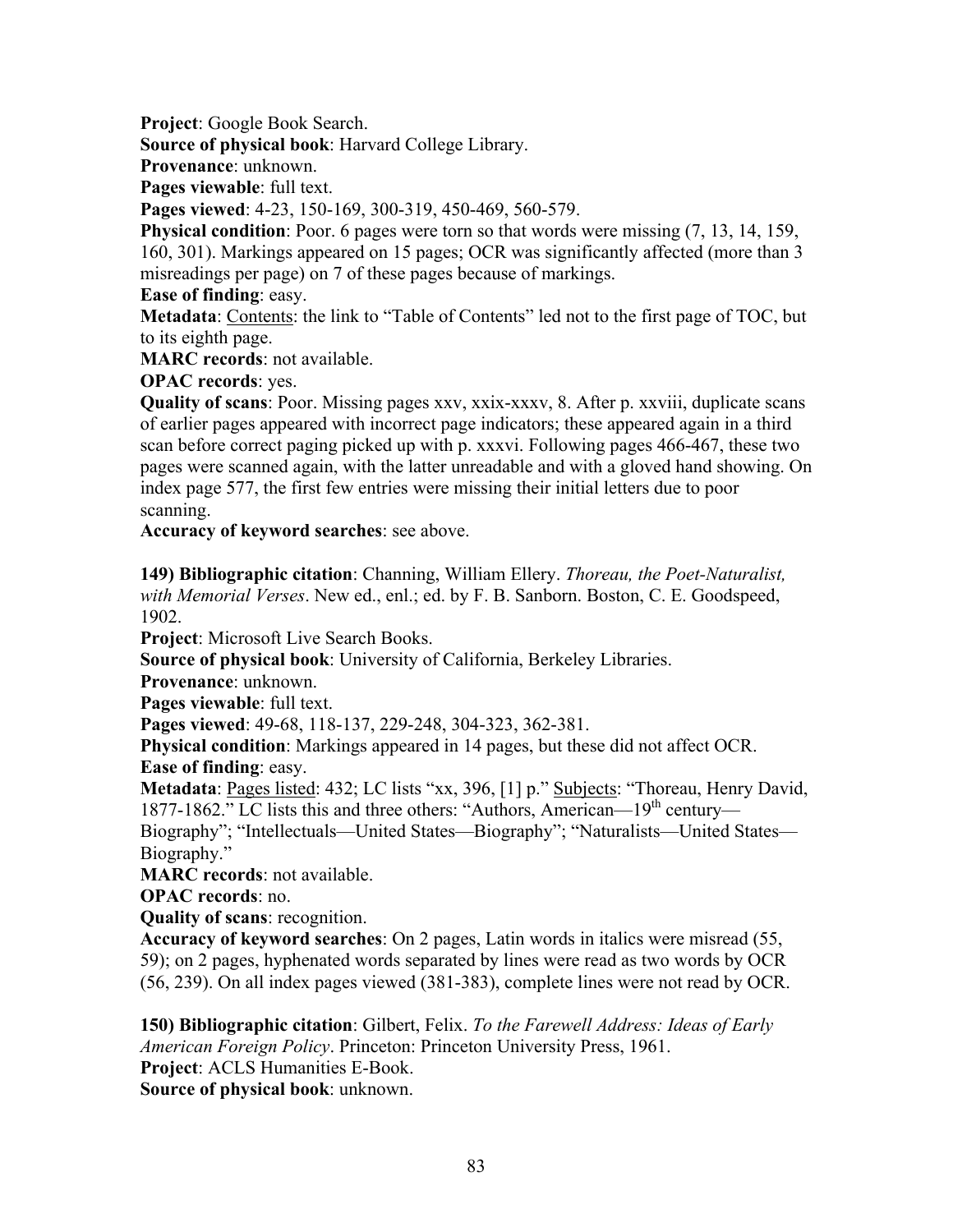**Provenance**: unknown. **Pages viewable**: full text. **Pages viewed**: 4-23, 40-59, 78-97, 116-135, 152-171. **Physical condition**: good. **Ease of finding**: easy. **Metadata**: Publication info: date listed as 1970, yet copyright date is 1961. Otherwise: accurate, comprehensive, derived from MARC. **MARC records**: not available. **OPAC records**: yes. **Quality of scans**: recognition. Letters were not sharp. **Accuracy of keyword searches**: Word searches retrieved perfectly accurate results.

**151) Bibliographic citation**: Beard, Charles A. *Economic Origins of Jeffersonian Democracy*. New York: Macmillan, 1915.

**Project**: Google Book Search.

**Source of physical book**: Harvard College Library.

**Provenance**: From the Bright Legacy.

**Pages viewable**: full text.

**Pages viewed**: 2-21, 100-119, 200-219, 300-319, 400-419.

**Physical condition**: Markings appeared on 65 pages; these markings interfered with OCR readings significantly (more than 3 errors per page) on 11 pages.

**Ease of finding**: easy.

Metadata: Subjects: "United States." LC lists "Federal Party (U.S.)"; "United States— Politics and government—1789-1809"; "United States—History—Constitutional period, 1789-1809"; "United States—Economic conditions."

**MARC records**: not available.

**OPAC records**: yes.

**Quality of scans**: Poor. Pages 14-15 were missing. Pages 6-7 were reproduced in their places, with page numbers "14-15" in the page indicator. Earlier in the book, pages 6-7 were reproduced 3 times in succession. Pages 408-409 were reproduced twice in succession. Parts of 2 pages were cut off in scanning (21, 119). On page 5, three lines were missing letters.

**Accuracy of keyword searches**: In addition to problems noted above, words in a footnote on p. 2 were not read by OCR.

**152) Bibliographic citation**: Merriam, Charles Edward. *American Political Ideas: Studies in the Development of American Political Thought, 1865-1917*. New York: Macmillan, 1920.

**Project**: Microsoft Live Search Books.

**Source of physical book**: University of Toronto Library.

**Provenance**: unknown.

**Pages viewable**: full text.

**Pages viewed**: 1-20, 71-90, 250-269, 320-339, 457-476.

**Physical condition**: Markings appeared on 7 pages; of these, OCR was significantly affected on 3 pages. In addition, on p. 261, words in the footnote and in the last line of text were missing letters, affecting OCR.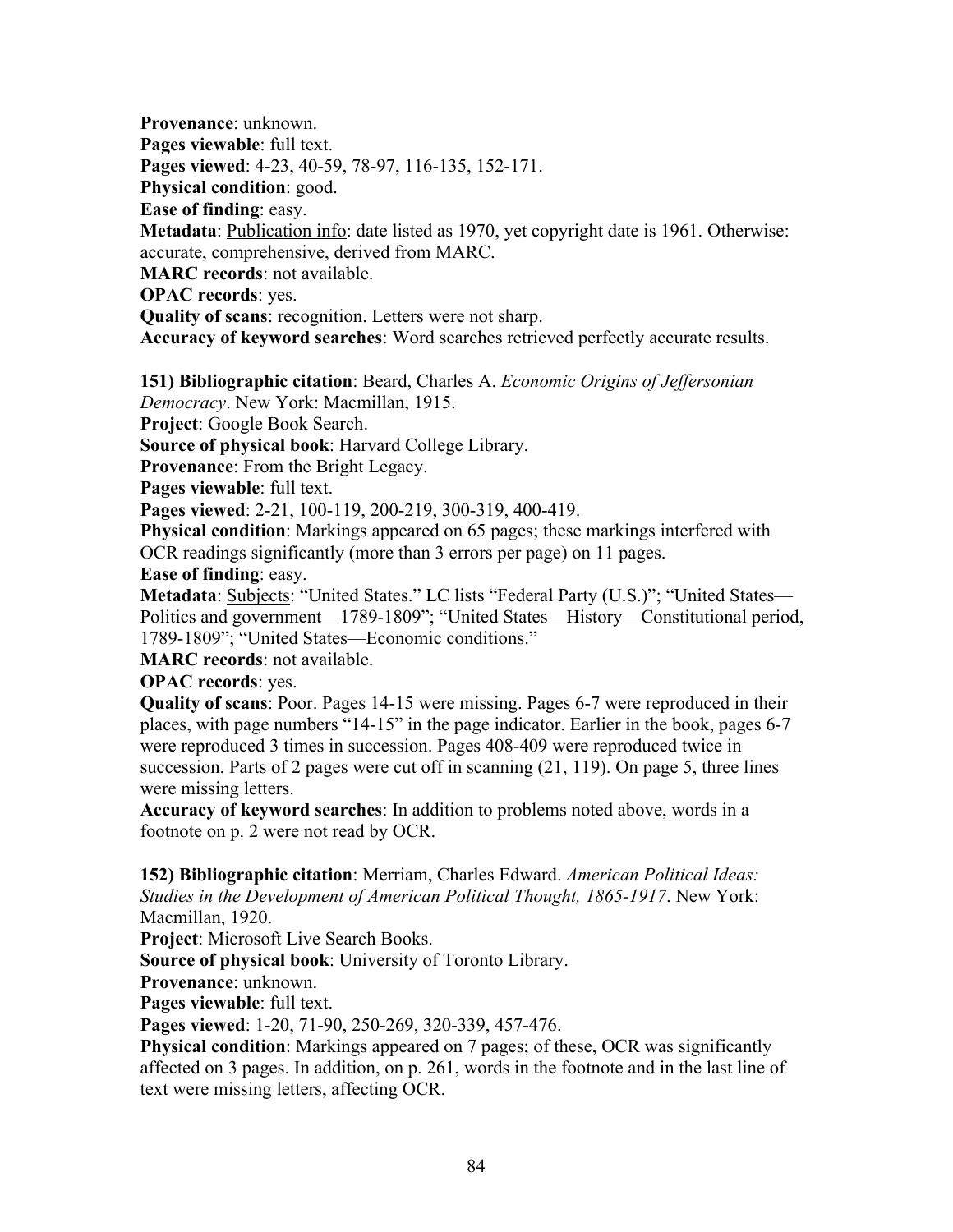**Ease of finding**: easy. **Metadata**: Pages listed: 504; LC lists "5 p. l., 481 p." **MARC records**: not available.

**OPAC records**: no.

**Quality of scans**: recognition. For most pages, the odd pages were scanned with a light background, while the even pages were scanned with a dark background.

**Accuracy of keyword searches**: In addition to the problems noted above, in each of the index pages viewed (475-476), complete lines of text were not read by OCR. Words ending in "ism" that were hyphenated between lines were read by OCR as two separate words on 19 pages (individualism, nationalism, liberalism, industrialism, capitalism, formalism, Socialism, commercialism, imperialism, patriotism, Nietzscheism, Idealism). The word "doctrine," hyphenated between lines, was read as two separate words on p. 320.

**153) Bibliographic citation**: Phillips, Wendell. *Speeches, Lectures, and Letters*. Boston: James Redpath, 1863.

**Project**: Google Book Search.

**Source of physical book**: Harvard College Library.

**Provenance**: From the estate of Mrs. Charles Robert Sanger.

**Pages viewable**: full text.

**Pages viewed**: 10-29, 98-117, 262-281, 370-389, 524-543.

**Physical condition**: Markings appeared on 8 pages; none interfered significantly with OCR readings.

**Ease of finding**: easy.

**Metadata**: OK.

**MARC records**: not available.

**OPAC records**: yes.

**Quality of scans**: recognition. Letters were not sharp.

**Accuracy of keyword searches**: No page viewed had more than 3 significant words that were misread by OCR.

**154) Bibliographic citation**: Seligman, Edwin R. A. *The Economic Interpretation of History*. 2d ed., rev. New York: Columbia University Press, 1907. **Project**: Microsoft Live Search Books. **Source of physical book**: Victoria University Library. **Provenance**: unknown. **Pages viewable**: full text. **Pages viewed**: 1-20, 36-55, 71-90, 106-125, 143-162. **Physical condition**: 9 pages contained markings; OCR was affected significantly on one of these pages (38). **Ease of finding**: easy. **Metadata**: Pages listed: 188; Hollis Catalog lists "ix, 166 p." **MARC records**: not available. **OPAC records**: no. **Quality of scans**: recognition.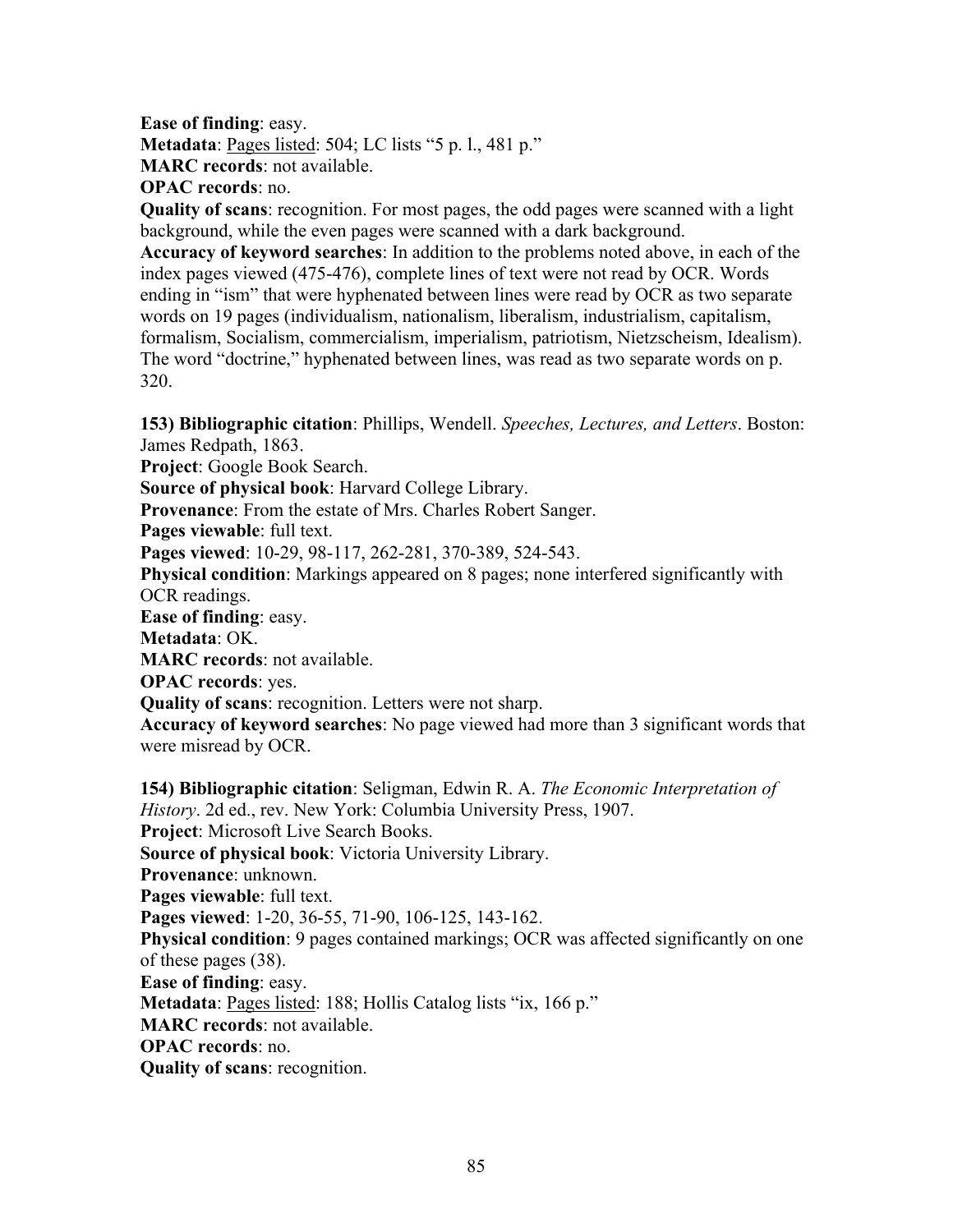**Accuracy of keyword searches**: On 8 pages, OCR did not read some or all footnote citations. Words ending in "ism" that were hyphenated between lines were read by OCR as two separate words on 3 pages (fatalism, feudalism, Socialism).

**155) Bibliographic citation**: Jay, Martin. *The Dialectical Imagination: A History of the Frankfurt School and the Institute of Social Research, 1923-1950*. Berkeley: University of California Press, 1996. **Project**: ACLS Humanities E-Book. **Source of physical book**: unknown. **Provenance**: unknown. **Pages viewable**: full text. **Pages viewed**: xii-xxxi, 70-89, 160-179, 250-269, 340-359. **Physical condition**: good. **Ease of finding**: easy. **Metadata**: Accurate, comprehensive, derived from MARC. **MARC records**: not available. **OPAC records**: yes. **Quality of scans**: archival. **Accuracy of keyword searches**: Word searches were accurate, with the exception of a

search for "Minima Moralia," which did not retrieve a link to the page in question (xix) because of a hyphen following the phrase. OCR read 105 items, including dates, beginning with "18" as "I8"; it read 148 items beginning with "18" correctly. It read 544 items beginning with "19" as "I9"; it read 1,616 items beginning with "19" correctly.

**156) Bibliographic citation**: Giddings, Franklin Henry. *Democracy and Empire, with Studies of Their Psychological, Economic, and Moral Foundations*. New York: Macmillan, 1900.

**Project**: Google Book Search.

**Source of physical book**: New York Public Library.

**Provenance**: unknown

**Pages viewable**: full text.

**Pages viewed**: 4-23, 100-119, 180-199, 270-289, 340-359.

**Physical condition**: Markings appeared on 9 pages, but these did not interfere with OCR readings.

**Ease of finding**: easy.

**Metadata**: Subjects: "Democracy"; "Imperialism"; "Social sciences." LC lists these three and "Political science." Key words and phrases included "Babylonia" (5 occurrences; 4 in conjunction with "Egypt," yet "Egypt" was not listed as a key term). In Popular passages, Google quoted 10 passages, but these did not appear on the pages from the book that were retrieved.

**MARC records**: not available.

**OPAC records**: yes.

**Quality of scans**: recognition.

**Accuracy of keyword searches**: Searches were perfectly accurate.

**NOTE**: Depending on the search, different digitizations are retrieved with different searches. A search using the author's name retrieves this digitization, along with three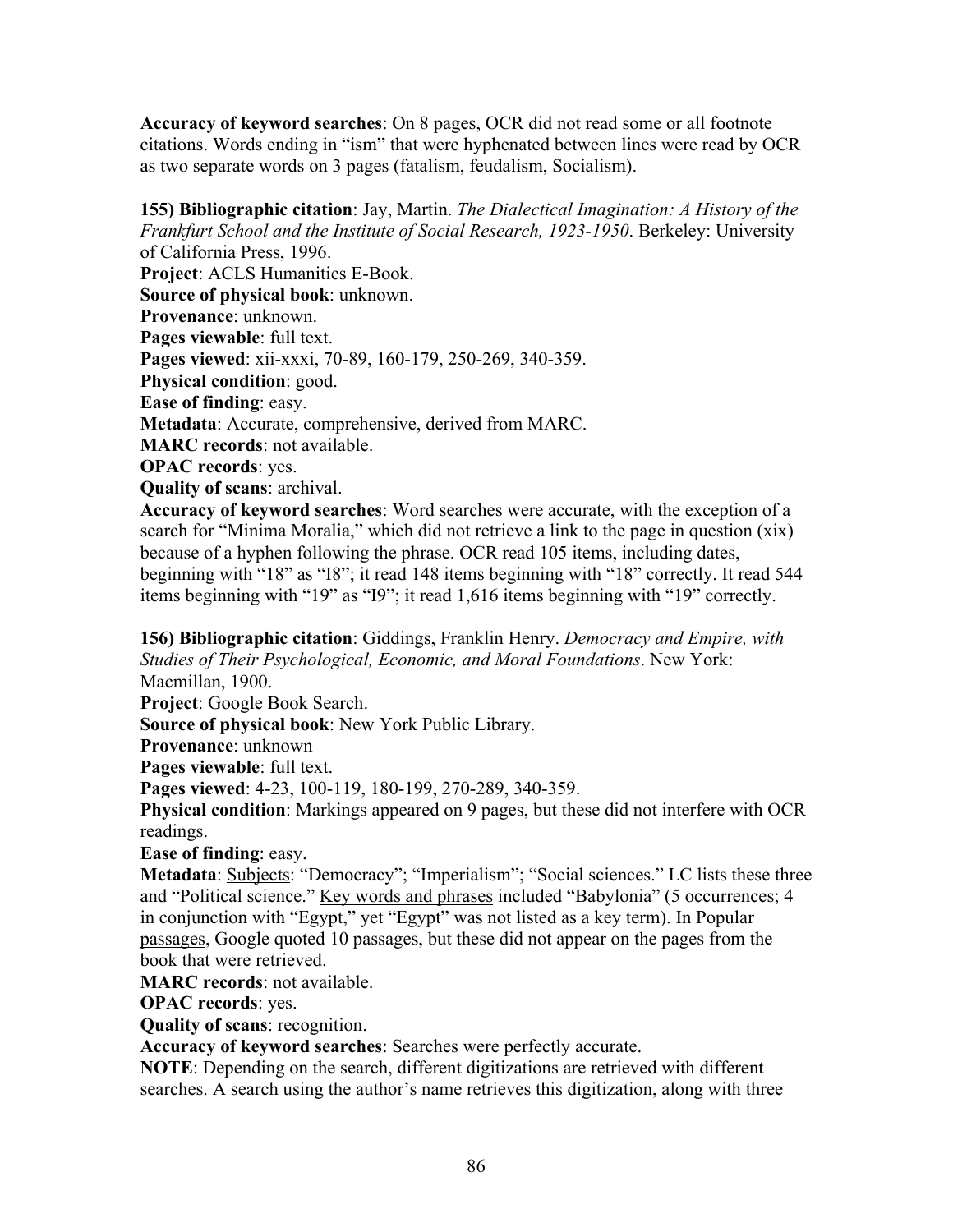others (two from University of Michigan; one from Harvard). A search using the title retrieves a different NYPL digitization (publication date 1912) and the same three digitizations found in the other search, but this NYPL digitization is not found.]

**157) Bibliographic citation**: Rauschenbusch, Walter. *Christianity and the Social Crisis*. New York: Macmillan, 1907. **Project**: Microsoft Live Search Books. **Source of physical book**: The Library of Victoria University, Toronto. **Provenance**: Rev. N. Hatton. **Pages viewable**: full text. **Pages viewed**: 1-20, 80-99, 170-189, 300-319, 400-419. **Physical condition**: Pen markings appeared on 9 pages; on 4 of these pages (7, 13, 17, 301), markings resulted in OCR misreadings. **Ease of finding**: easy. **Metadata**: Pages listed: 458; LC lists "xv, 429 p." Contents: link for the first chapter retrieved a page prior to the title page. **MARC records**: not available. **OPAC records**: no. **Quality of scans**: recognition. **Accuracy of keyword searches**: In addition to the problem noted above, footnote citations on 2 pages (11, 184) were not read by OCR. **158) Bibliographic citation**: *The Dial: A Magazine for Literature, Philosophy, and Religion*. 4 vols. Volume I. Boston: Weeks, Jordan, 1841. **Project**: Google Book Search. **Source of physical book**: Harvard College Library. **Provenance**: The Bequest of Miss Sara Norton. **Pages viewable**: full text. **Pages viewed**: 4-23, 100-119, 250-269, 366-385, 496-515. **Physical condition**: good.

**Ease of finding**: easy.

**Metadata**: Contents: two listings lead to incorrect page numbers.

**MARC records**: not available.

**OPAC records**: no.

**Quality of scans**: recognition. Letters were not sharp.

**Accuracy of keyword searches**: Word searches were not accurate on one page (514) due to lightness in a few lines of text.

**159) Bibliographic citation**: Dewey, John. *The Influence of Darwin on Philosophy, and Other Essays in Contemporary Thought*. New York: Henry Holt, 1910. **Project**: Microsoft Live Search Books. **Source of physical book**: University of Toronto Library. **Provenance**: unknown. **Pages viewable**: full text. **Pages viewed**: 1-20, 70-89, 140-159, 210-229, 288-307.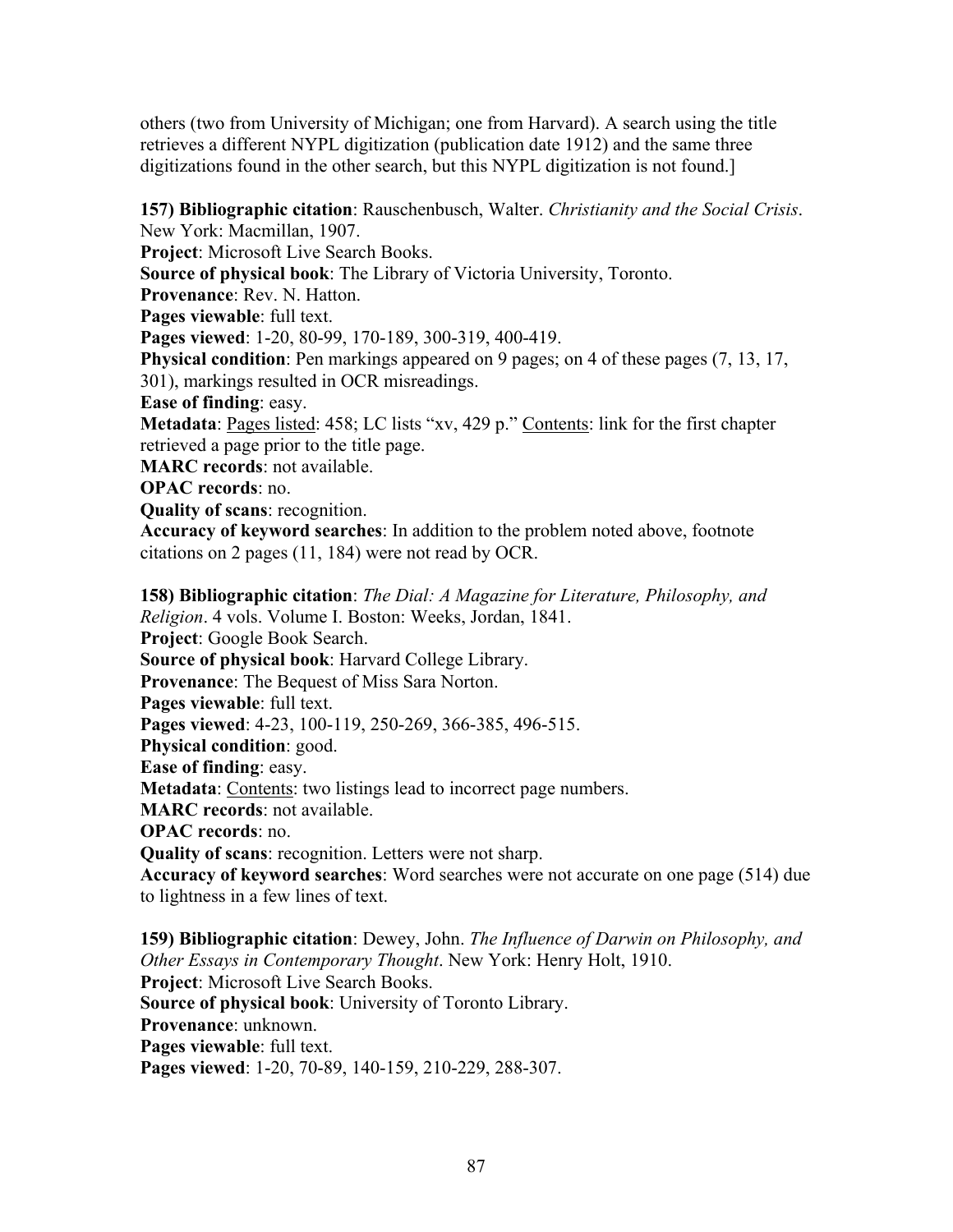**Physical condition**: Much underlining, mostly in pencil, which usually did not affect OCR readings, but some also in pen, which did. Markings appeared on 60 pages; OCR was affected on 4 pages due to markings.

**Ease of finding**: easy.

**Metadata**: Pages listed: 328; LC lists "vi p., 1 l., 309 p."

**MARC records**: not available.

**OPAC records**: no.

**Quality of scans**: recognition.

**Accuracy of keyword searches**: In addition to the problem noted above, on the one index page viewed (301), many lines were not read by OSC, including entries for "Absolutism," Bosanquet, B.," and "Bradley, F. H."

**160) Bibliographic citation**: McIlwain, Charles Howard. *The American Revolution: A Constitutional Interpretation*. New York: Macmillan, 1923.

**Project**: ACLS Humanities E-Book.

**Source of physical book**: unknown.

**Provenance**: unknown.

**Pages viewable**: full text.

**Pages viewed**: 2-21, 40-59, 78-97, 116-135, 178-197.

**Physical condition**: good.

**Ease of finding**: easy.

**Metadata**: Accurate, comprehensive, derived from MARC.

**MARC records**: not available.

**OPAC records**: yes.

**Quality of scans**: recognition.

**Accuracy of keyword searches**: On 7 pages (44, 47, 52, 90, 136, 178, 188), OCR read a footnote indicator as part of the first word in the footnote, so searching for those words did not retrieve these pages. For example, on 188, footnote 2 begins "Edward Grim, Life of St. Thomas of Canterbury," but a search for "Edward Grim" retrieved 0 records because OCR read the line as "2Edward Grim, Life of St. Thomas of Canterbury." In addition, OCR read 64 items, including dates, beginning with "16" as "I6"; it read 79 items beginning with "16" correctly. OCR read 73 items, including dates, beginning with "17" as "I7"; it read 137 items beginning with "17" correctly.

**161) Bibliographic citation**: Hart, Albert Bushnell. *National Ideals, Historically Traced, 1607-1907*. The American Nation: A History, Volume 26. New York: Harper & Brothers, 1907.

**Project**: Google Book Search.

**Source of physical book**: Stanford University Libraries.

**Provenance**: unknown.

**Pages viewable**: full text.

**Pages viewed**: 16-35, 100-119, 190-209, 280-299, 350-369.

**Physical condition**: Markings (underlined words, primarily) appeared on 9 pages; on 4 of these (351, 352, 358, 360), markings interfered significantly with OCR readings. **Ease of finding**: easy.

**Metadata**: Subjects: "United States"; LC lists "United States—Civilization."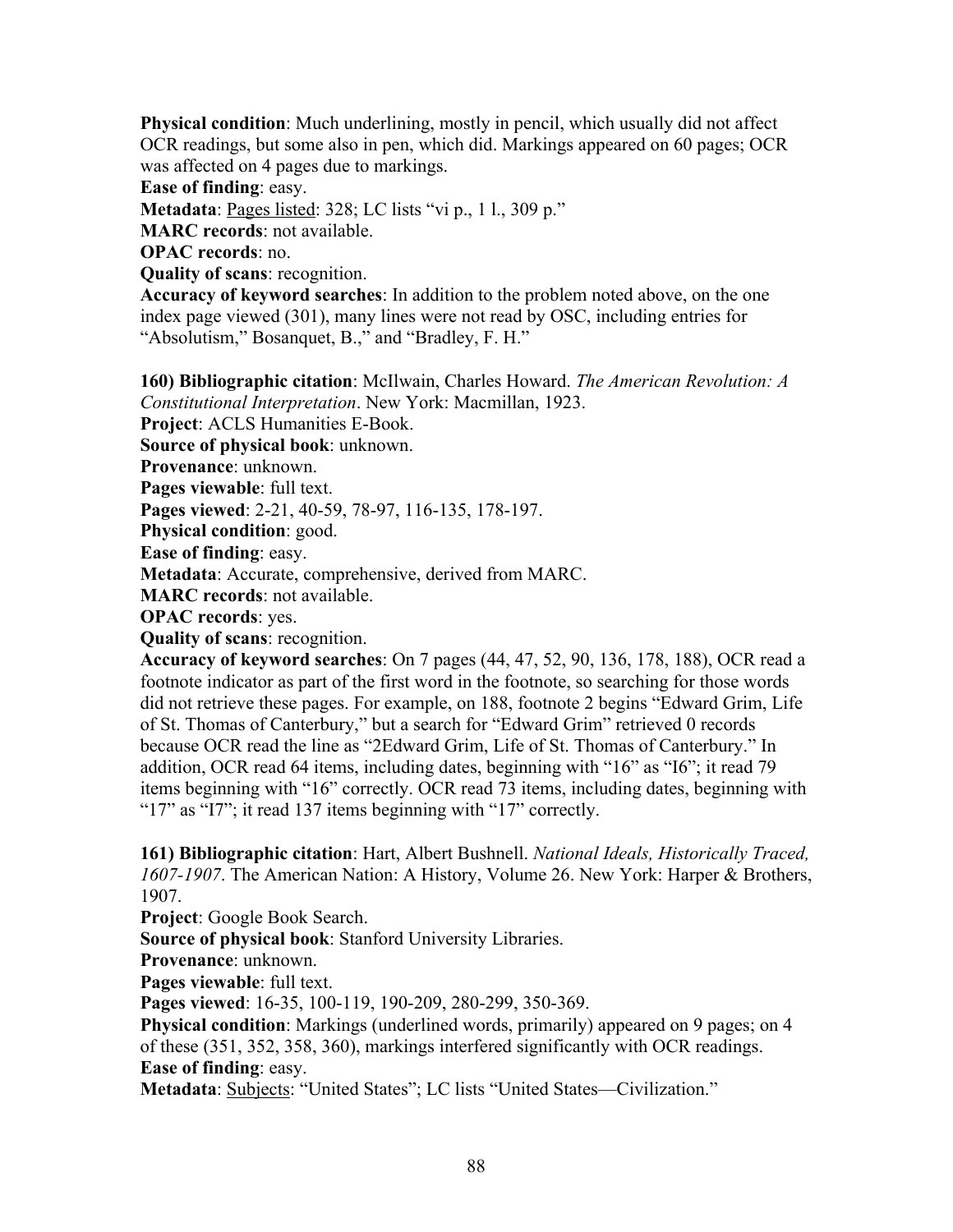**MARC records**: not available.

**OPAC records**: yes.

**Quality of scans**: Poor. Pages 288 and 289 were missing; pages 286-287 were repeated in their place. On the duplicate pages, the page indicator read "288" and "289." **Accuracy of keyword searches**: see above.

**162) Bibliographic citation**: Calhoun, John C. *The Works of John C. Calhoun. Vol. VI. Reports and Public Letters of John C. Calhoun*. Ed. by Richard K. Cralle. New York: D. Appleton, 1855.

**Project**: Microsoft Live Search Books.

**Source of physical book**: University of California, Berkeley Libraries.

**Provenance**: unknown.

**Pages viewable**: full text.

**Pages viewed**: 1-20, 70-89, 162-181, 262-281, 379-398.

**Physical condition**: Markings in ink appeared on 25 pages; of these, underlining interfered significantly with OCR reading on 11 pages (2, 3, 5, 8, 10, 12, 13, 14, 17, 19, 20).

**Ease of finding**: It was moderately difficult to find this particular volume.

**Metadata**: Pages listed: 466; last page is 445.

**MARC records**: not available.

**OPAC records**: no.

**Quality of scans**: recognition. Many pages had areas of lightness.

**Accuracy of keyword searches**: In addition to the problem noted above, the phrase "House of Representatives" was read by OCR as "House of Kepresentatives" 8 times, and on p. 272, OCR did not read a footnote.

**163) Bibliographic citation**: Robinson, James Harvey. *The Mind in the Making: The Relation of Intelligence to Social Reform*. New York: Harper & Brothers, 1921. **Project**: Google Book Search.

**Source of physical book**: Stanford University Library.

**Provenance**: Agnes Bowman Memorial Collection.

**Pages viewable**: full text.

**Pages viewed**: 2-21, 54-73, 108-127, 160-179, 214-233.

**Physical condition**: Minor markings appeared on 32 pages; underlining that interfered significantly with OCR reading occurred on 2 pages (127, 221).

**Ease of finding**: easy.

**Metadata**: Key words and phrases included "Eleatic" (2 occurrences; used in relation to Plato's thought); "animistic" (4 occurrences).

**MARC records**: not available.

**OPAC records**: yes.

**Quality of scans**: Following a good scan of the title page, a scan of the scanner's hand then a scan of a blurred title page with the hand appeared. A gloved hand also appeared on p. 2.

**Accuracy of keyword searches**: see above.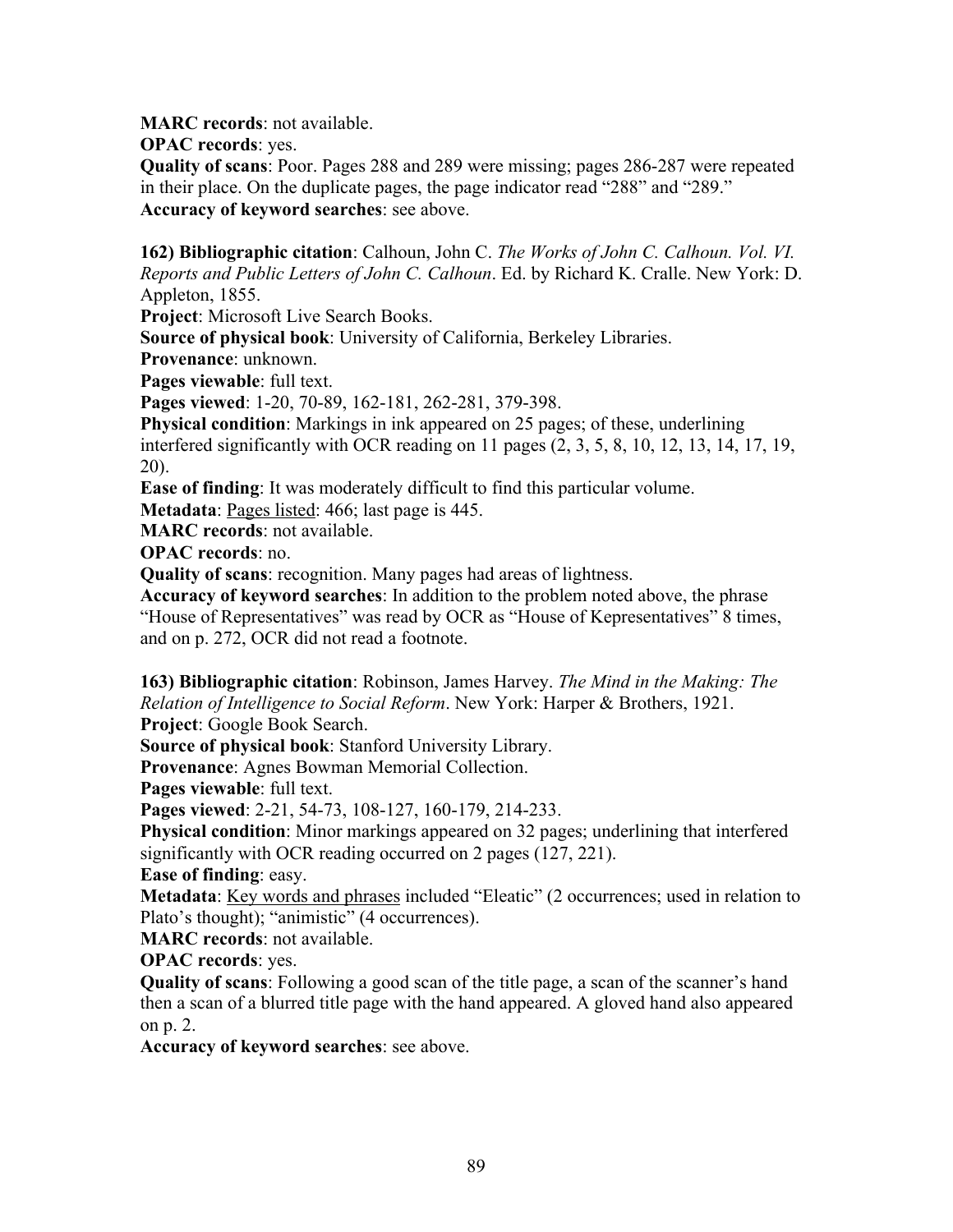**164) Bibliographic citation**: Tyler, Moses Coit. *Moses Coit Tyler, 1835-1900: Selections from His Letters and Diaries*. Ed. Jessica Tyler Austen. Garden City, N.Y.: Doubleday, Page, 1911. **Project**: Microsoft Live Search Books. **Source of physical book**: University of California, Berkeley Libraries. **Provenance**: unknown. **Pages viewable**: full text. **Pages viewed**: 7-26, 77-96, 146-165, 215-234, 284-303. **Physical condition**: Minor markings appeared on 7 pages; none of these affected OCR reading. **Ease of finding**: easy. **Metadata**: Pages listed: 356; LC lists "325, iii-vii p." **MARC records**: not available. **OPAC records**: no. **Quality of scans**: archival. **Accuracy of keyword searches**: On p. 19, letters were missing in two words, affecting OCR reading; all other searches were perfectly accurate. **165) Bibliographic citation**: Morgan, Edmund S. *Visible Saints: The History of a Puritan Idea*. Ithaca: Cornell University Press, 1963, 1965. **Project**: ACLS Humanities E-Book. **Source of physical book**: unknown. **Provenance**: unknown. **Pages viewable**: full text. **Pages viewed**: 2-21, 34-53, 66-85, 100-119, 132-151. **Physical condition**: good.

**Ease of finding**: easy.

**Metadata**: Accurate, comprehensive, derived from MARC.

**MARC records**: not available.

**OPAC records**: yes.

**Quality of scans**: recognition.

**Accuracy of keyword searches**: Searches were perfectly accurate, with the exception of a search of a phrase on p. 100 in which OCR read the italicized word "what" as "wvhat." In addition, OCR read 125 items, including dates, beginning with "16" as "I6"; it read 177 items beginning with "16" correctly.

**166) Bibliographic citation**: Lewis, R. W. B. *The American Adam: Innocence, Tragedy, and Tradition in the Nineteenth Century*. Chicago: University of Chicago Press, 1955. **Project**: Google Book Search. **Source of physical book**: unknown. **Provenance**: unknown. **Pages viewable**: preview. **Pages viewed**: 21 pages: iii, v-vi, 1-6, 26-31, 77-82. **Physical condition**: good. **Ease of finding**: easy.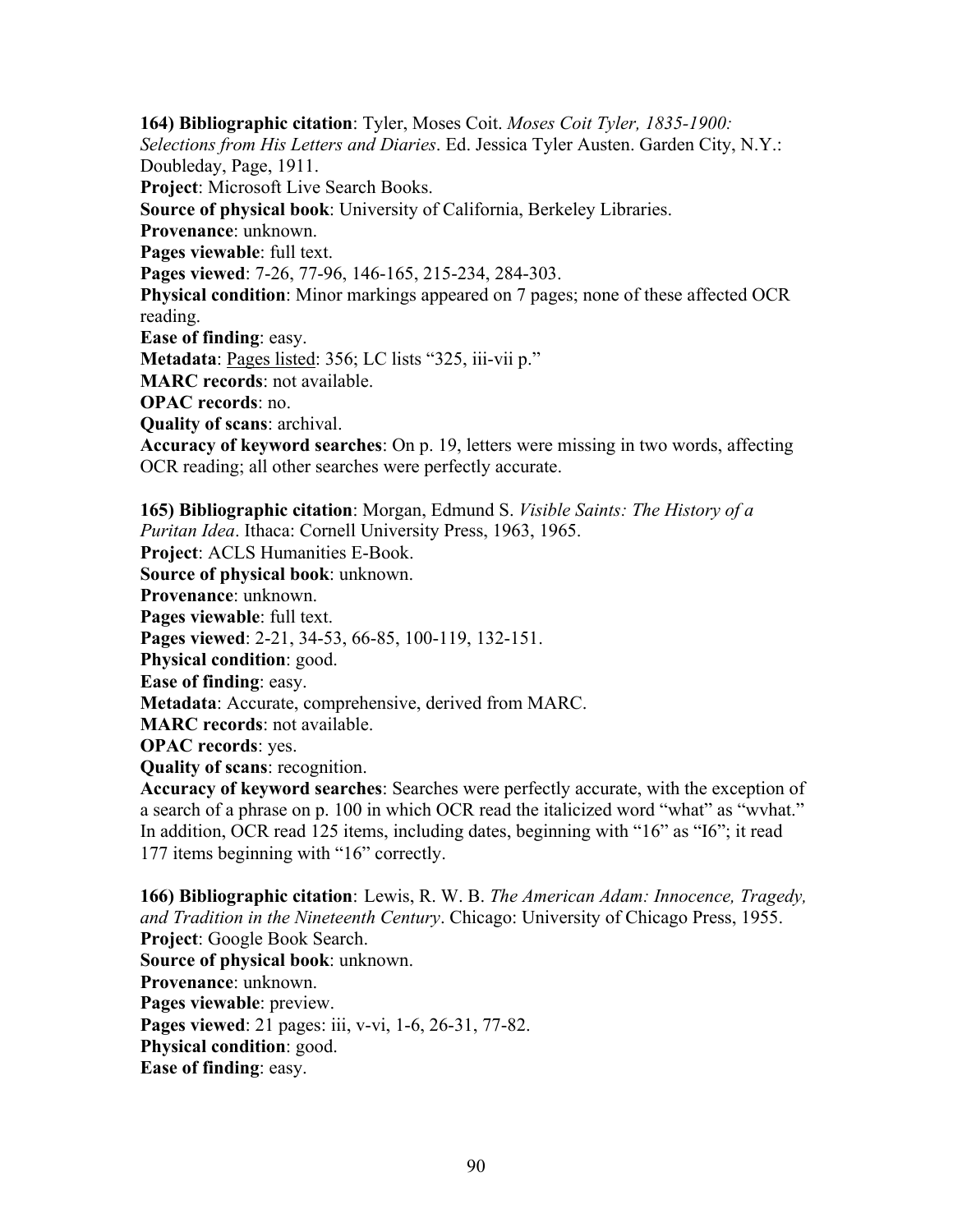Metadata: Pages listed: 208; LC lists "ix, 204 p." Subjects: Google listed "United States"; "Intellectual life"; "1783-1865"; "History / United States / General"; and "Literary Criticism / American / General." LC lists "American literature—19<sup>th</sup> century— History and criticism"; "Innocence (Psychology) in literature"; "Influence (Literary, artistic, etc.)—History— $19<sup>th</sup>$  century"; "Tragic, The, in literature"; "United States— Intellectual life—1783-1865"; and "United States—Intellectual life—1865-1918." **MARC records**: not available.

**OPAC records**: yes.

**Quality of scans**: recognition. Throughout, letters were not sharp. On one page (30), ghost marks appeared around lettering in the first half of the page, while page 31 was reproduced very darkly; OCR readings were not affected adversely on these pages, however. Page 1-4 were labeled as page 4 in the page indicator.

**Accuracy of keyword searches**: All searches retrieved accurate results, with the exception of a French title in italics on p. 78 that was misread by OCR.

**167) Bibliographic citation**: Fiske, John. *A Century of Science and Other Essays*. Boston: Houghton, Mifflin, 1899.

**Project**: Microsoft Live Search Books.

**Source of physical book**: University of California, Berkeley Libraries.

**Provenance**: Charles Atwood Rofoia.

**Pages viewable**: full text.

**Pages viewed**: 1-20, 122-141, 194-213, 265-284, 451-470.

**Physical condition**: good.

**Ease of finding**: easy.

**Metadata**: Subjects: Microsoft began to reproduce LC subjects, but cut off the list in the midst of the 3d of LC's 11 subjects. Pages listed: 502; LC lists "vii p., i l., 477, [1] p." **MARC records**: not available.

**OPAC records**: no.

**Quality of scans**: archival.

**Accuracy of keyword searches**: OCR read names beginning with "Ru" as "Eu" on 2 pages (Eutherford, p. 133; Eufus, p. 284). In addition, on p. 17, OCR read "Radiata" as "Hadlata"; OCR did not read footnote citations on 2 pages (16, 139); read "Parkman" as two separate words (hyphenated between lines) on 10 pages (these pages were not retrieved on searches of "Parkman," but were retrieved on searches of "Park-man" and searches of "Park"); words ending in "ism" that were hyphenated between lines were read by OCR as two separate words on 3 pages (organism, Lollardism); and OCR did not read multiple lines on each of the 2 index pages viewed (469-470).

**168) Bibliographic citation**: Bercovitch, Sacvan. *The Puritan Origins of the American Self*. New Haven: Yale University Press, 1975. **Project**: Google Book Search. **Source of physical book**: unknown. **Provenance**: unknown. **Pages viewable**: preview. **Pages viewed**: 24 pages: 34-41, 71-77, 109, 135-141, 236-237. **Physical condition**: good.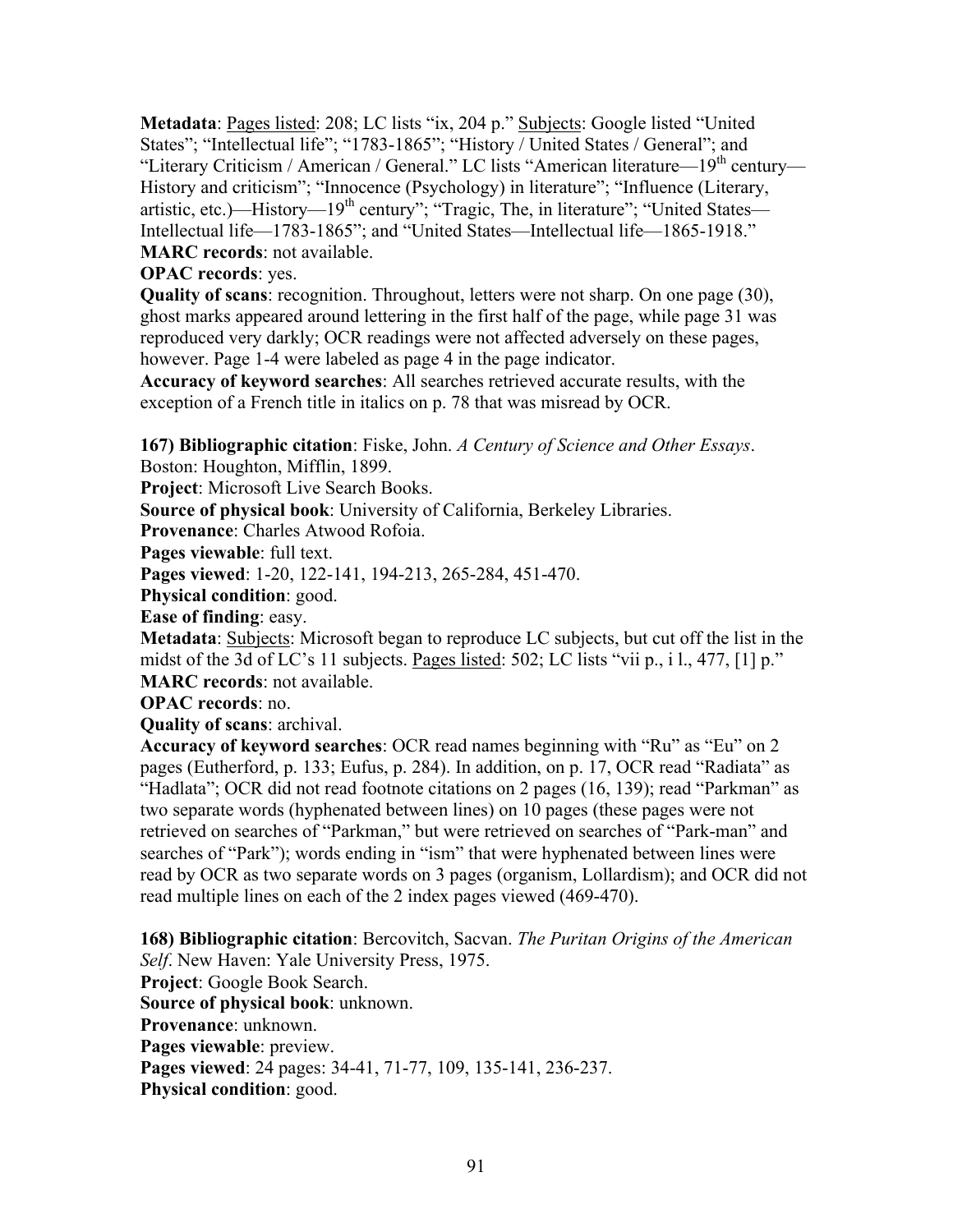## **Ease of finding**: easy.

**Metadata**: **Subjects**: "Puritans"; "New England"; "Theology, Puritan"; "History / United States / State & Local / New England (CT, MA, ME, NH, RI, VT)"; "Religion / Christianity / History"; and "History / United States / Colonial Period (1600-1775)." LC lists "Puritans—New England"; "Puritans—Doctrines—History"; and "New England— Intellectual life."

**MARC records**: not available.

**OPAC records**: yes.

**Quality of scans**: Letters were not sharp. On p. 237, the 2d line was elongated, while the 3d line was squeezed.

**Accuracy of keyword searches**: Word searches for 5 italicized titles appearing in the two "Notes" pages viewed (236-237) did not retrieve these pages. In addition, on p. 140, a search for an italicized title in Spanish was not retrieved.

**169) Bibliographic citation**: Youmans, Edward Livingston. *Herbert Spencer on the Americans and the Americans on Herbert Spencer: Being a Full Report of His Interview, and of the Proceedings at the Farewell Banquet of Nov. 9, 1882*. New York: D. Appleton, 1883.

**Project**: Microsoft Live Search Books.

**Source of physical book**: University of Toronto Library.

**Provenance**: Presented to the University of Toronto Library by the Ontario Legislative Library.

**Pages viewable**: full text.

**Pages viewed**: 1-96 (full text of book).

**Physical condition**: good.

**Ease of finding**: easy.

**Metadata**: Pages listed: 108; LC lists 96 p.

**MARC records**: not available.

**OPAC records**: no.

**Quality of scans**: archival.

**Accuracy of keyword searches**: Word searches were perfectly accurate, with the exception of searches for capitalized names on 3 pages (40, 50, 94).

**170) Bibliographic citation**: Smith, Henry Nash. *Virgin land: The American West as Symbol and Myth*. Cambridge: Harvard University Press, 1950; 1970. **Project**: ACLS Humanities E-Book. **Source of physical book**: unknown. **Provenance**: unknown. **Pages viewable**: full text. **Pages viewed**: 4-23, 74-93, 144-163, 214-233, 284-303. **Physical condition**: good. **Ease of finding**: easy. **Metadata**: Accurate, comprehensive, derived from MARC. **MARC records**: not available. **OPAC records**: yes. **Quality of scans**: archival.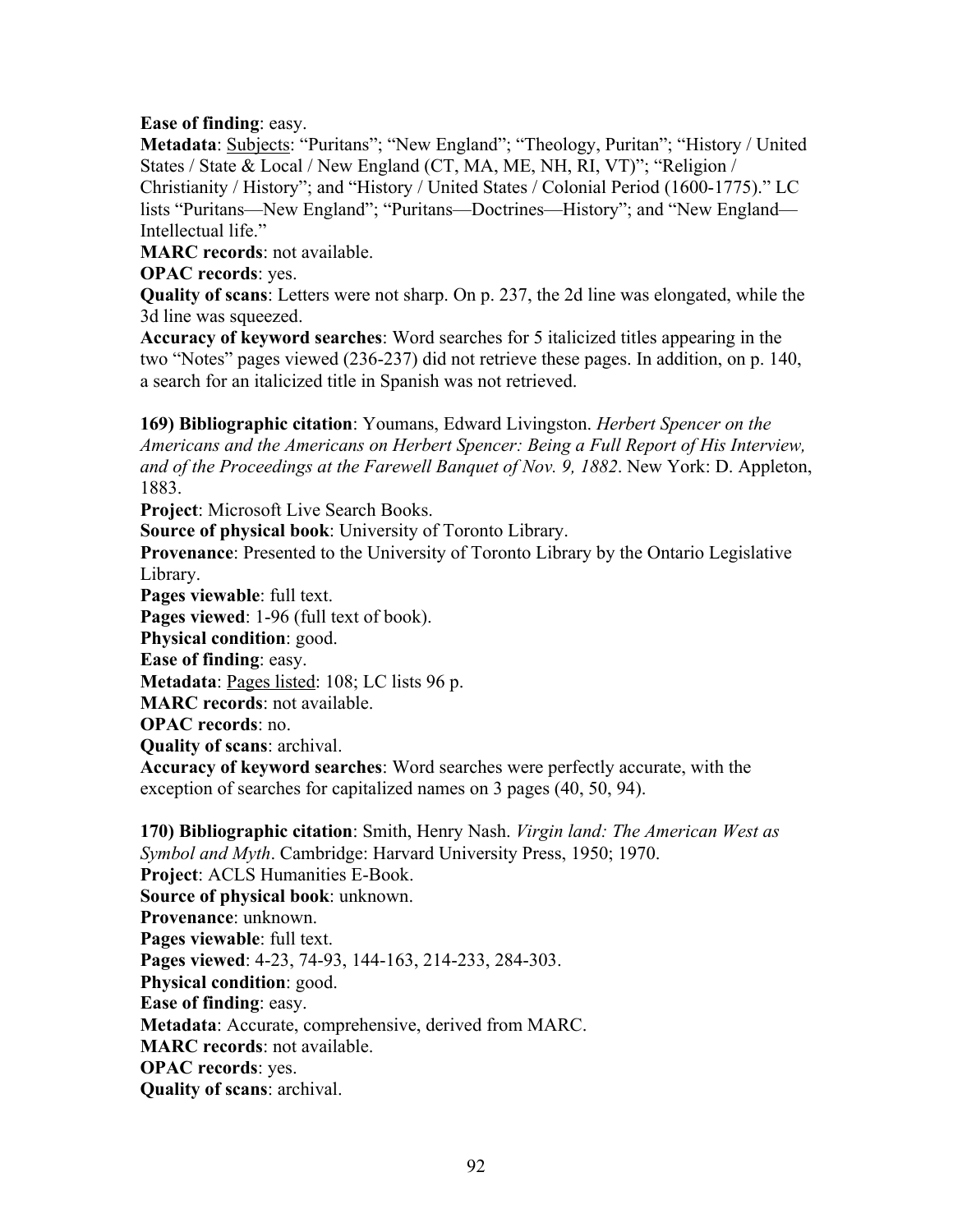**Accuracy of keyword searches**: Word searching was perfectly accurate.

**171) Bibliographic citation**: Purcell, Edward A., Jr. *The Crisis of Democratic Theory: Scientific Naturalism & the Problem of Value*. Lexington, KY: University Press of Kentucky, 1973. **Project**: Google Book Search. **Source of physical book**: unknown. **Provenance**: unknown. **Pages viewable**: preview. **Pages viewed**: 34 pages: 3-6, 8, 10, 81-85, 88-89, 158-160, 163-165, 167, 217, 219, 221- 223, 226-227, 296-298, 300, 302-304. **Physical condition**: good. **Ease of finding**: easy. **Metadata**: OK. **MARC records**: not available. **OPAC records**: yes. **Quality of scans**: recognition. Letters were not sharp. **Accuracy of keyword searches**: Searches retrieved perfectly accurate results. Words

ending in "ism" that were hyphenated between lines were read by OCR as two separate words on 4 pages (non-Aristotelianism, presentism, messianism, Institutionalism).

**172) Bibliographic citation**: Ward, Lester F. *The Psychic Factors of Civilization*. Boston: Ginn, 1893.

**Project**: Microsoft Live Search Books.

**Source of physical book**: University of California Library.

**Provenance**: In memoriam: R. G. Boone, Education Dept.

**Pages viewable**: full text.

**Pages viewed**: 1-20, 106-125, 194-213, 277-296, 336-355.

**Physical condition**: Markings in ink appeared on 31 pages; of these, OCR was affected significantly on 7 pages (3, 107, 120, 121, 203, 286, 287).

**Ease of finding**: easy.

**Metadata**: Pages listed: 404; LC lists "xxi, 369 p." Subjects: none listed; LC lists "Sociology"; "Psychology"; "Civilization"; and "Social psychology."

**MARC records**: not available.

**OPAC records**: no.

**Quality of scans**: recognition.

**Accuracy of keyword searches**: In addition to the problem noted above, OCR did not read block quotations in foreign languages on 10 pages (1, 9, 12, 15, 117, 194, 196, 197, 198, 282) or the names of the authors of these quotations. Of the 17 pages viewed from the bibliographic section, OCR did not read at least one author's capitalized name on 14 of these pages.

**173) Bibliographic citation**: Curti, Merle. *The Growth of American Thought*. 3d ed. New York: Harper & Row, 1964. Reprint: New Brunswick, NJ: Transaction Publishers, 1982. **Project**: Google Book Search.

**Source of physical book**: unknown.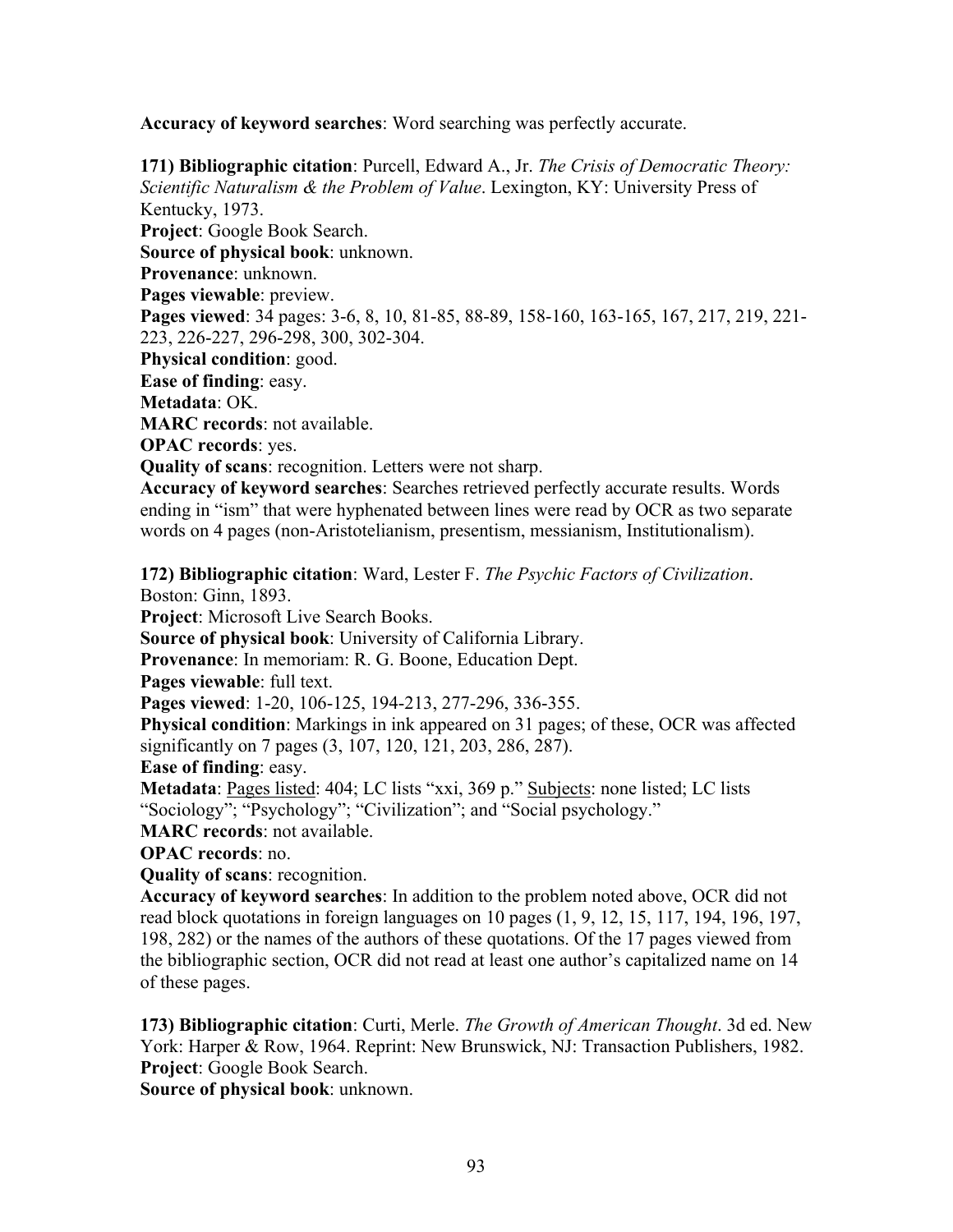## **Provenance**: unknown.

**Pages viewable**: preview.

**Pages viewed**: 88 pages: i-vi, viii, xi, xiii, 74-78, 81-85, 88-90, 174, 177-181, 184-188, 191, 281, 283, 285-288, 290, 292-295, 297, 299-300, 439, 442-446, 449-453, 456-459, 462, 771, 773, 775-778, 782-783, 785, 787-790, 792, 818, 825, 828, 840, 861, 872, 882. **Physical condition**: good.

## **Ease of finding**: easy.

**Metadata**: Pages listed: 949; LC lists "xx, 939 p." Key terms included "Ameri" (2 occurrences; presumably the first part of "American," hyphenated between lines or pages, but a search for the term retrieved the statement, pertaining to the 2 occurrences, "Sorry, this page's content is restricted." Subjects: "Civilization," "Intellectual life," "United States," "Philosophy / History & Surveys / Modern," "Political Science / General," and "Social Science / Customs & Traditions." LC lists "United States—Intellectual life" and "United States—Civilization." Contents: clicking on "References" retrieved a page that contained only the word "Bibliography"; as a statement followed indicating that the next 105 pages—the complete text of the bibliography—"are not part of this book preview," the "References" link proved to be useless. Individual pages in this section were retrieved, however, through words searches.

**MARC records**: not available.

**OPAC records**: no.

**Quality of scans**: recognition. Letters were not sharp.

**Accuracy of keyword searches**: Word searches were perfectly accurate. Words ending in "ism" that were hyphenated between lines were read by OCR as two separate words on 12 pages (Trinitarianism, humanitarianism, monarchism, equalitarianism, scoundrelism, clanism, supernaturalism, instrumentalism, Unitarianism, environmentalism, Universalism).

**174) Bibliographic citation**: Gray, Asa. *Darwiniana: Essays and Reviews Pertaining to Darwinism*. New York: D. Appleton, 1876.

**Project**: Microsoft Live Search Books.

**Source of physical book**: The Library, University of California, Santa Barbara.

**Provenance**: unknown.

**Pages viewable**: full text.

**Pages viewed**: 9-28, 87-106, 178-197, 252-271, 373-392.

**Physical condition**: Markings appeared on only one page and did not affect OCR. **Ease of finding**: easy.

**Metadata**: Pages listed: 412; LC lists "xii, [9]-396 p."

**MARC records**: not available.

**OPAC records**: no.

**Quality of scans**: archival.

**Accuracy of keyword searches**: Word searches were perfectly accurate, with the exception of a search for an italicized Latin phrase (187), and a name in a footnote and a citation that was not read by OCR (both on 266).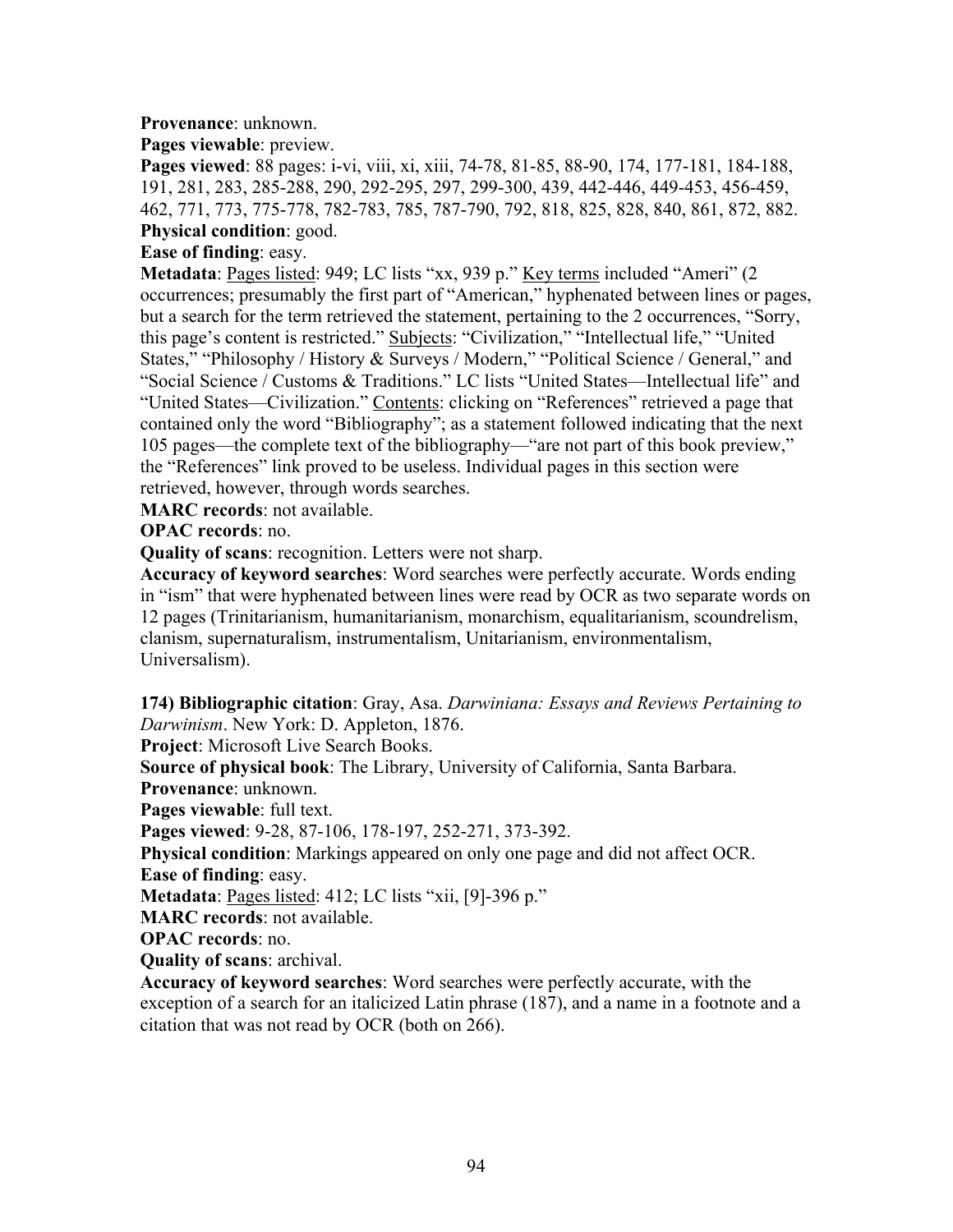**175) Bibliographic citation**: White, Hayden. *The Content of the Form: Narrative Discourse and Historical Representation*. Baltimore: Johns Hopkins University Press, 1987. **Project**: ACLS Humanities E-Book. **Source of physical book**: unknown. **Provenance**: unknown. **Pages viewable**: full text. **Pages viewed**: 2-21, 56-75, 110-129, 164-183, 218-237. **Physical condition**: good. **Ease of finding**: easy. **Metadata**: Accurate, comprehensive, derived from MARC. **MARC records**: not available. **OPAC records**: yes. **Quality of scans**: reproduction. **Accuracy of keyword searches**: Word searches were perfectly accurate.

**176) Bibliographic citation**: Feffer, Andrew. *The Chicago Pragmatists and American Progressivism*. Ithaca : Cornell University Press, 1993.

**Project**: Google Book Search.

**Source of physical book**: unknown.

**Provenance**: unknown.

**Pages viewable**: preview.

**Pages viewed**: 30 pages: 1-4, 6, 8, 66-70, 73-74, 158-162, 165, 168, 209, 212-216, 219, 250-252.

**Physical condition**: good.

**Ease of finding**: easy.

**Metadata**: Subjects: Google used 3 of LC's subjects: "Chicago school of sociology," "Pragmatism," and "Progressivism (United States politics)." Google did not use 3 additional LC subjects: "Dewey, John, 1859-1952," "United States—Intellectual life— 1865-1918," and "United States—Social conditions—1865-1918." Google used 3 subjects that LC did not: "Social Science / Sociology / General," "Political Science / Political Process / Political Parties," "Philosophy / Movements / Pragmatism." Key words and phrases included "Mead Papers (document source used).

**MARC records**: not available.

**OPAC records**: yes.

**Quality of scans**: recognition. Letters were not sharp.

**Accuracy of keyword searches**: OCR did not read at least one complete footnote on 12 pages (3, 4, 68, 70, 73, 74, 161, 165, 216, 219, 251, 252).

**177) Bibliographic citation**: Hazen, Charles Downer. *Contemporary American Opinion of the French Revolution*. Baltimore: Johns Hopkins Press, 1897.

**Project**: Microsoft Live Search Books.

**Source of physical book**: University of Toronto Library.

**Provenance**: unknown.

**Pages viewable**: full text.

**Pages viewed**: 1-20, 81-100, 150-169, 220-239, 288-307.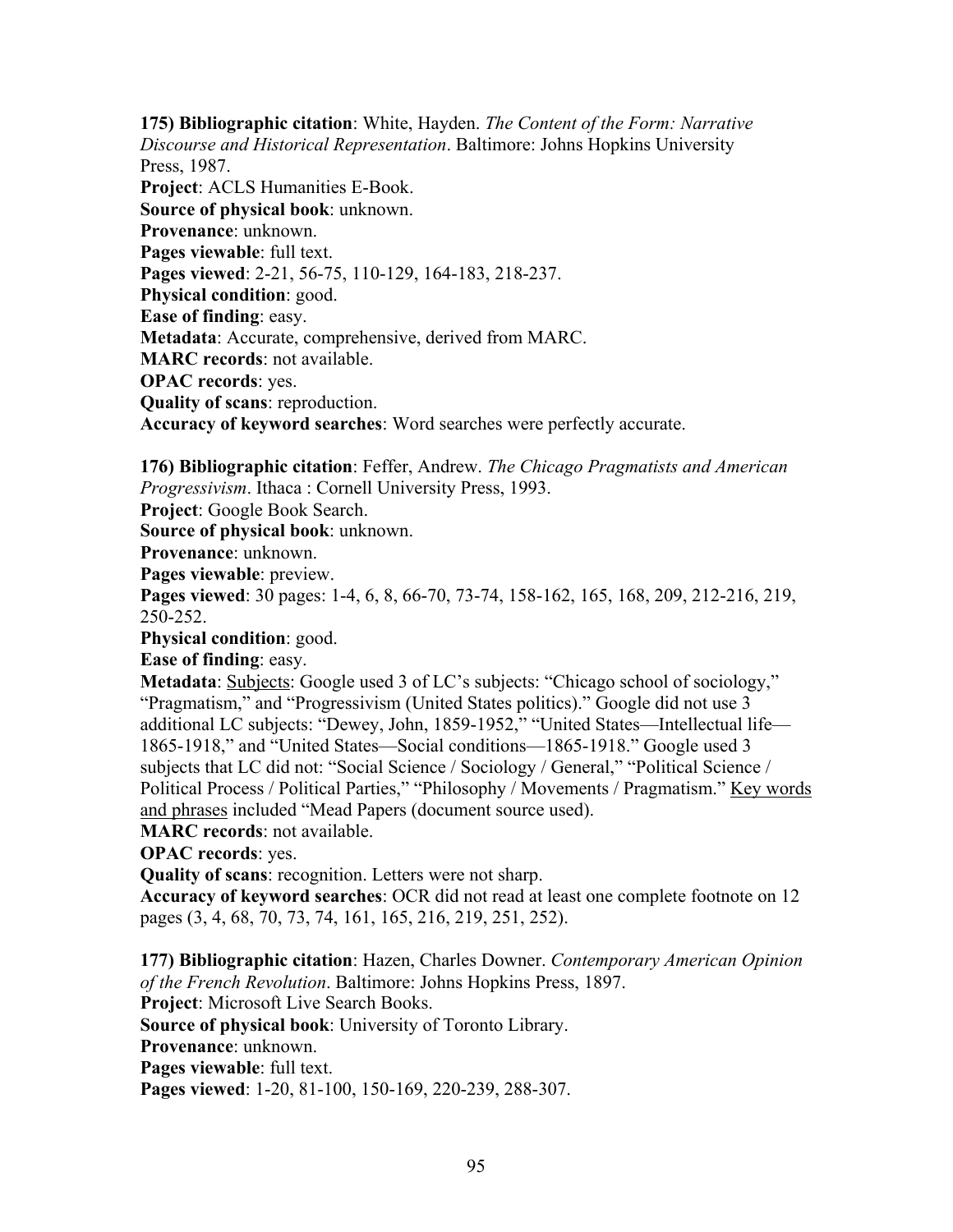**Physical condition**: Markings appeared on 12 pages, with much pencil underlining on 9 of these pages (288-296), but markings did not affect OCR reading significantly. Pages 91-92 were taped, with the last five lines on each page covered, affecting OCR reading on both pages.

**Ease of finding**: easy.

**Metadata**: Pages listed: 344; LC lists "1 p. l., x, 315 p." Subjects: "France History Foreign Public Opinion. Revolution, 1789-1799," while LC lists "France—History— Revolution, 1789-1799—Foreign Public Opinion."

**MARC records**: not available.

**OPAC records**: no.

**Quality of scans**: recognition. Letters were not sharp.

**Accuracy of keyword searches**: In addition to the problem noted above, on p. 220, a footnote was not read by OCR; on p. 307 in the Bibliography, an entry was not read by OCR; on p. 306, the name "Timothy Dwight" was read by OCR as "Timothy D wight," so a search using "Dwight" did not retrieve this page. On 4 pages, words hyphenated between lines were read as separate words (4,18, 291, 305).

**178) Bibliographic citation**: Reuben, Julie A. *The Making of the Modern University: Intellectual Transformation and the Marginalization of Morality*. Chicago: University of Chicago Press, 1996.

**Project**: Google Book Search.

**Source of physical book**: unknown.

**Provenance**: unknown.

**Pages viewable**: preview.

**Pages viewed**: 32 pages: 1-7, 60-66, 132-137, 210, 212, 216-217, 315, 318-319, 321, 323-324, 327-328.

**Physical condition**: good.

**Ease of finding**: easy.

**Metadata**: Pages listed: 374; LC lists "x, 363 p.; 24 cm." Subjects: "Educational change," "Moral education," "Universities and colleges / United States / History / 19th century," and "Education / Higher." LC lists "Universities and colleges—United States— History—19th century," "Universities and colleges—United States—History—20th century," "Education, Higher—United States—Philosophy," "Educational change— United States—History," and "Moral education—United States—History." Key terms included "Charles W" (part of Charles W. Eliot's name).

**MARC records**: not available.

**OPAC records**: no.

**Quality of scans**: recognition. Letters were not sharp.

**Accuracy of keyword searches**: Searches were perfectly accurate.

**179) Bibliographic citation**: Stauffer, Vernon. *New England and the Bavarian Illuminati*. New York, 1918.

**Project**: Microsoft Live Search Books.

**Source of physical book**: University of Toronto Library.

**Provenance**: unknown.

**Pages viewable**: full text.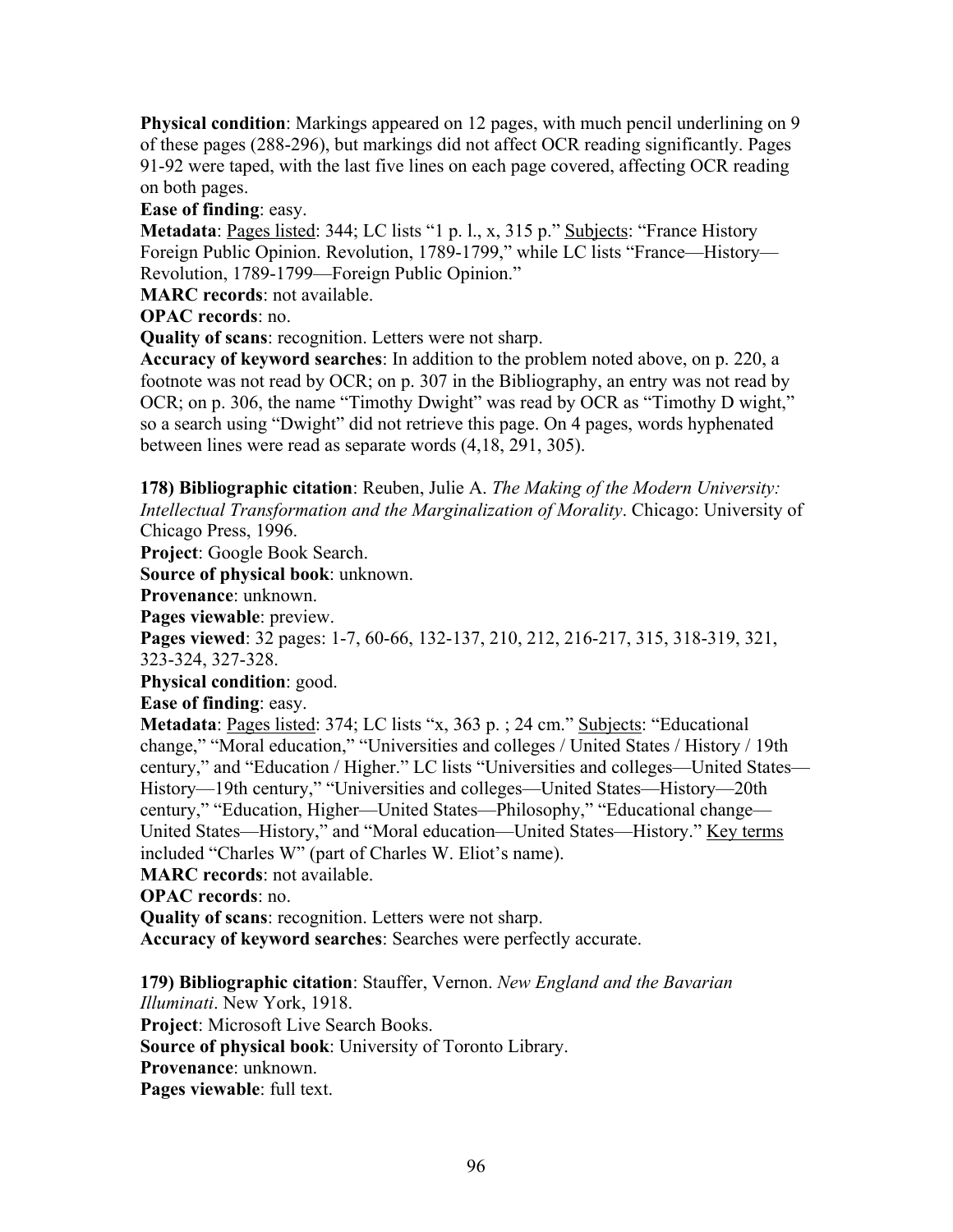**Pages viewed**: 9-28, 84-103, 167-186, 240-259, 345-364. **Physical condition**: Markings appeared on 13 pages, but none interfered with OCR reading. **Ease of finding**: easy. **Metadata**: Pages listed: 386; LC lists 375 p. **MARC records**: not available. **OPAC records**: no.

**Quality of scans**: archival.

**Accuracy of keyword searches**: At least one footnote was not read by OCR on 6 pages viewed (16, 24, 25, 170, 174, 183); some of these were in foreign languages. "Ism," as part of a word hyphenated between two lines, was read as a separate word on 5 pages (illuminism, provincialism, despotism, magnetism).

**180) Bibliographic citation**: Bruce, Robert V. *The Launching of Modern American Science, 1846-1876*. Ithaca: Cornell University Press, 1987. **Project**: ACLS Humanities E-Book. **Source of physical book**: unknown. **Provenance**: unknown. **Pages viewable**: full text. **Pages viewed**: 4-23, 84-103, 180-199, 288-307, 408-427. **Physical condition**: good. **Ease of finding**: easy. **Metadata**: Accurate, comprehensive, derived from MARC. **MARC records**: not available. **OPAC records**: yes. **Quality of scans**: recognition. Light letters occurred on 4 pages (94, 187, 306, 418). **Accuracy of keyword searches**: All searches retrieved accurate results, with the exception of a search for the word "contact-detonator," hyphenated between lines, which retrieved no results, while a search for "contactdetonator" retrieved the correct page (307). OCR read 3,539 items, including dates, beginning with "18" as "I8"; it read 823

items beginning with "18" correctly.

**181) Bibliographic citation**: Craven, Avery. *The Coming of the Civil War*. New York: Charles Scribner's Sons, 1942; Chicago: University of Chicago Press, 1966.

**Project**: Google Book Search.

**Source of physical book**: unknown.

**Provenance**: unknown.

**Pages viewable**: preview.

**Pages viewed**: 49 pages:16-25, 89-98, 235-238, 241-244, 249-250, 359, 361-364, 366, 368, 440-442, 446-447, 449, 453, 455-458, 460.

**Physical condition**: good.

**Ease of finding**: easy.

**Metadata**: <u>Pages listed</u>: 499; LC lists "x p., 2 l., 491 p." Subjects: "History"; "Causes"; "Civil War, 1861-1865"; "History / United States / General"; "History / United States / 19<sup>th</sup> Century"; and "History / United States / Civil War Period (1850-1877)." LC lists "Slavery—United States"; "United States—History—1815-1861"; and "United States—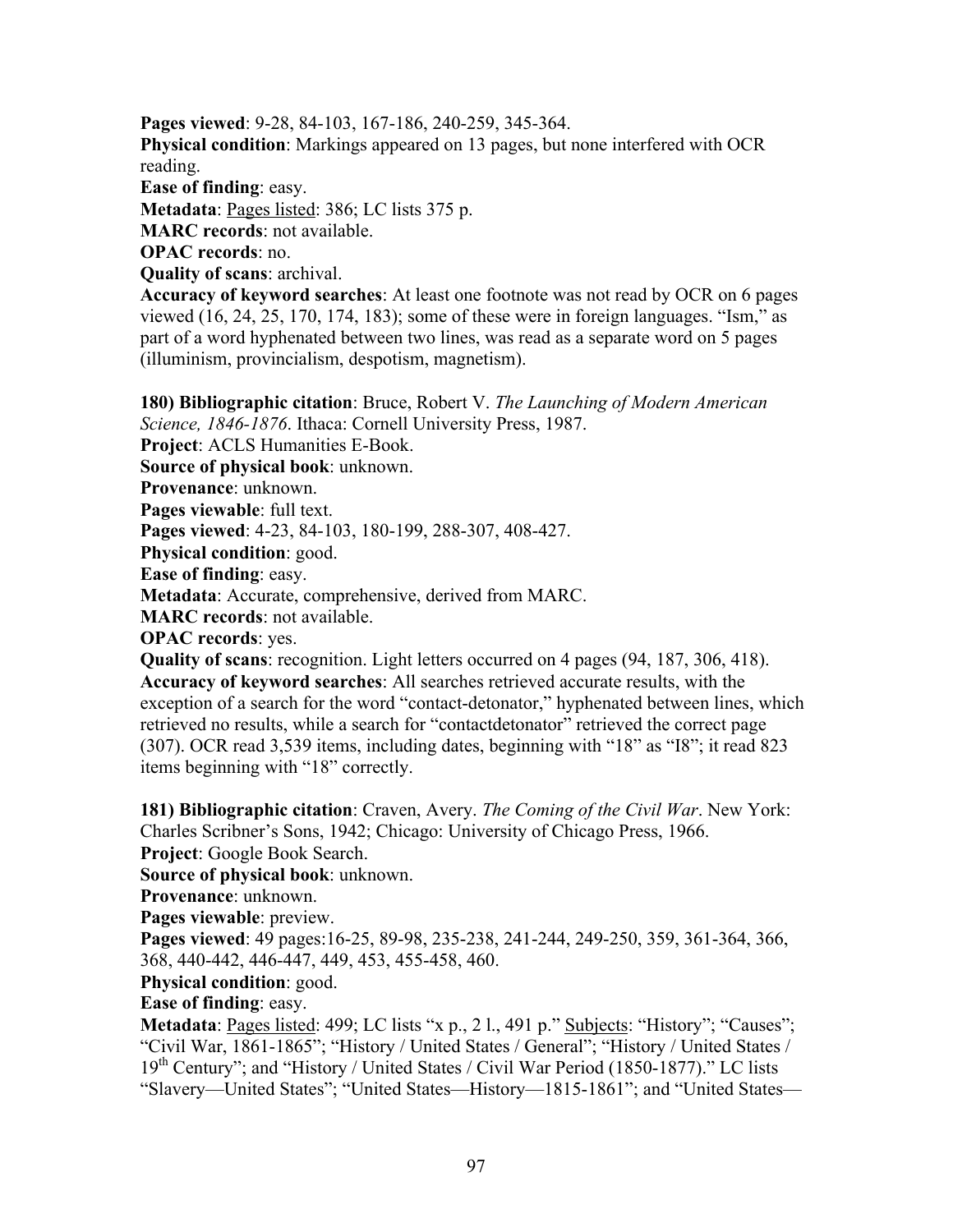History—Civil War, 1861-1865—Causes." Key terms included "York Tribune," a part of the name of the New York Tribune.

**MARC records**: not available.

**OPAC records**: no.

**Quality of scans**: recognition.

**Accuracy of keyword searches**: OCR misreading of italicized words occurred on 5 pages (235, 446, 447, 450, 453). In three of these cases, OCR misread the lower-case italicized "p".

**182) Bibliographic citation**: Gallatin, Albert. *The Writings of Albert Gallatin*. Ed. Henry Adams. Vol. III. Philadelphia: J. B. Lippincott, 1879.

**Project**: Microsoft Live Search Books.

**Source of physical book**: Cornell University Library.

**Provenance**: unknown.

**Pages viewable**: full text.

**Pages viewed**: 3-22, 235-254, 369-388, 491-510, 617-636.

**Physical condition**: good.

**Ease of finding**: easy.

**Metadata**: Subjects: matched LC's, but were cut-off after a certain number of characters. Pages listed: 668 pages, but last page of text is p. 646.

**MARC records**: not available.

**OPAC records**: no.

**Quality of scans**: reference. On 5 pages, text in the right corner was bent toward the top (12, 14, 16, 20, 22); OCR was affected on two of these pages (12, 16).

**Accuracy of keyword searches**: The letter "w," at the beginning of words, often was read by OCR as "Av": "whenever" as "Avhenever" on 10 pages; "when" as "Avhen" on 38 pages; "where" as "Avhere" on 23 pages; "western" as "Avhestern" on 14 pages; "west" as "avhest" on 7 pages. Words with apostrophes on occasion were not retrieved through searches. For example "Braddock's Field" was not retrieved in a search for the complete phrase, while "Braddock" and "Field" were retrieved (13). "Parkinson's Ferry" was retrieved through a search for the complete phrase for an occurrence on p. 25, but not for p. 14, where it also occurred. Words hyphenated between lines on occasion were read by OCR as separate words: "sys-tem" as "sys tem" (254); "Mon-roe" as "Mon roe" (633). The italicized "Robertson" was read as "Eobertson" (501). OCR mistakes occurred more frequently in pages with small lettering (369, 619, 621, 625, 629, 637).

**183) Bibliographic citation**: Savelle, Max. *Seeds of Liberty: The Genesis of the American Mind*. New York: Knopf, 1948; Kessenger Publishing, 2005.

**Project**: Google Book Search.

**Source of physical book**: unknown.

**Provenance**: unknown.

**Pages viewable**: preview.

**Pages viewed**: 18-21, 24-28, 31-33, 82-86, 89-93, 96-97, 257-261, 264-268, 271-272, 427-431, 435-439, 443, 448, 534, 537, 539, 541-542, 546, 549-553, 556, 558-561. **Physical condition**: good.

**Ease of finding**: easy.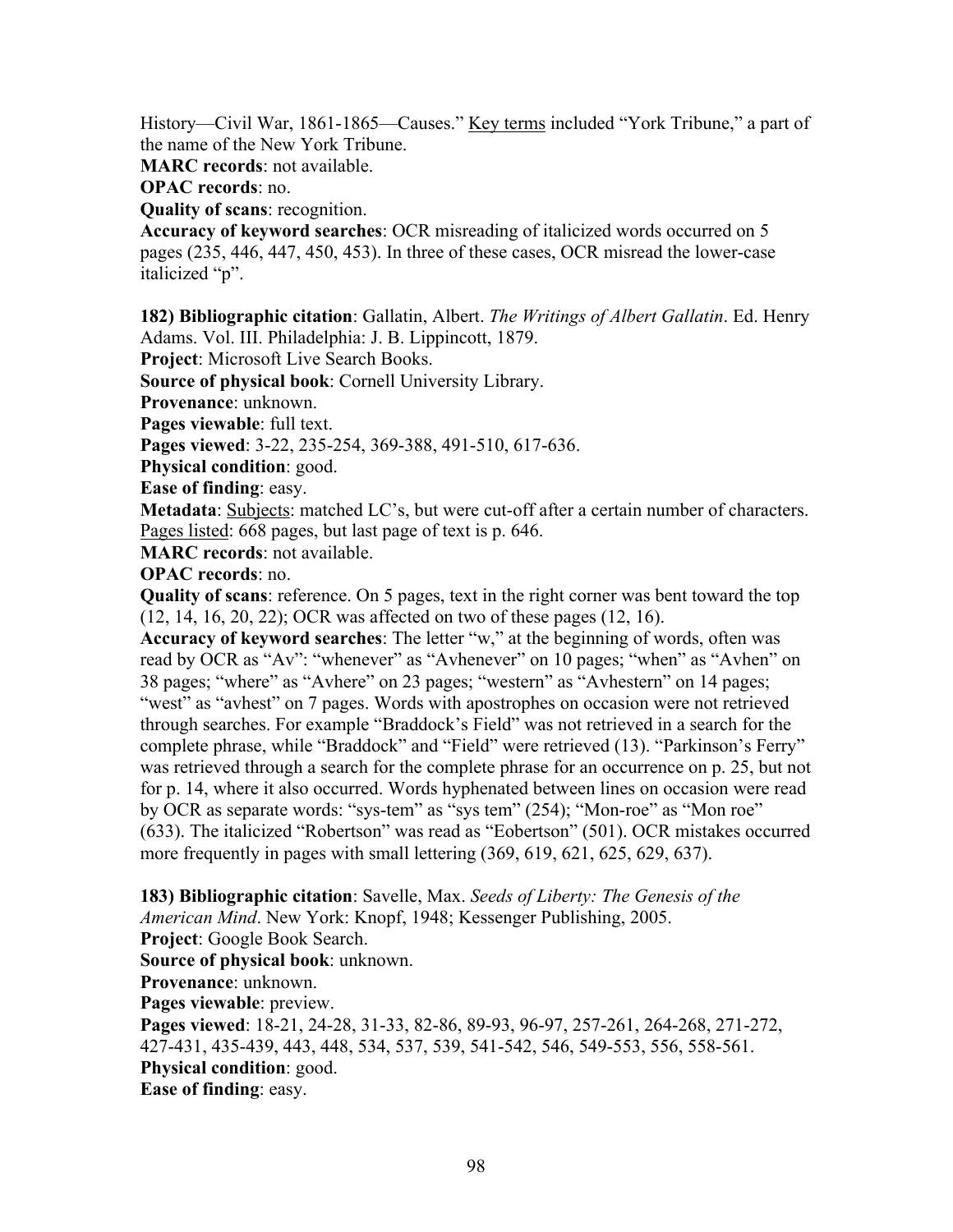**Metadata**: Subjects: "History / United States / Colonial Period (1600-1755)." LC lists "United States—Civilization." Pages listed: 644; LC lists "xix, 587, xxxi p." Contents: the link for "References" retrieved the last page of a chapter section dealing with sources, not the first page of the references section of the whole book.

**MARC records**: not available.

**OPAC records**: no.

**Quality of scans**: recognition. Letters were not sharp.

**Accuracy of keyword searches**: OCR did not read at least one footnote on 20 pages (31, 33, 86, 89, 93, 96-97, 257-260, 266-267, 435, 534-535, 539, 546, 559-560). In addition, OCR did not read the last paragraph of text (2 lines) on p. 83.

**184) Bibliographic citation**: Cooke, George Willis. *Unitarianism in America: A History of Its Origins and Development*. Boston: American Unitarian Association, 1902. **Project**: Microsoft Live Search Books.

**Source of physical book**: Victoria University Library.

**Provenance**: The Library of Rev. Salem Goldsworth Bland.

Pages viewable: full text.

**Pages viewed**: 1-20, 92-111, 187-206, 343-362, 435-454.

**Physical condition**: Markings appeared on one page (3).

**Ease of finding**: easy.

**Metadata**: Pages listed: 530; Hollis Catalog lists "xi, 463 p." Subjects: "Unitarianism"; Hollis Catalog lists "Unitarianism—United States—History" and "Unitarian churches— United States—History." Incorrect page indicator: Page numbers were not given in the page indicator. Therefore, searching in all cases retrieved results with the phrase "View page" where ordinarily a page number would be given. For example, a search for "Unitarianism" yielded 84 pages, yet none were marked by page numbers. Contents: clicking on the link for p. 430 retrieved p. 43.

**MARC records**: not available.

**OPAC records**: no.

**Quality of scans**: reference.

**Accuracy of keyword searches**: Words ending in "ism" that were hyphenated between lines were read by OCR as two separate words on 9 pages (Transcendentalism, Calvinism, Sectarianism, Unitarianism, idealism, pauperism). "Arminianism" was read by OCR as "Anninianism" on 2 pages. On index page 453, multiple entries were not read by OCR (Arminius; Angell, George T.; Animals, humane treatment of) and a number of words were read incorrectly ("Beecher" as "Heecher"; "Belknap" as "Belkuap"; "Bartol" as "15;irtol"). On p. 451, a spot of lightness resulted in the word "five" being read as "live" by OCR.

**185) Bibliographic citation**: Fox, Daniel M. *The Discovery of Abundance: Simon N. Patten and the Transformation of Social Theory*. Ithaca: Cornell University Press, 1967. **Project**: ACLS Humanities E-Book.

**Source of physical book**: unknown.

**Provenance**: unknown.

**Pages viewable**: full text.

**Pages viewed**: 2-21, 72-91, 142-161, 192-211, 236-255.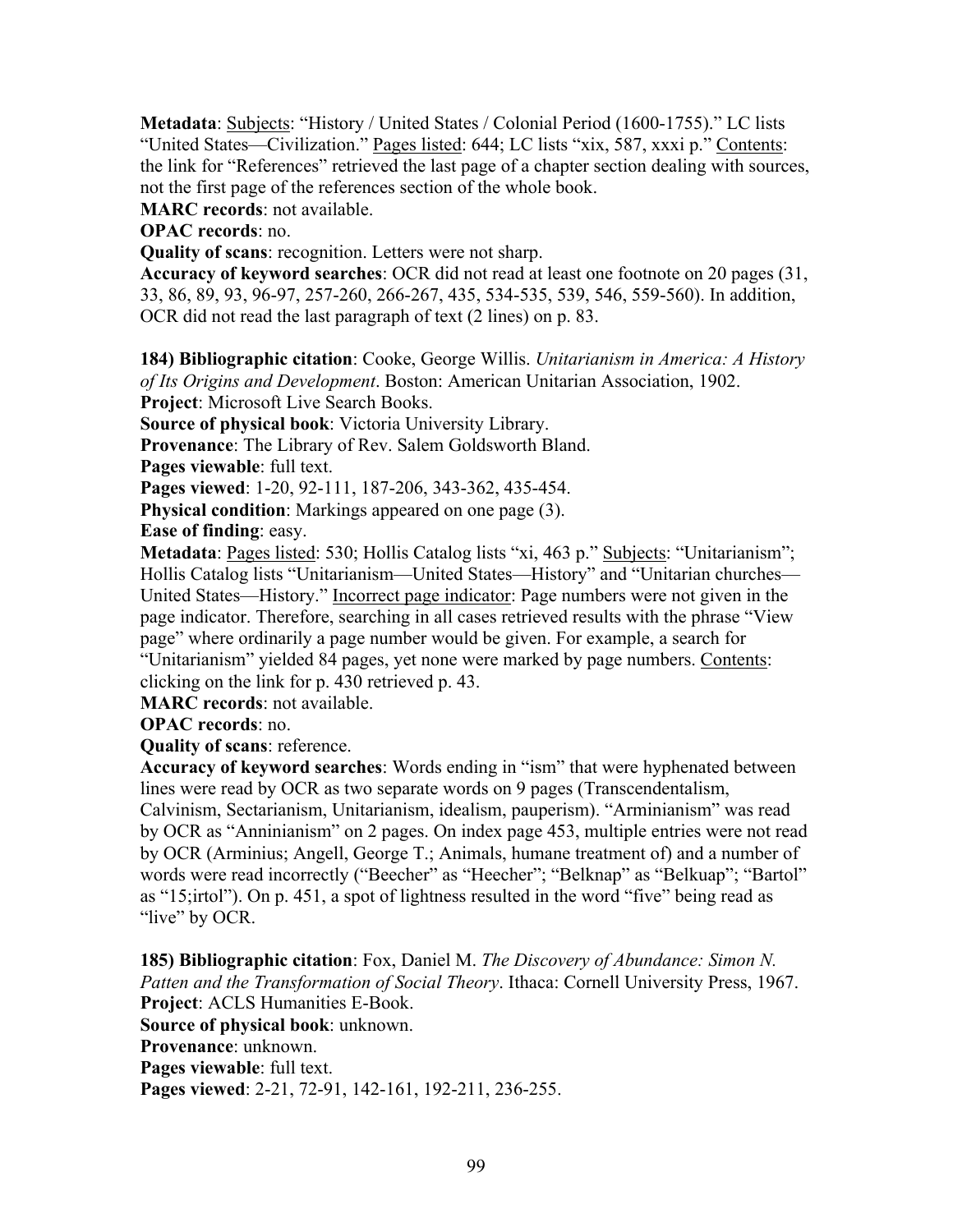**Physical condition**: good. **Ease of finding**: easy. **Metadata**: Accurate, comprehensive, derived from MARC. **MARC records**: not available. **OPAC records**: yes. **Quality of scans**: archival.

**Accuracy of keyword searches**: Word searching was perfectly accurate. OCR read 219 items, including dates, beginning with "18" as "I8"; it read 470 items beginning with "18" correctly. It read 302 items beginning with "19" as "I9"; it read 815 items beginning with "19" correctly.

**186) Bibliographic citation**: May, Henry F. *The End of American Innocence: A Study of the First Years of Our Own Time, 1912-1917*. New York: Columbia University Press, 1992; New York: Knopf, 1959.

**Project**: Google Book Search.

**Source of physical book**: unknown.

**Provenance**: unknown.

**Pages viewable**: preview.

**Pages viewed**: ix-xvii, 37-46, 109-117, 119, 121, 261, 264, 266-271, 396-402, 404, 421, 423.

**Physical condition**: good.

**Ease of finding**: easy.

Metadata: Subjects: "United States"; "Civilization"; "Intellectual life"; "History / United States / General." LC lists "United States—Intellectual life—20<sup>th</sup> century" and "United States—Civilization—1865-1918." Contents: included a link for "BIBLIOGRAPHICAL ES…," which retrieved the last page of a Bibliographical Essay.

**MARC records**: not available.

**OPAC records**: yes.

**Quality of scans**: recognition.

**Accuracy of keyword searches**: Word searches retrieved perfect results, with the exception of p. 46, where the name "Cairns," appearing in the text and in a footnote, was read as "Caims" in both places by OCR. In addition, words ending in "ism" that were hyphenated between lines were read as separate words on 4 occasions (humanitarianism, moralism, progressivism, and practicalism).

**187) Bibliographic citation**: Ames, Fisher. *Works of Fisher Ames, with a Selection from His Speeches and Correspondence*. Vol. I. Ed. Seth Adams. Boston: Little, Brown, 1854. **Project**: Microsoft Live Search Books.

**Source of physical book**: University of California, Berkeley Libraries.

**Provenance**: unknown.

**Pages viewable**: full text.

**Pages viewed**: 1-20, 88-107, 169-188, 296-315, 387-406.

**Physical condition**: Markings, many of them ink underlining, appeared on 46 pages; OCR was affected significantly (at least three errors per page) on 11 pages (1, 3, 4, 5, 9, 10, 11, 12, 13, 15, 16).

**Ease of finding**: easy.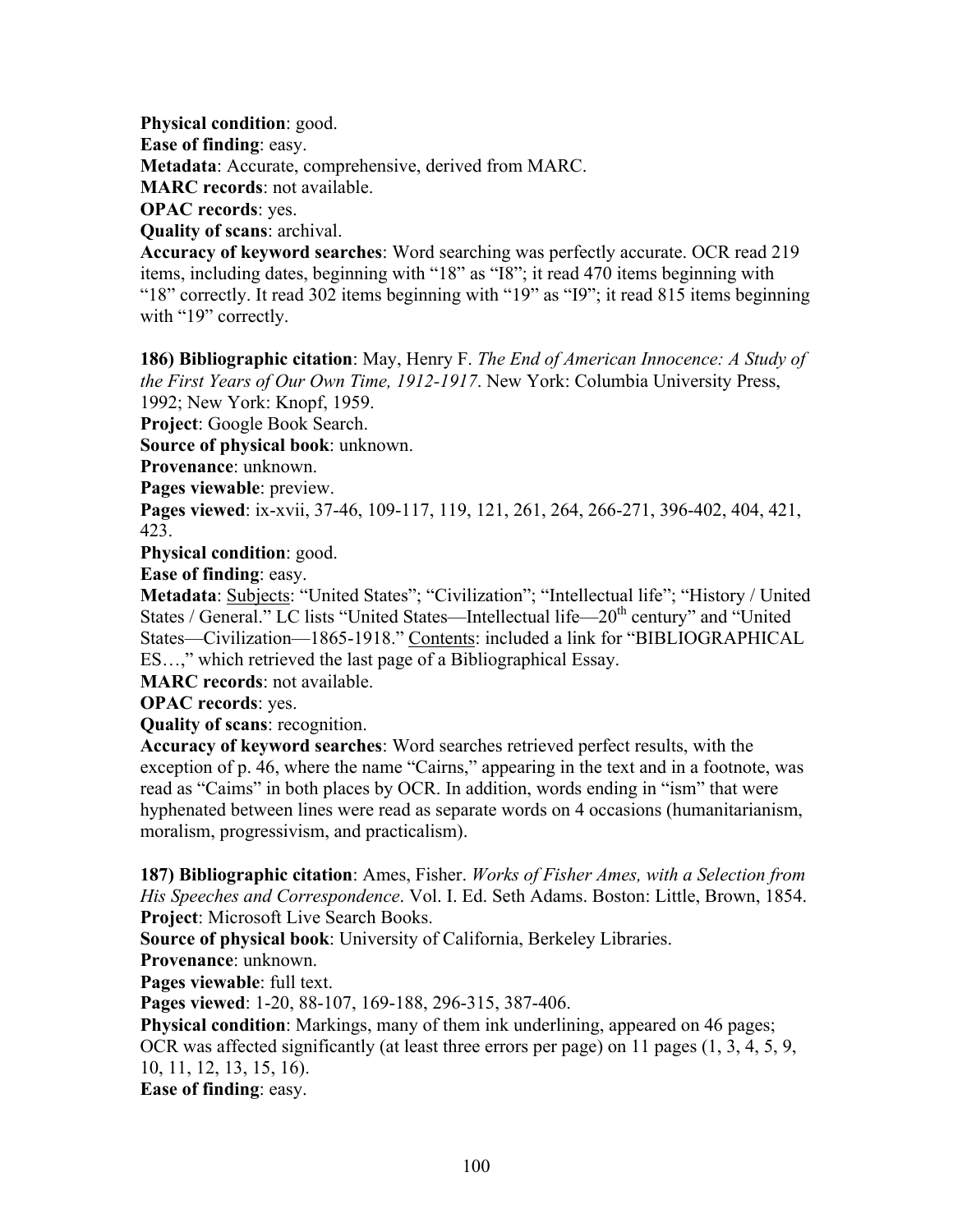**Metadata**: Pages listed: 434, yet the last page is labeled p. 406.

**MARC records**: not available.

**OPAC records**: no.

**Quality of scans**: reference.

**Accuracy of keyword searches**: In addition to the problems noted above, a footnote on p. 176 was not read by OCR; the word "Pennsylvania," hyphenated between two lines, was read as two words by OCR on p. 394; the word "was" was read as "avas" by OCR twice; and the word "where" was read as "avhere" by OCR twice.

**188) Bibliographic citation**: McClay, Wilfred M. *The Masterless: Self and Society in Modern America*. Chapel Hill: University of North Carolina Press, 1994. **Project**: Google Book Search.

**Source of physical book**: unknown.

**Provenance**: unknown.

**Pages viewable**: preview.

**Pages viewed**: 38 pages: 8-15, 73-81, 134-142, 250-258, 346-347.

**Physical condition**: good.

**Ease of finding**: easy.

**Metadata**: Pages listed: 380; LC lists "xii, 366 p." Subjects: included two from LC ("Individualism—United States" and "Social integration—United States"), but truncated LC's third subject, "United States—Social conditions" to "Social conditions" and added three subjects: "Philosophy / General"; "Social Science / Sociology / General"; and "History / United States / General." The term "General" seems inappropriate. Anyone looking for a book on general US history or philosophy would not be satisfied with this book. Contents: the link to the chapter "Guardians of the Self" retrieved p. 257, but the chapter begins on p. 226.

**MARC records**: not available.

**OPAC records**: no.

**Quality of scans**: recognition. Letters were not sharp.

**Accuracy of keyword searches**: Errors in keyword searches occurred twice, once with an italicized Latin word (141), once with an italicized word in the title of a work (347).

**189) Bibliographic citation**: Barlow, Joel. *The Political Writings of Joel Barlow*. A new edition corrected. New York: Mott & Lyon, 1796.

**Project**: Microsoft Live Search Books.

**Source of physical book**: University of California Library.

**Provenance:** Daniel S. Ni[], his book.

**Pages viewable**: full text.

**Pages viewed**: iii-22, 61-80, 120-139, 181-200, 239-158.

**Physical condition**: A dark spot appeared on pp. 65-76 occasionally affecting the OCR reading of a word.

**Ease of finding**: easy.

Metadata: Pages listed: 264; LC lists "xvi, [1], 18-258, [2] p. (last leaf blank)." Subjects: "Aristocracy (Social Class)"; "France History Revolution, 1789-1799"; "Poems 1796." LC lists "State, The—Early works to 1800"; "Aristocracy (Political science)—Early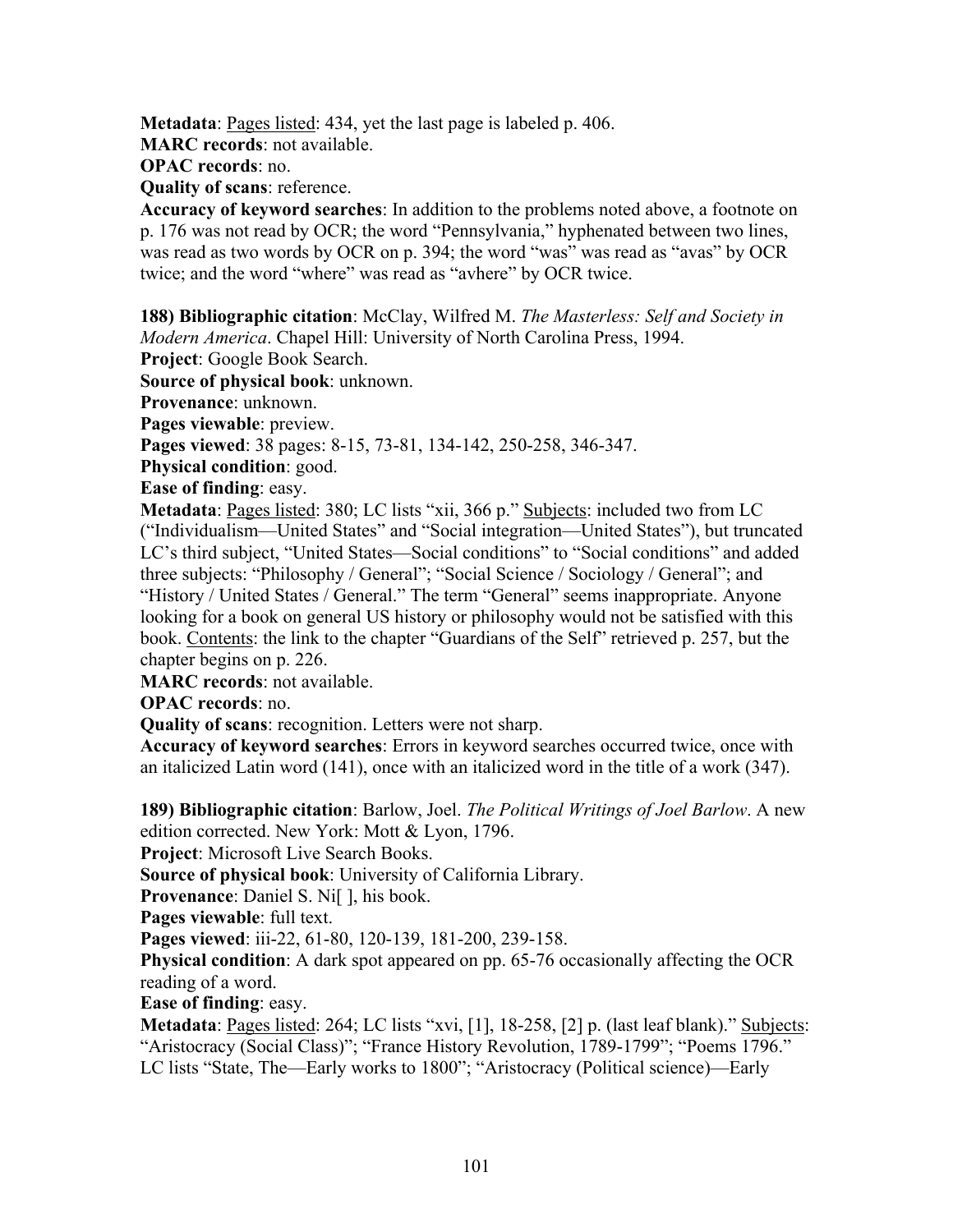works to 1800"; "France—History—Revolution, 1789-1799—Causes." Incorrect page indicator: Pages xv and xvi were listed as "15" and "16" in the page indicator.

**MARC records**: not available.

**OPAC records**: no.

**Quality of scans**: reference; images were very sharp.

**Accuracy of keyword searches**: Text is Old English, so OCR searching for modern English was not accurate for words in which the modern letter "s" appeared as "f" and the consecutive letters "ct" appeared with a loop connecting them. Searching using the "f" rather than the "s" often also proved inaccurate, because OCR, not recognizing a complete word with the "f," often made additional mistakes with other letters. For example, the word "occasions" spelled in the text as "occafions" was read by OCR as "occaiions" (viii); "diminishing" spelled as "diminifhing" was read as "diminiiliiltg" (xiii); "undistinguishable" spelled as "undiftinguifhable" was read as "undlftingmfhable" (22); "distraction" spelled as "diftraction" was read as "diftaion" (99); "shall" spelled as "fhall" was read as "dial!" (118); "insulted" spelled as "infulted" was read as "infuhed" (59); "pursue" spelled as "purfue" was read as "piirfue" (59). In addition, OCR skipped more than 13 lines of text on p. 99 without reading any word (between lines 16 and 30); the letter "e" on occasion was read as "c"; and pages with many italicized words contained many mistakes in OCR readings (pp. 126, 127, 245).

**190) Bibliographic citation**: Bragdon, Henry Wilkinson. *Woodrow Wilson: The Academic Years*. Cambridge, MA: Belknap Press of Harvard University Press, 1967.

**Project**: ACLS Humanities E-Book.

**Source of physical book**: unknown.

**Provenance**: unknown.

**Pages viewable**: full text.

**Pages viewed**: 4-23, 100-119, 188-207, 336-355, 436-455.

**Physical condition**: good.

**Ease of finding**: easy.

**Metadata**: Accurate, comprehensive, derived from MARC.

**MARC records**: not available.

**OPAC records**: yes.

**Quality of scans**: archival.

**Accuracy of keyword searches**: All word searches retrieved perfectly accurate results. The numeral "0," however, often was read by OCR as the letter "o" in dates. A search for "19o\*" retrieved 30 pages; one for "188o" retrieved 13 pages; one for "189o" retrieved 7 pages. In addition, a search for "i8\*" retrieved 12 pages in which the numeral "1" was read mistakenly by OCR as the letter "i".

**191) Bibliographic citation**: Livingston, James. *Pragmatism and the Political Economy of Cultural Revolution, 1850-1940*. Chapel Hill: University of North Carolina Press, 1994, 1997. **Project**: Google Book Search. **Source of physical book**: unknown. **Provenance**: unknown. **Pages viewable**: preview.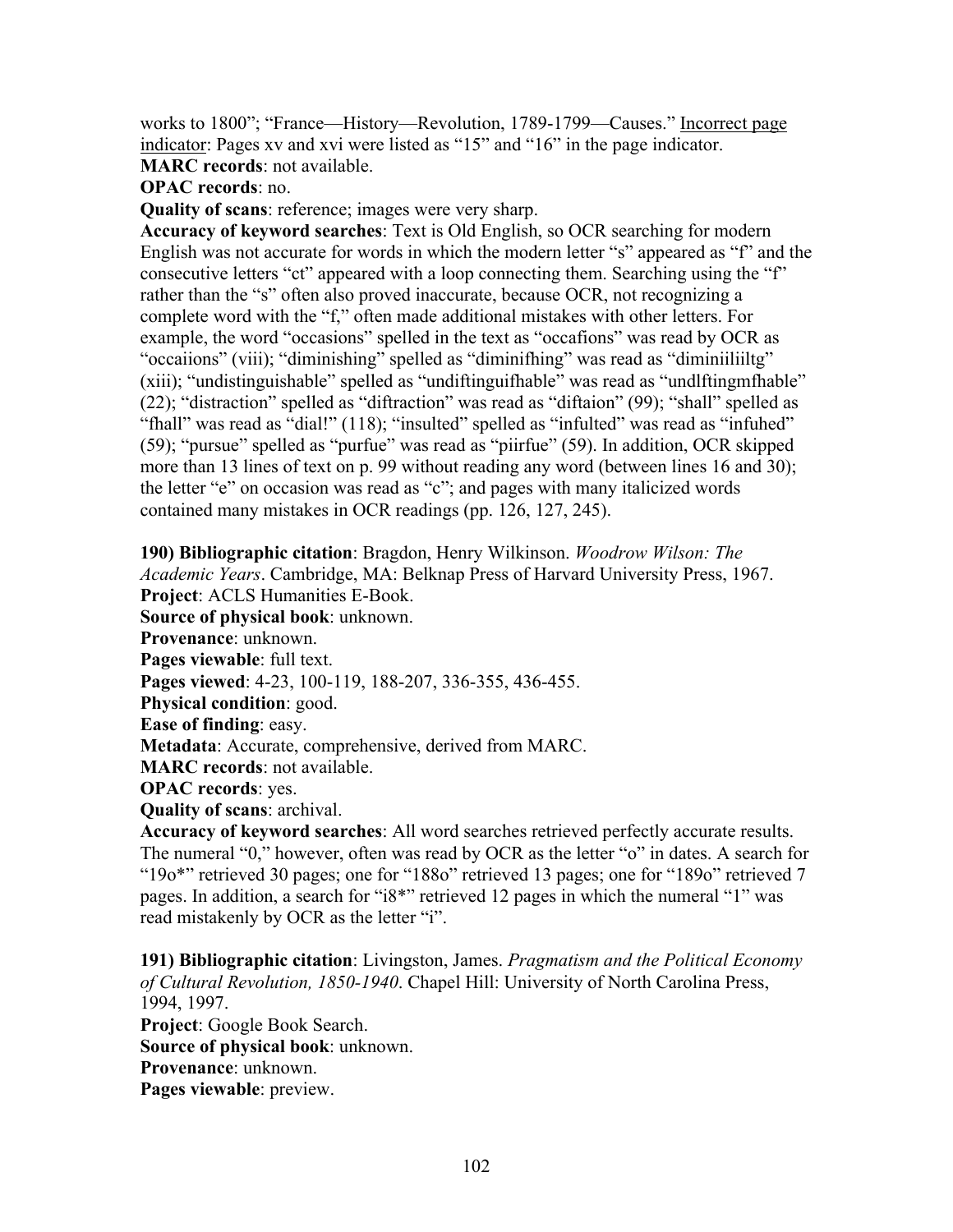**Pages viewed**: 23-30, 83-90, 157-164, 224-227, 230, 232-233, 236, 324-328, 330-334. **Physical condition**: good.

**Ease of finding**: easy.

**Metadata**: **Subjects**: "Economic conditions"; "United States"; "1865-1918"; "History / United States / General"; "Business & Economics / Economic Conditions"; "Business & Economics / Economic History." LC lists "Pragmatism"; "Consumer behavior—United States—History"; "Industries—Social aspects—United States—History"; "Capitalism— United States—History"; "United States—Civilization—19<sup>th</sup> century"; "United States— Civilization—1865-1918"; "United States—Civilization—1918-1945". Pages listed: 416; LC lists "xxiii, 392 p." Selected pages offered images of 3 pages: xxviii, xxxii, and 2. All of these were images of blank pages.

**MARC records**: not available.

**OPAC records**: no.

**Quality of scans**: recognition. On p. 158, one-third of the page was printed significantly lighter than the rest.

**Accuracy of keyword searches**: All word searches retrieved accurate results.

**192) Bibliographic citation**: Howe, M. A. DeWolfe. *The Life and Letters of George Bancroft*. Vol. I. New York: Charles Scribner's Sons, 1908.

**Project**: Microsoft Live Search Books.

**Source of physical book**: University of California, Berkeley Libraries. Reese Library. **Provenance**: unknown.

**Pages viewable**: full text.

**Pages viewed**: 11-30, 79-98, 150-169, 217-236, 275-294.

**Physical condition**: good.

**Ease of finding**: easy.

**Metadata**: Pages listed: 322; last page is p. 294. Incorrect page indicator: Pages 21-27 were numbered incorrectly in the page indicator.

**MARC records**: not available.

**OPAC records**: no.

**Quality of scans**: poor. Pages 28 and 29 were not scanned.

**Accuracy of keyword searches**: OCR did not read at least one complete footnote on 3 pages (156, 279, 291). In addition, OCR did not read lines that contained words with all letters capitalized on 2 pages (222, 285).

**193) Bibliographic citation**: Hutchinson, George. *The Harlem Renaissance in Black and White*. Cambridge, MA: The Belknap Press of Harvard University Press, 1995. **Project**: Google Book Search. **Source of physical book**: unknown. **Provenance**: unknown. **Pages viewable**: preview. **Pages viewed**: 54 pages: 5-16, 93-104, 228-239, 359-360, 362-365, 367, 451-457, 459- 460, 462-463. **Physical condition**: good. **Ease of finding**: easy.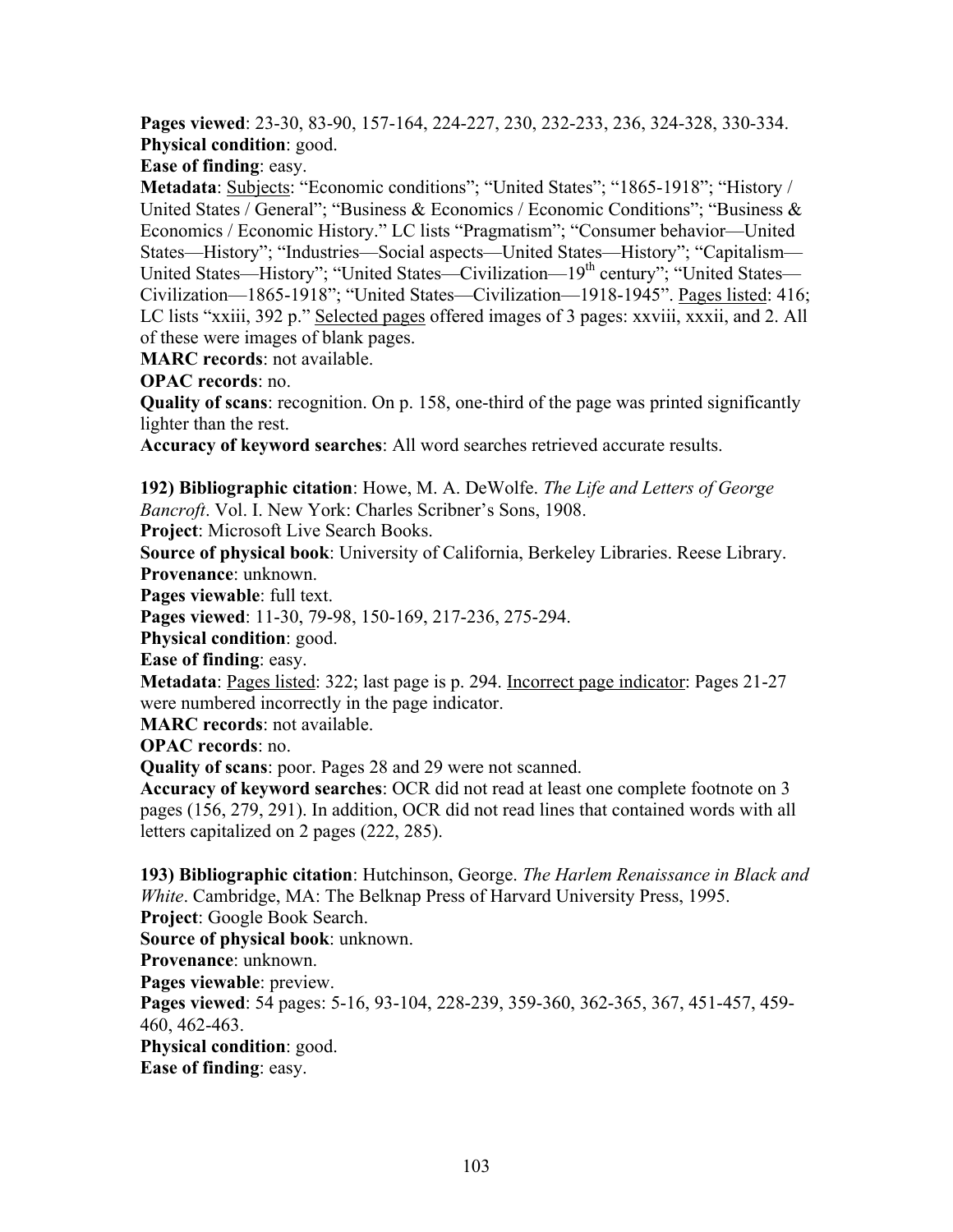**Metadata**: Pages listed: 560; LC lists "xii, 541 p." Subjects: "Modernism (Literature)"; "Harlem Renaissance"; "Race relations"; "Literary criticism / American / General"; "Social Science / Ethnic Studies / African American Studies." LC lists "American literature—African American authors—History and criticism"; "Literature and anthropology—United States—History—20<sup>th</sup> century"; "African Americans— Intellectual life—20th century"; "Modernism (Literature)—United States"; "African Americans in literature"; "Harlem Renaissance"; "United States—Race relations." Contents: listed "Anthology" for a chapter title, but this was the last word in the chapter title. "References" retrieved a page within the book's "Notes" section.

**MARC records**: not available.

**OPAC records**: yes.

**Quality of scans**: recognition. Letters were not sharp.

**Accuracy of keyword searches**: Two words were not retrieved in searches, because Google lists only 30 results per search ("Hughes" on p. 6; "regionalist" on p. 362). In addition, the name "Langston," hyphenated between two lines, was read by OCR as two words on p. 6.

**194) Bibliographic citation**: Adams, Henry. *Historical Essays*. New York: Charles Scribner's Sons, 1891.

**Project**: Microsoft Live Search Books.

**Source of physical book**: University of Toronto Library.

**Provenance**: "This 'O-P Book' is an authorized reprint of the original edition, produced by Microfilm-Xerography by University Microfilms, Inc., Ann Arbor, Michigan, 1964." **Pages viewable**: full text.

**Pages viewed**: 1-20, 80-99, 237-256, 318-337, 391-410.

**Physical condition**: light.

**Ease of finding**: easy.

**Metadata**: Pages listed: 448; LC lists "2 p. 1., 422 p." Subjects reproduced the first two LC subjects, cut off the third in the middle, and omitted the remaining four.

**MARC records**: not available.

**OPAC records**: no.

**Quality of scans**: reference. Pages were digitized very lightly, or the microfilm copy that was used was very light; all pages viewed, however, were readable.

**Accuracy of keyword searches**: Many words beginning with capitalized letters were misread by OCR. For example, "Great Britain" was read incorrectly on 14 pages ("Great" as "Greut"; "It;reat"; "(lreat"; "(reat"; "(iveat"; "J rent"; "(ireat"; "(treat"; "llreat"; "(Jreat"; and "dreat"). "United States" was read incorrectly on 16 pages ("United" as "Tinted" (8 pages); as "l nited" (7 pages); as "luited" (1 page). Other examples: "Burlamaqui" as "IJurlamaqui"; "Essays" as "Kssays"; "Grammar" as "Jrammar"; "French" as "Kreneh"; "Gould" as "Oould"; "Roman" as "Koman." In addition, OCR did not read at least one footnote on 14 pages (8, 80, 239, 240, 241, 242, 243, 244, 245, 246, 248, 250, 319, 403). OCR read nothing in the first paragraph of p. 84 (the first five lines are in Latin, though the remaining lines are in English); nothing in a three-line diary entry on p. 86; nothing in the last paragraph of p. 241.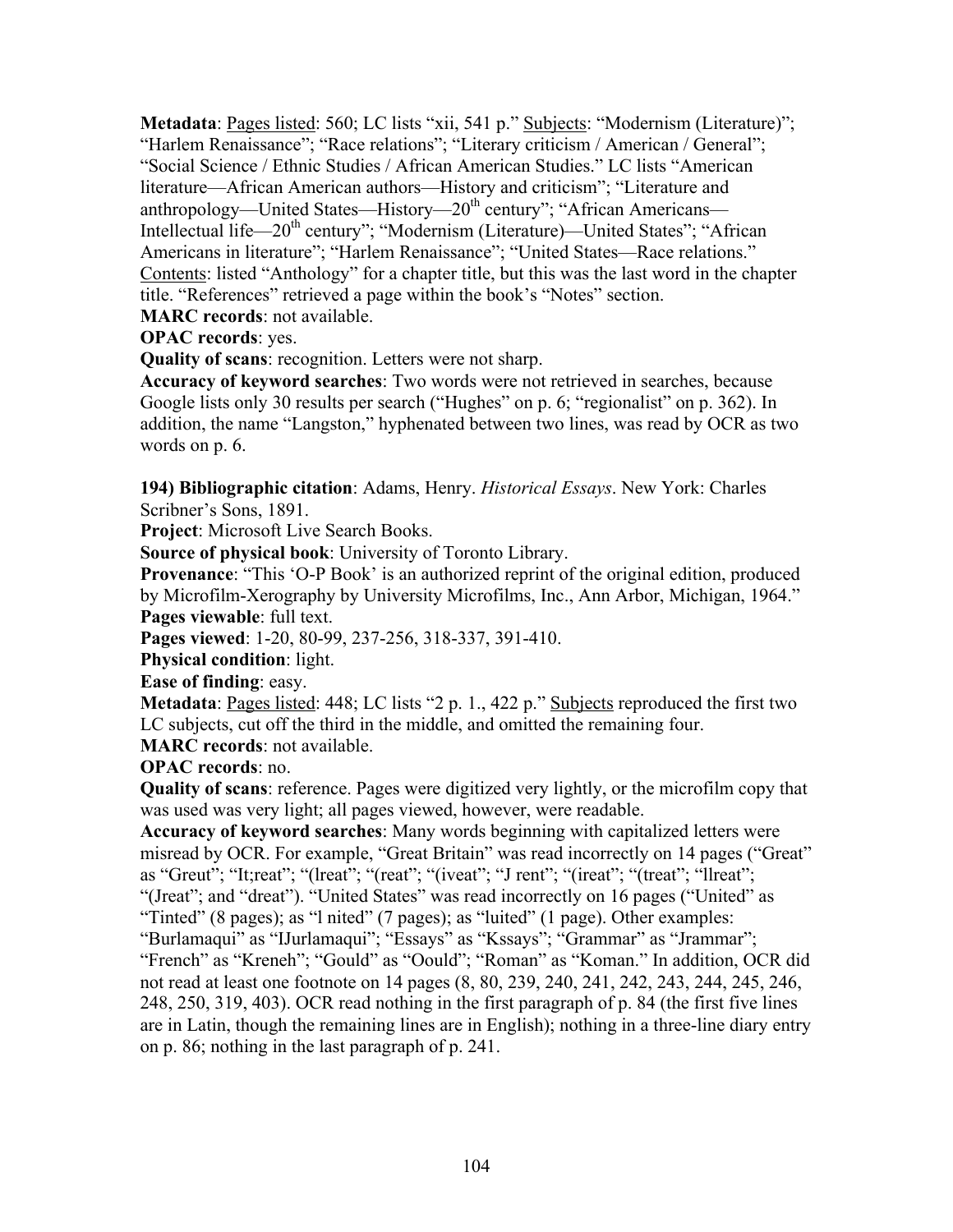**195) Bibliographic citation**: Hamilton, Alexander, James Madison, and John Jay. *The Federalist*. Ed. Benjamin Fletcher Wright. Cambridge, MA: Belknap Press of Harvard University Press, 1961.

**Project**: ACLS Humanities E-Book.

**Source of physical book**: unknown.

**Provenance**: unknown.

**Pages viewable**: full text.

**Pages viewed**: 2-21, 120-139, 336-355, 444-463, 530-549.

**Physical condition**: good.

**Ease of finding**: easy.

**Metadata**: Accurate, comprehensive, derived from MARC.

**MARC records**: not available.

**OPAC records**: yes.

**Quality of scans**: archival.

**Accuracy of keyword searches**: All word searches retrieved accurate results with the following exceptions: on 5 pages, footnote indicators were read by OCR as parts of words following them so that searches on these words alone (without the footnote indicator) did not retrieve accurate results (5, 15, 20, 24, 32); on 2 pages, following an opening quotation mark, OCR inserted the numeral "4" immediately before the first word in the quote, so that searches on those words did not retrieve accurate results (28, 57).

**196) Bibliographic citation**: Novick, Peter. *That Noble Dream: The 'Objectivity Question' and the American Historical Profession*. Cambridge, UK: Cambridge

University Press, 1988.

**Project**: Google Book Search.

**Source of physical book**: unknown.

**Provenance**: unknown.

**Pages viewable**: preview.

**Pages viewed**: 59 pages: 21-33, 113-125, 295, 300-303, 305-307, 310, 312-315, 387-388, 390, 392, 396-397, 401, 404-406, 409, 411, 413, 479-484, 572.

**Physical condition**: good.

**Ease of finding**: easy.

**Metadata**: <u>Pages listed</u>: 670; LC lists "xii, 648 p." Listed 4 names as "Contributor," yet this book was written by one author only. Subjects: In addition to the two subjects listed by LC ("Historiography—United States"; "Objectivity"), three additional subjects were listed: "Biography & Autobiography / Historical"; "History / Historiography"; "Political Science / History & Theory."

**MARC records**: not available.

**OPAC records**: yes.

**Quality of scans**: poor (see below).

**Accuracy of keyword searches**: No words searched were retrievable from the last chapter of the book (pp. 573-629) or the Appendix (pp. 630-632). On 26 pages in the footnotes (23, 24, 26, 27, 29, 33, 113, 114, 117, 118, 119, 121, 124, 302, 305, 306, 310, 312, 315, 388, 392, 397, 404, 405, 483, 572), the footnote numeral was read by OCR as part of the first word of the footnote. For example, on p. 302, the first word of footnote 36 was read as "36Trilling" and the first word of footnote 37 was read as "37Krieger". OCR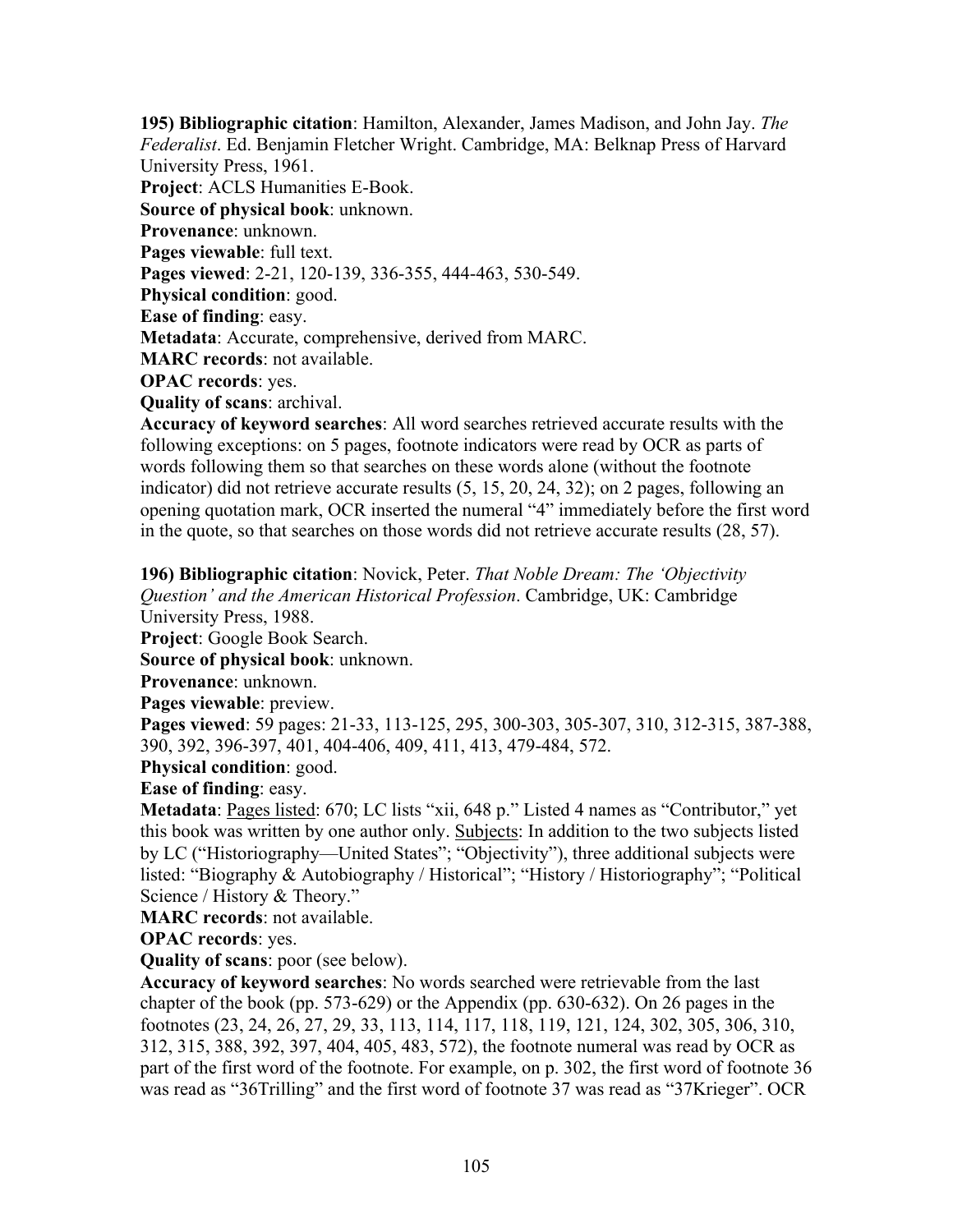did not read any words from at least one footnote on 28 pages (22, 25, 29, 30, 32, 33, 115, 116, 118, 120, 122, 295, 300, 301, 303, 306, 307, 313, 314, 315, 387, 401, 404, 405, 406, 480, 481, 482). On 2 pages, significant portions of the text (not the footnotes) were not read by OCR (the last four lines on p. 396 and the last four lines on p. 484).

**197) Bibliographic citation**: Pound, Roscoe. *An Introduction to the Philosophy of Law*. New Haven: Yale University Press, 1922.

**Project**: Microsoft Live Search Books.

**Source of physical book**: University of St. Michael's College, J. M. Kelly Library. **Provenance**: Stephen B. Roman, from the Library of Daniel Binchy.

**Pages viewable**: full text.

**Pages viewed**: 15-34, 84-103, 153-172, 222-241, 282-301.

**Physical condition**: Markings appeared on only one page (101) and had no effect on OCR reading.

**Ease of finding**: easy.

**Metadata**: Pages listed: 328; last page in text is p. 318.

**MARC records**: not available.

**OPAC records**: no.

**Quality of scans**: reference.

**Accuracy of keyword searches**: On 11 pages of the Bibliography (286-287, 289, 293- 298, 300-301), a significant number of lines (up to 23 lines per page) were not read by OCR; many of these lines were in Latin or in French, but some were in English. In addition, OCR on occasion read a foreign-language word mistakenly as a similarlyspelled English-language word. For example, the word "privato" was read as "private"; "Philosophie" as "Philosophic" (both on p. 288). Some words hyphenated between two lines were read by OCR as two words; for example "serviceable" on p. 17.

**198) Bibliographic citation**: *The New Encyclopedia of Social Reform*. Ed. William D. P. Bliss and Rudolph M. Binder. New edition. Funk & Wagnalls, 1908. **Project**: Google Book Search.

**Source of physical book**: Library of the University of Michigan.

**Provenance**: unknown.

**Pages viewable**: full text.

**Pages viewed**: 228-247, 436-455, 712-731, 1056-1075, 1272-1291.

**Physical condition**: Numerous pages had filmy sections, yet they were readable and OCR was not affected.

**Ease of finding**: easy. Note: The quality of this digitization was poor, while that of another digitization (also from the University of Michigan) appeared to be better. This digitization was the only "full view" digitization retrieved with a title search. The other, probably better, digitization could be found only by clicking on the "More editions" link of the first.

**Metadata**: Contents: Only 1 of 18 links retrieved the correct page: the "Index" link. The "Table of Contents" link led to p. 20; other "Contents" headings were irrelevant or meaningless: "YEAR"; "l"; "o"; "CROP"; "t". Subjects: "Social sciences" and "Social problems"; LC lists "Social sciences—Dictionaries" and "Social problems— Dictionaries." Related books listed James H. Billington, *Fire in the Minds of Men:*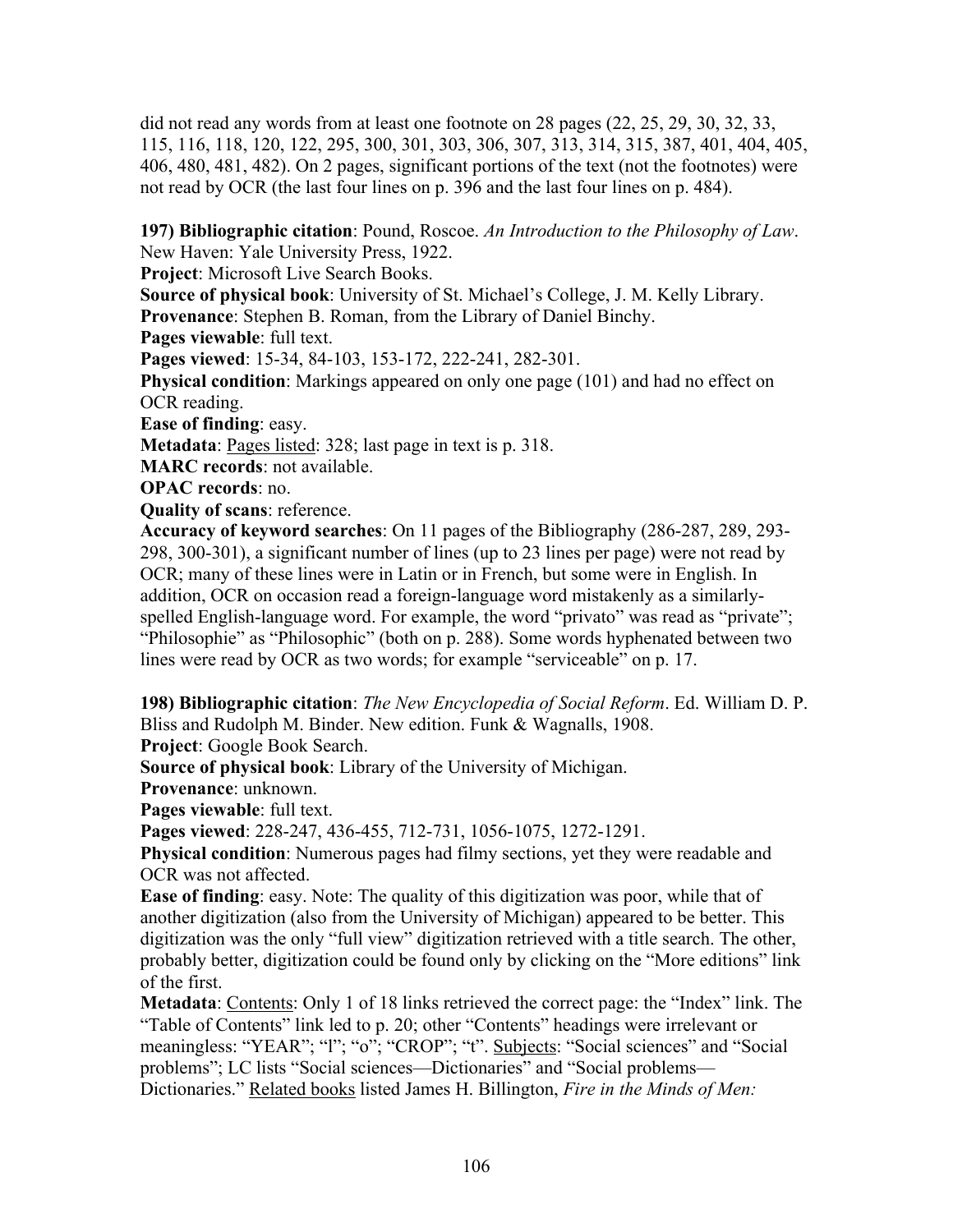*Origins of the Revolutionary Faith*, a book of only tangential relation to the thrust of this encyclopedia.

**MARC records**: not available.

**OPAC records**: yes.

**Quality of scans**: poor. On 25 pages, the left margin was cut off so that from 4-6 letters of the first words of every line could not be seen (229, 243, 245, 247, 437, 443, 445, 449, 451, 453, 455, 713, 715, 717, 719, 729, 731, 1057, 1065, 1067, 1069, 1073, 1275, 1281, 1289). OCR was affected considerably because of this. In addition, on 24 pages, the bottom right corner of the page was obscured so that 1-2 words from the last 4-5 lines on each page did not appear (228, 230, 240, 242, 436, 438, 440, 442, 444, 446, 448, 450, 454, 712, 714, 722, 724, 728, 1058, 1070, 1072, 1074, 1280, 1284). OCR generally was not affected because of this, however; the words obscured in the text page were viewable in the "plain text" view.

**Accuracy of keyword searches**: In addition to the problems noted above, OCR often misread words in all caps (for example "CHICAGO" was read as "CmCAGO" on p. 232; "MUNICIPALISM" as "MuNICIPALI5M" on p. 233) and dates (for example, see p. 241). More than 3 OCR errors occurred on most pages; for example, see 241, 444, 447, 1059, 1071, 1075.

**199) Bibliographic citation**: *The Encyclopedia of Social Reform*. Ed. William D. P.

Bliss. New York: Funk & Wagnalls, 1897.

**Project**: Microsoft Live Search Books.

**Source of physical book**: University of California, Santa Cruz Library.

**Provenance**: Samuel Leask.

**Pages viewable**: full text.

**Pages viewed**: 89-108, 416-435, 717-736, 1262-1281, 1397-1416.

**Physical condition**: On one page (722), a light spot in the text resulted in an OCR misreading.

**Ease of finding**: easy.

**Metadata**: Pages listed: 1464; LC lists "vii, [1], 1439 p."

**MARC records**: not available.

**OPAC records**: no.

**Quality of scans**: recognition.

**Accuracy of keyword searches**: Searches on 4 pages retrieved incorrect OCR readings for italicized words (96, 417, 420, 730). Also, some words hyphenated between two lines were read by OCR as two words; for example "Walker" on p. 94; "opposition" on p. 95. **Sorting of search results**: Searching purports to sort results according to relevance; however, while a search for "Atkinson" retrieved 30 pages, the entry in the encyclopedia for "Atkinson, Edward," certainly the most relevant of the listed results, appeared  $19<sup>th</sup>$  in the list of 30. A search for "socialism" retrieved 344 pages; the entry for "Socialism" was  $8<sup>th</sup>$  in the list. A search for "individualism" retrieved 84 pages; the entry for "Individualism" was  $3<sup>rd</sup>$  in the list. There was no way, other than clicking on each of the results, to find the entry for the word searched.

**200) Bibliographic citation**: Carson, Clayborne. *In Struggle: SNCC and the Black Awakening of the 1960s*. Cambridge, MA: Harvard University Press, 1995.